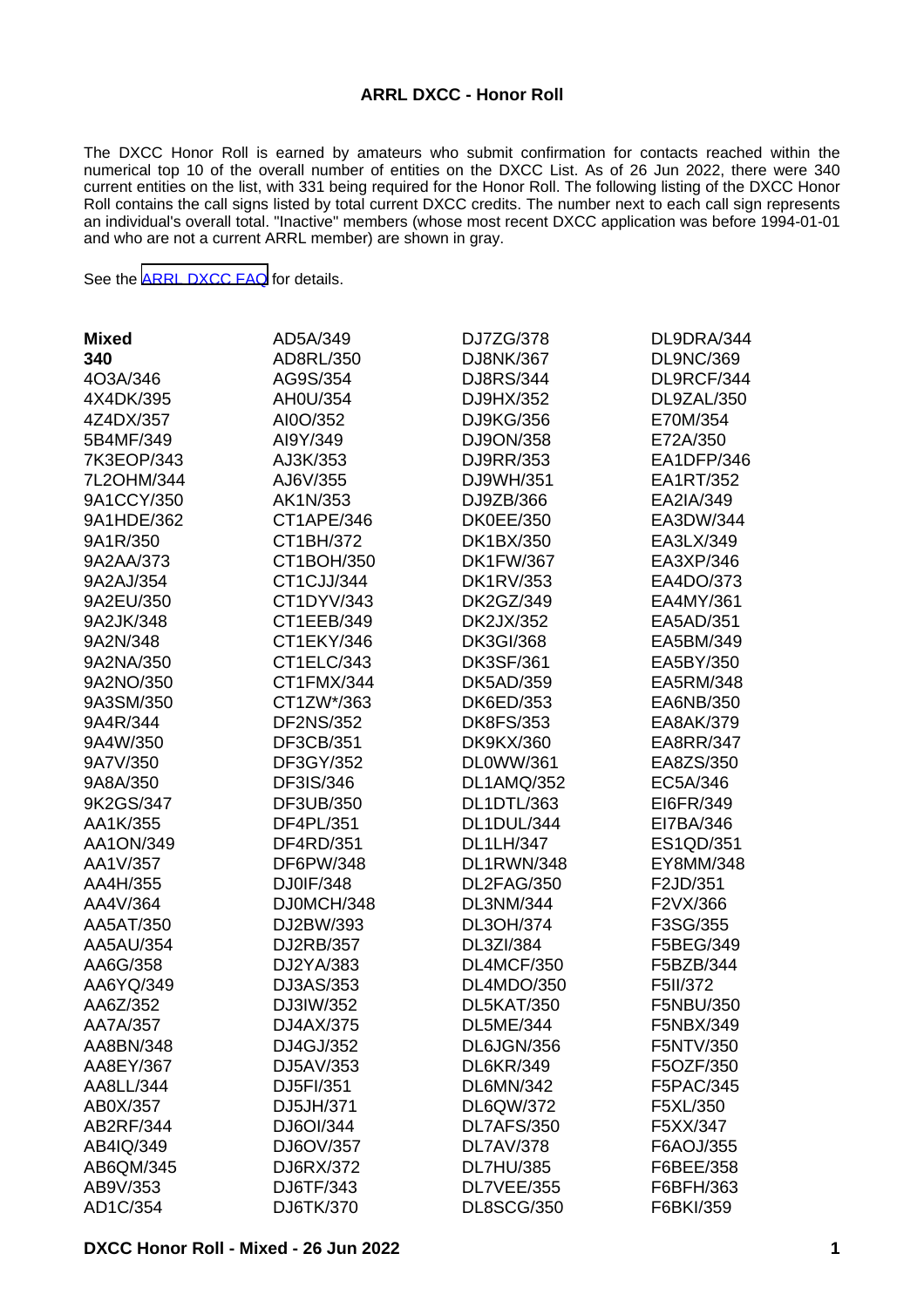| F6BWJ/357         | HB9BHY*/348       | IK0AZG/350        | IV3JVJ/349        |
|-------------------|-------------------|-------------------|-------------------|
| F6COW/348         | <b>HB9BIN/348</b> | IK0DWN/350        | <b>IV3ODE/344</b> |
| F6CUK/356         | <b>HB9BLQ/351</b> | IK0HBN/348        | IZ0BTV/344        |
| F6DAY/353         | HB9BMY/349        | IK0HFO/348        | <b>IZ1ANU/343</b> |
| F6DZO/351         | <b>HB9BOI/353</b> | IK0LNN/349        | IZ2BVL/344        |
| F6EXV/355         | HB9BOU/349        | IK0OZD/347        | IZ4BEZ/344        |
| F6FXU/349         | HB9BXE/349        | IK1ADH/348        | IZ6CST/344        |
| F6GCP/351         | HB9BZA/351        | IK1GPG/350        | IZ8DBJ/344        |
| F6HDH/349         | HB9CEX/348        | <b>IK1WGX/345</b> | <b>JA0BKX/355</b> |
| F6HQP/348         | HB9CGA/350        | IK1YED/344        | JA0CGJ/353        |
| F9CZ/353          | HB9DDZ/350        | <b>IK2ANI/350</b> | <b>JA0CRG/351</b> |
| G0DBE/350         | HB9DHK/348        | IK2DFZ/350        | <b>JA0CRI/349</b> |
| G0DQS/350         | <b>HB9IIY/344</b> | <b>IK2ILH/349</b> | <b>JA0DAI/355</b> |
| G0JHC/350         | HB9LCW/345        | IK2WZM/344        | JA0DWY/358        |
| G0OIL/345         | <b>HB9PL/386</b>  | IK3VBB/344        | <b>JA0EKI/351</b> |
| G3KMA/379         | <b>HB9US/367</b>  | IK4BHO/350        | <b>JA0EOK/352</b> |
| G3LQP/369         | <b>HC1HC/353</b>  | IK4CIE/350        | <b>JA0GCI/355</b> |
| G3OAG/352         | <b>HL3IUA/349</b> | IK4DCT/350        | JA0GJJ/356        |
| G3PLP/353         | <b>HL5NBM/345</b> | IK4DRR/348        | <b>JA0GRF/362</b> |
| G3RTE/356         | <b>HS1NGR/344</b> | <b>IK4DRY/350</b> | JA0GZZ/362        |
| G3SJX/353         | I0DJV*/358        | <b>IK4GME/350</b> | JA0HXV/352        |
| G3SNN/355         | I0JX/369          | <b>IK4HPU/350</b> | JA0LXP/358        |
| G3UML/375         | <b>IOMWI/358</b>  | IK4MGP/348        | JA0NPQ/357        |
| G3VKW/359         | <b>I0WDX/362</b>  | IK4PLW/347        | JA0NZR/344        |
| G3VXJ/351         | <b>I1APQ/366</b>  | IK4WMA/344        | <b>JA0UH/358</b>  |
| G3XPO/349         | <b>I1JQJ/352</b>  | IK5ACO/350        | JA0UUA/350        |
| G3XTT/353         | I1WXY/354         | <b>IK5BAF/350</b> | <b>JA1ADT/353</b> |
| G3ZAY/364         | I2AOX/353         | IK5CBE/349        | <b>JA1ALT/355</b> |
| G4BWP/353         | <b>I2KMG/377</b>  | <b>IK5CQV/350</b> | <b>JA1ANR/344</b> |
| G4ELZ/351         | I2MOV/356         | <b>IK5CRH/350</b> | JA1BK/383         |
| G4IUF/352         | <b>I2PNB/361</b>  | <b>IK5DNF/350</b> | JA1BNL/353        |
| G4NXG/350         | I2TZK/351         | IK5EKB/349        | JA1BNW/365        |
| G4OBK/350         | <b>I2YBC/361</b>  | IK5HHA/351        | JA1BOQ/351        |
| G4OWT/346         | <b>I2YDX/364</b>  | IK5MEN/349        | <b>JA1BRK/381</b> |
| G4PTJ/350         | I2ZGC/359         | <b>IK5ORP/345</b> | <b>JA1BWA/377</b> |
| G4SOF/350         | <b>I4AVG/353</b>  | IK5PWQ/347        | JA1CZI/360        |
| G4ZCG/350         | I4EAT*/357        | IK6DLK/350        | JA1DFK/349        |
| G5LP/367          | I4EWH/350         | IK6FWJ/346        | JA1DJO/347        |
| GM0AXY/351        | I4IKW/350         | IK6GPZ/349        | <b>JA1DOT/350</b> |
| GM0VRP/344        | <b>I4LCK/369</b>  | <b>IK6GRT/349</b> | JA1ELY/364        |
| GM3ITN/385        | <b>I4MFA/353</b>  | IK6QOP/344        | <b>JA1EOD/371</b> |
| GM3WIL/353        | <b>I4MKN/370</b>  | <b>IK6SIO/349</b> | JA1EY/341         |
| GM3YTS/351        | I4WZT/350         | IK7NXM/348        | JA1FGB/358        |
| GM4FDM/347        | <b>I5GJK/350</b>  | IK7XNA/344        | JA1FNO/346        |
| GM4YMM/349        | <b>I5HOR/352</b>  | IK8BIZ/345        | <b>JA1FQI/345</b> |
| <b>HA0DU/361</b>  | I5KG/350          | IK8BQE/351        | JA1FVE/353        |
| HA3OU/348         | <b>I5KKW/355</b>  | <b>IK8CNT/350</b> | <b>JA1GHR/355</b> |
| HA5LV/351         | I5OYY/344         | IK8HCG/349        | <b>JA1GRM/349</b> |
| HA5WA/350         | I5SDG/362         | IK8HJC/346        | JA1GV/374         |
| <b>HA8UT/352</b>  | I5YDO/351         | IK8JVG/348        | JA1HEE/351        |
|                   |                   |                   |                   |
| HA9PP/349         | <b>I6FLD/384</b>  | IT9DAA/344        | <b>JA1HGY/370</b> |
| <b>HB0CC/345</b>  | <b>I6NNJ/348</b>  | <b>IT9ESW/345</b> | JA1HOU/344        |
| HB9AAA/371        | I6NO/369          | IT9PKO/349        | JA1HQG/358        |
| <b>HB9AFI/362</b> | I7WL/371          | <b>IT9SVJ/350</b> | JA1HRQ/360        |
| HB9AQW/364        | I8DVJ/350         | IT9TQH/352        | <b>JA1IFP/372</b> |
| HB9AZO/354        | <b>I8MTQ/354</b>  | <b>IT9UCS/356</b> | <b>JA1IOA/355</b> |
| <b>HB9BGV/351</b> | <b>I8QJU/350</b>  | IT9VDQ/351        | JA1JAN/369        |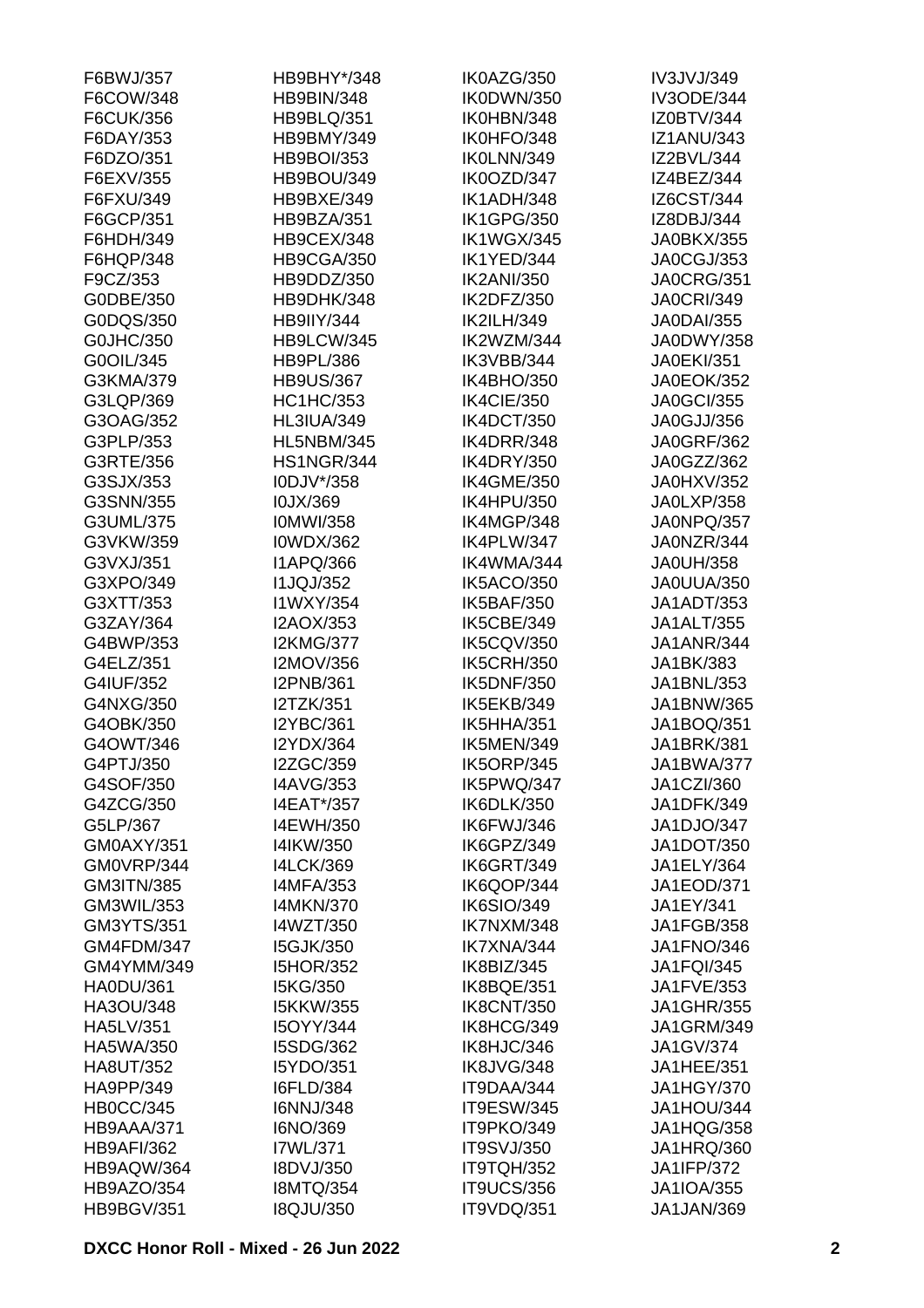| <b>JA1JAT/351</b> | JA2WYN/351        | JA7GYP/344        | JE7JDL/350        |
|-------------------|-------------------|-------------------|-------------------|
| <b>JA1KXT/346</b> | <b>JA2XCR/351</b> | <b>JA7IC/352</b>  | JE8BKW/350        |
| JA1MZM/353        | <b>JA2XYO/362</b> | <b>JA7JI/364</b>  | <b>JE8CLT/344</b> |
| JA1NLX/367        | JA2ZL/347         | JA7JM/364         | JE8LWZ/344        |
| <b>JA1NRH/361</b> | JA3APL/372        | <b>JA7JWF/359</b> | JE8TGI/349        |
| <b>JA1OCA/370</b> | JA3AYU/358        | JA7KY/355         | JF1KKV/355        |
| <b>JA1OND/361</b> | JA3BSL/349        | <b>JA7MA/371</b>  | JF1NZW/350        |
| JA1QOA/350        | JA3EOP/361        | <b>JA7MFL/350</b> | JF1PUW/354        |
| JA1QOP/355        | JA3FGJ/358        | <b>JA7MSQ/350</b> | JF1RYU/345        |
| JA1QWT/349        | JA3FYC/362        | JA7MYQ/352        | JF1UVJ/351        |
| JA1QXC/352        | JA3GN/355         | <b>JA7OWD/355</b> | JF1WPB/349        |
| JA1RJU/365        | JA3LDH/350        | JA7PL/360         | JF2ICB/345        |
| JA1RZD/342        | JA3PIS/353        | JA7XBG/352        | JF2KOZ/350        |
| <b>JA1SJV/359</b> | JA3THL/364        | JA7ZF/365         | JF2OWA/350        |
| <b>JA1SKE/359</b> | <b>JA3UCO/351</b> | JA7ZP/356         | JF2UPM/348        |
| <b>JA1SVP/359</b> | <b>JA4AFT/369</b> | <b>JA8ADQ/375</b> | JF2WXS/349        |
| <b>JA1SYY/357</b> | JA4BXL/349        | <b>JA8AWH/362</b> | JF3KON/350        |
| JA1TRL/361        | JA4DEN/353        | JA8AZN/351        | JF4VZT/350        |
| JA1UQP/369        | JA4DND/361        | <b>JA8DNV/362</b> | <b>JF7XKY/360</b> |
|                   |                   |                   |                   |
| JA1VDJ/362        | JA4EPE/350        | <b>JA8ECS/344</b> | <b>JG1SRB/344</b> |
| <b>JA1VLK/357</b> | <b>JA4ITW/344</b> | JA8EJO/353        | JG1ULJ/350        |
| JA1WPX/356        | JA4IYL/353        | JA8EKU/350        | <b>JG1WRT/345</b> |
| <b>JA1WSK/362</b> | JA4LKB/354        | JA8EOT/355        | <b>JG1WSC/350</b> |
| JA1WSX/363        | JA4LXY/361        | <b>JA8FKO/358</b> | JG3QZN/351        |
| <b>JA1XEC/356</b> | JA4OK/365         | <b>JA8MS/368</b>  | <b>JG4AKL/355</b> |
| JA1XQC/348        | <b>JA4ZA/377</b>  | JA8NFV/355        | JH0BBE/351        |
| JA1XRA/347        | <b>JA5ALE/355</b> | JA8OW/361         | JH0MXV/349        |
| JA2AHH/353        | JA5AQC/356        | JA8RJE/351        | JH1AFD/352        |
| JA2AXB/357        | <b>JA5AUC/357</b> | JA8ZO/373         | JH1AGU/358        |
| JA2BAY/360        | <b>JA5BEN/352</b> | <b>JA9APS/362</b> | JH1AJT*/369       |
| JA2BDR/352        | <b>JA5CEX/345</b> | JA9BEK/352        | <b>JH1BAM/349</b> |
| JA2BHG/372        | JA5EXC/349        | <b>JA9BFN/350</b> | <b>JH1BSJ/355</b> |
| <b>JA2CXH/358</b> | JA5EXW/361        | JA9CGW/355        | JH1BUO/361        |
| JA2DLM/355        | JA5FDJ/357        | JA9CHJ/358        | JH1BZJ/357        |
| JA2DPC/345        | JA5IU/361         | <b>JA9FPI/357</b> | JH1CHU/351        |
| JA2DXD/356        | JA5LI/351         | <b>JA9LJS/353</b> | <b>JH1DSF/350</b> |
| JA2FBY/350        | JA5NLN/347        | JA9LSZ/344        | JH1EIG/369        |
| JA2FCZ/353        | JA5OP/355         | <b>JA9NFO/352</b> | JH1EIZ/351        |
| JA2FGL/353        | <b>JA5SUD/347</b> | <b>JA9NLE/352</b> | JH1GZE/363        |
| JA2FJP/353        | JA5WIZ/344        | JA9RRH/344        | JH1HGC/360        |
| JA2FWS/350        | JA5XAE/346        | JA9TWN/355        | JH1IED/351        |
| <b>JA2IVK/361</b> | JA6BDB/353        | JE1CSW/352        | <b>JH1IFS/365</b> |
| JA2JNA/354        | JA6BEE/371        | JE1DXC/350        | <b>JH1LMG/355</b> |
| JA2JPA/355        | JA6BZA/349        | JE1GWO/356        | JH1LPF/359        |
| <b>JA2JRG/350</b> | JA6BZI/369        | JE1HPM/351        | <b>JH1MFN/345</b> |
| JA2JW/386         | JA6CBG/352        | JE1LFX/348        | JH1QDB/350        |
| JA2KTP/349        | JA6GXP/361        | JE1PNX/349        | <b>JH1RFR/354</b> |
| JA2KVD/360        | JA6HUG/357        | <b>JE1SYN/351</b> | <b>JH1ROJ/350</b> |
| <b>JA2LCP/351</b> | <b>JA6LCJ/358</b> | JE2EHP/344        | <b>JH1SJN/351</b> |
| <b>JA2LMA/352</b> | JA6MWW/349        | JE2HCJ/351        | <b>JH1TWT/352</b> |
| JA2MNB/351        | <b>JA6SVP/364</b> | JE2LUN/353        | JH1UBK/348        |
| <b>JA2MOG/351</b> | JA6TMU/355        | JE2OVG/353        | JH1VHU/351        |
| JA2ODB/355        | JA6VQA/357        | <b>JE2URF/350</b> | <b>JH1XUM/348</b> |
| JA2QPY/351        | JA7BAL/355        | <b>JE4WOK/349</b> | JH2AJY/344        |
| <b>JA2TBS/351</b> | <b>JA7BWT/351</b> | JE6KYA/347        | JH2FXK/349        |
| JA2VMU/349        | <b>JA7EPO/354</b> | JE6TSP/346        | JH2IEE/350        |
| <b>JA2VPO/356</b> | <b>JA7FWR/353</b> | JE7CJL/350        | JH2MYN/361        |
|                   |                   |                   |                   |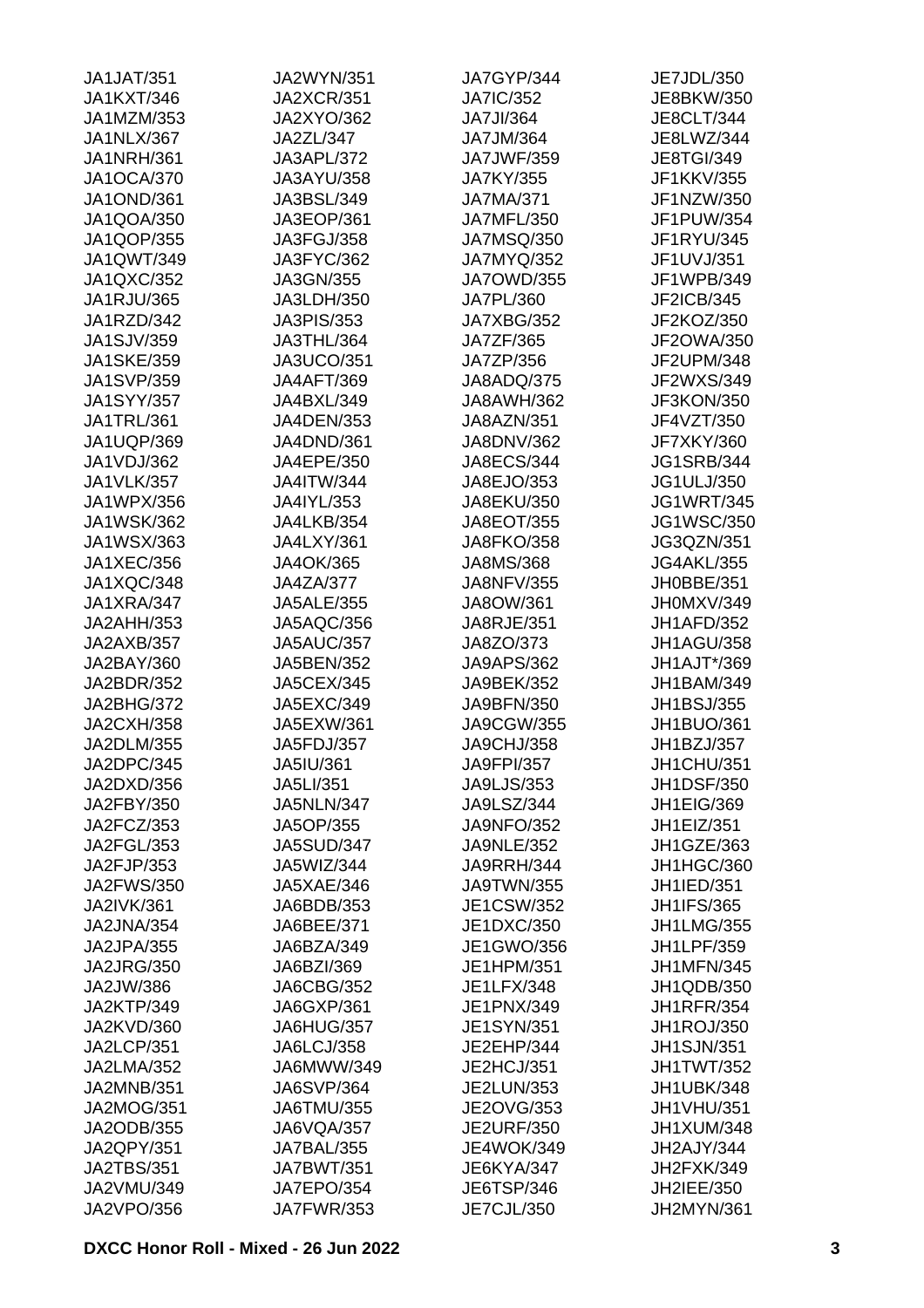| JH2SON/350        | JR2LJO/351        | K1YT/349         | K4SO/351         |
|-------------------|-------------------|------------------|------------------|
| JH2UVL/357        | <b>JR2UBS/351</b> | K1ZZ/364         | K4SV/346         |
| JH3FUK/349        | <b>JR2UJT/349</b> | K2AJY/349        | <b>K4TEA/375</b> |
| <b>JH3GRO/349</b> | JR3GWZ/351        | K2AZ/351         | K4UEE/366        |
| JH4ADF/342        | JR3HZW/360        | K2BA/349         | K4WS/361         |
| <b>JH4GJR/352</b> | <b>JR3OEH/348</b> | K2BXG/357        | <b>K4WSB/357</b> |
| <b>JH4IFF/355</b> | <b>JR3VXR/343</b> | K2CD/347         | K4WW/345         |
| <b>JH4JNG/350</b> | <b>JR4LNG/349</b> | K2EP/349         | K4WY/351         |
| <b>JH4UYB/351</b> | <b>JR5VHU/349</b> | K2FF/350         | K4XI/365         |
| JH5BHP/350        | <b>JR6EZE/351</b> | K2HK/375         | K4XP/358         |
| <b>JH5FTY/350</b> | JR6FC/353         | K2JG/344         | K4XR/357         |
| JH6CDI/357        | JR7BDQ/355        | K2JMY/378        | K4XU/358         |
| JH6IMI/348        | <b>JR7TEQ/359</b> | K2LS/357         | K4YYL/377        |
| JH6PFY/349        | JR7VHZ/348        | <b>K2MUB/375</b> | K4ZO/355         |
| JH6QFJ/345        | JR7WFC/347        | K2NV/366         | K4ZYU/368        |
| JH7DFZ/354        | JR7XKN/348        | K2PLF*/355       | K5AB/345         |
| JH7MQD/354        | JR9LKE/347        | K2QMF/356        | K5AC/355         |
|                   |                   |                  |                  |
| <b>JH8LEY/345</b> | <b>JR9OPJ/345</b> | <b>K2RD/351</b>  | K5BG/350         |
| JH8RZJ/345        | <b>JS3CTQ/350</b> | K2RW/357         | K5CR/345         |
| <b>JH8SLS/350</b> | JT1BV/346         | K2TE/352         | K5DU/350         |
| JH8UQJ/349        | K0BJ/358          | <b>K2TQC/384</b> | K5EJ/362         |
| JH9AUB/351        | K0BS/368          | K2TWI/352        | K5ESW/364        |
| <b>JI1FXS/348</b> | K0CA/350          | K3BEQ/356        | K5GH/365         |
| JI1MNT/350        | K0CX/353          | K3FMQ/349        | K5GS/354         |
| JI2KXK/350        | K0DEQ/359         | K3GT/354         | K5GZ/357         |
| <b>JI4POR/348</b> | <b>K0EOU/355</b>  | K3HT/360         | K5IH/353         |
| JI8DGO/344        | K0EU/356          | K3JGJ/360        | <b>K5JUC/355</b> |
| JI8PDC/344        | K0GT/353          | K3KO*/352        | K5JZ/355         |
| <b>JJ1DWT/355</b> | K0GX/345          | K3PH/356         | K5KC/358         |
| JJ1TEA/350        | K0GY/344          | K3RV/356         | <b>K5KLA/361</b> |
| JJ2LPV/349        | K0HUU/345         | K3SWZ/356        | K5KT/355         |
| JJ2ONH/350        | K0IEA/365         | K3SX/355         | K5LA/356         |
| JJ2PIK/349        | <b>K0JGH/357</b>  | K3UA/359         | K5NA/374         |
| <b>JJ2RCJ/351</b> | <b>K0JUH/351</b>  | K3UL/356         | K5QY/352         |
| JJ3PRT/359        | K0JY/356          | K3VN/351         | K5RC/374         |
| JL1RUC/344        | K0KO/344          | K3WW/363         | K5RK/361         |
| <b>JL1SAM/351</b> | K0KX/365          | K4AR/348         | K5RT/350         |
| <b>JL1XMN/350</b> | K0QC/352          | K4AU/350         | <b>K5UR/371</b>  |
| JM1FHL/345        | K0QQ/365          | K4BVQ/384        | <b>K5VRX/355</b> |
| <b>JM1GAW/350</b> | <b>K0RS/357</b>   | K4CIA/376        | K5WE/357         |
| <b>JM1VRW/350</b> | K0SR/358          | K4CN/353         | K5YY/376         |
| JM2RUV/344        | K0XN/359          | K4DX/355         | K5ZQ/359         |
| JM3GXU/346        | K0XX/361          | K4DY/373         | K6ANP/365        |
| <b>JN1BMX/349</b> | K1AC/352          | K4EM/349         | K6FG/357         |
| <b>JN1VNW/349</b> | K1AR/359          | K4FJ/378         | K6IPV/363        |
| JN7FAH/354        | K1BD/356          | K4IQJ/353        | K6JAD/362        |
| JP1IOF/350        | K1BW/366          | K4ISV/376        | K6JAJ/366        |
| JP1NWZ/351        | K1DG/352          |                  | K6KII/388        |
|                   |                   | <b>K4JAF/352</b> |                  |
| JR1BLX/359        | K1KI/364          | K4JEZ/355        | K6KLY/350        |
| <b>JR1CBC/354</b> | K1LD/352          | <b>K4JLD/358</b> | K6LGF/388        |
| <b>JR1DUP/354</b> | <b>K1NOK/357</b>  | <b>K4MQG/380</b> | K6MI/357         |
| <b>JR1FYS/359</b> | K1NY/359          | K4MS/363         | K6ND/348         |
| JR1IZM/348        | K1OA/349          | K4MZU/379        | K6RIM/368        |
| <b>JR1KAG/354</b> | K1RM/372          | <b>K4OCE/364</b> | K6SQL/355        |
| <b>JR1XIS/353</b> | K1ST/359          | K4PI/363         | K6SRZ/349        |
| JR2IMJ/351        | K1UO/358          | K4QL/353         | K6UFO/348        |
| <b>JR2KDN/350</b> | <b>K1WER/348</b>  | K4RBZ/354        | K6XJ/364         |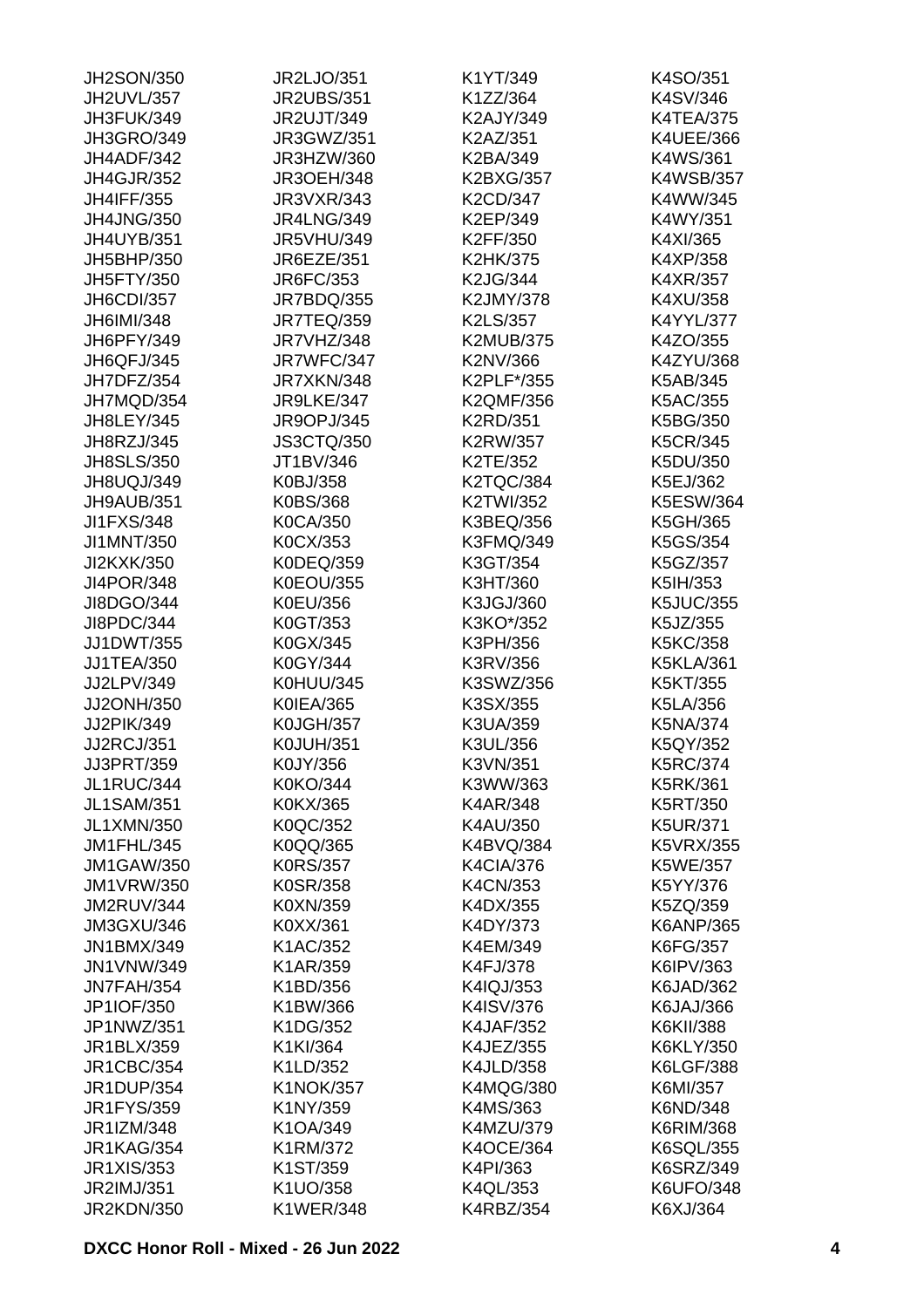| K6XN/356         | K9NW/352          | KY5I/349          | N5JB/351         |
|------------------|-------------------|-------------------|------------------|
| <b>K6YRA/378</b> | K9OW/359          | KY7M/353          | N5JR/354         |
| K6YUI/366        | K9QVB/387         | KZ2I/363          | N5KM/353         |
| K6ZG/353         | K9RA/370          | LA4GHA/349        | N5LZ/351         |
| <b>K7ABV/374</b> | K9RS/347          | LA5LJA/344        | N5MT/351         |
| <b>K7BG/348</b>  | K9RT/347          | LA5XGA/350        | N5OK/361         |
| <b>K7EG/357</b>  | K9SM/381          | LA6OP/368         | N5TY/357         |
| K7GEX/360        | K9UWA/360         | LA9DAA/349        | N5XZ/358         |
| K7GQ/355         | <b>K9VAL/355</b>  | LA9SN/351         | N5ZM/352         |
| K7GS/353         | K9XJ/364          | LA9XG/350         | N6AR/380         |
| K7LZJ/349        | K9ZO/359          | LB2HG/348         | N6EE/346         |
| <b>K7NN/368</b>  | KA4RRU/348        | LU2DSL/354        | N6FX/383         |
| <b>K7PI/354</b>  | KA6A/350          | LU2NI/350         | N6HC/349         |
| K7PT*/345        | KA7T/350          | LU3CQ/358         | N6JV/361         |
| <b>K7RI/359</b>  | <b>KA9CFD/351</b> | <b>LU6ETB/350</b> | N6JZ/363         |
| <b>K7SP/359</b>  | KB8NW/350         | LU8ADX/345        | N6KZ/349         |
|                  |                   | <b>LU8EKC/352</b> |                  |
| K7VV/359         | KC3X/353          |                   | N6OC/356         |
| <b>K7WE/354</b>  | <b>KC5LK/347</b>  | LY2IJ/347         | N6OJ/361         |
| <b>K7WP/347</b>  | KC5P/350          | LY9Y/351          | <b>N6RFM/348</b> |
| K7XB/364         | KC6AWX*/349       | LZ2CC/355         | N6VR/363         |
| K7ZA/362         | <b>KC7V/351</b>   | LZ2DF/356         | N7BK/350         |
| K7ZD/350         | KD3CQ/349         | N0AT/360          | N7EF/355         |
| K7ZV/349         | KD4OS/350         | N0TB/363          | N7GR/347         |
| K8AC/349         | KD5M/356          | <b>N1API/351</b>  | <b>N7HN/354</b>  |
| K8DE/352         | KD6WW/352         | N1DG/359          | N7KA/363         |
| <b>K8DR/387</b>  | <b>KE4YD/350</b>  | N1RJ/349          | <b>N7NG/373</b>  |
| K8EJ/376         | KE9ET/349         | N1XX/376          | N7RO/369         |
| K8FC/351         | <b>KF0QR/347</b>  | N2BJ/354          | N7TK/347         |
| K8FF/379         | KF2O/362          | N2OO/360          | N7TR/346         |
| K8FL/379         | KF9D/352          | N2QT/350          | <b>N7US/361</b>  |
| K8GG/356         | KG9N/353          | N2TU/350          | N7UT/357         |
| K8KS/348         | KJ6Y/348          | N2WK/350          | N8BJQ/352        |
| K8LJG/363        | KJ9I/351          | N3AM/355          | N8DJX/353        |
| K8LN/351         | <b>KK0M/350</b>   | N3BNA/350         | N8DX/371         |
| <b>K8MFO/374</b> | KK2I/355          | <b>N3HBX/347</b>  | N8JV/350         |
| K8ND/349         | KL0S/348          | N3SL/352          | N8JX/355         |
| <b>K8NK/347</b>  | KL7J/351          | N3US/359          | N8PR/350         |
| K8PT/359         | KM1R/352          | N3VA/351          | N8TR/352         |
| K8PYD/368        | KM2P/369          | N3XX/351          | N9AB/369         |
| <b>K8RD/357</b>  | KM3J/346          | N4AL/350          | N9AF/373         |
| <b>K8SIX/355</b> | KM4H/350          | N4CC/366          | <b>N9AOL/352</b> |
| K8SL/349         | <b>KN0V/353</b>   | N4CH/351          | <b>N9AU/359</b>  |
| K8YSE/350        | KN4F/352          | N4DB/353          | N9BX/352         |
| K8ZTT/351        | <b>KN6KI/345</b>  | N4JR/350          | <b>N9FN/347</b>  |
| K8ZZU/353        | KO4DI/347         | N4KW/368          | N9JV/346         |
| K9CW/363         | KP4P/356          | N4MM/373          | N9MW/356         |
| K9DDO/350        | KQ4AV/346         | N4NX/358          | N9OY/348         |
| K9EL/355         | KR9U/350          | N4PN/384          | N9RD/352         |
|                  |                   |                   |                  |
| K9EU/357         | KS1J/353          | N4PQX/347         | NA2X/357         |
| K9IR/350         | KS9W/349          | N4TL/351          | NA4D/354         |
| K9JF/369         | KT9T/362          | N4WW/375          | NA4M/365         |
| <b>K9KA/370</b>  | <b>KU0A/349</b>   | N4XM/358          | <b>NA5C/354</b>  |
| K9LA/351         | KV7K/358          | N4XO/383          | NA9A/346         |
| <b>K9MIE/355</b> | <b>KW0A/367</b>   | N4XP/366          | NA9Q/357         |
| K9MM/371         | KW4MM/349         | N5AN/362          | ND0J/350         |
| <b>K9MUF/352</b> | KW9A/352          | N5DF/346          | <b>NE3F/351</b>  |
| K9NU/350         | KX4R/357          | N5ET/354          | NE8Z/365         |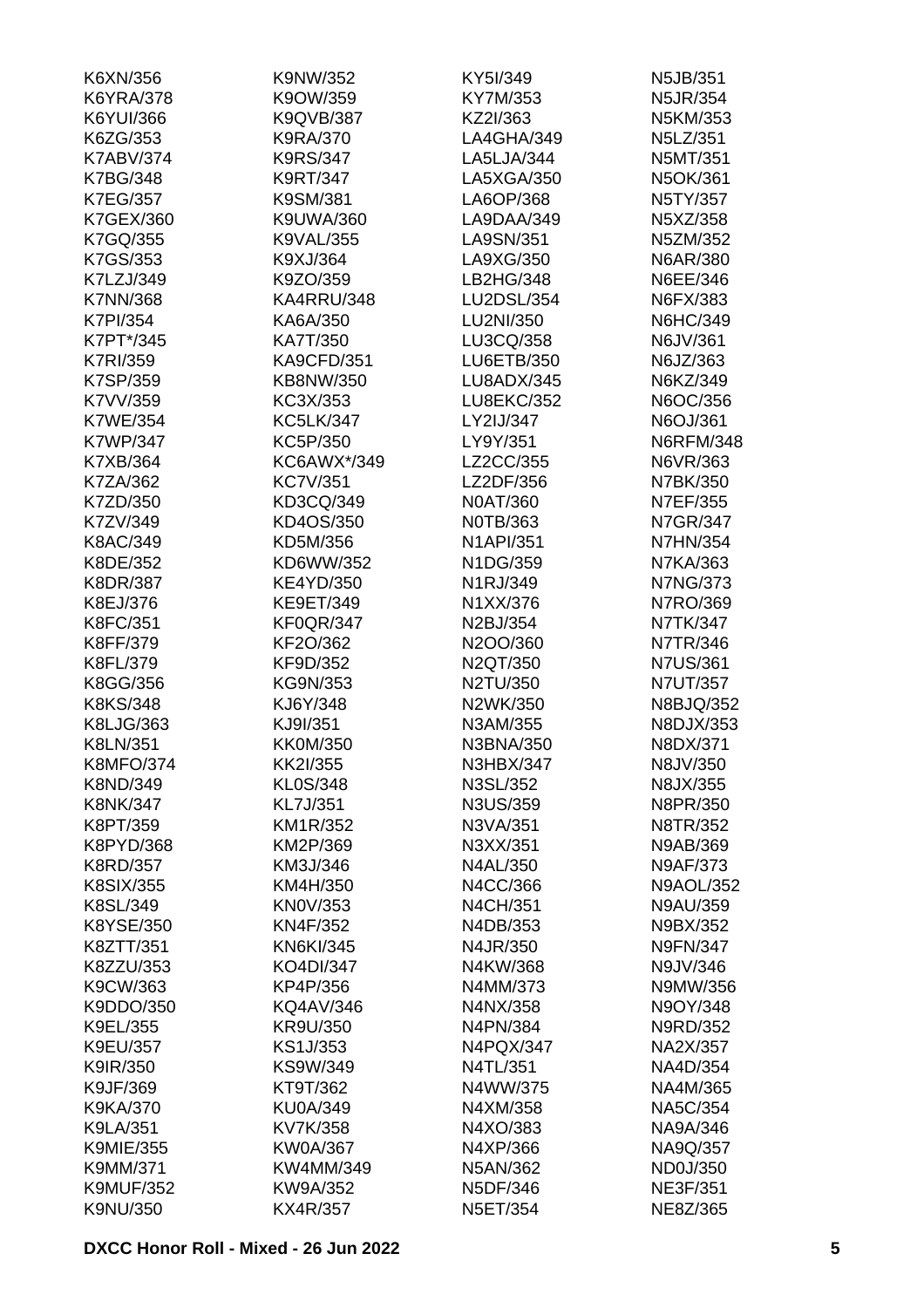| NF9V/349          | OH3BU/348         | PE5T/354          | <b>SM5BFJ/368</b> |
|-------------------|-------------------|-------------------|-------------------|
| NI0G/353          | OH3JR/357         | PT7DX/347         | <b>SM5CRV/363</b> |
| NJ2D/350          | OH3NHF/348        | PT7WA/361         | SM5CZQ/369        |
| NJ6P/346          | OH3SR/371         | PY2RO/350         | SM5DJZ*/358       |
| <b>NK4L/351</b>   | OH3UU/365         | PY2SP/349         | SM5FQQ/355        |
| <b>NK7L/350</b>   | OH5KW/351         | PY2XB/351         | <b>SM5FUG/352</b> |
| NM4O/354          | <b>OH5NZ/375</b>  | PY2YP/354         | <b>SM5FWW/349</b> |
| NM8O/353          | <b>OH5VT/366</b>  | PY4OY/350         | <b>SM5KNV/350</b> |
| <b>NN4T/356</b>   | OH5WW/348         | PY5CC/350         | <b>SM6BZV/355</b> |
| NQ1K/353          | OH6JD/354         | PY5EG/356         | <b>SM6CCO/357</b> |
| NR1R/361          | <b>OH6NJ/344</b>  | PY7XC/350         | <b>SM6CKS/373</b> |
| <b>NS6C/361</b>   | OH8KN/359         | PY7ZZ/363         | SM6CTQ/362        |
| NU8Z/349          | OH9MDV/347        | R1MA/345          | SM6CUK/369        |
| NY0V/356          | OK1ADM/381        | R3AW/344          | <b>SM6CVX/370</b> |
| NZ0O/349          | <b>OK1CF/354</b>  | R4GM/350          | <b>SM6CWK/370</b> |
| OE1AZS/344        | <b>OK1MP/382</b>  | R5AJ/344          | <b>SM6DHU/372</b> |
| <b>OE1TKW/350</b> | OK1TD/356         | R7LV/349          | SM7NDX/348        |
| OE1UZ/371         | <b>OK2ZU/344</b>  | R9FM/349          | SP2FAX/351        |
| OE1WHC/348        | <b>OK3GU/347</b>  | RA3DX/350         | SP3BGD/351        |
| OE1ZL/360         | OM3EY/341         | RA4CC/350         | SP3E/353          |
| <b>OE2GEN/350</b> | OM3JW/364         | RK3QY/351         | SP3EPK/350        |
|                   | ON4ADN/350        | <b>RM0F/346</b>   | SP3FAR/349        |
| OE2LCM/350        |                   |                   |                   |
| <b>OE2SCM/350</b> | ON4ANN/344        | RN3OG/344         | SP3GEM/354        |
| <b>OE2VEL/356</b> | <b>ON4CD/351</b>  | RU3FM/349         | SP3IBS/353        |
| OE3EVA/360        | <b>ON4EB/353</b>  | RW2A/354          | SP3XR/350         |
| OE3GCU/344        | <b>ON4GG/348</b>  | RW3PZ*/350        | SP4KM/350         |
| OE3WWB/367        | ON4IQ/348         | RY9C/350          | SP5CJQ/350        |
| <b>OE5KE/359</b>  | <b>ON4IZ/381</b>  | RZ1OA/346         | SP5EAQ/354        |
| <b>OE5NNN/350</b> | <b>ON4ON/349</b>  | RZ3AM/348         | <b>SP5EWY/362</b> |
| OE6CLD/349        | <b>ON4TX/381</b>  | S50A/370          | <b>SP6AEG/357</b> |
| OE7SEL/352        | <b>ON4UN*/373</b> | S50R/361          | SP6CIK/347        |
| OE8RT/374         | <b>ON4ZD/349</b>  | S51GI/355         | SP6HEQ/349        |
| OG2M/349          | <b>ON5FP/350</b>  | S52V/344          | SP6IXF/350        |
| OH1EB/350         | <b>ON7DR/349</b>  | S55SL/344         | SP6M/348          |
| OH1HB/357         | <b>ON7TK/350</b>  | S57A/352          | SP6RT/373         |
| OH1MA/358         | OZ1CTK/355        | S58T/355          | <b>SP7CVW/352</b> |
| <b>OH1TV/347</b>  | OZ1HPS/350        | S59AA/375         | SP7GAQ/350        |
| OH1TX/365         | OZ1HX/355         | S59Z/356          | <b>SP7HT/375</b>  |
| OH1XX/366         | OZ1LO/374         | <b>SK7AX/356</b>  | SP7VC/344         |
| OH2BAD/370        | OZ4O/352          | SL0ZG/350         | <b>SP8AJK/370</b> |
| OH2BC/379         | OZ4RT/384         | SM0AJU/388        | SP8FHM/345        |
| OH2BCK/344        | OZ5EV/360         | SM0CCM/361        | SP8NR/356         |
| OH2BEN/348        | OZ7GI/355         | SM0DTK/344        | SP9AI/367         |
| OH2BH/378         | OZ7YY/364         | <b>SM1CXE/380</b> | SP9FKQ*/350       |
| OH2BLD/355        | OZ8BZ/369         | <b>SM2EJE/355</b> | SP9ODY/348        |
| OH2BR/372         | OZ9PP/363         | <b>SM2EKM/367</b> | SP9PT/369         |
| OH2BU/365         | <b>PA0GMM/364</b> | <b>SM3AFR/352</b> | SP9WZJ/348        |
| OH2BV/349         | <b>PA0WRS/354</b> | <b>SM3DMP/355</b> | SQ9ANT/343        |
| OH2DW/355         | PA1CW/349         | <b>SM3EVR/358</b> | SV1AOZ/349        |
| <b>OH2EA/366</b>  | PA3AXU/350        | <b>SM3GSK/352</b> | <b>SV1CNS/344</b> |
| OH2EE/354         | PA3EVY/350        | SM3NRY/349        | <b>SV1DPI/343</b> |
| OH2FT/350         | PA3EWP/349        | SM3PZG/349        | SV1FJA/344        |
| OH2KI/367         | PA3EXX/349        | <b>SM4CTI/355</b> | SV1IW/357         |
| <b>OH2TA/350</b>  | PA3FQA/349        | SM4CTT/359        | SV1JG/356         |
| OH2VZ/377         | PA5TT/350         | <b>SM4DDE/352</b> | SV1LK/350         |
| <b>OH2XF/382</b>  | PA7MM/349         | SM4DHF/365        | SV1RK/346         |
| OH2ZZ/358         | PA8A/352          | SM4EMO/358        | SV1VS/350         |
|                   |                   |                   |                   |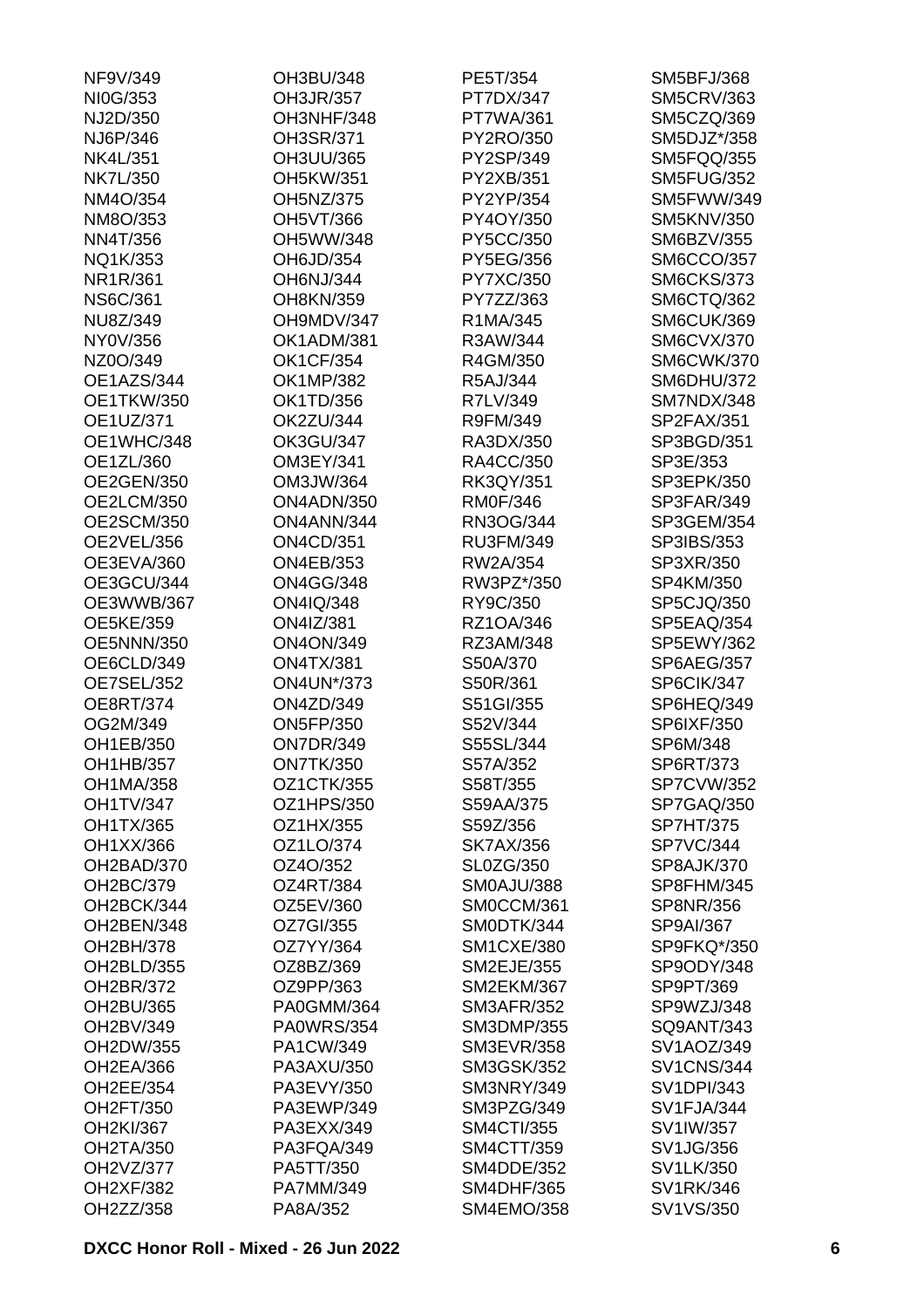| SV8CS/343         | <b>W0CP/355</b>  | <b>W4AVY/387</b> | <b>W6RFL/348</b> |
|-------------------|------------------|------------------|------------------|
| T77C/355          | W0DJC/348        | W4BUW/358        | <b>W6RGG/377</b> |
| <b>UA0CW/352</b>  | <b>W0FK/356</b>  | <b>W4CK/352</b>  | <b>W6RKC/357</b> |
| <b>UA0ZC/346</b>  | <b>W0FLS/350</b> | <b>W4CZU/359</b> | <b>W6RLL/349</b> |
| <b>UA1CT/354</b>  | W0GJ/355         | W4DK/358         | <b>W6RS/352</b>  |
| <b>UA1MU/366</b>  | <b>W0RT/357</b>  | <b>W4DKS/368</b> | <b>W6SCC/350</b> |
| <b>UA1OIZ/346</b> | <b>W0YVA/354</b> | W4DR/392         | W6SR/359         |
| <b>UA3AB/351</b>  | <b>W0ZR/364</b>  | W4DXX/365        | W6TA/368         |
| <b>UA3AKO/349</b> | <b>W0ZT/354</b>  | W4GD/354         | W6UB/348         |
| <b>UA3AP/346</b>  | W1AIM/350        | <b>W4LIA/346</b> | W6VX/349         |
| <b>UA4CC/353</b>  | W1AO/354         | <b>W4LK/355</b>  | W6WI/344         |
| <b>UA4CX/351</b>  | W1CU/359         | W4MBD/358        | W6XK/344         |
| UA4FWD/372        | <b>W1ECT/352</b> | W4NZ/367         | W6YA/381         |
| <b>UA4HBW/358</b> | W1GD/358         | <b>W4PK/352</b>  | W6YI/361         |
| <b>UA4SKW/347</b> | W1GF/360         | <b>W4PKU/346</b> | W6YOO/350        |
| <b>UA6JD/366</b>  | W1GL/364         | <b>W4RBO/352</b> | <b>W7AL/349</b>  |
| UA9FGR/349        | W1JA/354         | W4TO/354         | <b>W7CT/356</b>  |
| <b>UA9YE/357</b>  | W1JR/392         | W4UM/355         | <b>W7DT/344</b>  |
|                   | <b>W1KSZ/354</b> |                  |                  |
| <b>UN6T/352</b>   |                  | W4VQ/380         | <b>W7GN/392</b>  |
| <b>UN7JX/347</b>  | <b>W1NG/371</b>  | W4WM/359         | W7ID/358         |
| <b>US5WE/365</b>  | W1NH/364         | <b>W4ZRZ/372</b> | W7IL/365         |
| <b>UT2UB/347</b>  | <b>W1SKU/349</b> | W4ZV/385         | <b>W7KNT/353</b> |
| <b>UT3UA/350</b>  | <b>W1WEF/354</b> | <b>W5BC/354</b>  | W7KW/349         |
| UT5UGR/348        | W1YIF/350        | <b>W5BOS/373</b> | <b>W7LR/361</b>  |
| <b>UT5UT/357</b>  | W1YM/350         | W5BPT/356        | W7OM/373         |
| UT7WZA/357        | <b>W1YRC/371</b> | <b>W5CIA/350</b> | <b>W7QHE/348</b> |
| <b>UY5XE/353</b>  | W1YY/365         | W5DV/363         | <b>W7REE/356</b> |
| <b>UY5ZZ/347</b>  | W1ZZ/352         | <b>W5EC/362</b>  | <b>W7RV/375</b>  |
| VA3DX/355         | W2AY/354         | <b>W5FKX/358</b> | <b>W7UT/360</b>  |
| VA3LX/349         | W2CG/351         | <b>W5GAI/364</b> | W7VY/350         |
| VA5DX/359         | W2HTI*/392       | W5HD/359         | W7WM/357         |
| <b>VE1JS/352</b>  | W2IJ/356         | W5IZ/375         | <b>W8CZN/355</b> |
| <b>VE1YX/358</b>  | W2KKZ/352        | W5JE/358         | W8DO/357         |
| <b>VE2EBK/350</b> | <b>W2MPK/370</b> | W5MQ/370         | W8DX/353         |
| <b>VE3BW/354</b>  | W2OIB/376        | W5ODD/353        | W8EB/344         |
| VE3EJ/356         | W2RS*/365        | W5OZI/349        | W8GC/364         |
| <b>VE3FF/350</b>  | W2SM/364         | W5RZ/356         | W8HB/350         |
| VE3JV/349         | W2UP/354         | <b>W5SJ/374</b>  | <b>W8HC/350</b>  |
| <b>VE3LDT/357</b> | W2VO/366         | <b>W5TCX/351</b> | W8JV/345         |
| VE3UZ/346         | W2XI/354         | <b>W5UA/351</b>  | <b>W8KEN/344</b> |
| <b>VE3XN/371</b>  | W2YC/349         | W5VX/367         | <b>W8LKG/356</b> |
| <b>VE6BI/349</b>  | W3BTX/364        | W5WP/349         | <b>W8NN/344</b>  |
| VE6LB/354         | W3BW/347         | W5WT/351         | W8OI/349         |
| VE6WQ/359         | W3DX/351         | <b>W5XC/351</b>  | W8OM/355         |
| <b>VE7BD/366</b>  | W3GG/368         | W5XX/365         | W8TE/359         |
| <b>VE7CV/353</b>  | W3JJ/358         | <b>W5ZE/358</b>  | <b>W8TWA/358</b> |
| <b>VE7JO/347</b>  | W3KB/352         | <b>W5ZPA/356</b> | W8UV/354         |
| <b>VE7ON/348</b>  | <b>W3LPL/371</b> | W6BJH/365        | W8UVZ/363        |
| VE7QCR/344        | W3MF/354         | W6BK/343         | <b>W8WEJ/352</b> |
| <b>VE7SV/377</b>  | W3MR/354         | <b>W6CYX/355</b> | W8XD/353         |
|                   |                  |                  |                  |
| <b>VE7SZ/351</b>  | W3NO/361         | W6DPD/354        | <b>W9BEA/345</b> |
| <b>VK2HV/343</b>  | W3UM/356         | W6IJ/353         | W9BF/352         |
| VK3EGN/344        | <b>W3UR/351</b>  | <b>W6JRY/366</b> | W9DC/375         |
| <b>VK4MA/351</b>  | W3YX/354         | W6KH/389         | W9DX/355         |
| W0AIH*/390        | W3YY/355         | <b>W6KK/349</b>  | W9DY/352         |
| <b>W0AWL/352</b>  | W4ABW/370        | <b>W6KR/347</b>  | <b>W9EMF/350</b> |
| <b>W0BV/358</b>   | W4AO/370         | <b>W6OAT/374</b> | W9IL/353         |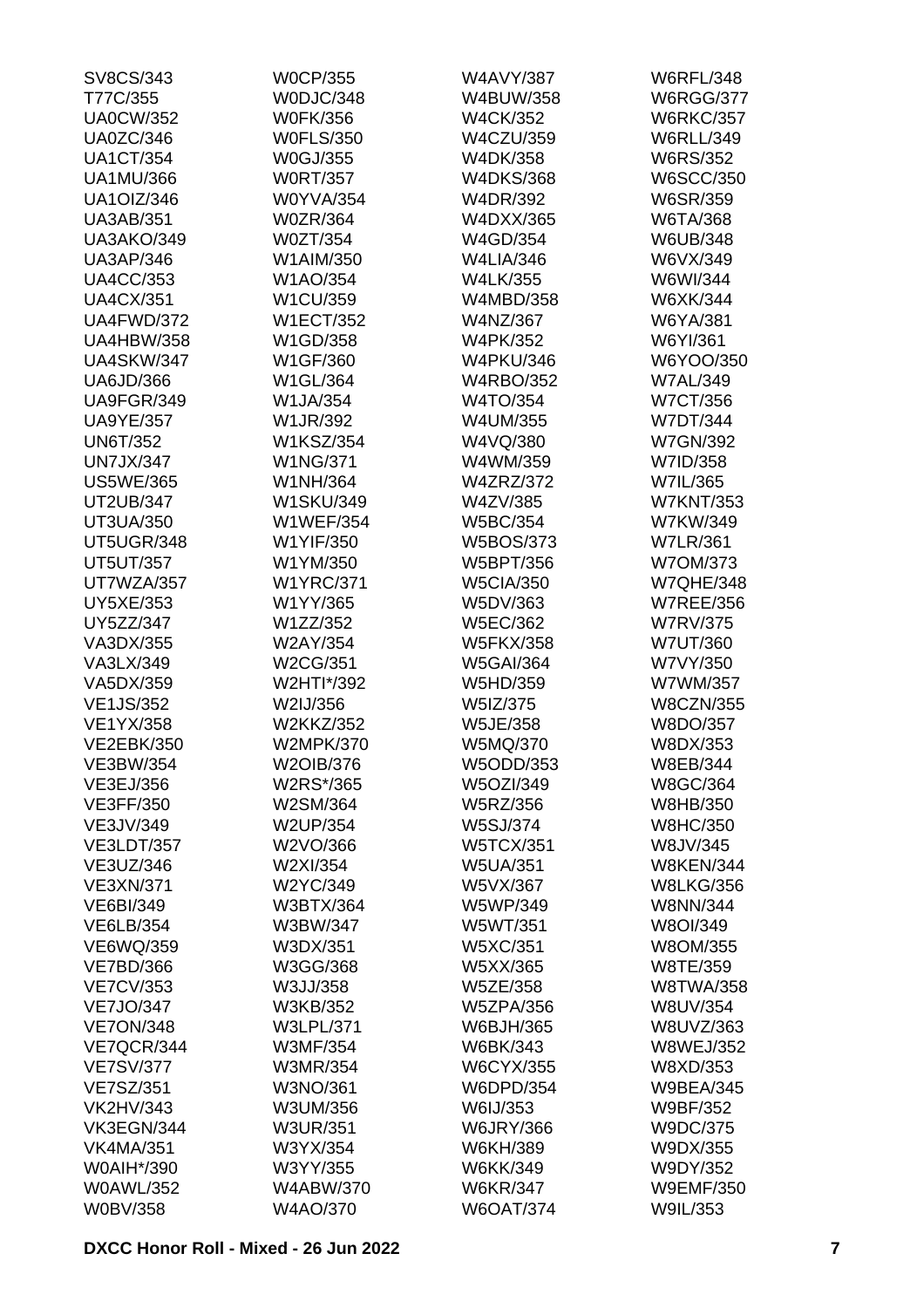| W9IXX/351         | WX4G/380          | AC4G/349          | DL2OE/345         |
|-------------------|-------------------|-------------------|-------------------|
| W9JA/362          | <b>WX5L/354</b>   | AC7DX/347         | DL3MGK/347        |
| <b>W9KNI/382</b>  | WZ8P/352          | AC8G/354          | <b>DL5CW/350</b>  |
| <b>W9KTP/351</b>  | <b>XE1AE/385</b>  | AD5Q/353          | <b>DL5DSM/353</b> |
| <b>W9LKJ/370</b>  | XE1J/365          | AD5W/343          | DL5EBE/349        |
| W9MP/350          | XE1ZW/351         | AD6W/351          | <b>DL5MX/344</b>  |
| W9MU/355          | YB5QZ/349         | AE5E/347          | DL5ZB/343         |
| W9OP/354          | <b>YL2MU/358</b>  | AE5V/348          | DL6ATM/353        |
| W9PJ/363          | <b>YO2RR/349</b>  | AE6Y/355          | <b>DL6GV/344</b>  |
| W9RM/354          | YO3APJ/361        | AF2C/353          | <b>DL6KO/343</b>  |
| <b>W9RN/366</b>   | YO5BRZ/350        | AI3Q/354          | <b>DL6RAI/349</b> |
| <b>W9RPM/344</b>  | <b>YS1RR/364</b>  | AI9L/347          | DL6ZXG/345        |
| W9SN/349          | <b>YU1AB/360</b>  | AJ9C/351          | DL7AFV/349        |
| W9VA/361          | <b>YU1FW/359</b>  | AK8A/351          | DL7MAE/349        |
| W9WJ/351          | <b>YU3AA/350</b>  | <b>BA4RF/342</b>  | DL7UCX/342        |
| W9XT/352          | <b>YV5JBI/349</b> | <b>BX5AA/343</b>  | DL8MLD/344        |
| W9XX/344          | Z31CZ/357         | CT1BWW/347        | <b>DL8NU/372</b>  |
| W9XY/355          |                   | CT1BXX/347        | DL8SDC/344        |
|                   | Z32ZM/352         |                   |                   |
| W9YSX/389         | Z34K/346          | CT2GLO/343        | DL9YX/369         |
| W9ZR/370          | ZL3GS/370         | CT4NH/352         | <b>DS5USH/343</b> |
| WA0MHJ/361        | ZL3JT/346         | CX3AN/352         | <b>DU9RG/350</b>  |
| <b>WA1JMP/361</b> | ZS1AU/361         | CX4CR/363         | E73Y/343          |
| <b>WA1S/350</b>   | ZS1FJ/348         | DF1SD/355         | E74A/346          |
| <b>WA2HZO/357</b> | ZS1J/350          | DF2RG/352         | E74EBL/367        |
| <b>WA2WSX/356</b> | ZS4TX/349         | DF2UH/348         | EA1AUS/349        |
| <b>WA5HOD/351</b> | ZS6EZ/350         | DF2UU/349         | EA1DLU/344        |
| <b>WA5VGI/348</b> |                   | DF9ZW/349         | EA1EAU/348        |
| WA6APQ/347        | 339               | DJ1ND/353         | EA1JO/352         |
| <b>WA6F/354</b>   | 4X1FQ*/383        | DJ1OJ/367         | EA3BT/348         |
| <b>WA6JA/344</b>  | 4X4JU/391         | DJ1TO/361         | EA3ESZ/343        |
| WA6KBL/346        | 4X6KA/350         | DJ2TI/361         | EA3GHZ/343        |
| <b>WA6SZE/351</b> | 4X6ZK/348         | DJ4LK/370         | EA3NA/368         |
| <b>WA6TLA/360</b> | 5B4AGN/342        | DJ4PI/369         | EA3WL/344         |
| <b>WA7NB/345</b>  | 9A0W/348          | DJ4TZ/382         | EA6BH/362         |
| WA8WV/355         | 9A1CAL/355        | DJ4XA/372         | EA7TV/350         |
| WB1J/360          | 9A2F/347          | DJ5IH/363         | EA8BYR/347        |
| <b>WB2YQH/369</b> | 9A2TN/348         | DJ5JK/362         | EI7CC/354         |
| <b>WB4OSS/370</b> | 9A2X/343          | DJ6NI/367         | <b>ES1AR/386</b>  |
| <b>WB6RSE/356</b> | 9A2YM*/361        | DJ7MI/363         | EU7A/348          |
| <b>WB7B/350</b>   | 9A5CY/343         | DJ8CG/350         | F2GL/362          |
| WB8K/356          | 9A6W*/349         | DJ9BK/343         | F3AT/388          |
| <b>WB8ZRL/353</b> | 9A9A/352          | DJ9RQ/360         | F5HNQ/348         |
| <b>WB9CIF/350</b> | AA1AC/352         | <b>DK1RWS/343</b> | F5IL/350          |
| WB9Z/358          | AA1M/355          | <b>DK2LO/344</b>  | F5MNK/343         |
| WC1M/349          | AA1QD/343         | DK2OY/353         | F5QF/353          |
| WC6DX/349         | AA2WC/343         | DK2WH/352         | F5TJC/343         |
| WD4CBA/348        | AA3B/346          | <b>DK3KD/357</b>  | F5VU/365          |
| <b>WD5COV/351</b> | AA4HP/343         | DK3PO/369         | F6BLP/353         |
| WD5K/369          | AA4R/359          | <b>DK3RA/343</b>  | F6CEL/347         |
| <b>WF5E/382</b>   | AA5BT/349         | <b>DK4PE/357</b>  | F6CXJ/351         |
|                   |                   |                   |                   |
| <b>WK3N/350</b>   | AA5C/352          | <b>DK5PR/363</b>  | F6DYY/351         |
| WO2N/350          | AA8OY/346         | <b>DK5QK/360</b>  | F6DZU/354         |
| WO9S/356          | AA9AA/348         | DK5WL/363         | F6FHO/351         |
| WQ3X/354          | AA9CN*/349        | <b>DK6WA/352</b>  | F6GUG/348         |
| WS6X/353          | AB5C/354          | DL1BDD/347        | F6HUJ/349         |
| <b>WS7I/351</b>   | AB5EB/348         | DL1YD/361         | F6ITD/350         |
| WS9V/350          | AB9M/349          | DL2DX/354         | F8BBL/343         |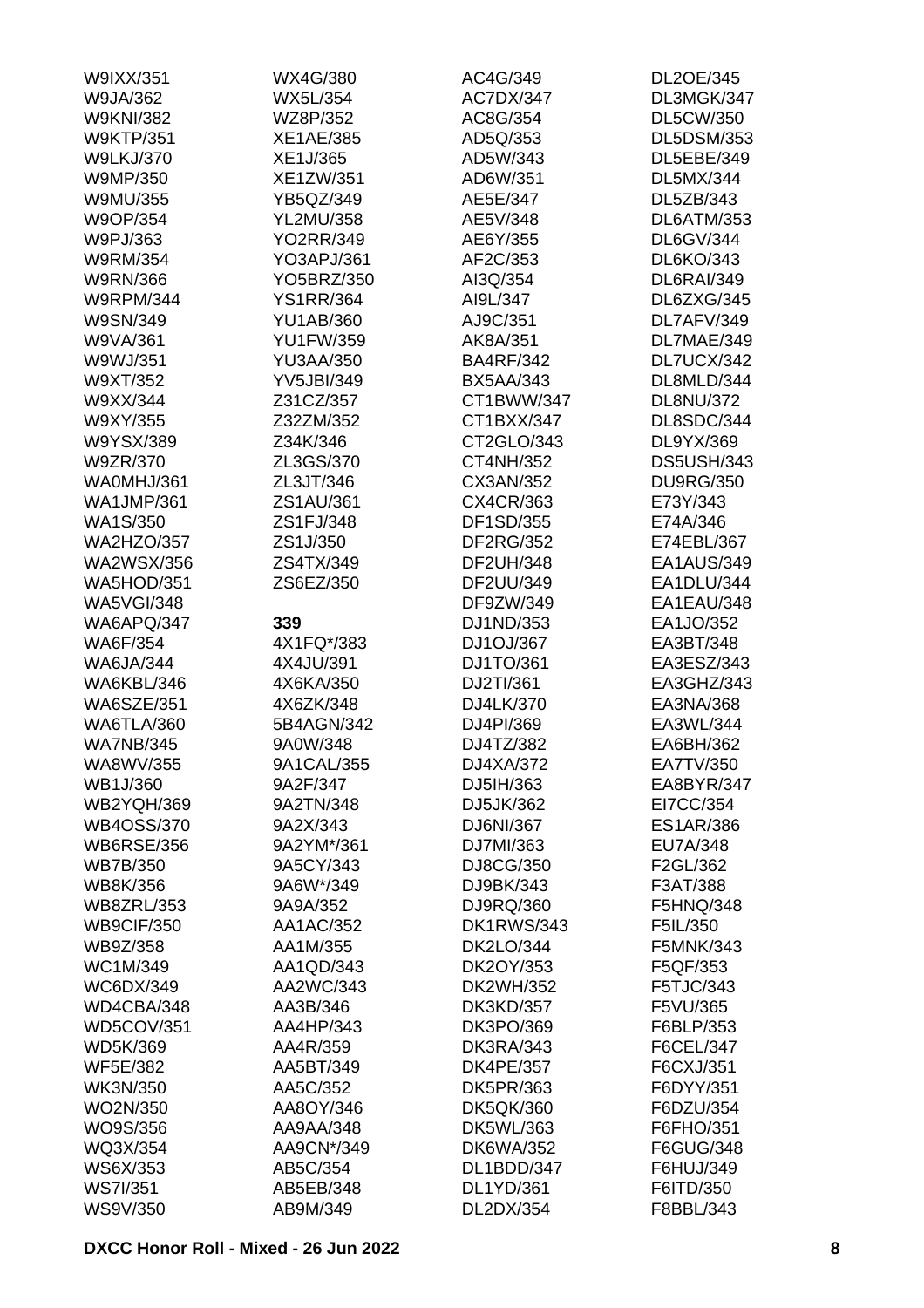| F8GB/358              | <b>HL2IFR/343</b>                    | JA0AXV/361                             | JA3DLE/353              |
|-----------------------|--------------------------------------|----------------------------------------|-------------------------|
| F9GL/382              | HL3ERJ/344                           | JA0BJR/350                             | JA3EMU/363              |
| F9XL/362              | I0EKY/350                            | JA0CVC/342                             | JA3GSM/358              |
| G0WRE/343             | I0JBL/353                            | JA0DBQ/352                             | JA3MF/361               |
| G3BJ/350              | <b>I1EEW/351</b>                     | JA0FSB/357                             | JA3MHA/347              |
| G3GAF/355             | <b>I1EIS/342</b>                     | <b>JA0IXW/345</b>                      | JA3RQ/368               |
| G3HTA/371             | I2MQP*/356                           | JA0JTO/356                             | JA3RWJ/358              |
| G3KHZ/367             | I2OGV/350                            | JA0LFV/347                             | JA3TJA/351              |
| G3KWK/358             | <b>I2RFJ/354</b>                     | JA1ADN/382                             | JA3XNH/345              |
| G3LAS*/350            | I2VGW/343                            | <b>JA1AFF/357</b>                      | JA4DHN/346              |
| G3LDI/369             | I2XIP/353                            | JA1BRL/350                             | JA4FHE/363              |
| G3NDC/371             | <b>I2ZFD/373</b>                     | JA1BTR/361                             | JA4FKX/348              |
| G3NLY/375             | <b>I2ZGA/353</b>                     | JA1CLW/352                             | <b>JA5BGA/352</b>       |
| G3OCA/348             | <b>I3EVK/373</b>                     | JA1CLZ/348                             | JA5EYW/360              |
| G3RUV/365             | <b>I4FTU/370</b>                     | <b>JA1CNM/354</b>                      | JA5FBZ/355              |
| G3RZP/350             | I4JBJ/354                            | <b>JA1CON/353</b>                      | <b>JA5JGY/354</b>       |
| G3SBP/343             | <b>I5ARS/380</b>                     | <b>JA1CQK/350</b>                      | JA5MHD/349              |
| G3TXF/362             | <b>I5CRL/357</b>                     | <b>JA1DIO/357</b>                      | JA5PWW/349              |
| G3UAS/350             | I5EFO/353                            | JA1DM/390                              | JA6CDA/358              |
| G3WPF/357             | <b>I5FLN/367</b>                     | <b>JA1DOF/351</b>                      | JA6HQT/345              |
| G4AFJ/348             | <b>I5RFD/354</b>                     | <b>JA1DUH/362</b>                      | <b>JA6IVR/347</b>       |
| G4BUE/359             | I6FYR/352                            | <b>JA1ETN/352</b>                      | <b>JA6JPS/355</b>       |
| G4DDS/353             | I7ZPB/381                            | <b>JA1FNA/363</b>                      | JA6WJL/348              |
|                       |                                      |                                        |                         |
| G4EDG/350<br>G6GA/349 | <b>I8JJB/358</b><br><b>I8XVP/349</b> | <b>JA1HSF/350</b><br><b>JA1KAW/351</b> | JA6XE/353<br>JA6XXF/346 |
|                       |                                      |                                        |                         |
| GJ3LFJ/349            | IK0PRP/345                           | <b>JA1LSP/360</b>                      | JA7AQR/361              |
| <b>GM3POI/345</b>     | <b>IK1SOW/345</b>                    | JA1MLV/359                             | <b>JA7BEW/354</b>       |
| GW4BLE/356            | IK2ABJ/349                           | <b>JA1MOH/360</b>                      | JA7BJS/357              |
| <b>HA0HW/350</b>      | IK2BLA/349                           | JA1MRM/356                             | JA7BSD/357              |
| HA1RB/346             | IK2EGL/349                           | <b>JA1NAQ/352</b>                      | <b>JA7BVH/358</b>       |
| <b>HA1RW/347</b>      | IK2GNW/349                           | JA1NWD/349                             | <b>JA7EMH/352</b>       |
| <b>HA5AGS/348</b>     | IK2QPR/345                           | <b>JA1OHD/356</b>                      | <b>JA7FAS/341</b>       |
| <b>HA5BSW/346</b>     | IK2WAL/343                           | JA1PEJ/354                             | <b>JA7LGE/343</b>       |
| <b>HA5KG/347</b>      | IK4AUY/347                           | JA1PEV/362                             | JA7MOL/349              |
| <b>HA5UK/343</b>      | IK4WMH/343                           | JA1QOQ/353                             | JA8BAR/365              |
| <b>HA7TM/346</b>      | IK5CVV/343                           | <b>JA1SHE/348</b>                      | JA8CDT/363              |
| HA8IE/349             | IK5GQM/349                           | JA1TAA/366                             | JA8EAT/362              |
| <b>HB0LL/367</b>      | <b>IK5SRF/342</b>                    | <b>JA1TGO/351</b>                      | JA8GMZ/349              |
| HB9AAL/349            | IK6EIW/343                           | <b>JA1TMG/349</b>                      | JA8JL/371               |
| HB9AIJ/367            | IK7WPC/343                           | JA1UT/356                              | JA8JO/363               |
| HB9ALO/355            | IK7XLU/343                           | <b>JA1UXC/352</b>                      | <b>JA8LRG/350</b>       |
| <b>HB9ANK/358</b>     | IK8TWV/352                           | <b>JA1WTI/364</b>                      | <b>JA9AA/381</b>        |
| HB9AQA/357            | IK8UHA/343                           | <b>JA1XGI/356</b>                      | <b>JA9CHI/344</b>       |
| HB9AUS/347            | <b>IN3TJV/355</b>                    | <b>JA2ACI/351</b>                      | <b>JA9CWJ/350</b>       |
| HB9BGN/354            | IT9AUA/367                           | <b>JA2ADY/352</b>                      | <b>JA9GPG/354</b>       |
| HB9BYQ/347            | IT9IYZ/349                           | <b>JA2AH/368</b>                       | <b>JA9IPF/349</b>       |
| HB9CSA/349            | IT9JLA/359                           | JA2AYH/360                             | JD1AMA/349              |
| HB9CZR/349            | <b>IV3ARJ/344</b>                    | JA2BL/374                              | JE1CCD/351              |
| HB9DDM/349            | IV3TDM/345                           | JA2BY/377                              | JE2DZC/349              |
| HB9DDO/344            | IV3TQE/353                           | JA2CYL/353                             | <b>JE2KUC/351</b>       |
| HB9DKV/347            | IV3TUO/343                           | JA2DDN/357                             | <b>JE2LPC/350</b>       |
| HB9HFN/343            | <b>IV3VCS/357</b>                    | <b>JA2DSY/365</b>                      | JF0CSK/343              |
| <b>HB9KT/352</b>      | IV3YYK/349                           | JA2NDQ/358                             | <b>JF1SEK/354</b>       |
| HB9MX*/385            | IV3ZIZ/354                           | JA3AAW/372                             | JF1WQC/351              |
| <b>HB9QR/381</b>      | IZ0CKJ/343                           | JA3APU/349                             | JF2MBF/349              |
| <b>HB9RG/358</b>      | <b>IZ0COK/342</b>                    | JA3AZD/370                             | JF2XGF/350              |
| HB9ZS/350             | IZ4AIK/342                           | JA3CSZ/356                             | <b>JG1WNO/350</b>       |
|                       |                                      |                                        |                         |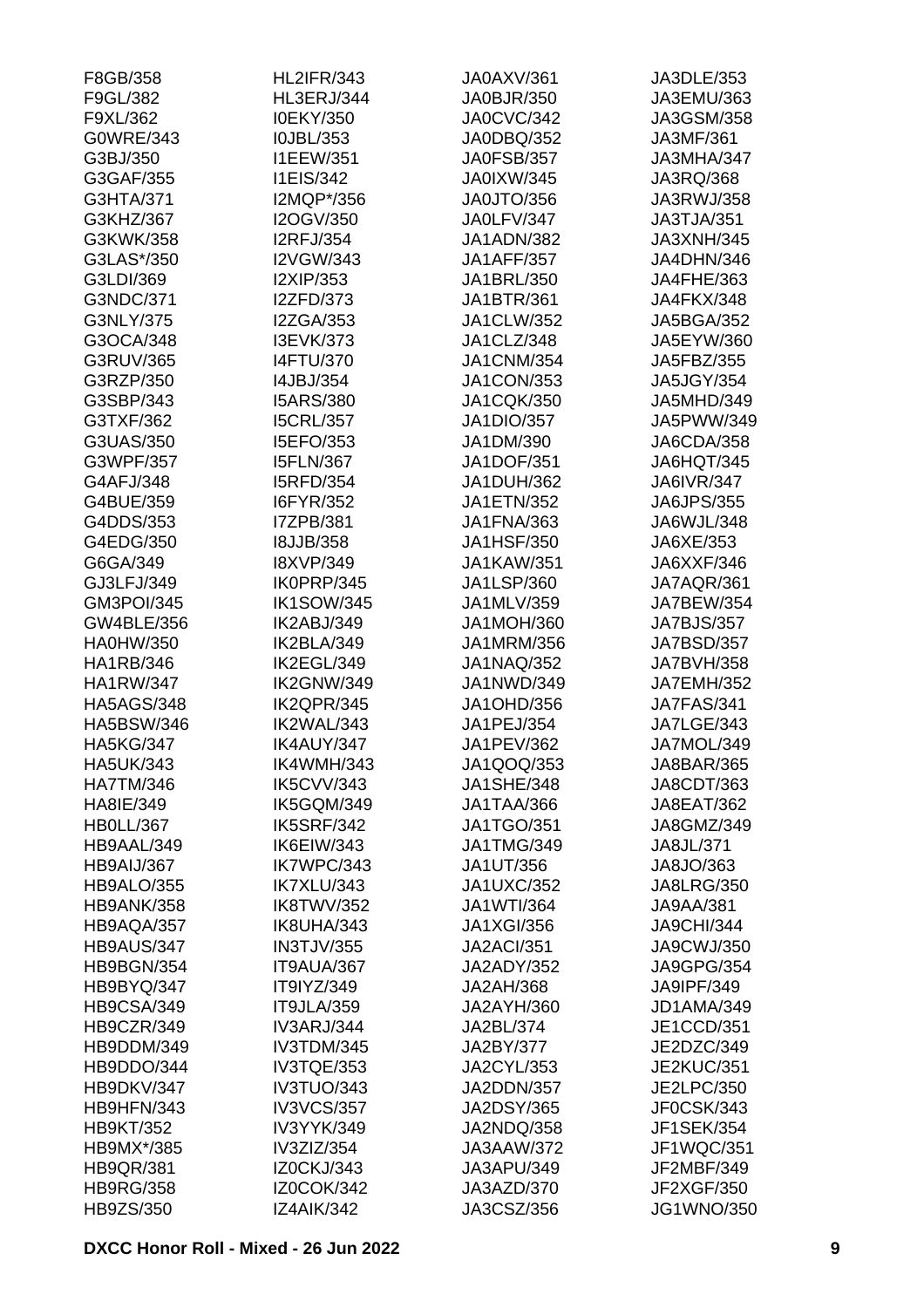| <b>JG3SKK/346</b> | <b>K0CS/357</b>  | K4ODL/351        | K7OH/349         |
|-------------------|------------------|------------------|------------------|
| JH0EQN/344        | K0DEW/350        | K4SBH/360        | K7SO/355         |
| JH1HHC/345        | K0EPE/372        | <b>K4TAG/359</b> | K7UT/346         |
| <b>JH1KLE/358</b> | <b>K0FF/357</b>  | <b>K4TNN/352</b> | K7VS/351         |
| JH1LPZ/348        | K0JW/361         | K4TQ/349         | K7ZBV/353        |
| JH1NYM/349        | <b>K0KG/352</b>  | K4TXJ/357        | <b>K8AJR/348</b> |
| <b>JH1OAI/348</b> | K0LUZ/362        | <b>K4UTE/368</b> | <b>K8AJS/346</b> |
| JH1QAX/353        | K0MN*/358        | K4UY/350         | K8AV/348         |
| <b>JH1RFM/353</b> | K0WK/354         | K4VX/366         | K8BL/351         |
| JH2BNL/348        | K1AJ/358         | K4WI/355         | K8BN/354         |
| JH2RMU/349        | K1BV/368         | K4XL/378         | K8CX/356         |
| JH3AEF/351        | K1DC/363         | K4XO/369         | K8DJC/354        |
| <b>JH3GCN/352</b> | K1DW/345         | K4ZW/353         | K8DYZ/376        |
| JH6JMN/349        | K1EFI/364        | K5AQ/370         | K8KR/352         |
| <b>JH7IAJ/349</b> | K1HT/347         | K5AT/349         | K8ME/351         |
| JH7QXL/349        | K1HTV/363        | <b>K5CON/351</b> | K8MG/353         |
| JH8BOE/350        | K1JB/350         | <b>K5CSK/358</b> | K8NA/358         |
| JH8DBJ/347        | K1KO/349         | K5DV/346         | K8PO/359         |
| JH8EJA/345        | K1KOB/350        | K5EYT/344        | K8QM/344         |
| JH8JYV/351        | K1MO/356         | K5JB/367         | <b>K8RWL/367</b> |
| <b>JI1CYX/347</b> | K1NU/348         | K5LJ/343         | K8TMK/355        |
| JI1DHY/348        | K1QS/355         | K5MT/348         | <b>K8VFV/351</b> |
| JI1QIO/340        | K1YR/359         | K5NZ/348         |                  |
|                   |                  |                  | K9AJ/361         |
| JI1WLL/348        | K2AM/354         | K5PC/351         | K9BWQ/362        |
| JI3BFC/349        | K2CL/371         | K5PP/354         | K9DX/351         |
| <b>JJ1SKG/350</b> | K2EWB/358        | K5RJ/365         | <b>K9EMG/356</b> |
| JJ2WOC/345        | K2FL*/391        | <b>K5RSG/354</b> | K9FN/363         |
| JJ3HGJ/343        | K2FU/352         | K5RX/362         | K9GA/355         |
| <b>JK1EXO/348</b> | K2OID/345        | K5TA/356         | <b>K9HQM/359</b> |
| <b>JK1GOK/349</b> | K2PS/355         | K5UZ/348         | K9IL*/361        |
| <b>JK1KSB/348</b> | K2SHZ/386        | K5XI/351         | K9IO/351         |
| <b>JK1OPL/364</b> | <b>K2UFM/364</b> | K5XX/364         | <b>K9IUF/372</b> |
| <b>JL1CHV/349</b> | K2UO/356         | K5YG/349         | K9KK/352         |
| <b>JL1ELQ/342</b> | K2VV/364         | K6AAW/362        | K9KU/362         |
| <b>JL1WQO/343</b> | K2XB*/349        | K6AM/351         | K9MUG/347        |
| JL4BSE/343        | K2XF/351         | K6CF/349         | <b>K9RHY/354</b> |
| <b>JM1CYJ/349</b> | K2ZD/351         | K6DT/377         | <b>K9RR/353</b>  |
| <b>JM1HXU/343</b> | K2ZZ/353         | K6DXX/355        | K9SG/345         |
| <b>JM1JIV/348</b> | K3DPT/348        | K6EGW/352        | K9US/352         |
| JM1JZN/344        | K3GGN/346        | K6ESL/346        | K9YY/349         |
| <b>JM1LPN/346</b> | K3GY/362         | K6FM/360         | K9ZM/345         |
| <b>JO1WKO/348</b> | K3HP/352         | <b>K6GAK/369</b> | KA1ERL/349       |
| <b>JQ1EST/342</b> | K3JT/351         | K6GFJ/358        | KA4S/358         |
| JQ3DUE/344        | K3LC/345         | K6GXO/355        | KA8ZPE/349       |
| JR0EQQ/346        | K3ND/362         | K6KO/343         | <b>KC2NB/351</b> |
| <b>JR1AIB/357</b> | K3SGE/368        | <b>K6LRN/352</b> | KC6X/350         |
| JR1MLU/358        | K3SW/349         | K6MD/351         | <b>KC8KE/349</b> |
| JR1PIZ/343        | K3TW/358         | K6OO/362         | KC9ARR/342       |
| <b>JR1WCT/354</b> | K3WC/370         | K6TA/377         | KD6EU/349        |
| <b>JR2BNF/348</b> | K4AVC/360        | <b>K6UNR/344</b> | KE2U/347         |
| <b>JR3IIR/357</b> | <b>K4CMS/351</b> | K6XT/364         | KE9I/351         |
| <b>JR4DSM/343</b> | K4DXA/351        | K6YP/342         | KE9L/348         |
| JR4PMX/347        | K4ESE/356        | K6ZH/352         | KE9U/355         |
| <b>JR6SVM/346</b> | <b>K4HGX/349</b> | K6ZZ/350         | KF0LA/350        |
| K0AV/363          | K4JPD/354        | <b>K7AR/351</b>  | KF8N*/349        |
| K0BLT/374         | <b>K4MPE/374</b> | <b>K7LAY/357</b> | KG4W/354         |
| K0BX*/356         | K4NA/353         | K7LJ/353         | KG6I/349         |
|                   |                  |                  |                  |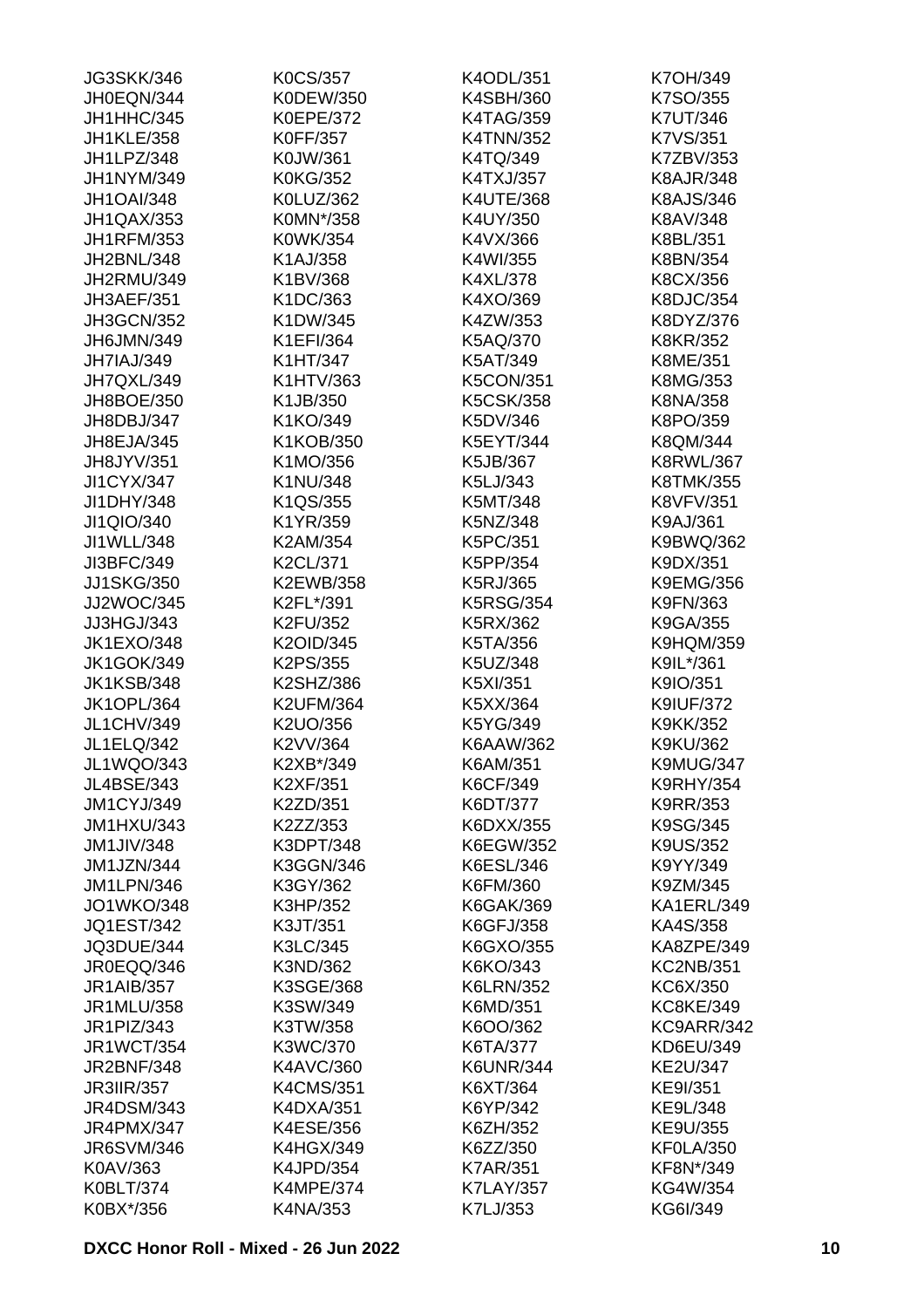| <b>KG7H/350</b>  | N4AA*/361        | <b>N9CHN/350</b>  | <b>OK1WF/348</b>  |
|------------------|------------------|-------------------|-------------------|
| KI0F/351         | N4AH/363         | <b>N9CK/347</b>   | OK2SG/350         |
| KI6CG/346        | N4AVV/353        | N9IW/351          | OK2SK/350         |
| <b>KK9DX/343</b> | N4GN/349         | <b>N9LR/356</b>   | OK2SW/353         |
| <b>KL7RA/358</b> | N4HH/360         | <b>N9US/358</b>   | OK2ZC/342         |
| KM1D/358         | N4JF/344         | NA0Y/386          | OK4MM/343         |
| KM3V/349         | N4JQQ/348        | NA2U/349          | OM3DX/344         |
| KP4BJD/360       | N4JT/349         | NA8D/346          | <b>ON4AOI/348</b> |
| KQ3F/352         | N4KG*/370        | NA8W/347          | ON4ATW/348        |
| <b>KR4OJ/355</b> | N4QV/353         | <b>NC9T/349</b>   | ON4AXU/345        |
| KR6C/345         | N4RA/366         | ND8L/347          | <b>ON4VT/347</b>  |
| <b>KS4YT/343</b> | N4RJ/360         | NE1B/348          | <b>ON5GQ/345</b>  |
| <b>KS7C/366</b>  | N4SZ/352         | NE3H/344          | <b>ON5NT/363</b>  |
| KT8X/346         | N4TD/344         | NE9Z/349          | <b>ON6HE/354</b>  |
| KV4T/345         | N4TJ/361         | NI0B/350          | OZ1ACB/349        |
| KW8T/361         | N4VG/344         | NI3P/349          | OZ1BTE/349        |
| KW9K/354         | N4ZC/372         | NI6T/352          | OZ1CWH/348        |
| KX6C/349         | N5AR*/378        | NJ3H/349          | OZ1ING/348        |
| KZ4V/349         | N5AW/361         | <b>NK5K/351</b>   | OZ2J/349          |
| LA2QM/349        | N5CQ/351         | NM6V/350          | OZ3PZ/364         |
| LA5HE/388        | <b>N5EPA/349</b> | NN4X/352          | OZ7DN/348         |
| LA5LT/351        | N5FG/359         | NN6K/348          | OZ8XW/349         |
| LA5YJ/361        | N5GH/344         | <b>NN6R/358</b>   | PA0INA/364        |
| LA7AFA/349       | <b>N5ORT/348</b> | NO8D/348          | PA0LOU/387        |
| LA7JO/359        | <b>N5PHT/348</b> | NP2N/351          | PA3FWV/344        |
| LA7SI/350        | <b>N5UR/363</b>  | <b>NQ7R/351</b>   | PA4WM/343         |
| LA8XM/349        | N5WA/373         | <b>NS4C/342</b>   | PA5O/366          |
| LA9VDA/348       | N6AWD/350        | NT5V/348          | <b>PR7FB/346</b>  |
| LU1BR/363        | N6ED/346         | NW6S/351          | PT2BW/366         |
| LU1JDL/350       | N6ET/369         | NW8F/349          | PT2CSM/343        |
| LU2AH/357        | N6HK/349         | NX0I/350          | PY2BW/366         |
| LU7HN/342        | N6IG/349         | NX4D/350          | PY2KP/348         |
| LX1CW/349        | N6KK/353         | NX9T/347          | PY2NQ/348         |
| LX1DA/346        | N6MZ/349         | NY7T/348          | PY2WC/343         |
| LY5A/357         | N6NG/356         | OE1WEU/347        | PY3VB/343         |
| LZ1HA/350        | N6RA/368         | OE2DYL/349        | PY5IP/343         |
| LZ2JE/351        | N6RV/356         | <b>OE2SNL/350</b> | PY7ZY/349         |
| N0AV/359         | N6TA/358         | OE5BWN/348        | R3BM/350          |
| <b>NORB/353</b>  | N6TV/349         | <b>OE6DK/357</b>  | R3OK/345          |
| N0XA/354         | <b>N6UC/368</b>  | OE6IMD/349        | R3QW/343          |
| N1DCM/349        | N7DD/371         | <b>OH1LA/357</b>  | R3VA/343          |
| N1GC/345         | <b>N7FU/357</b>  | OH1ND/345         | R7DX/343          |
| N1LN/343         | N7IR/349         | OH2BF/358         | R7FK*/342         |
| N1NK/353         | N7KH/353         | OH2BO/352         | R8TX/343          |
| N1ZZ/366         | N7KO/349         | OH2LU/367         | R9AB/348          |
| N2LT/366         | N7RT/367         | OH2OT/349         | R9SC/344          |
| N2MF/355         | N7TW/349         | OH2RI/363         | R9SG/346          |
| N2MM/350         | <b>N7UN/343</b>  | OH3NXW/348        | R9TO/345          |
| <b>N2NL/348</b>  | N7WR/351         | OH3RF/349         | RA3DNC/344        |
| <b>N2NS/343</b>  | N8AA/372         | OH3WS/357         | RA3QK/344         |
| <b>N2RR/356</b>  | N8BM/356         | OH3YI/372         | RA3ZH/345         |
| N2TK/353         | <b>N8KOL/347</b> | <b>OH4NS/376</b>  | RA6AR/354         |
| N2VW/355         | N8LJ/346         | <b>OH4RN/340</b>  | RA7A/344          |
| N2ZZ/348         | N8MZ/352         | OH5O/344          | RL9F/343          |
| N3ME*/350        | N8RF/353         | OK1KSL/343        | RN3QN/349         |
| N3MN/349         | <b>N8SNM/343</b> | <b>OK1ND/347</b>  | RU4SS/343         |
| N3RD/350         | N8TT/357         | OK1PD/365         | RV3ID/343         |
|                  |                  |                   |                   |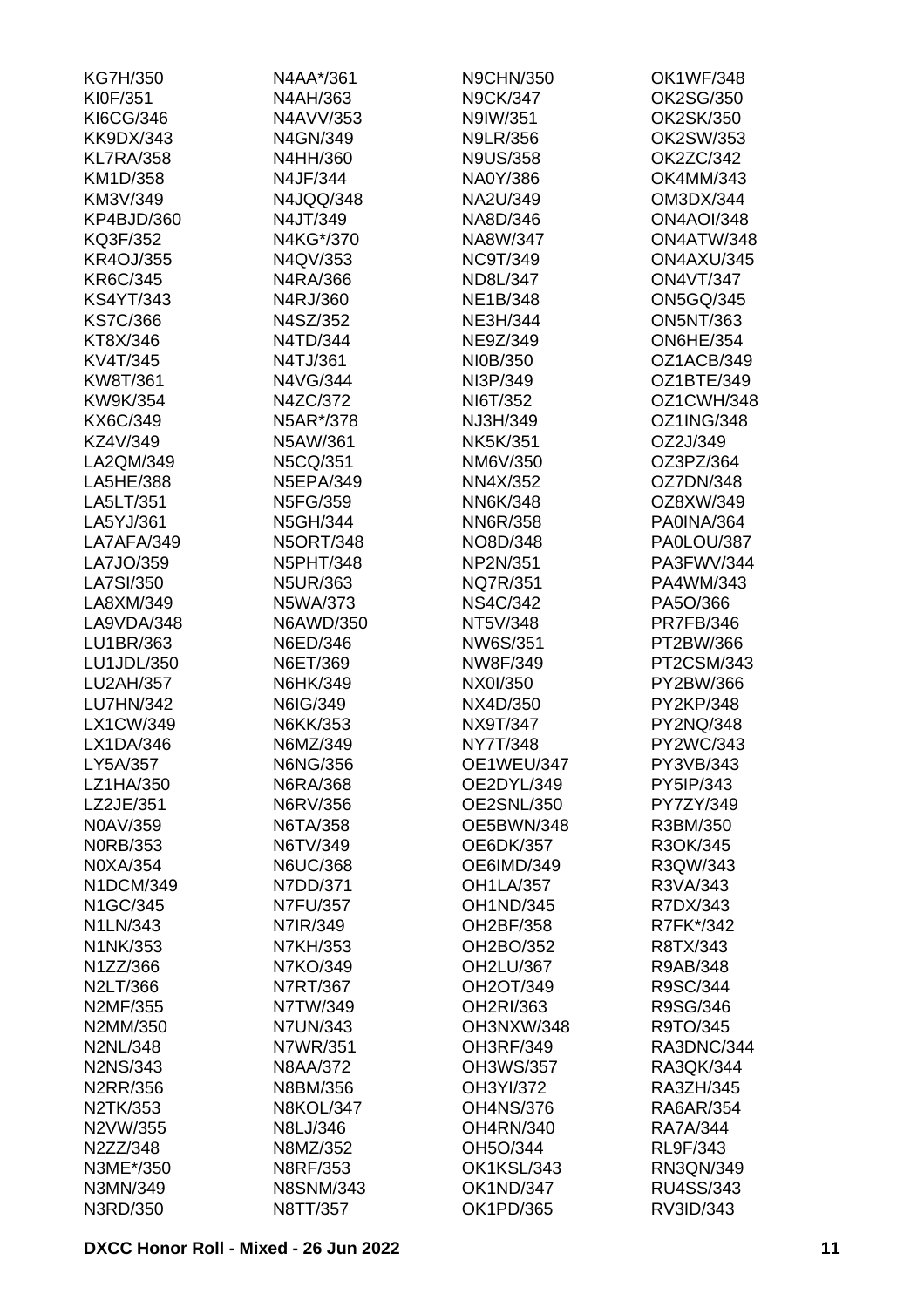| RW3RN/349         | SP5DIR/350        | <b>VE7YL/349</b> | W2LO/358         |
|-------------------|-------------------|------------------|------------------|
| RW4C/343          | SP5DRH/350        | <b>VE9HF/350</b> | <b>W2NRA/352</b> |
| RY7G/349          | SP5GQX/347        | VK3AKK*/346      | W2OKM*/394       |
| RZ4FO/343         | <b>SP5GRM/352</b> | <b>VK3OT/354</b> | <b>W2RA/347</b>  |
| S50N/348          | SP6A/351          | <b>VK3QI/357</b> | W2SY/369         |
| S50O/353          | SP6T/350          | <b>VO1FB/373</b> | W2TA/360         |
| S51DI/346         | SP7ASZ/356        | VY2OX/353        | W2YR/350         |
| S51MA/354         | SP7GXK/349        | W0AW/348         | W2ZR/349         |
| S51RU/353         | SP7ITB/349        | W0JX/350         | W3BJ/343         |
| S51U/346          | SP7SP/343         | <b>W0MHK/352</b> | W3CC/361         |
| S53EO/357         | SP8FNA/352        | <b>WONB/358</b>  | W3DF/355         |
| S53R/350          | SP9CQ/346         | <b>WONS/357</b>  | W3ETT/375        |
| S54E/347          | SP9DWT/350        | W0OE/363         | W3GH*/390        |
| S55ZZ/350         | SP9QMP*/343       | <b>W0PR/347</b>  | W3KHZ/349        |
| S57AC/371         | SP9RCL/345        | W0RI*/379        | <b>W3NF/356</b>  |
| S57AT/342         | SP9UPK/343        | <b>W0RJ/355</b>  | W3OZ/349         |
| S59ZZ/349         | <b>SV1AER/343</b> | W0SD/369         | W3SB/355         |
| <b>SK0TM/345</b>  | <b>SV1CQR/343</b> | <b>W0SHL/347</b> | W3TC/350         |
| SK3BG/350         | TG9NX/355         | <b>W0SR/361</b>  | W4AG/368         |
| <b>SL0ZZI/350</b> | <b>UA3AGW/349</b> | <b>W0TM/362</b>  | <b>W4AXL/363</b> |
| SM0NJO/348        | UA3TCJ/346        | W0UO/358         | W4BP/343         |
| <b>SM2DMU/357</b> | <b>UA6A/344</b>   | W0VM/354         | W4CZ/348         |
| SM2GCQ/349        | <b>UA6MF/345</b>  | W0VTT/350        | W4DC/352         |
| <b>SM3AVW/353</b> | <b>UA9CBO/360</b> | W0VX/359         | <b>W4DCY/348</b> |
| SM3BIZ/392        | <b>UA9FAR/351</b> | W0WOI/356        | <b>W4ETN/351</b> |
| <b>SM3CXS/371</b> | <b>UN5J/352</b>   | <b>W0WP/356</b>  | W4FC/362         |
| <b>SM3DXC/357</b> | <b>UR5MID/343</b> | W0XV/350         | <b>W4FQT/351</b> |
| <b>SM3NXS/345</b> | <b>UR5WA/352</b>  | W0ZD/342         | W4GIW/363        |
| SM3VAC/343        | UT3UY/349         | W1BL/357         | <b>W4HHN/369</b> |
|                   |                   |                  |                  |
| SM5API*/373       | <b>UT5UY/344</b>  | W1DGJ*/380       | W4IR/355         |
| SM5AQD/354        | <b>UT7QF/349</b>  | <b>W1DIG/348</b> | W4JR/348         |
| <b>SM5ARL/369</b> | <b>UT7UW/343</b>  | W1FJ/378         | W4KJ/353         |
| <b>SM5AYY/357</b> | UT9FJ/344         | <b>W1HEO/358</b> | <b>W4KS/357</b>  |
| <b>SM5BRW/364</b> | <b>UW7UA/349</b>  | W1JK/348         | <b>W4NL/371</b>  |
| <b>SM5CAK/373</b> | <b>UX0UN/367</b>  | W1JZ/370         | W4OV/362         |
| <b>SM5CCE/389</b> | UX4UA*/349        | W1LW/360         | W4OX/356         |
| <b>SM5CEU/357</b> | <b>UX5UO/349</b>  | W1LY/343         | W4PV/353         |
| <b>SM5SWA/348</b> | <b>UY5AA/353</b>  | <b>W1MAG/354</b> | <b>W4QCU/360</b> |
| <b>SM6AHS/356</b> | <b>VE1AST/358</b> | W1MI/359         | <b>W4QN/378</b>  |
| SM6CKU/372        | <b>VE1DX/348</b>  | W1MK/351         | <b>W4SK/347</b>  |
| SM6CMU/362        | VE2GHZ/348        | <b>W1PNR/363</b> | W4TD/352         |
| <b>SM6CNN/363</b> | <b>VE2RE/343</b>  | W1RM/364         | W4WJ/357         |
| <b>SM6LIF/350</b> | VE3DZ/343         | W1RQ/362         | <b>W4ZCB/357</b> |
| <b>SM6VR/377</b>  | VE3FRR/349        | W1TC/358         | <b>W4ZYT/352</b> |
| <b>SM7BHH/352</b> | <b>VE3LYC/343</b> | <b>W1TYQ/378</b> | <b>W5AJ/353</b>  |
| <b>SM7BYP/356</b> | VE3MV/353         | W1UN/368         | W5FI/355         |
| <b>SM7CRW/363</b> | <b>VE3VHB/367</b> | W1WLW/375        | W5GO/350         |
| SM7FIG/347        | VE3XO*/352        | <b>W1ZA/374</b>  | W5IF/344         |
| SM7GIB/344        | VE6MV/349         | W1ZK/364         | <b>W5LE/351</b>  |
| <b>SP1JRF/349</b> | VE6WZ/343         | W1ZT/352         | <b>W5NUT/388</b> |
| SP1S/347          | VE7AHA/357        | W2FB/345         | <b>W5OU/362</b>  |
| SP2BMX/352        | <b>VE7BV/349</b>  | <b>W2FKF/353</b> | W5PF/354         |
| SP2GOW/350        | <b>VE7CT/370</b>  | W2FP/369         | <b>W5PJR/351</b> |
| SP2Y/348          | VE7EDZ/348        | W2FT/349         | W5QZ/353         |
| SP3PLD/345        | VE7IG*/372        | W2GB/348         | <b>W5RQ/356</b>  |
| SP3RBG*/344       | <b>VE7VF/348</b>  | W2GG/354         | W5TO/373         |
| <b>SP5AUB/343</b> | <b>VE7VV/348</b>  | W2LK/351         | <b>W5UN/389</b>  |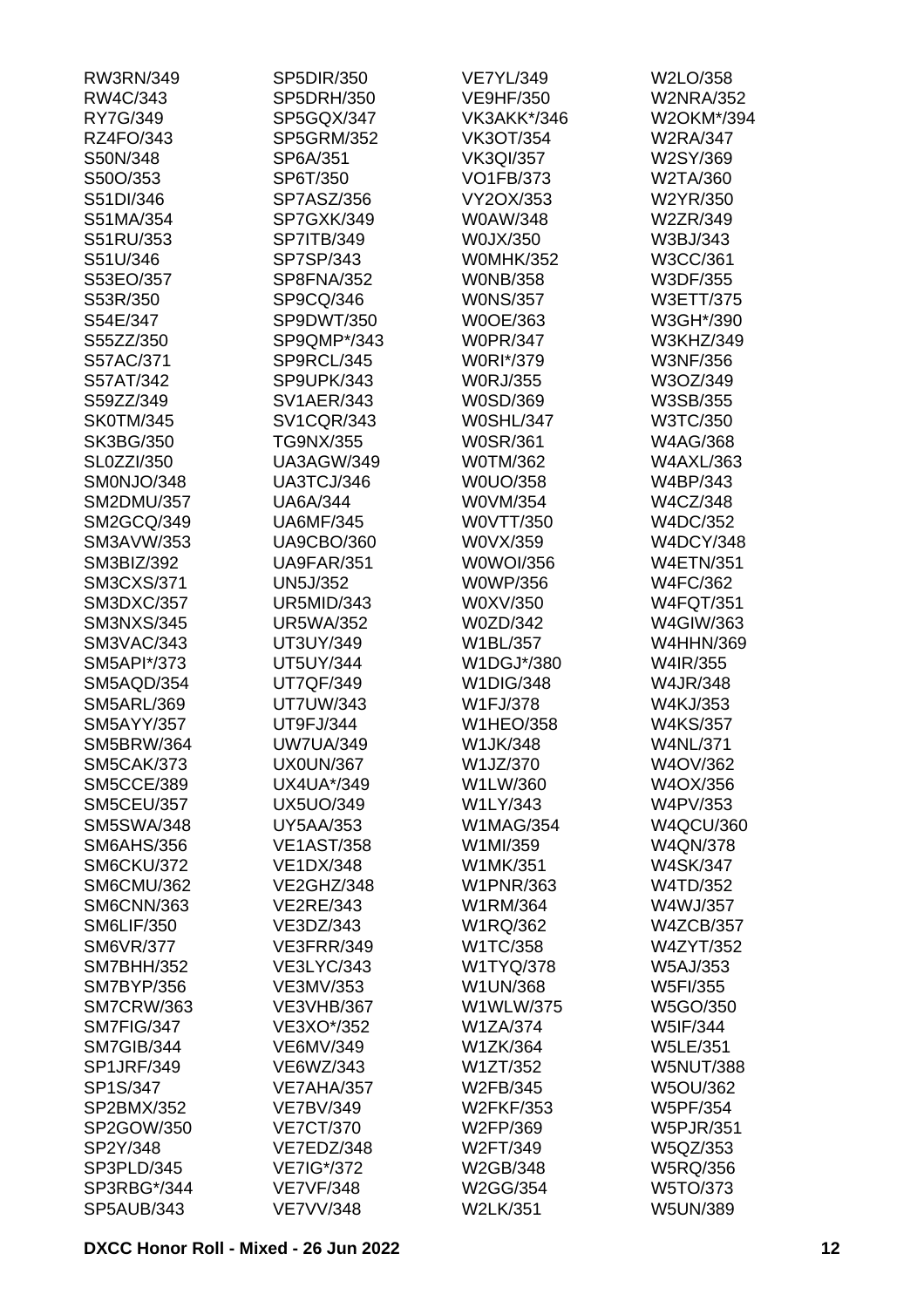| W5ZN/350                     | <b>W8QBG/367</b>  | WN9O/351          | <b>DL4FW/350</b>  |
|------------------------------|-------------------|-------------------|-------------------|
| W6AE/368                     | <b>W8QID/357</b>  | <b>WP4G/349</b>   | DL5WW/342         |
| <b>W6AEA/343</b>             | <b>W8RHM/349</b>  | <b>WP4U/348</b>   | DL6CNG/343        |
| W6AN/363                     | <b>W8SAX/348</b>  | <b>WR2G/356</b>   | <b>DL6ET/347</b>  |
| <b>W6AUG/350</b>             | W8TN/357          | <b>WR4K/364</b>   | DL6XK/348         |
| <b>W6BCQ/365</b>             | W8UZ/350          | WT3Q/348          | DL8FL/366         |
| <b>W6BSY/391</b>             | W8VI/347          | WT8C/352          | DL8OH/360         |
| <b>W6CUA/357</b>             | <b>W8WFN/347</b>  | <b>WU0R/349</b>   | DL8YR/358         |
| W6DX/345                     | W9DMH/356         | WZ6Z/353          | DM2XO/352         |
| <b>W6ENZ/349</b>             | <b>W9FR/362</b>   | <b>XE1ILI/347</b> | EA5RD/343         |
| W6FI/360                     | <b>W9KQD/373</b>  | XE2MX/358         | EA6ET/349         |
| W6GR/373                     | <b>W9NGA/362</b>  | YO3CD/349         | EI8EM/347         |
| <b>W6HXW/362</b>             | W9OA/374          | YO9HP/350         | EU1DX/348         |
| W6IEG/356                    | W9OL/364          | <b>YT7DX/352</b>  | EU6MM/348         |
| W6IS/348                     | <b>W9RC/349</b>   | <b>YU1AM/365</b>  | F2BS/376          |
| W6KM/351                     | W9SS/364          | <b>YU1GTU/356</b> | F2LZ/369          |
| W6ND/343                     | <b>W9VNE/370</b>  | <b>YU7BB/367</b>  | F3TK/357          |
| W6OTC/349                    | W9ZJ/353          | <b>YV5NWG/343</b> | F6BVY/347         |
| <b>W6OUL/355</b>             | WA0GOZ/346        | Z37CXY/353        | F6DHB/353         |
|                              | <b>WA1FCN/353</b> | ZP5YW/351         | F6HMJ/348         |
| W6PJ/348                     |                   |                   |                   |
| <b>W6RFF/362</b><br>W6RJ/380 | WA2F/350          |                   | <b>FM5CD/349</b>  |
|                              | <b>WA2IKL/353</b> | 338               | G3KMQ/365         |
| W6TK/350                     | <b>WA2NPD/356</b> | 4F2KWT/342        | G3KYF/365         |
| W6TMD/353                    | WA3DVO/371        | 4X4PG/346         | G3KZR/353         |
| <b>W6UA/347</b>              | <b>WA3OFR/352</b> | 4Z5CX/341         | G3PJT/346         |
| W6XA/352                     | <b>WA4DT/352</b>  | 7N1GMK/344        | G3SJH/360         |
| W6XI/366                     | <b>WA4FFW/369</b> | 9A1CKH/347        | G3SVD/344         |
| W7AAD/348                    | <b>WA4TII/346</b> | 9A1HBC/343        | G3UHU/348         |
| <b>W7AJ/358</b>              | WA6EZV/349        | 9A3NM/342         | G3VMW/352         |
| <b>W7AO/373</b>              | <b>WA6GFE/375</b> | 9A8W/350          | G3ZSS/348         |
| <b>W7AV/351</b>              | WA6WZO/357        | AA4SC/355         | G4CCZ/349         |
| <b>W7BJN/349</b>             | <b>WA7UTM/348</b> | AA6RK/345         | G4DXW/348         |
| <b>W7CA/348</b>              | <b>WA8CDU/349</b> | AA8CH/347         | G4PWA/343         |
| <b>W7CB/370</b>              | <b>WA8JOC/350</b> | AA8R/350          | G4SOZ/342         |
| <b>W7CL/349</b>              | <b>WA9CVK/353</b> | AA9LC/343         | GI3VAW/346        |
| W7DQ/361                     | WB2AQC/360        | AC0X/347          | GM3PPE/349        |
| <b>W7EYE/348</b>             | WB3D/349          | AC4S/348          | <b>GM3UCH/345</b> |
| <b>W7GA/350</b>              | <b>WB4TDH/358</b> | AD7L/346          | GM3YOR/353        |
| <b>W7GB/357</b>              | <b>WB4UBD/353</b> | AE1T/350          | <b>HA5FA/350</b>  |
| <b>W7HR/357</b>              | <b>WB5XX/349</b>  | AF0F/349          | HB9AMO/362        |
| W7IAN*/343                   | <b>WB5ZAM/349</b> | CT1GFK/341        | HB9BPP/349        |
| <b>W7KCN/349</b>             | WB6AXD/343        | CT3BX/349         | <b>HB9CRV/348</b> |
| <b>W7LFA/369</b>             | <b>WB8YJF/349</b> | CU3EJ/342         | HK3W/343          |
| W7MH/343                     | <b>WB9EEE/351</b> | DF2LH/346         | <b>HL3DE/351</b>  |
| W7MO/357                     | <b>WB9PNU/343</b> | DF6PB/341         | I0KDF/350         |
| <b>W7NGR/343</b>             | WD0DAN/345        | DJ2SL/361         | I1BUP/359         |
| <b>W7QMU/351</b>             | <b>WD5FVQ/352</b> | <b>DK0PM/348</b>  | <b>I1FQH/350</b>  |
| <b>W7SDR/353</b>             | <b>WD5GJB/353</b> | DK3PZ/362         | <b>I1LGR/362</b>  |
| W7VJ/350                     | <b>WD6FF/349</b>  | <b>DL1DA/367</b>  | I2PJA/359         |
| W7XA/364                     | WD8E/348          | DL1MAJ/348        | <b>I3TGW/348</b>  |
| <b>W8AEF/354</b>             | <b>WE9A/347</b>   | DL2CHN/342        | I3VJW/349         |
| <b>W8CY/354</b>              | WF5T*/354         | DL2RUM/347        | <b>I4ENO/342</b>  |
| <b>W8DCH/372</b>             | WI8A/350          | DL2VPO/344        | <b>I4JEE/347</b>  |
| <b>W8GMH/353</b>             | WI8R/349          | DL3BRE/343        | <b>I5JRR/348</b>  |
| <b>W8ILC/373</b>             | WJ4T*/349         | DL3IAC/343        | <b>I7CSB/345</b>  |
| <b>W8KA/350</b>              | <b>WK7E/351</b>   | DL3SZ/371         | <b>I8NHJ/347</b>  |
| W8PHZ/390                    | <b>WL7E/349</b>   | DL4FDM/342        | <b>I8NLC/345</b>  |
|                              |                   |                   |                   |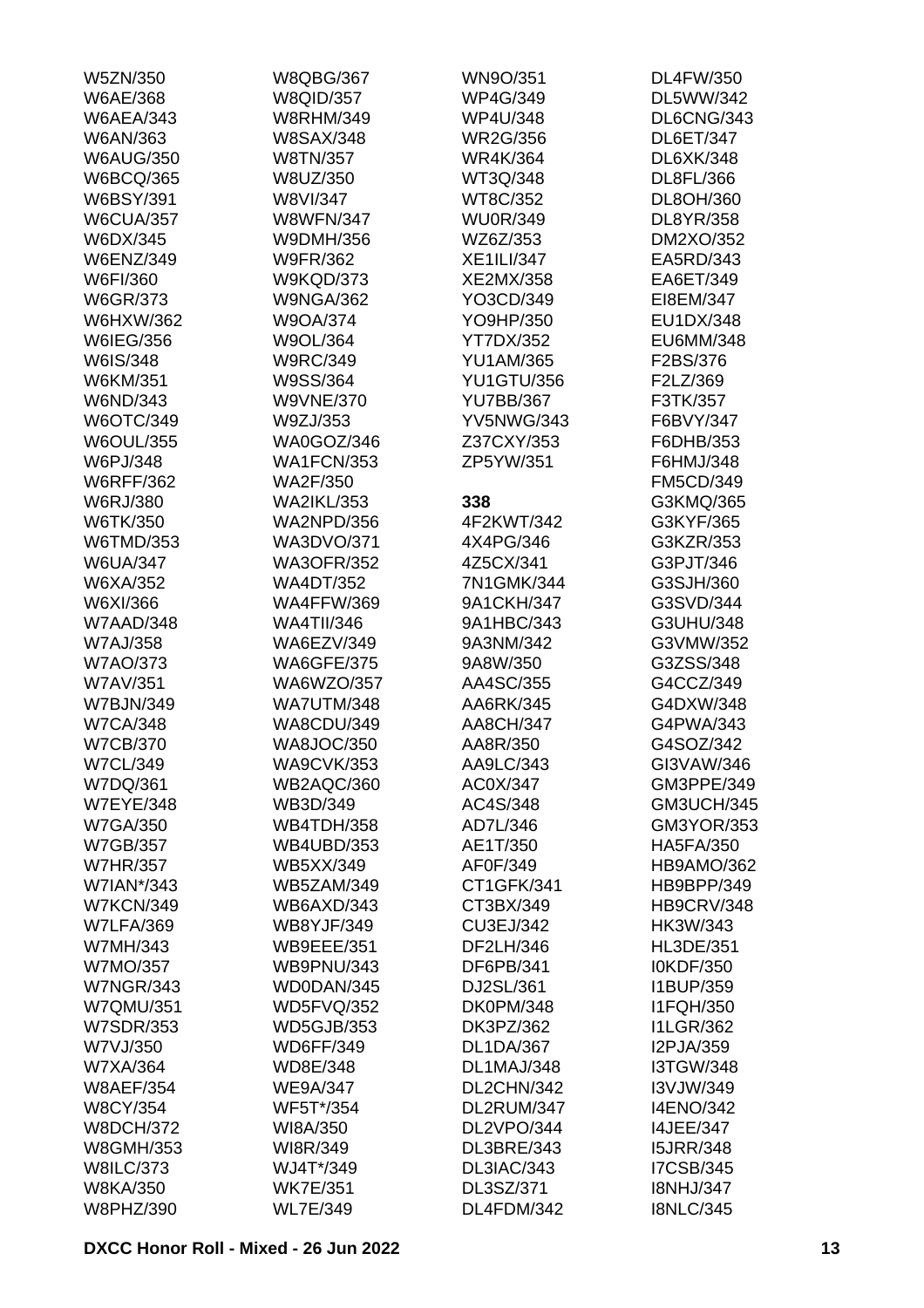| IK1NLZ/346        | JF1LZQ/343        | K1ZZI/348        | K8OZ/352         |
|-------------------|-------------------|------------------|------------------|
| IK2ZJN/342        | <b>JF2ION/345</b> | <b>K2ARO/352</b> | <b>K8RYU/345</b> |
| IK4ADE/343        | JF6WTY/342        | K2AU/349         | K8TL/370         |
| IK4EWN/348        | <b>JG1EGG/349</b> | K2CJ/356         | K8UE/352         |
| IK4FNF/345        | JH0INP/345        | K2LE/375         | K8UT/348         |
| IK4MSV/343        | JH0WQP/343        | <b>K2MFY/361</b> | K8VJG/346        |
| IK7YCE/342        | <b>JH1APK/355</b> | K2MP/348         | K8WK/346         |
| IK8YTA/341        | JH1ECG/367        | <b>K2RSK/348</b> | K8ZH/352         |
| IT9EJW/342        | JH1EEB/347        | K2SX/357         | K9CC/355         |
| IT9JOF/348        | JH1EGJ/343        | K2TK/353         | K9CT/360         |
| IT9POD/347        | <b>JH1IAQ/347</b> | K2TV/354         | K9DD/357         |
| <b>IZ4AIB/342</b> | <b>JH1OCC/347</b> | <b>K2UR/372</b>  | K9DT/358         |
| IZ5EKV/341        | <b>JH1ORA/354</b> | K2UU/360         | K9FZ*/344        |
| IZ8ATP/342        | <b>JH1XFR/342</b> | K2WJ/347         | <b>K9LCR/350</b> |
| JA0DET/349        | JH2BFY/351        | K3FN/356         | K9LJN/349        |
| JA1GCA/348        | JH3FHQ/344        | K3IE/351         | <b>K9MBQ/349</b> |
| JA1GHH/348        | JH4CBM/344        | K3OTY/364        | K9NB/356         |
| JA1MZL/354        | JH4GNE/347        | K3SV/346         | K9OT/347         |
| <b>JA1OVF/352</b> | JH7CFX/348        | K3TLP/348        | K9RX/357         |
| JA1QVR/347        | JH7RXU/347        | <b>K4ADK/354</b> | K9UP/349         |
| JA1SFL/349        |                   |                  | KA5V/353         |
|                   | <b>JH7SOF/344</b> | K4DJ/372         |                  |
| <b>JA1SGU/356</b> | JH7XRG/347        | K4JP/362         | KB1HY/348        |
| JA1WWB/348        | JH8NBJ/348        | K4KC/376         | KB3KV/349        |
| JA1XCZ/350        | JI1VVB/350        | <b>K4LRX/362</b> | KB7YX/350        |
| JA1XEL/346        | <b>JJ1TKN/343</b> | K4MQL/360        | KB9AIT/347       |
| JA2ATE/346        | JJ2KDZ/346        | K4PB/349         | KC9G/347         |
| JA2FBC/341        | <b>JJ2SEE/346</b> | K4RO/348         | KD9HL/345        |
| JA2FSM/349        | JL1UXH/344        | K4SE/355         | KE1F/353         |
| JA2HJB/342        | JM1HJG/347        | K4SI/348         | <b>KE7X/348</b>  |
| <b>JA2JSF/360</b> | <b>JM1TWR/351</b> | K4UU/348         | <b>KE9XN/347</b> |
| JA2KVB/350        | JP1TRJ/344        | K4WA/342         | <b>KF2TI/345</b> |
| JA2LHG/359        | <b>JQ1ALQ/347</b> | K4YMQ/360        | <b>KG2KJ/341</b> |
| JA2OLJ/345        | JQ6RUP/344        | <b>K5FNQ/354</b> | KG8P/352         |
| JA2VQF/342        | JR0WZR/342        | K5FP/363         | KI7M/346         |
| JA3ALY/360        | JR1BAS/351        | <b>K5GKC/352</b> | KI8L/345         |
| JA3APV/350        | JR1NHD/344        | K5KG/355         | KJ0M/351         |
| JA3BG/374         | <b>JR6LLN/348</b> | K5MC/349         | <b>KJ6NZ/348</b> |
| JA3HZT/361        | <b>JS1NDM/344</b> | K5OT/346         | KQ8M/351         |
| JA3RAR/349        | K0ALL*/360        | K5SM/352         | <b>KR2Q/367</b>  |
| JA5BZL/355        | <b>K0ARS/365</b>  | K5VR/350         | <b>KR4F/352</b>  |
| <b>JA6CNH/349</b> | <b>K0HQW/349</b>  | K5WK/360         | <b>KR8V/351</b>  |
| JA6GIJ/355        | <b>K0IUC/358</b>  | K6BTT/363        | <b>KS0M/348</b>  |
| <b>JA6OXT/344</b> | K0KT/365          | K6CTA/346        | KS3F/349         |
| JA7CVL/342        | K0NN/355          | K6EID/360        | KT1J/351         |
| JA7DOT/345        | K0OB/345          | K6LM/355         | KV4FZ*/367       |
| JA7JH/366         | K0SW/350          | K6PT/365         | KW4V/349         |
| <b>JA7OUV/349</b> | K0XB/349          | K6RO/347         | <b>KW7Y/341</b>  |
| JA8DJY/349        | K1EU/348          | <b>K6SMF/360</b> | KX2S/350         |
| <b>JA9FAI/350</b> | K1GG/349          | K7AA/369         | KY6R/343         |
| <b>JA9GLW/345</b> | K1IN/346          | <b>K7ACZ/342</b> | KZ9DX/348        |
| JA9IFF/351        | K1KD/348          | <b>K7BHM/354</b> | LA1FH/356        |
| <b>JE1MGE/357</b> | K1RO/351          | <b>K7BTW/347</b> | LA1K/382         |
| JE2PCY/344        | K1SA/355          | K7XM*/351        | LA2PA/342        |
| JE3AGN/342        | K1SG/349          | <b>K8BCK/363</b> | LA4OGA/347       |
| JE3EDJ/352        | K1SM/346          | K8IA/357         | LA5IIA/344       |
| JF0EHX/343        | K1VV/352          | K8IFF/368        | LA6LDA/348       |
| JF1JTQ/349        | K1WB/350          | K8MC*/352        | LA9HC/364        |
|                   |                   |                  |                  |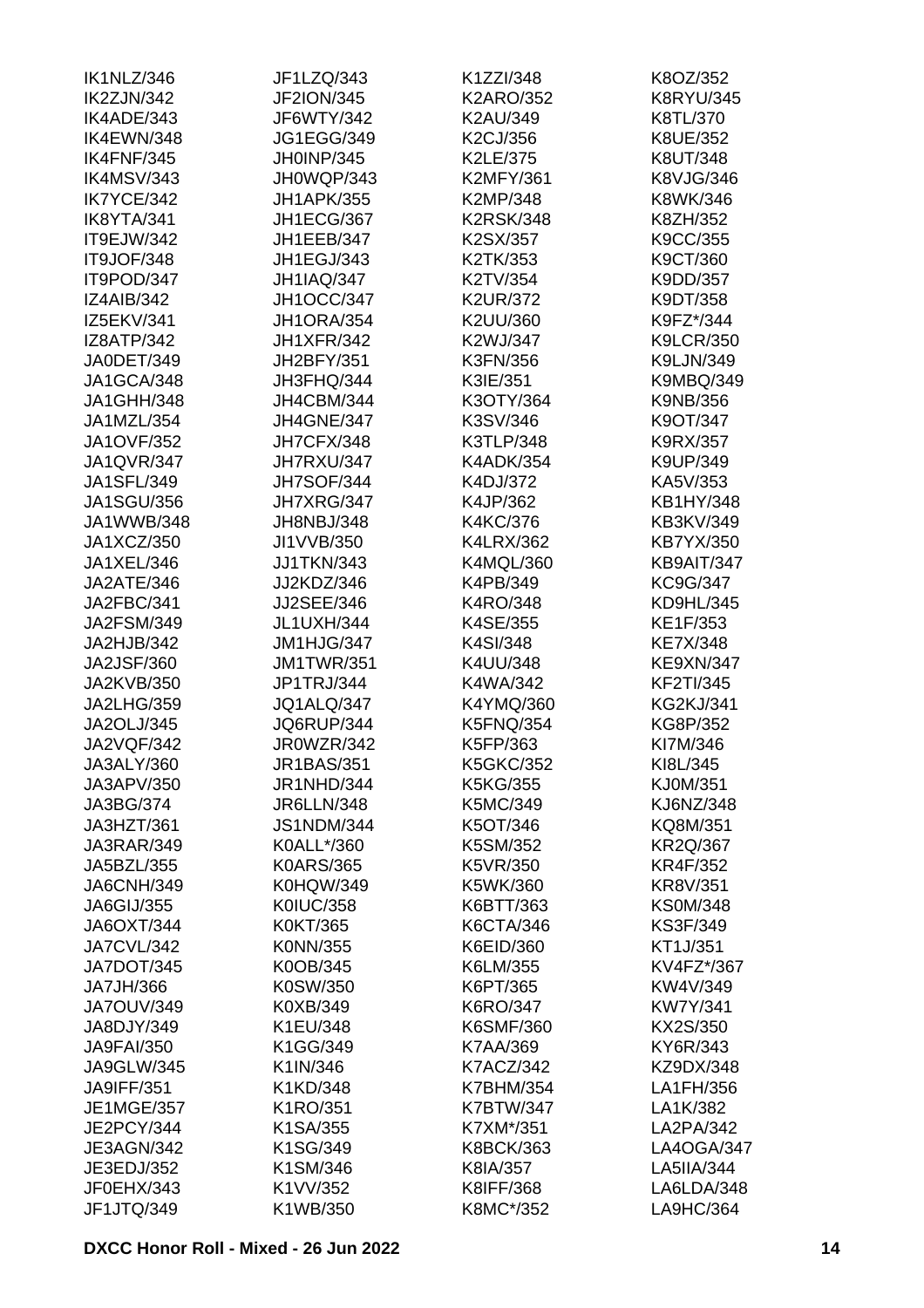| LB1GB/348        | NA5Q/341          | SV8JE/349         | <b>W4NKI/372</b>  |
|------------------|-------------------|-------------------|-------------------|
| LU4FPZ/342       | NA5U/348          | SV8RX/346         | <b>W4NU/353</b>   |
| <b>LU7HF/341</b> | NB8B/350          | <b>UA0CA/344</b>  | W4OEL*/372        |
| LZ1MS/343        | <b>NE0DX/342</b>  | UA3LAR/348        | W4QM/381          |
| MW0CBC/342       | <b>NE9R/348</b>   | <b>UA3TT/347</b>  | <b>W4RFZ/355</b>  |
| N0IJ/352         | NF4A/346          | <b>UA4CR/344</b>  | <b>W4RJ/355</b>   |
| N0IW/348         | <b>NM7G/359</b>   | <b>UR0MC/343</b>  | <b>W4TGT/347</b>  |
| <b>NOJR/350</b>  | <b>NN4SS/347</b>  | <b>UT4MF/346</b>  | W4UW/377          |
| N0KV/344         | <b>NS9I/342</b>   | VA6JV/345         | <b>W4VHF/355</b>  |
| <b>N0RN/351</b>  | <b>NW7E/345</b>   | VE2QRA/341        | <b>W4YCH/358</b>  |
| <b>N0RR/362</b>  | NW7O/351          | <b>VE3CFK/346</b> | W4YO*/382         |
| N1GS/352         | NY9H/345          | VE3EXY/342        | W5AP/350          |
| N1LQ/348         | NZ9Z/348          | <b>VE3NH/346</b>  | <b>W5ASP/348</b>  |
| <b>N1SV/344</b>  | OH2BNY/349        | <b>VE6AX/345</b>  | <b>W5FK/348</b>   |
| N1UR/346         | OH3MKH/344        | <b>VE7TK/344</b>  | W5JMW/348         |
| N2AJ/345         | OH4MCV/346        | <b>VE7XF/353</b>  | <b>W5KK/347</b>   |
| N2DXJ/345        | OH5PA/365         | <b>VK5WO/378</b>  | <b>W5LC/346</b>   |
| <b>N2ERN/347</b> | OK1DO/344         | <b>W0CD/367</b>   | W5SG/352          |
| N2FF/352         | <b>ON5JV/345</b>  | <b>W0GG/345</b>   | <b>W5WLA/348</b>  |
| N2TN/347         | <b>ON6YH/346</b>  | <b>W0GKE/364</b>  | <b>W6FEL/342</b>  |
| <b>N2UN/355</b>  | <b>ON7WW/347</b>  | <b>WOJLC/353</b>  | <b>W6IGK/347</b>  |
| N3KS/348         | OZ1AXG/348        | W0TT/344          | <b>W6NWS/349</b>  |
| N3TO/353         | PA3ABH/348        | W0UVC/346         | <b>W6QUV/344</b>  |
| N4BAA/346        | PA3GCV/342        | W0UY/350          | W6RW/352          |
| N4CW/354         | PA7F/348          | W0ZX/346          | W6TJI/355         |
| N4DW/367         | PY2AE/344         | W1EQ/344          | W6ZO/353          |
| N4GG/357         | PY2IQ/344         | <b>W1FYI/347</b>  | W6ZQ/357          |
| N4HID/346        | PY2VA/344         | W1GQ/350          | W7/DL1UF/349      |
| N4IR/353         | PY5CA/350         | W1IQW/342         | <b>W7CP/352</b>   |
| N4JJ*/359        | PY5HOT/345        | W1OX/354          | W7FP/359          |
| N4LT/351         | R6AF/350          | W1QJ/353          | W7NN/350          |
| N4MHQ/350        | R7KA/339          | W1RZ/350          | W7SX/350          |
| N4NO*/367        | <b>RA0FF/343</b>  | W1TSP/355         | <b>W7TSQ/348</b>  |
| N4RU/357         | RA3SD/341         | <b>W1UK/345</b>   | W7ZI/356          |
| N4TB/366         | <b>RA4CA/347</b>  | W2CQ/350          | W7ZJ/343          |
| N4VN/350         | <b>RN7G/342</b>   | W2GDJ/344         | <b>W7ZR/357</b>   |
| N4ZY*/351        | RU3A/346          | W2GEZ/356         | <b>W8AAX*/357</b> |
| <b>N5NR/352</b>  | <b>RW4NH/359</b>  | W2GW/349          | <b>W8EMI/351</b>  |
| N5PR/350         | RZ3DX/342         | W2LE/348          | <b>W8ERD/353</b>  |
| <b>N5WNG/346</b> | S59DJK/357        | W2NO/347          | <b>W8FDN/357</b>  |
| N5XU/347         | SM0AGD/383        | W2PK/351          | <b>W8GE/357</b>   |
| N5YY/358         | <b>SM3CBR/349</b> | W2TX/351          | W8IQ/380          |
| N6EO/363         | SM3LGO/347        | W2VJN/376         | <b>W8KL/350</b>   |
| N6PEQ/345        | SM4BZH/365        | <b>W2VUF/372</b>  | <b>W8LR/348</b>   |
| N6QQ/355         | <b>SM5CLE/349</b> | <b>W2YE/344</b>   | <b>W8QY/387</b>   |
| N6ZM/357         | <b>SM5CSS/354</b> | W3GQ/346          | <b>W8WOJ/362</b>  |
| N7MQ/345         | <b>SM5CZK/352</b> | <b>W3KHQ/356</b>  | <b>W9AAZ/347</b>  |
| N7RU/353         | SM5JE*/351        | W3OA/348          | W9AJ/349          |
| N7TP/362         | <b>SM6BGG/355</b> | W3OP/348          | <b>W9CH/381</b>   |
| N7WS/350         | SP1MGM/344        | W3TN/358          | W9UM/351          |
| N7XR/345         | SP3CGK/341        | W3XX/366          | <b>WA0ROI/345</b> |
| N8ZX/344         | <b>SP6AAT/375</b> | <b>W4AXO/350</b>  | <b>WA1PMA/345</b> |
| N9AI/348         | SP9CTW/355        | <b>W4CEB/356</b>  | <b>WA3AFS/350</b> |
| N9AW/351         | SP9RPW/344        | <b>W4EB/347</b>   | <b>WA4JQS/353</b> |
| <b>N9ER/352</b>  | SQ6SZ*/346        | <b>W4GKR/356</b>  | <b>WA4OEJ/355</b> |
| NA2M/358         | <b>SV1ACK/343</b> | <b>W4HG/358</b>   | <b>WA6BXV/348</b> |
| <b>NA2R/348</b>  | <b>SV1CQN/342</b> | <b>W4JVN/357</b>  | WA8LOW/347        |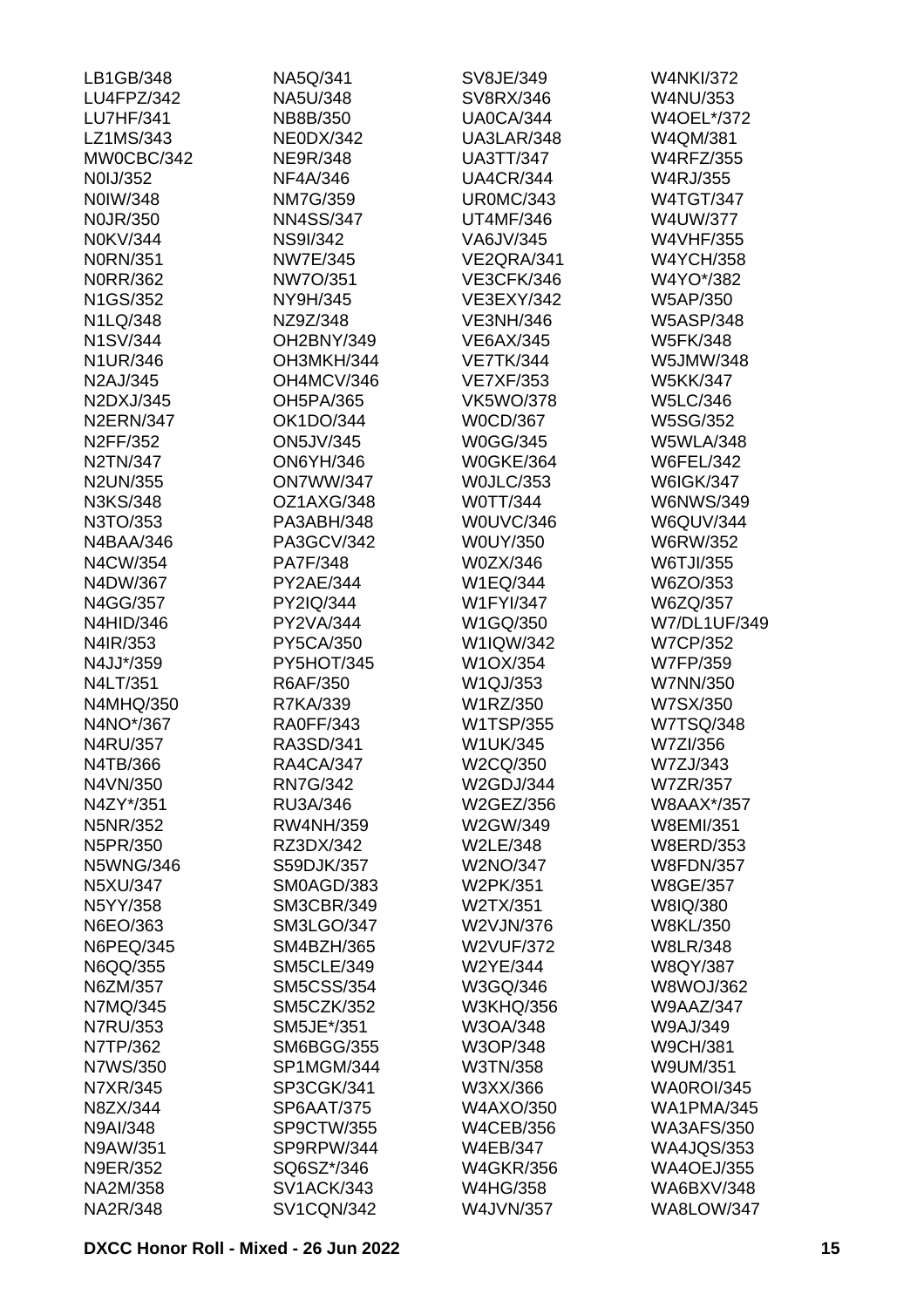| WA9AQN/347         | <b>DK2NG/343</b>  | IV3TMV/342        | JR4ABB/348        |
|--------------------|-------------------|-------------------|-------------------|
| <b>WA9BXB/352</b>  | <b>DK5AI/346</b>  | IZ1BII/341        | <b>JR7COH/347</b> |
| <b>WA9MAG/352</b>  | <b>DK5JI/351</b>  | IZ5ASZ/341        | JR8OGB/344        |
| <b>WB2OSM/342</b>  | <b>DK7YY/346</b>  | <b>IZ7AUH/340</b> | <b>JS6PXB/351</b> |
| <b>WB3AVN/352</b>  | DL1EJA/340        | <b>JA0BOV/341</b> | K0JPL/364         |
| <b>WB3JFS/349</b>  | <b>DL4CF/346</b>  | JA0DIN/345        | K0TT/345          |
| WB4W/352           | <b>DL5AN/349</b>  | JA0NUB/345        | <b>K0TVD/347</b>  |
| WB6L/363           | DL6MIG/344        | JA0OS/344         | <b>K1ACL/351</b>  |
| <b>WB8FIW/352</b>  | <b>DL7KL/351</b>  | JA1ADU/341        | K1GE/343          |
| WD4NGB/346         | DL9FCY/343        | JA1BPA/339        | K1GW/347          |
| <b>WD8PKF/353</b>  | <b>DM5TI/341</b>  | JA1DDZ/355        | K1HZ/356          |
| <b>WF2S/347</b>    | EA3GP/344         | JA1EMQ/344        | K1JO/364          |
| <b>WJ7R/354</b>    | EA3JJ/350         | JA1HOM/358        | K1KS/347          |
| <b>WK2H/348</b>    | EA3NC/368         | JA1IRH/353        | K1LPS/345         |
| <b>WN6K/350</b>    | EA5RU/345         | JA1IZZ/350        | K1OT/350          |
| <b>WN9Q/347</b>    | EA6SX/343         | <b>JA1KPH/341</b> | K1TN/361          |
|                    |                   |                   |                   |
| <b>WO2T/347</b>    | EC3A/342          | JA1PAH/342        | K1ZG/348          |
| WT4Q/342           | EI6S/357          | <b>JA1SLS/341</b> | K2BX/344          |
| <b>WU4G/349</b>    | EW2A/341          | JA2BQX/341        | <b>K2CDJ/347</b>  |
| <b>WV6E/341</b>    | F5INJ/341         | <b>JA2CXF/352</b> | K2EK/354          |
| WW7Q/356           | F5JY/345          | JA2DJH/358        | K2GPL/362         |
| <b>XE1KK/345</b>   | F5OVQ/341         | JA4FM/354         | K2PK/352          |
| XE1MW/340          | F5PBM/344         | JA4HAW/346        | K2QB/348          |
| <b>XE2CQ/347</b>   | <b>FK8CP/347</b>  | JA5AB/362         | K2SD/352          |
| YO7LCB/347         | G0FUV/342         | JA6BJV/347        | K2SG/354          |
| <b>YT1AD/349</b>   | G3LZQ/353         | <b>JA6CNL/362</b> | K3ATO/350         |
| <b>YU1CC/354</b>   | G3NKC/346         | <b>JA6DSG/355</b> | K3PA/350          |
| <b>YU1EA/352</b>   | G3RAU/345         | <b>JA7RPC/355</b> | <b>K3WGR/344</b>  |
| YU7BCD/378         | G4DYO/355         | JA8DBU/340        | K4CL/352          |
| <b>YV1TO/352</b>   | G4GIR/349         | JA9PPC/341        | <b>K4CNW/352</b>  |
| <b>YV5AJK*/381</b> | GM0GAV/343        | JE2PMC/343        | K4EU/345          |
| <b>YV5AM/352</b>   | HB9AAQ/352        | <b>JE2UFF/346</b> | K4HB/341          |
| <b>YV5ANF/380</b>  | HB9AGH/353        | <b>JE4FNC/339</b> | K4IE/353          |
| <b>YV5EED/352</b>  | HB9AHD/344        | JF2SQB/345        | K4MD/351          |
| ZL2RR/352          | HB9BOS/347        | JF3LGC/348        | K4MF/350          |
| ZL2ST/351          | <b>HB9KC/370</b>  | JF6DSZ/347        | <b>K4MWB/353</b>  |
| ZS5NK*/353         | <b>HK3CW/341</b>  | <b>JG2KKG/343</b> | K4OM/347          |
|                    | <b>HL3EHK/337</b> | <b>JH1ECF/341</b> | K4QD/345          |
| 337                | <b>HL5FBT/346</b> | JH1HLQ/358        | K4TT/360          |
| AA4A/362           | <b>I1CMA/356</b>  | JH1VUO/344        | K4ZA/347          |
| AA4MM/369          | <b>I5XFD/343</b>  | <b>JH1WJR/348</b> | K4ZZR/346         |
| AA4NC/351          | <b>I8IGS/350</b>  | JH3CUL/345        | <b>K5ACQ/348</b>  |
| AA4U/341           | IK0AGU/347        | JH3PAS/347        | <b>K5ALQ/345</b>  |
| AA6LY/342          | IK0FUX/346        | <b>JH3SIF/341</b> | K5DF/351          |
| AB2N/352           | IK0PEA/343        | JH4ADV/340        | K5EK/349          |
| AB4H/363           | <b>IK1IYU/346</b> | JH4ALY/348        | K5GO/362          |
|                    |                   |                   |                   |
| AB5RM/341          | IK2SND/340        | JH4JLV/341        | K5JF*/353         |
| AE3T/362           | IK2YFT/341        | JH6GKH/345        | K5QX/346          |
| AG8B/356           | IK6CGO/347        | JI1NJC/347        | K5RE/353          |
| AJ6T/346           | IK6ZKJ/341        | JJ2VLY/340        | K5UO/353          |
| AK4N*/351          | IK8CVZ/343        | <b>JJ3FRB/341</b> | K5VWW/351         |
| CT3CD/341          | IK8VRH/341        | JJ6DGP/346        | K5ZK/350          |
| CT3FT/345          | IN3ASW/347        | <b>JK1BSM/345</b> | K6ED/358          |
| CU3AD/343          | <b>IT9CVO/340</b> | <b>JM1NKT/346</b> | K6IPM/340         |
| D44BS/364          | IT9ZVL/347        | <b>JN3SAC/346</b> | K6UM/347          |
| DJ7UO/351          | IV3KFB/341        | <b>JO7WXN/345</b> | K6VVA/376         |
| DJ9FK/345          | IV3RAV/340        | JQ1COB/345        | K6YK/357          |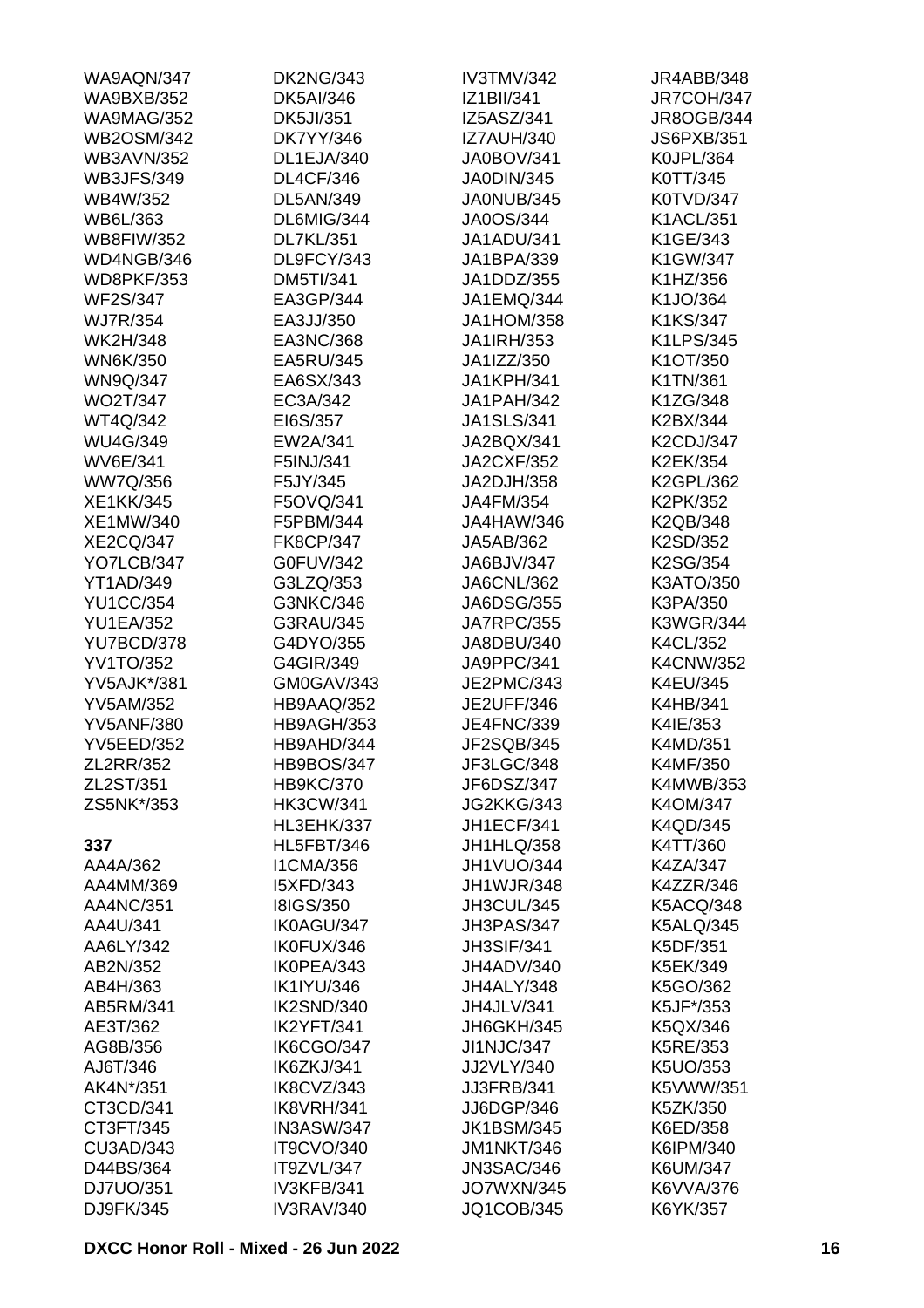| <b>K7CU/350</b>   | N5AU/361         | SP8FB/345         | <b>W6IRD/354</b>  |
|-------------------|------------------|-------------------|-------------------|
| <b>K7MTR/349</b>  | <b>N5PG/347</b>  | SP8HXN/347        | W6OU/356          |
| <b>K7NK/343</b>   | N5RR/366         | SQ8J/341          | <b>W6RD/347</b>   |
| <b>K7NTW/350</b>  | N5UD/360         | <b>SV1QN/344</b>  | W6SZN/348         |
| <b>K7SFN/356</b>  | N6DX/380         | <b>SV8BHN/344</b> | W6WF/346          |
| <b>K8AJK/371</b>  | N6HY/344         | <b>UA6FJ/356</b>  | <b>W7BG/355</b>   |
| <b>K8CI/345</b>   | N6IE/345         | UR5EDX/344        | <b>W7LEB/365</b>  |
| K8DID/352         | N6KD/347         | <b>UR5FEO/345</b> | <b>W7LGG/362</b>  |
| K8JRM/350         | N6RW/371         | <b>UT5URW/343</b> | <b>W7YAQ/356</b>  |
| K8KWT/350         | N7MB/349         | <b>UX0FF/341</b>  | W8DN/348          |
| K8MW/349          | N7VPN/341        | <b>UX1UA/348</b>  | <b>W8GEX/341</b>  |
| K8SMC*/353        | <b>N8AGU/346</b> | <b>VA7ZT/345</b>  | <b>W9AEB/349</b>  |
| <b>K9ALP/365</b>  | N8DC/347         | <b>VE1AI/357</b>  | W9DS/350          |
| K9IG/348          | N8MR/344         | VE1ZZ*/362        | W9HM/347          |
| K9MK/352          | <b>N8PCN/341</b> | <b>VE6KC/345</b>  | W9IIX/350         |
| <b>K9UQN/350</b>  | N8PW/341         | <b>VE7UF/346</b>  | <b>W9LNQ/372</b>  |
| K9WZB/350         | N8XI/348         | <b>VK2CA/341</b>  | W9LQI/346         |
|                   |                  | W0DD/344          | <b>WA1EHK/344</b> |
| K9XD/343          | N9AVY/348        |                   |                   |
| <b>KA2EYH/345</b> | N9BVA/343        | <b>W0HT/350</b>   | <b>WA2AOG/354</b> |
| KA5M/346          | N9DJ/355         | <b>W0LSD/355</b>  | <b>WA2VYA/354</b> |
| <b>KB4GYT/346</b> | N9MM/357         | <b>WOTRF/358</b>  | <b>WA3IIA/348</b> |
| <b>KE4WI/341</b>  | <b>NC6A/346</b>  | <b>W0UD/371</b>   | <b>WA4BIM/351</b> |
| KF8PD/346         | NK1K/346         | W0ZU/347          | WA4MME/348        |
| <b>KF8UN/346</b>  | NN4K/346         | <b>W1ECH/371</b>  | <b>WA4MWX/349</b> |
| <b>KF9AF/346</b>  | NU4Y/347         | W1EG/349          | <b>WA5IPS/347</b> |
| KG9Z/349          | <b>NX7U/347</b>  | W1UE/350          | WA6MHZ/348        |
| KI0KB/347         | NY3C/345         | <b>W1UL/377</b>   | <b>WA9YYY/348</b> |
| KJ3L/350          | NZ6E/347         | <b>W1URV/351</b>  | WB2RAJ/347        |
| KJ4BK/361         | OE5RLM/341       | W1YW/357          | <b>WB2REM/346</b> |
| KM4A/346          | <b>OH1KF/351</b> | W2CC/361          | WB3LHD/347        |
| KM6HB/344         | OH1MLZ/345       | W2CF/353          | <b>WB4MAR/356</b> |
| KO0Z/346          | OK1DH/359        | <b>W2CNS/349</b>  | <b>WB5IUU/347</b> |
| KR4W/348          | OK1DWC/343       | W2FV/352          | <b>WB7VNY/347</b> |
| <b>KR9A/349</b>   | OK2QA/348        | <b>W2NK/357</b>   | <b>WC0Y/347</b>   |
| KU8X/347          | OK2RZ/366        | W2PSU/363         | <b>WC5N/345</b>   |
| KV1J/346          | ON4CAS/340       | W2RQ/352          | <b>WE7K/346</b>   |
| KV2S/349          | PA3GRM/341       | W2WG/341          | <b>WE9R/348</b>   |
| KX1G/345          | PF5X/348         | W2ZI/349          | WI9H/347          |
| <b>KX2A/347</b>   | PY2XU/340        | W3BG/342          | <b>WS1F/344</b>   |
| KX5V/349          | PY5EW/340        | <b>W3DRY/345</b>  | WT8E/347          |
| LA9AJA/341        | PY5WD/356        | W3HNK/363         | WW3S/343          |
| LA9FFA/346        | R0FA/342         | W3NA/349          | WY3A/351          |
| N0AMI/351         | R7AA/341         | W4CSW/350         | <b>XE1RBV/341</b> |
| <b>N0FX/346</b>   | R9OK/340         | W4HK/346          | YO2CMI/346        |
| N1CQ/350          | RN3CT/342        | <b>W4JKC/353</b>  | YO3ND/345         |
| N1KC/343          | <b>RV1CC/341</b> | <b>W4JTL/354</b>  | <b>YS1AG/367</b>  |
| N1RK/346          | RV3LO/341        | W4KA/346          | <b>YS1GMV/357</b> |
| N1RR/349          | <b>RW0LT/354</b> | <b>W4OWY/351</b>  | <b>YU1NR/351</b>  |
| N2JJ/356          | S51DB/350        | <b>W4PRO/367</b>  | YV1DIG/343        |
| N3EN/350          | S53MJ/343        | <b>W4RDX/346</b>  | ZL2AL/344         |
|                   | S59DKR/341       |                   |                   |
| N3NT/344          |                  | W4SO/349          |                   |
| N4FN/347          | SM7DXQ/347       | <b>W4TJE/345</b>  | 336               |
| N4PJ/346          | <b>SM7WT/367</b> | W5GZ/343          | 9H1SP/339         |
| N4PY/351          | SP3CJS/342       | <b>W5LT/344</b>   | AA0FT/344         |
| N4RR/357          | SP3DOI*/365      | <b>W5SL/349</b>   | AA9A/346          |
| N4TV/342          | SP6DNS/353       | <b>W6BBS/341</b>  | AA9D/347          |
| N4UA/352          | SP6EQZ/345       | <b>W6HTC/349</b>  | AC0A/348          |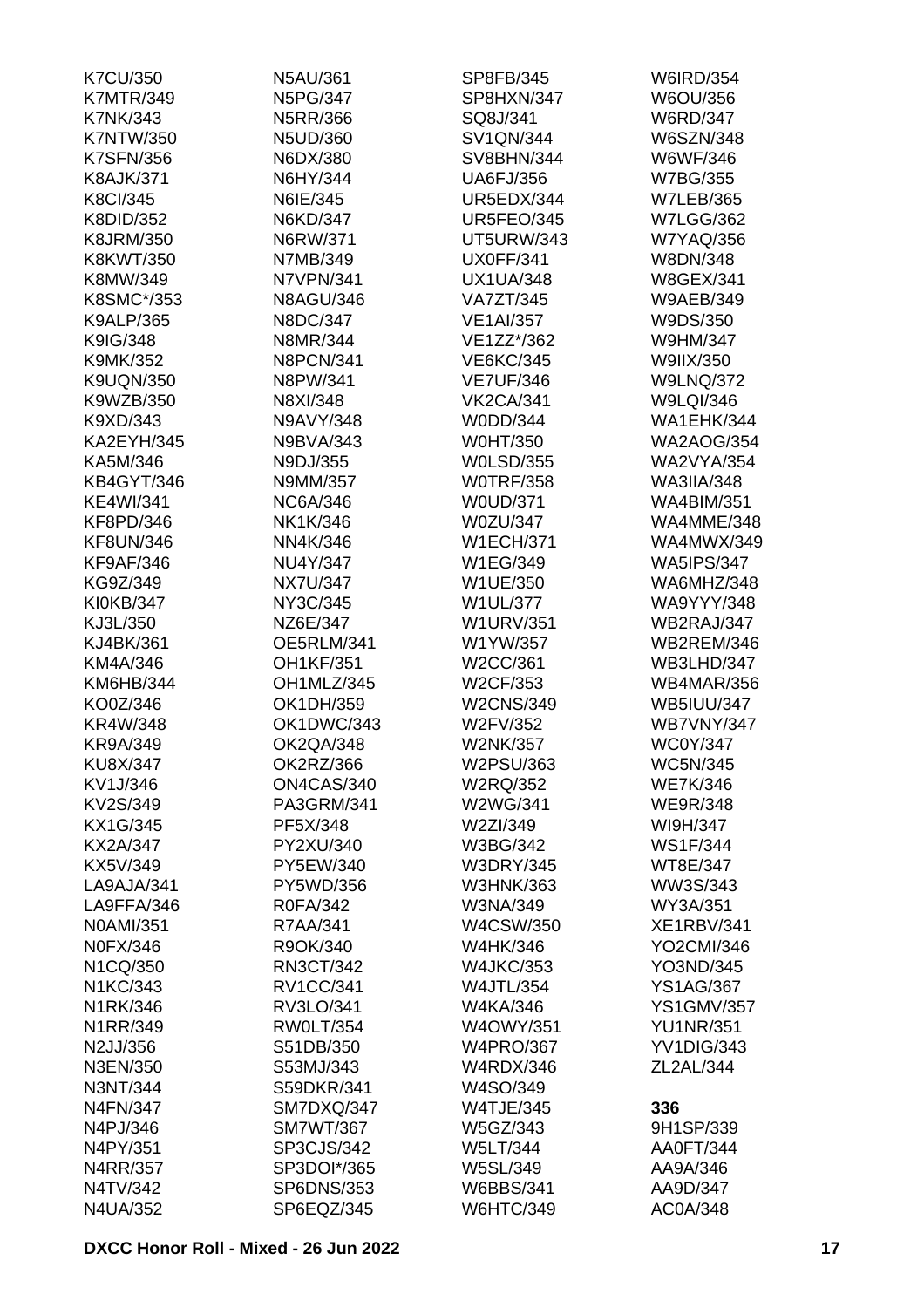| JA2HNP/367<br>N2US/350<br>AC9S/343<br>JA2HQZ/348<br>K1SF/351<br>AF9H/345<br>K2CS/341<br>N4EX/348<br><b>JA2VHO/347</b><br>AH7C/340<br>N4HU/348<br>JA3BXF/360<br>K2EZK/351<br>AI6Z/349<br>JA3DAY/356<br>K2MYR/350<br>N4OGW/344<br><b>BA4DW/340</b><br>JA4PXC/341<br>K2OGD/343<br>N4QQ/353<br><b>K2ONP/345</b><br>N4QS/347<br>CT1ELF/339<br>JA6AGA/351<br>CT3DZ/343<br><b>JA6CRP/348</b><br>K3GO/348<br>N4VA/353<br>CT3HF/340<br>K3PP/340<br>N4ZH/340<br><b>JA6UDI/340</b><br>K3PT/343<br>N6IC/347<br><b>CU2CE/349</b><br>JA7DYJ/347<br>DF1KG/346<br><b>JA7KE/346</b><br>K4AV/346<br>N6MA/350<br><b>DF2UA/342</b><br><b>JA7NVF/346</b><br>K4BAI/369<br>N6RK/341<br>N6ZN/344<br>DF5WA/346<br>JA7NX/342<br>K4BYN/356<br>DJ3XG/340<br>K4CSB/345<br><b>N7HK/347</b><br>JA8BZL/353<br>DL2HYH/343<br><b>JA8CJY/345</b><br>K4DLI/349<br>N7TT/379<br>DL8VN/352<br>JA8DSO/349<br>K4DN/346<br>N7XD/349<br><b>JA8KSF/353</b><br>K4EB/345<br><b>DL9MS/349</b><br>N8NN/340<br><b>N8SHZ/342</b><br>EA5B/345<br>JA9AGN/342<br><b>K4GHS/349</b><br><b>JE2VLG/338</b><br>EI8H/365<br>K4IA/340<br><b>N9NS/356</b><br>F2NH/346<br>K4KL/339<br>JE3TWJ/345<br><b>N9UA/344</b><br>F5MXH/343<br>JF2HPA/347<br>K4QBH/340<br>N9XX/352<br>F5UJK/339<br>JF2VAX/340<br>K4QS/345<br>NA4MM/340<br><b>NB7Q/347</b><br>G0BLB/340<br>JG3WCZ/341<br>K4UX/345<br>G3LHJ/365<br>JG5RVQ/339<br>K5DC/346<br><b>NE0U/344</b><br>NJ0U/346<br>G3VAO/344<br>JH1JGX/363<br>K5KV/350<br>G4IIY/339<br>JH1XUP/349<br>K5NV/351<br>NN4R/342<br>G4IRN/339<br><b>JH2AQI/340</b><br>K5PI/340<br>NN9K/343<br>NO0C/345<br>HA0UZ/339<br>JH2QLC/346<br>K8ER/365<br><b>NU7J/341</b><br>HA1DAE/341<br>JH4ATX/343<br>K8MN/350<br>JH4CPC/341<br>HA3HP/344<br>K8OM/351<br><b>OH5UQ/372</b><br>JH7WNV/345<br><b>OM7CA/339</b><br>HB9ANM/347<br>K8OOK/345<br>HB9G/347<br>K9AW/344<br><b>ON5EQ/346</b><br><b>JH8SIT/340</b><br>K9WA/352<br><b>HC1MD/352</b><br>JI1CZK/345<br>OZ1ADL/344<br><b>OZ5KU/355</b><br>JI1LET/340<br>KA1CRP/345<br><b>HK4SAN/341</b><br>HK6K/344<br>JJ1LBJ/339<br>KA2D/343<br>PE5O/346<br>HL3AMO/342<br><b>JK1UNZ/345</b><br>KA3GWD/344<br>R5DT/339<br><b>HP2AT/343</b><br>JK2VOC/342<br><b>KA4UPI/345</b><br>R7NW/341<br><b>I0ZUT/346</b><br><b>JL1OXH/341</b><br><b>KB9VF/346</b><br>RC3FL/342<br>I1FY/355<br>JM1CMA/345<br>KD3RR/340<br>RK3AZ/339<br>I2ZBX/348<br><b>JM1SMY/346</b><br>KD7H/346<br>RL3AW/339<br><b>I5AFC/358</b><br><b>JN1NDY/342</b><br><b>KE4FW/346</b><br>RN8W/341<br>IK2DJV/345<br><b>JO7HAM/355</b><br>KE6FV/343<br>RW5C/340<br>IK2GPQ/348<br>JR3IXB/340<br><b>KF7PG/342</b><br>RW7M/343<br>IK2YCW/339<br><b>JR6CWC/351</b><br>KJ5X/342<br>RZ3DC/343<br>IK6WEZ/338<br><b>JR8BRK/341</b><br>KK6T/340<br>RZ3DZ/346<br><b>IV3VBM/341</b><br><b>K0CF/349</b><br>KL7HBK/344<br>S51NM/345<br>IZ0AEG/340<br>K0LU/342<br>KM1C/350<br><b>SK3IK/343</b><br>IZ8EDJ/339<br>K0SD/354<br><b>KN4T/355</b><br><b>SM5DKJ/345</b><br>IZ8FWN/338<br>K1AP/347<br>KO4PY/341<br><b>SM6AEK/372</b><br>JA0PE/341<br>K1DII/350<br><b>KS0DX/346</b><br>SP3SLA/343<br><b>SP5IWA/340</b><br><b>JA1AAT/368</b><br>K1ER/KH6/352<br>KU2A/346<br><b>JA1EOH/341</b><br>K1ESE/344<br>KX9X/345<br>SP7JQQ/341<br>JA1GC/379<br><b>K1HJC/343</b><br>LA4DM/355<br>SP9UPH/339<br><b>JA1OWP/347</b><br>K1JIU/347<br>LB8DC/342<br>JA1PPW/349<br>K1KA/348<br><b>N0KE/362</b><br><b>JA1QOW/347</b><br>K1KP/343<br>N0OK/344<br>TA1AL/342 | AC4TO/344 | JA2CEJ/345 | K1PL/341 | N1IBM/344         |
|--------------------------------------------------------------------------------------------------------------------------------------------------------------------------------------------------------------------------------------------------------------------------------------------------------------------------------------------------------------------------------------------------------------------------------------------------------------------------------------------------------------------------------------------------------------------------------------------------------------------------------------------------------------------------------------------------------------------------------------------------------------------------------------------------------------------------------------------------------------------------------------------------------------------------------------------------------------------------------------------------------------------------------------------------------------------------------------------------------------------------------------------------------------------------------------------------------------------------------------------------------------------------------------------------------------------------------------------------------------------------------------------------------------------------------------------------------------------------------------------------------------------------------------------------------------------------------------------------------------------------------------------------------------------------------------------------------------------------------------------------------------------------------------------------------------------------------------------------------------------------------------------------------------------------------------------------------------------------------------------------------------------------------------------------------------------------------------------------------------------------------------------------------------------------------------------------------------------------------------------------------------------------------------------------------------------------------------------------------------------------------------------------------------------------------------------------------------------------------------------------------------------------------------------------------------------------------------------------------------------------------------------------------------------------------------------------------------------------------------------------------------------------------------------------------------------------------------------------------------------------------------------------------------------------------------------------------------------------------------------------------------------------------------------------------------------------------------------------------------------------------------------------------------------------------------------------------------------------------------------------------------------------------------------------------------------------------------------------------------------------|-----------|------------|----------|-------------------|
|                                                                                                                                                                                                                                                                                                                                                                                                                                                                                                                                                                                                                                                                                                                                                                                                                                                                                                                                                                                                                                                                                                                                                                                                                                                                                                                                                                                                                                                                                                                                                                                                                                                                                                                                                                                                                                                                                                                                                                                                                                                                                                                                                                                                                                                                                                                                                                                                                                                                                                                                                                                                                                                                                                                                                                                                                                                                                                                                                                                                                                                                                                                                                                                                                                                                                                                                                                          | AC6DD/344 |            | K1RY/351 | N2GM/340          |
|                                                                                                                                                                                                                                                                                                                                                                                                                                                                                                                                                                                                                                                                                                                                                                                                                                                                                                                                                                                                                                                                                                                                                                                                                                                                                                                                                                                                                                                                                                                                                                                                                                                                                                                                                                                                                                                                                                                                                                                                                                                                                                                                                                                                                                                                                                                                                                                                                                                                                                                                                                                                                                                                                                                                                                                                                                                                                                                                                                                                                                                                                                                                                                                                                                                                                                                                                                          |           |            |          |                   |
|                                                                                                                                                                                                                                                                                                                                                                                                                                                                                                                                                                                                                                                                                                                                                                                                                                                                                                                                                                                                                                                                                                                                                                                                                                                                                                                                                                                                                                                                                                                                                                                                                                                                                                                                                                                                                                                                                                                                                                                                                                                                                                                                                                                                                                                                                                                                                                                                                                                                                                                                                                                                                                                                                                                                                                                                                                                                                                                                                                                                                                                                                                                                                                                                                                                                                                                                                                          |           |            |          |                   |
|                                                                                                                                                                                                                                                                                                                                                                                                                                                                                                                                                                                                                                                                                                                                                                                                                                                                                                                                                                                                                                                                                                                                                                                                                                                                                                                                                                                                                                                                                                                                                                                                                                                                                                                                                                                                                                                                                                                                                                                                                                                                                                                                                                                                                                                                                                                                                                                                                                                                                                                                                                                                                                                                                                                                                                                                                                                                                                                                                                                                                                                                                                                                                                                                                                                                                                                                                                          |           |            |          |                   |
|                                                                                                                                                                                                                                                                                                                                                                                                                                                                                                                                                                                                                                                                                                                                                                                                                                                                                                                                                                                                                                                                                                                                                                                                                                                                                                                                                                                                                                                                                                                                                                                                                                                                                                                                                                                                                                                                                                                                                                                                                                                                                                                                                                                                                                                                                                                                                                                                                                                                                                                                                                                                                                                                                                                                                                                                                                                                                                                                                                                                                                                                                                                                                                                                                                                                                                                                                                          |           |            |          |                   |
|                                                                                                                                                                                                                                                                                                                                                                                                                                                                                                                                                                                                                                                                                                                                                                                                                                                                                                                                                                                                                                                                                                                                                                                                                                                                                                                                                                                                                                                                                                                                                                                                                                                                                                                                                                                                                                                                                                                                                                                                                                                                                                                                                                                                                                                                                                                                                                                                                                                                                                                                                                                                                                                                                                                                                                                                                                                                                                                                                                                                                                                                                                                                                                                                                                                                                                                                                                          |           |            |          |                   |
|                                                                                                                                                                                                                                                                                                                                                                                                                                                                                                                                                                                                                                                                                                                                                                                                                                                                                                                                                                                                                                                                                                                                                                                                                                                                                                                                                                                                                                                                                                                                                                                                                                                                                                                                                                                                                                                                                                                                                                                                                                                                                                                                                                                                                                                                                                                                                                                                                                                                                                                                                                                                                                                                                                                                                                                                                                                                                                                                                                                                                                                                                                                                                                                                                                                                                                                                                                          |           |            |          |                   |
|                                                                                                                                                                                                                                                                                                                                                                                                                                                                                                                                                                                                                                                                                                                                                                                                                                                                                                                                                                                                                                                                                                                                                                                                                                                                                                                                                                                                                                                                                                                                                                                                                                                                                                                                                                                                                                                                                                                                                                                                                                                                                                                                                                                                                                                                                                                                                                                                                                                                                                                                                                                                                                                                                                                                                                                                                                                                                                                                                                                                                                                                                                                                                                                                                                                                                                                                                                          |           |            |          |                   |
|                                                                                                                                                                                                                                                                                                                                                                                                                                                                                                                                                                                                                                                                                                                                                                                                                                                                                                                                                                                                                                                                                                                                                                                                                                                                                                                                                                                                                                                                                                                                                                                                                                                                                                                                                                                                                                                                                                                                                                                                                                                                                                                                                                                                                                                                                                                                                                                                                                                                                                                                                                                                                                                                                                                                                                                                                                                                                                                                                                                                                                                                                                                                                                                                                                                                                                                                                                          |           |            |          |                   |
|                                                                                                                                                                                                                                                                                                                                                                                                                                                                                                                                                                                                                                                                                                                                                                                                                                                                                                                                                                                                                                                                                                                                                                                                                                                                                                                                                                                                                                                                                                                                                                                                                                                                                                                                                                                                                                                                                                                                                                                                                                                                                                                                                                                                                                                                                                                                                                                                                                                                                                                                                                                                                                                                                                                                                                                                                                                                                                                                                                                                                                                                                                                                                                                                                                                                                                                                                                          |           |            |          |                   |
|                                                                                                                                                                                                                                                                                                                                                                                                                                                                                                                                                                                                                                                                                                                                                                                                                                                                                                                                                                                                                                                                                                                                                                                                                                                                                                                                                                                                                                                                                                                                                                                                                                                                                                                                                                                                                                                                                                                                                                                                                                                                                                                                                                                                                                                                                                                                                                                                                                                                                                                                                                                                                                                                                                                                                                                                                                                                                                                                                                                                                                                                                                                                                                                                                                                                                                                                                                          |           |            |          |                   |
|                                                                                                                                                                                                                                                                                                                                                                                                                                                                                                                                                                                                                                                                                                                                                                                                                                                                                                                                                                                                                                                                                                                                                                                                                                                                                                                                                                                                                                                                                                                                                                                                                                                                                                                                                                                                                                                                                                                                                                                                                                                                                                                                                                                                                                                                                                                                                                                                                                                                                                                                                                                                                                                                                                                                                                                                                                                                                                                                                                                                                                                                                                                                                                                                                                                                                                                                                                          |           |            |          |                   |
|                                                                                                                                                                                                                                                                                                                                                                                                                                                                                                                                                                                                                                                                                                                                                                                                                                                                                                                                                                                                                                                                                                                                                                                                                                                                                                                                                                                                                                                                                                                                                                                                                                                                                                                                                                                                                                                                                                                                                                                                                                                                                                                                                                                                                                                                                                                                                                                                                                                                                                                                                                                                                                                                                                                                                                                                                                                                                                                                                                                                                                                                                                                                                                                                                                                                                                                                                                          |           |            |          |                   |
|                                                                                                                                                                                                                                                                                                                                                                                                                                                                                                                                                                                                                                                                                                                                                                                                                                                                                                                                                                                                                                                                                                                                                                                                                                                                                                                                                                                                                                                                                                                                                                                                                                                                                                                                                                                                                                                                                                                                                                                                                                                                                                                                                                                                                                                                                                                                                                                                                                                                                                                                                                                                                                                                                                                                                                                                                                                                                                                                                                                                                                                                                                                                                                                                                                                                                                                                                                          |           |            |          |                   |
|                                                                                                                                                                                                                                                                                                                                                                                                                                                                                                                                                                                                                                                                                                                                                                                                                                                                                                                                                                                                                                                                                                                                                                                                                                                                                                                                                                                                                                                                                                                                                                                                                                                                                                                                                                                                                                                                                                                                                                                                                                                                                                                                                                                                                                                                                                                                                                                                                                                                                                                                                                                                                                                                                                                                                                                                                                                                                                                                                                                                                                                                                                                                                                                                                                                                                                                                                                          |           |            |          |                   |
|                                                                                                                                                                                                                                                                                                                                                                                                                                                                                                                                                                                                                                                                                                                                                                                                                                                                                                                                                                                                                                                                                                                                                                                                                                                                                                                                                                                                                                                                                                                                                                                                                                                                                                                                                                                                                                                                                                                                                                                                                                                                                                                                                                                                                                                                                                                                                                                                                                                                                                                                                                                                                                                                                                                                                                                                                                                                                                                                                                                                                                                                                                                                                                                                                                                                                                                                                                          |           |            |          |                   |
|                                                                                                                                                                                                                                                                                                                                                                                                                                                                                                                                                                                                                                                                                                                                                                                                                                                                                                                                                                                                                                                                                                                                                                                                                                                                                                                                                                                                                                                                                                                                                                                                                                                                                                                                                                                                                                                                                                                                                                                                                                                                                                                                                                                                                                                                                                                                                                                                                                                                                                                                                                                                                                                                                                                                                                                                                                                                                                                                                                                                                                                                                                                                                                                                                                                                                                                                                                          |           |            |          |                   |
|                                                                                                                                                                                                                                                                                                                                                                                                                                                                                                                                                                                                                                                                                                                                                                                                                                                                                                                                                                                                                                                                                                                                                                                                                                                                                                                                                                                                                                                                                                                                                                                                                                                                                                                                                                                                                                                                                                                                                                                                                                                                                                                                                                                                                                                                                                                                                                                                                                                                                                                                                                                                                                                                                                                                                                                                                                                                                                                                                                                                                                                                                                                                                                                                                                                                                                                                                                          |           |            |          |                   |
|                                                                                                                                                                                                                                                                                                                                                                                                                                                                                                                                                                                                                                                                                                                                                                                                                                                                                                                                                                                                                                                                                                                                                                                                                                                                                                                                                                                                                                                                                                                                                                                                                                                                                                                                                                                                                                                                                                                                                                                                                                                                                                                                                                                                                                                                                                                                                                                                                                                                                                                                                                                                                                                                                                                                                                                                                                                                                                                                                                                                                                                                                                                                                                                                                                                                                                                                                                          |           |            |          |                   |
|                                                                                                                                                                                                                                                                                                                                                                                                                                                                                                                                                                                                                                                                                                                                                                                                                                                                                                                                                                                                                                                                                                                                                                                                                                                                                                                                                                                                                                                                                                                                                                                                                                                                                                                                                                                                                                                                                                                                                                                                                                                                                                                                                                                                                                                                                                                                                                                                                                                                                                                                                                                                                                                                                                                                                                                                                                                                                                                                                                                                                                                                                                                                                                                                                                                                                                                                                                          |           |            |          |                   |
|                                                                                                                                                                                                                                                                                                                                                                                                                                                                                                                                                                                                                                                                                                                                                                                                                                                                                                                                                                                                                                                                                                                                                                                                                                                                                                                                                                                                                                                                                                                                                                                                                                                                                                                                                                                                                                                                                                                                                                                                                                                                                                                                                                                                                                                                                                                                                                                                                                                                                                                                                                                                                                                                                                                                                                                                                                                                                                                                                                                                                                                                                                                                                                                                                                                                                                                                                                          |           |            |          |                   |
|                                                                                                                                                                                                                                                                                                                                                                                                                                                                                                                                                                                                                                                                                                                                                                                                                                                                                                                                                                                                                                                                                                                                                                                                                                                                                                                                                                                                                                                                                                                                                                                                                                                                                                                                                                                                                                                                                                                                                                                                                                                                                                                                                                                                                                                                                                                                                                                                                                                                                                                                                                                                                                                                                                                                                                                                                                                                                                                                                                                                                                                                                                                                                                                                                                                                                                                                                                          |           |            |          |                   |
|                                                                                                                                                                                                                                                                                                                                                                                                                                                                                                                                                                                                                                                                                                                                                                                                                                                                                                                                                                                                                                                                                                                                                                                                                                                                                                                                                                                                                                                                                                                                                                                                                                                                                                                                                                                                                                                                                                                                                                                                                                                                                                                                                                                                                                                                                                                                                                                                                                                                                                                                                                                                                                                                                                                                                                                                                                                                                                                                                                                                                                                                                                                                                                                                                                                                                                                                                                          |           |            |          |                   |
|                                                                                                                                                                                                                                                                                                                                                                                                                                                                                                                                                                                                                                                                                                                                                                                                                                                                                                                                                                                                                                                                                                                                                                                                                                                                                                                                                                                                                                                                                                                                                                                                                                                                                                                                                                                                                                                                                                                                                                                                                                                                                                                                                                                                                                                                                                                                                                                                                                                                                                                                                                                                                                                                                                                                                                                                                                                                                                                                                                                                                                                                                                                                                                                                                                                                                                                                                                          |           |            |          |                   |
|                                                                                                                                                                                                                                                                                                                                                                                                                                                                                                                                                                                                                                                                                                                                                                                                                                                                                                                                                                                                                                                                                                                                                                                                                                                                                                                                                                                                                                                                                                                                                                                                                                                                                                                                                                                                                                                                                                                                                                                                                                                                                                                                                                                                                                                                                                                                                                                                                                                                                                                                                                                                                                                                                                                                                                                                                                                                                                                                                                                                                                                                                                                                                                                                                                                                                                                                                                          |           |            |          |                   |
|                                                                                                                                                                                                                                                                                                                                                                                                                                                                                                                                                                                                                                                                                                                                                                                                                                                                                                                                                                                                                                                                                                                                                                                                                                                                                                                                                                                                                                                                                                                                                                                                                                                                                                                                                                                                                                                                                                                                                                                                                                                                                                                                                                                                                                                                                                                                                                                                                                                                                                                                                                                                                                                                                                                                                                                                                                                                                                                                                                                                                                                                                                                                                                                                                                                                                                                                                                          |           |            |          |                   |
|                                                                                                                                                                                                                                                                                                                                                                                                                                                                                                                                                                                                                                                                                                                                                                                                                                                                                                                                                                                                                                                                                                                                                                                                                                                                                                                                                                                                                                                                                                                                                                                                                                                                                                                                                                                                                                                                                                                                                                                                                                                                                                                                                                                                                                                                                                                                                                                                                                                                                                                                                                                                                                                                                                                                                                                                                                                                                                                                                                                                                                                                                                                                                                                                                                                                                                                                                                          |           |            |          |                   |
|                                                                                                                                                                                                                                                                                                                                                                                                                                                                                                                                                                                                                                                                                                                                                                                                                                                                                                                                                                                                                                                                                                                                                                                                                                                                                                                                                                                                                                                                                                                                                                                                                                                                                                                                                                                                                                                                                                                                                                                                                                                                                                                                                                                                                                                                                                                                                                                                                                                                                                                                                                                                                                                                                                                                                                                                                                                                                                                                                                                                                                                                                                                                                                                                                                                                                                                                                                          |           |            |          |                   |
|                                                                                                                                                                                                                                                                                                                                                                                                                                                                                                                                                                                                                                                                                                                                                                                                                                                                                                                                                                                                                                                                                                                                                                                                                                                                                                                                                                                                                                                                                                                                                                                                                                                                                                                                                                                                                                                                                                                                                                                                                                                                                                                                                                                                                                                                                                                                                                                                                                                                                                                                                                                                                                                                                                                                                                                                                                                                                                                                                                                                                                                                                                                                                                                                                                                                                                                                                                          |           |            |          |                   |
|                                                                                                                                                                                                                                                                                                                                                                                                                                                                                                                                                                                                                                                                                                                                                                                                                                                                                                                                                                                                                                                                                                                                                                                                                                                                                                                                                                                                                                                                                                                                                                                                                                                                                                                                                                                                                                                                                                                                                                                                                                                                                                                                                                                                                                                                                                                                                                                                                                                                                                                                                                                                                                                                                                                                                                                                                                                                                                                                                                                                                                                                                                                                                                                                                                                                                                                                                                          |           |            |          |                   |
|                                                                                                                                                                                                                                                                                                                                                                                                                                                                                                                                                                                                                                                                                                                                                                                                                                                                                                                                                                                                                                                                                                                                                                                                                                                                                                                                                                                                                                                                                                                                                                                                                                                                                                                                                                                                                                                                                                                                                                                                                                                                                                                                                                                                                                                                                                                                                                                                                                                                                                                                                                                                                                                                                                                                                                                                                                                                                                                                                                                                                                                                                                                                                                                                                                                                                                                                                                          |           |            |          |                   |
|                                                                                                                                                                                                                                                                                                                                                                                                                                                                                                                                                                                                                                                                                                                                                                                                                                                                                                                                                                                                                                                                                                                                                                                                                                                                                                                                                                                                                                                                                                                                                                                                                                                                                                                                                                                                                                                                                                                                                                                                                                                                                                                                                                                                                                                                                                                                                                                                                                                                                                                                                                                                                                                                                                                                                                                                                                                                                                                                                                                                                                                                                                                                                                                                                                                                                                                                                                          |           |            |          |                   |
|                                                                                                                                                                                                                                                                                                                                                                                                                                                                                                                                                                                                                                                                                                                                                                                                                                                                                                                                                                                                                                                                                                                                                                                                                                                                                                                                                                                                                                                                                                                                                                                                                                                                                                                                                                                                                                                                                                                                                                                                                                                                                                                                                                                                                                                                                                                                                                                                                                                                                                                                                                                                                                                                                                                                                                                                                                                                                                                                                                                                                                                                                                                                                                                                                                                                                                                                                                          |           |            |          |                   |
|                                                                                                                                                                                                                                                                                                                                                                                                                                                                                                                                                                                                                                                                                                                                                                                                                                                                                                                                                                                                                                                                                                                                                                                                                                                                                                                                                                                                                                                                                                                                                                                                                                                                                                                                                                                                                                                                                                                                                                                                                                                                                                                                                                                                                                                                                                                                                                                                                                                                                                                                                                                                                                                                                                                                                                                                                                                                                                                                                                                                                                                                                                                                                                                                                                                                                                                                                                          |           |            |          |                   |
|                                                                                                                                                                                                                                                                                                                                                                                                                                                                                                                                                                                                                                                                                                                                                                                                                                                                                                                                                                                                                                                                                                                                                                                                                                                                                                                                                                                                                                                                                                                                                                                                                                                                                                                                                                                                                                                                                                                                                                                                                                                                                                                                                                                                                                                                                                                                                                                                                                                                                                                                                                                                                                                                                                                                                                                                                                                                                                                                                                                                                                                                                                                                                                                                                                                                                                                                                                          |           |            |          |                   |
|                                                                                                                                                                                                                                                                                                                                                                                                                                                                                                                                                                                                                                                                                                                                                                                                                                                                                                                                                                                                                                                                                                                                                                                                                                                                                                                                                                                                                                                                                                                                                                                                                                                                                                                                                                                                                                                                                                                                                                                                                                                                                                                                                                                                                                                                                                                                                                                                                                                                                                                                                                                                                                                                                                                                                                                                                                                                                                                                                                                                                                                                                                                                                                                                                                                                                                                                                                          |           |            |          |                   |
|                                                                                                                                                                                                                                                                                                                                                                                                                                                                                                                                                                                                                                                                                                                                                                                                                                                                                                                                                                                                                                                                                                                                                                                                                                                                                                                                                                                                                                                                                                                                                                                                                                                                                                                                                                                                                                                                                                                                                                                                                                                                                                                                                                                                                                                                                                                                                                                                                                                                                                                                                                                                                                                                                                                                                                                                                                                                                                                                                                                                                                                                                                                                                                                                                                                                                                                                                                          |           |            |          |                   |
|                                                                                                                                                                                                                                                                                                                                                                                                                                                                                                                                                                                                                                                                                                                                                                                                                                                                                                                                                                                                                                                                                                                                                                                                                                                                                                                                                                                                                                                                                                                                                                                                                                                                                                                                                                                                                                                                                                                                                                                                                                                                                                                                                                                                                                                                                                                                                                                                                                                                                                                                                                                                                                                                                                                                                                                                                                                                                                                                                                                                                                                                                                                                                                                                                                                                                                                                                                          |           |            |          |                   |
|                                                                                                                                                                                                                                                                                                                                                                                                                                                                                                                                                                                                                                                                                                                                                                                                                                                                                                                                                                                                                                                                                                                                                                                                                                                                                                                                                                                                                                                                                                                                                                                                                                                                                                                                                                                                                                                                                                                                                                                                                                                                                                                                                                                                                                                                                                                                                                                                                                                                                                                                                                                                                                                                                                                                                                                                                                                                                                                                                                                                                                                                                                                                                                                                                                                                                                                                                                          |           |            |          |                   |
|                                                                                                                                                                                                                                                                                                                                                                                                                                                                                                                                                                                                                                                                                                                                                                                                                                                                                                                                                                                                                                                                                                                                                                                                                                                                                                                                                                                                                                                                                                                                                                                                                                                                                                                                                                                                                                                                                                                                                                                                                                                                                                                                                                                                                                                                                                                                                                                                                                                                                                                                                                                                                                                                                                                                                                                                                                                                                                                                                                                                                                                                                                                                                                                                                                                                                                                                                                          |           |            |          |                   |
|                                                                                                                                                                                                                                                                                                                                                                                                                                                                                                                                                                                                                                                                                                                                                                                                                                                                                                                                                                                                                                                                                                                                                                                                                                                                                                                                                                                                                                                                                                                                                                                                                                                                                                                                                                                                                                                                                                                                                                                                                                                                                                                                                                                                                                                                                                                                                                                                                                                                                                                                                                                                                                                                                                                                                                                                                                                                                                                                                                                                                                                                                                                                                                                                                                                                                                                                                                          |           |            |          |                   |
|                                                                                                                                                                                                                                                                                                                                                                                                                                                                                                                                                                                                                                                                                                                                                                                                                                                                                                                                                                                                                                                                                                                                                                                                                                                                                                                                                                                                                                                                                                                                                                                                                                                                                                                                                                                                                                                                                                                                                                                                                                                                                                                                                                                                                                                                                                                                                                                                                                                                                                                                                                                                                                                                                                                                                                                                                                                                                                                                                                                                                                                                                                                                                                                                                                                                                                                                                                          |           |            |          |                   |
|                                                                                                                                                                                                                                                                                                                                                                                                                                                                                                                                                                                                                                                                                                                                                                                                                                                                                                                                                                                                                                                                                                                                                                                                                                                                                                                                                                                                                                                                                                                                                                                                                                                                                                                                                                                                                                                                                                                                                                                                                                                                                                                                                                                                                                                                                                                                                                                                                                                                                                                                                                                                                                                                                                                                                                                                                                                                                                                                                                                                                                                                                                                                                                                                                                                                                                                                                                          |           |            |          |                   |
|                                                                                                                                                                                                                                                                                                                                                                                                                                                                                                                                                                                                                                                                                                                                                                                                                                                                                                                                                                                                                                                                                                                                                                                                                                                                                                                                                                                                                                                                                                                                                                                                                                                                                                                                                                                                                                                                                                                                                                                                                                                                                                                                                                                                                                                                                                                                                                                                                                                                                                                                                                                                                                                                                                                                                                                                                                                                                                                                                                                                                                                                                                                                                                                                                                                                                                                                                                          |           |            |          |                   |
|                                                                                                                                                                                                                                                                                                                                                                                                                                                                                                                                                                                                                                                                                                                                                                                                                                                                                                                                                                                                                                                                                                                                                                                                                                                                                                                                                                                                                                                                                                                                                                                                                                                                                                                                                                                                                                                                                                                                                                                                                                                                                                                                                                                                                                                                                                                                                                                                                                                                                                                                                                                                                                                                                                                                                                                                                                                                                                                                                                                                                                                                                                                                                                                                                                                                                                                                                                          |           |            |          |                   |
|                                                                                                                                                                                                                                                                                                                                                                                                                                                                                                                                                                                                                                                                                                                                                                                                                                                                                                                                                                                                                                                                                                                                                                                                                                                                                                                                                                                                                                                                                                                                                                                                                                                                                                                                                                                                                                                                                                                                                                                                                                                                                                                                                                                                                                                                                                                                                                                                                                                                                                                                                                                                                                                                                                                                                                                                                                                                                                                                                                                                                                                                                                                                                                                                                                                                                                                                                                          |           |            |          |                   |
|                                                                                                                                                                                                                                                                                                                                                                                                                                                                                                                                                                                                                                                                                                                                                                                                                                                                                                                                                                                                                                                                                                                                                                                                                                                                                                                                                                                                                                                                                                                                                                                                                                                                                                                                                                                                                                                                                                                                                                                                                                                                                                                                                                                                                                                                                                                                                                                                                                                                                                                                                                                                                                                                                                                                                                                                                                                                                                                                                                                                                                                                                                                                                                                                                                                                                                                                                                          |           |            |          |                   |
|                                                                                                                                                                                                                                                                                                                                                                                                                                                                                                                                                                                                                                                                                                                                                                                                                                                                                                                                                                                                                                                                                                                                                                                                                                                                                                                                                                                                                                                                                                                                                                                                                                                                                                                                                                                                                                                                                                                                                                                                                                                                                                                                                                                                                                                                                                                                                                                                                                                                                                                                                                                                                                                                                                                                                                                                                                                                                                                                                                                                                                                                                                                                                                                                                                                                                                                                                                          |           |            |          |                   |
|                                                                                                                                                                                                                                                                                                                                                                                                                                                                                                                                                                                                                                                                                                                                                                                                                                                                                                                                                                                                                                                                                                                                                                                                                                                                                                                                                                                                                                                                                                                                                                                                                                                                                                                                                                                                                                                                                                                                                                                                                                                                                                                                                                                                                                                                                                                                                                                                                                                                                                                                                                                                                                                                                                                                                                                                                                                                                                                                                                                                                                                                                                                                                                                                                                                                                                                                                                          |           |            |          |                   |
|                                                                                                                                                                                                                                                                                                                                                                                                                                                                                                                                                                                                                                                                                                                                                                                                                                                                                                                                                                                                                                                                                                                                                                                                                                                                                                                                                                                                                                                                                                                                                                                                                                                                                                                                                                                                                                                                                                                                                                                                                                                                                                                                                                                                                                                                                                                                                                                                                                                                                                                                                                                                                                                                                                                                                                                                                                                                                                                                                                                                                                                                                                                                                                                                                                                                                                                                                                          |           |            |          |                   |
|                                                                                                                                                                                                                                                                                                                                                                                                                                                                                                                                                                                                                                                                                                                                                                                                                                                                                                                                                                                                                                                                                                                                                                                                                                                                                                                                                                                                                                                                                                                                                                                                                                                                                                                                                                                                                                                                                                                                                                                                                                                                                                                                                                                                                                                                                                                                                                                                                                                                                                                                                                                                                                                                                                                                                                                                                                                                                                                                                                                                                                                                                                                                                                                                                                                                                                                                                                          |           |            |          |                   |
|                                                                                                                                                                                                                                                                                                                                                                                                                                                                                                                                                                                                                                                                                                                                                                                                                                                                                                                                                                                                                                                                                                                                                                                                                                                                                                                                                                                                                                                                                                                                                                                                                                                                                                                                                                                                                                                                                                                                                                                                                                                                                                                                                                                                                                                                                                                                                                                                                                                                                                                                                                                                                                                                                                                                                                                                                                                                                                                                                                                                                                                                                                                                                                                                                                                                                                                                                                          |           |            |          |                   |
|                                                                                                                                                                                                                                                                                                                                                                                                                                                                                                                                                                                                                                                                                                                                                                                                                                                                                                                                                                                                                                                                                                                                                                                                                                                                                                                                                                                                                                                                                                                                                                                                                                                                                                                                                                                                                                                                                                                                                                                                                                                                                                                                                                                                                                                                                                                                                                                                                                                                                                                                                                                                                                                                                                                                                                                                                                                                                                                                                                                                                                                                                                                                                                                                                                                                                                                                                                          |           |            |          |                   |
|                                                                                                                                                                                                                                                                                                                                                                                                                                                                                                                                                                                                                                                                                                                                                                                                                                                                                                                                                                                                                                                                                                                                                                                                                                                                                                                                                                                                                                                                                                                                                                                                                                                                                                                                                                                                                                                                                                                                                                                                                                                                                                                                                                                                                                                                                                                                                                                                                                                                                                                                                                                                                                                                                                                                                                                                                                                                                                                                                                                                                                                                                                                                                                                                                                                                                                                                                                          |           |            |          |                   |
|                                                                                                                                                                                                                                                                                                                                                                                                                                                                                                                                                                                                                                                                                                                                                                                                                                                                                                                                                                                                                                                                                                                                                                                                                                                                                                                                                                                                                                                                                                                                                                                                                                                                                                                                                                                                                                                                                                                                                                                                                                                                                                                                                                                                                                                                                                                                                                                                                                                                                                                                                                                                                                                                                                                                                                                                                                                                                                                                                                                                                                                                                                                                                                                                                                                                                                                                                                          |           |            |          |                   |
|                                                                                                                                                                                                                                                                                                                                                                                                                                                                                                                                                                                                                                                                                                                                                                                                                                                                                                                                                                                                                                                                                                                                                                                                                                                                                                                                                                                                                                                                                                                                                                                                                                                                                                                                                                                                                                                                                                                                                                                                                                                                                                                                                                                                                                                                                                                                                                                                                                                                                                                                                                                                                                                                                                                                                                                                                                                                                                                                                                                                                                                                                                                                                                                                                                                                                                                                                                          |           |            |          | <b>SV1GYG/339</b> |
|                                                                                                                                                                                                                                                                                                                                                                                                                                                                                                                                                                                                                                                                                                                                                                                                                                                                                                                                                                                                                                                                                                                                                                                                                                                                                                                                                                                                                                                                                                                                                                                                                                                                                                                                                                                                                                                                                                                                                                                                                                                                                                                                                                                                                                                                                                                                                                                                                                                                                                                                                                                                                                                                                                                                                                                                                                                                                                                                                                                                                                                                                                                                                                                                                                                                                                                                                                          |           |            |          | <b>SV2DGH/339</b> |
|                                                                                                                                                                                                                                                                                                                                                                                                                                                                                                                                                                                                                                                                                                                                                                                                                                                                                                                                                                                                                                                                                                                                                                                                                                                                                                                                                                                                                                                                                                                                                                                                                                                                                                                                                                                                                                                                                                                                                                                                                                                                                                                                                                                                                                                                                                                                                                                                                                                                                                                                                                                                                                                                                                                                                                                                                                                                                                                                                                                                                                                                                                                                                                                                                                                                                                                                                                          |           |            |          |                   |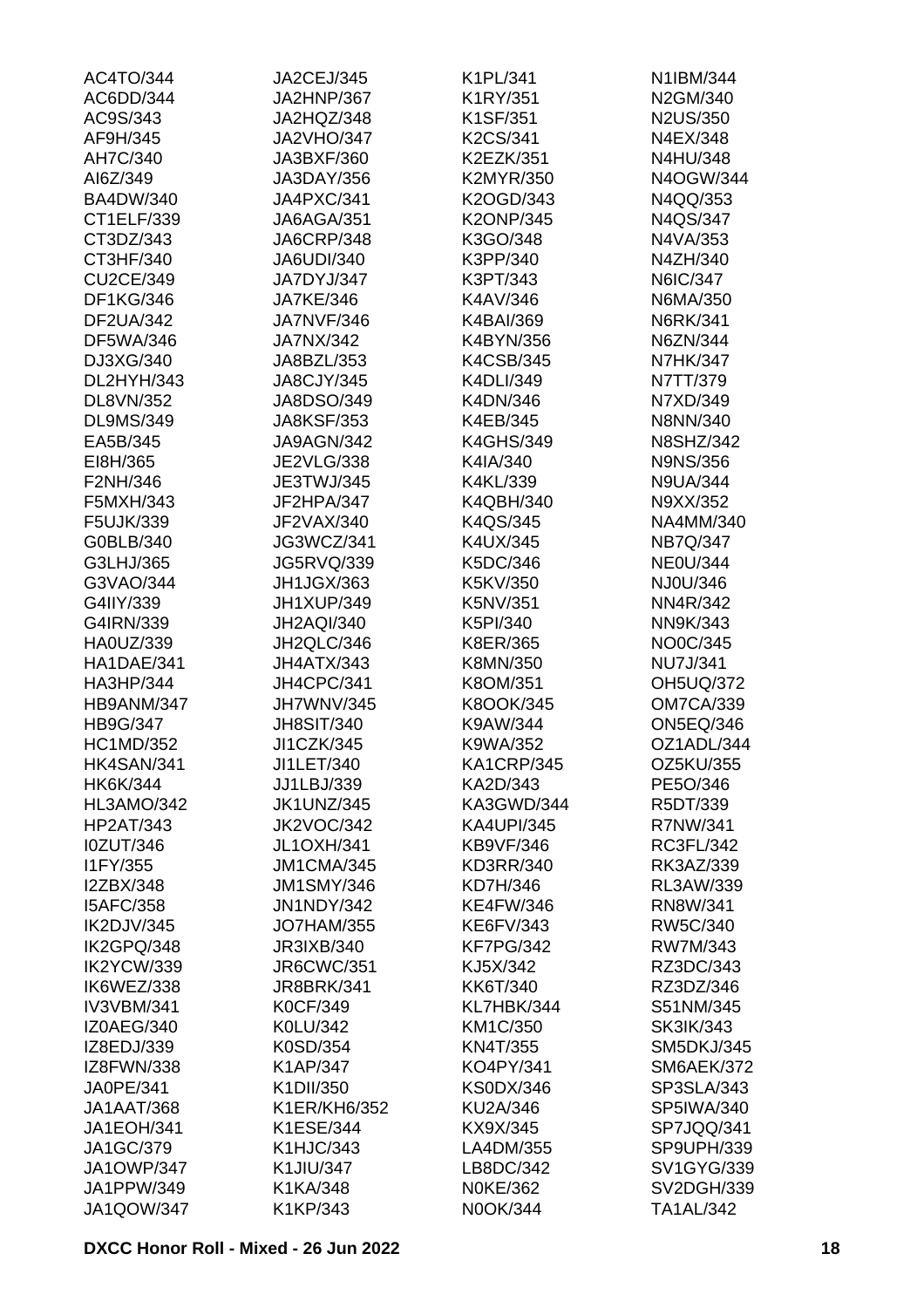| UA1ACG/340        | <b>WB2GAI/343</b> | IC8ATA/340        | K1KX/348          |
|-------------------|-------------------|-------------------|-------------------|
| UA1ANA/343        | <b>WB2WPM/345</b> | IK0YUT/338        | K1MS/342          |
| UA3O/338          | WB4KZW/346        | IK2LOL/344        | K1RE/347          |
| <b>UA4LY/339</b>  | <b>WB5JID/342</b> | IK5PWN/340        | <b>K2CIB/347</b>  |
| <b>UA6MA/343</b>  | <b>WB8FSV/340</b> | IK6DEN/341        | <b>K2HVN/368</b>  |
| <b>UA9LP/340</b>  | <b>WB8ZRV/350</b> | IK7YZG/339        | <b>K2MHE/344</b>  |
| <b>US4EX/339</b>  | WD9DZV/344        | IV3PRK/366        | <b>K2UFT/353</b>  |
| UT3UZ/340         | <b>WD9FLI/345</b> | IZ4CZE/338        | K3NK/342          |
| <b>UT5EL/341</b>  | <b>WG5G/345</b>   | IZ5DKG/339        | K3WA/339          |
| VA3DXA/342        | <b>WN0L/342</b>   | IZ8CCW/339        | K4BM/355          |
| VE3BHZ/360        | WN6W/344          | IZ8EJB/338        | K4HL/345          |
| <b>VE3GQR/339</b> | WX6V/353          | IZ8HXG/338        | K4LM*/347         |
| <b>VE3SWA/340</b> | <b>XE1MEX/341</b> | JA0RWF/345        | K5ABW/365         |
| VE3YV/346         | XE2K/340          | <b>JA1FUI/346</b> | <b>K5KPE/347</b>  |
| <b>W0EKS/356</b>  | YT2AA/340         | <b>JA1IQV/342</b> | K5MK/347          |
| <b>W0HBH/360</b>  | <b>YU1TR/347</b>  | <b>JA1KTB/346</b> | K5OA/356          |
| <b>W0RX/346</b>   | ZL1ANH/344        | JA1UPT/339        | K5TN/347          |
| W1BR/366          | ZS6WB/346         | JA1VSL/338        | <b>K5VIP/341</b>  |
| W1DF/350          |                   | JA1WDF/352        | <b>K5WAF/340</b>  |
| W1GCC/349         | 335               | <b>JA2ITK/345</b> | K6BZS/343         |
| W1ITU/354         | 7L3SQL/345        | JA2KNW/341        | K6KR/343          |
| W1SA/345          | 9A2RD/349         | JA3HBC/345        | K6LPO/348         |
| W2IRT/339         | 9A6R/341          | JA3VPA/345        | <b>K6SIK/342</b>  |
| W2WD/376          | 9K2HN/339         | <b>JA4GXS/350</b> | K6XM/352          |
| <b>W3HGT/344</b>  | AA4QE/344         | <b>JA4JSV/347</b> | K7DS/351          |
| <b>W3KHG/340</b>  | AG6Q/349          | JA6YG/365         | K7PO/343          |
|                   |                   |                   | <b>K8CXM/357</b>  |
| W3UL/344          | CP6UA/341         | <b>JA7EU/338</b>  |                   |
| W4HY/340          | CT1BOL/342        | JA7NLW/343        | K8IU/345          |
| <b>W4QNW/352</b>  | <b>CU3AA/346</b>  | <b>JA8COE/347</b> | K8LBT/345         |
| W4WIV/343         | DH2PC/338         | JA8MKZ/353        | K8YC/339          |
| <b>W4YOK/358</b>  | DJ3GG/362         | JF0JYR/339        | K8YTO/341         |
| W5AQ/383          | DJ9KM/348         | <b>JG1HVC/338</b> | K8YYY/342         |
| <b>W5GVP/349</b>  | <b>DK3DG/343</b>  | JG2TKH/345        | K9ARZ/351         |
| W5XU/352          | <b>DL1CF/373</b>  | JG3IWL/338        | K9CS/342          |
| W5YM/349          | DL1DUO/340        | JG8FWH/339        | K9JE*/344         |
| W6FL/350          | <b>DL2UH/344</b>  | JH1BXH/343        | K9JP/342          |
| W6GM/351          | <b>DL4NN/346</b>  | JH1EDD/347        | <b>K9MDK/348</b>  |
| W7IIT/351         | DL5XJ/338         | JH1ILX/339        | K9NR/342          |
| W7VV/348          | DL7JAN/338        | <b>JH1LAH/339</b> | K9ZG/347          |
| <b>W8AF/346</b>   | <b>DM5EE/344</b>  | JH1RGG/341        | KA2NDX/343        |
| <b>W8HFY/348</b>  | EA1DR/337         | JH2GZY/341        | KC6JAM/337        |
| <b>W8KTH/345</b>  | EA1T/340          | JH3KAI/347        | KD0PO/342         |
| W8MJ/345          | EA7R/339          | JH4BTI/339        | <b>KE5AX/356</b>  |
| <b>W8NJR/347</b>  | EA8JF/336         | JH4DYP/342        | <b>KF4NEF/339</b> |
| <b>W8UN/365</b>   | EI9FBB/338        | JH6EJG/346        | KG1V/346          |
| W9BGX/362         | F5OHW/344         | JH7BDS/349        | KI1G/345          |
| <b>W9ILY/346</b>  | F8DVD/338         | <b>JJ0DRC/338</b> | KJ9C/343          |
| W9PZT/360         | G0VXE/338         | <b>JK1LUY/342</b> | KQ2M/344          |
| <b>WA0I/342</b>   | G3UJE/348         | JL1BYZ/342        | KZ8Y/346          |
| <b>WA2USA/345</b> | G4RGK/341         | JL1IHE/342        | LA8CJ/353         |
| WA3PRC/343        | <b>HA5GN/341</b>  | JL6USD/348        | LA9OI/352         |
| WA3V/345          | HA5VZ/340         | <b>JM1SZY/338</b> | LA9VFA/342        |
| <b>WA4USA/344</b> | HB9DKZ/341        | <b>JR1FHP/344</b> | LU8QT/339         |
| <b>WA5JDU/350</b> | HB9DQD/338        | JR6AG/353         | LX2A/338          |
| WA6G/338          | <b>HL2WA/339</b>  | K0AZ/341          | MM0SJH/338        |
| WA8ZDL/351        | <b>I2KAJ/345</b>  | K0IIR/349         | N2UM/352          |
| WB1EAZ/347        | <b>I8JIT/339</b>  | <b>K0KVR/343</b>  | N3RW/345          |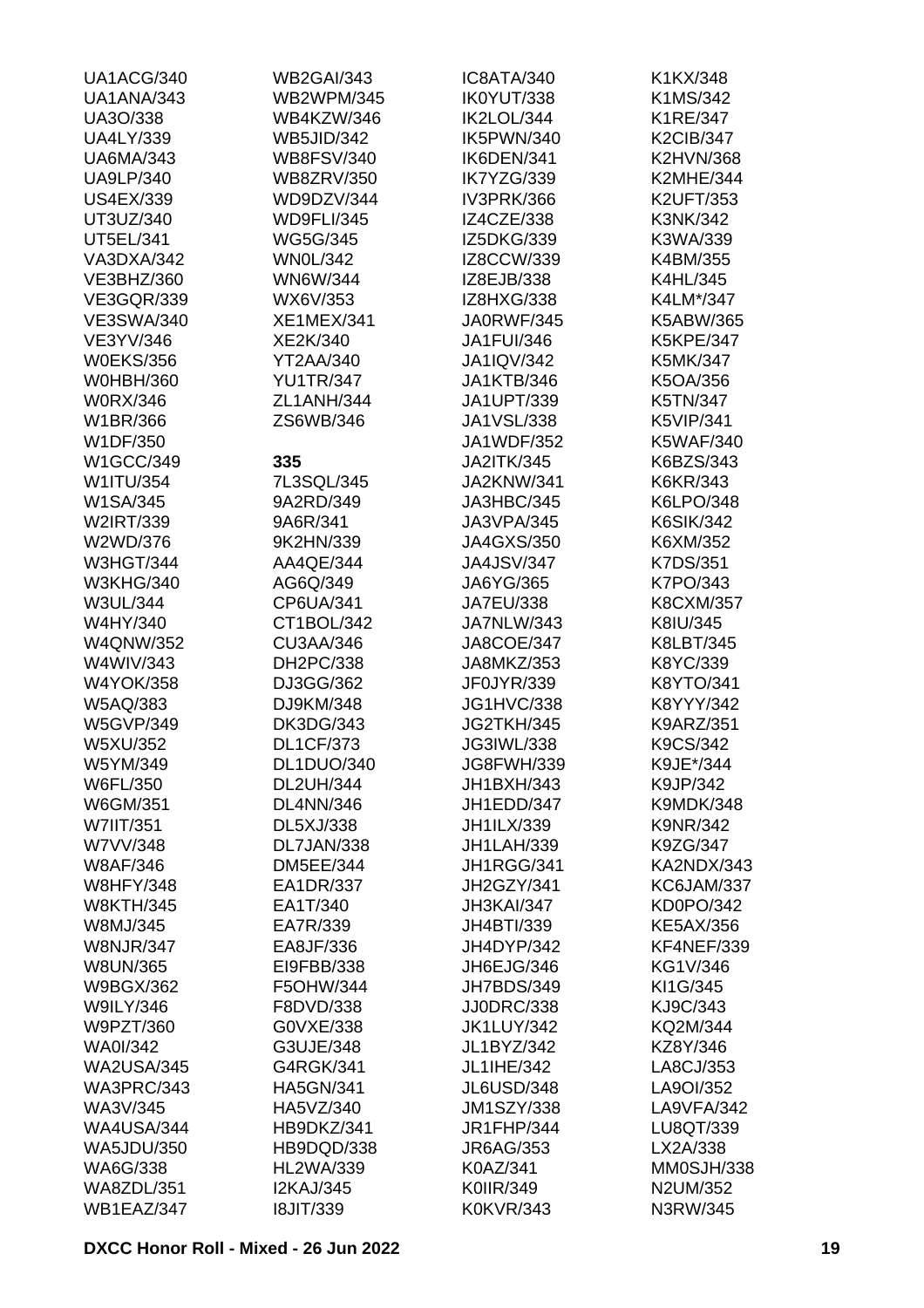| N4HL/343          | <b>UY5BC/342</b>  | WE9V/343          | E21EIC/337        |
|-------------------|-------------------|-------------------|-------------------|
| N4XMX/344         | <b>VE1BLX/349</b> | WJ3A/344          | E70T/340          |
| N4XU/348          | <b>VE1JBC/341</b> | WM4D/344          | EA1WX/337         |
| N4ZX*/345         | <b>VE3MM/348</b>  | <b>WR2K/345</b>   | EA5K/339          |
| <b>N5VYS/339</b>  | <b>VE3MWX/340</b> | WX2K/339          | EA9IE/347         |
| N5XR/354          | VE3QAA/346        | WZ4S/345          | <b>ES1RA/351</b>  |
| N5ZC/342          | VE3YF/339         | XE1R/338          | EV1R/337          |
| N6NU/339          | <b>VK6DU/338</b>  | YO6BHN/339        | F5CQ/339          |
| N6PE/347          | <b>W0IYH/370</b>  | <b>YU1FJK/351</b> | F5NKX/342         |
| N7DC/343          | W0MAN/343         | ZL3NB/339         | F5UMP/337         |
| N7MW/351          | W0YK/350          | ZS1A/343          | G0BNR/337         |
| N7MZ/340          | <b>W1DOH/347</b>  | ZS2DL/340         | G3GIQ/371         |
| N7NW/357          | <b>W1SRD/340</b>  |                   | <b>HA7UW/341</b>  |
| N8DE/365          | W1TO/339          | 334               | <b>HB9EBM/338</b> |
| <b>N8RR/344</b>   | W1ZD/347          | 4L1MA/337         | <b>HB9ICC/336</b> |
| <b>N9ALC/347</b>  | <b>W2JLK/338</b>  | 4X6UO/344         | <b>HB9IIO/338</b> |
| <b>N9LB/344</b>   | <b>W2RIJ/345</b>  | 4Z5AV/337         | HB9KNY/336        |
| N9MR/347          | W2UDT/346         | 5B4AHJ/337        | <b>I1AGC/358</b>  |
|                   |                   | 7K2PZG/338        |                   |
| NE8P/346          | W2WO/343          |                   | <b>I1FNX/350</b>  |
| <b>NE9U/346</b>   | W2YK/341          | 7L1WII/342        | <b>I1ZL/382</b>   |
| NR3Y/345          | W3LL/342          | 9A7W/338          | I4DZ/349          |
| NT0V*/339         | W3YQ/349          | 9A9C/342          | I4IZZ/343         |
| <b>NU1O/342</b>   | W4CCW*/348        | AA0ZP/339         | IK0MHR/341        |
| OE6MDF/338        | <b>W4DKB/353</b>  | AA4M/350          | <b>IK1RLI/342</b> |
| OH2YY/337         | <b>W4MOT/342</b>  | AA4Z/361          | IK2DUW/342        |
| OK1AWZ/357        | <b>W4QH/341</b>   | AA6AA/349         | IK2VUC/338        |
| <b>OK1CZ/347</b>  | <b>W4VIC/344</b>  | AA9GR/345         | IK4HLO/344        |
| <b>ON4RU/339</b>  | <b>W5RY/343</b>   | AC6AA/338         | IK4NQL/343        |
| <b>ON5UE/339</b>  | W5ZO/348          | AC8W/346          | <b>IK5IWU/343</b> |
| OZ8SW/339         | W6PH/357          | AD5O/344          | IK5RUN/340        |
| P49T/339          | W6SL/351          | AD8J/349          | IK6BSN/342        |
| PA0MBD/339        | <b>W6TDX/342</b>  | AD8P*/344         | IK6FTZ/339        |
| PA4JJ/341         | W6ZPL/338         | AE5B/358          | IK6GZM/344        |
| <b>PA7RA/338</b>  | <b>W7AM/344</b>   | AF2K/344          | IK7HDY/344        |
| PY3SB/337         | W8BW/365          | AI7W/344          | IK8EPC/343        |
| <b>PY7RP/338</b>  | W8CD/349          | AK5Q/342          | IN3YGW/338        |
| RA3DA/338         | <b>W8FN/351</b>   | AL7R/344          | IT9BLB/343        |
| RA3TT/338         | W8KM/348          | CT1IUA/337        | IT9GCQ/352        |
| RN3RQ/339         | <b>W8KR/368</b>   | CU2DX/339         | IV3IZU/338        |
| <b>RU0SN/338</b>  | <b>W8OP/344</b>   | DF2TT/337         | IV3ZCS/346        |
| <b>RW0CF/337</b>  | W8PJY/340         | DF9PG/343         | IW0HEX/337        |
| <b>RW4NN/342</b>  | <b>W9NIO*/345</b> | DJ3TF/347         | <b>IW1ARB/337</b> |
| S52F/338          | <b>W9TA/351</b>   | DJ4EN/343         | IW4DQY/337        |
| <b>SM5APS/350</b> | W9XF/339          | DJ4SO/352         | <b>IW9HII/336</b> |
| SM5GMZ/346        | <b>WA1QXR/345</b> | DJ5IO/369         | IZ4DPV/336        |
| <b>SM6VJA/339</b> | <b>WA2BCK/358</b> | DJ6DU/346         | IZ4DYU/337        |
| SP3FYX/343        | <b>WA2C/342</b>   | DJ6GK/346         | IZ5DKJ/337        |
| SP7CXV/339        | <b>WA3SKQ/338</b> | <b>DK2CX/343</b>  | IZ7FLP/337        |
| SP9JZU/338        | <b>WA5POK/348</b> | <b>DK2GF/339</b>  | IZ8EEL/337        |
| <b>SV7CLI/337</b> | WA9PIE/343        | DL0BMW/342        | JA1BLC/368        |
| TF3Y/344          | WB0TVY/345        | DL1DAW/337        | JA1CCO/336        |
| <b>UA0BA/338</b>  | <b>WB1ASC/341</b> | DL1EY/360         | JA1IFD/338        |
| <b>UA0FO/339</b>  | <b>WB2BIN/338</b> | DL1HRN/337        | <b>JA1KQX/351</b> |
| <b>UA3ECJ/345</b> | <b>WB6JJJ/344</b> | <b>DL1XP/343</b>  | JA1XLU/343        |
| <b>UA3SAQ/339</b> | <b>WB8TLI/345</b> | <b>DL2KQ/337</b>  | JA2AO/349         |
| <b>UT4EO/338</b>  | WD8ANZ/340        | <b>DL3MF/341</b>  | JA2QXP/338        |
|                   |                   |                   |                   |
| UY1HY/339         | WD8LTM/344        | <b>DL6MRS/338</b> | JA3EJG/345        |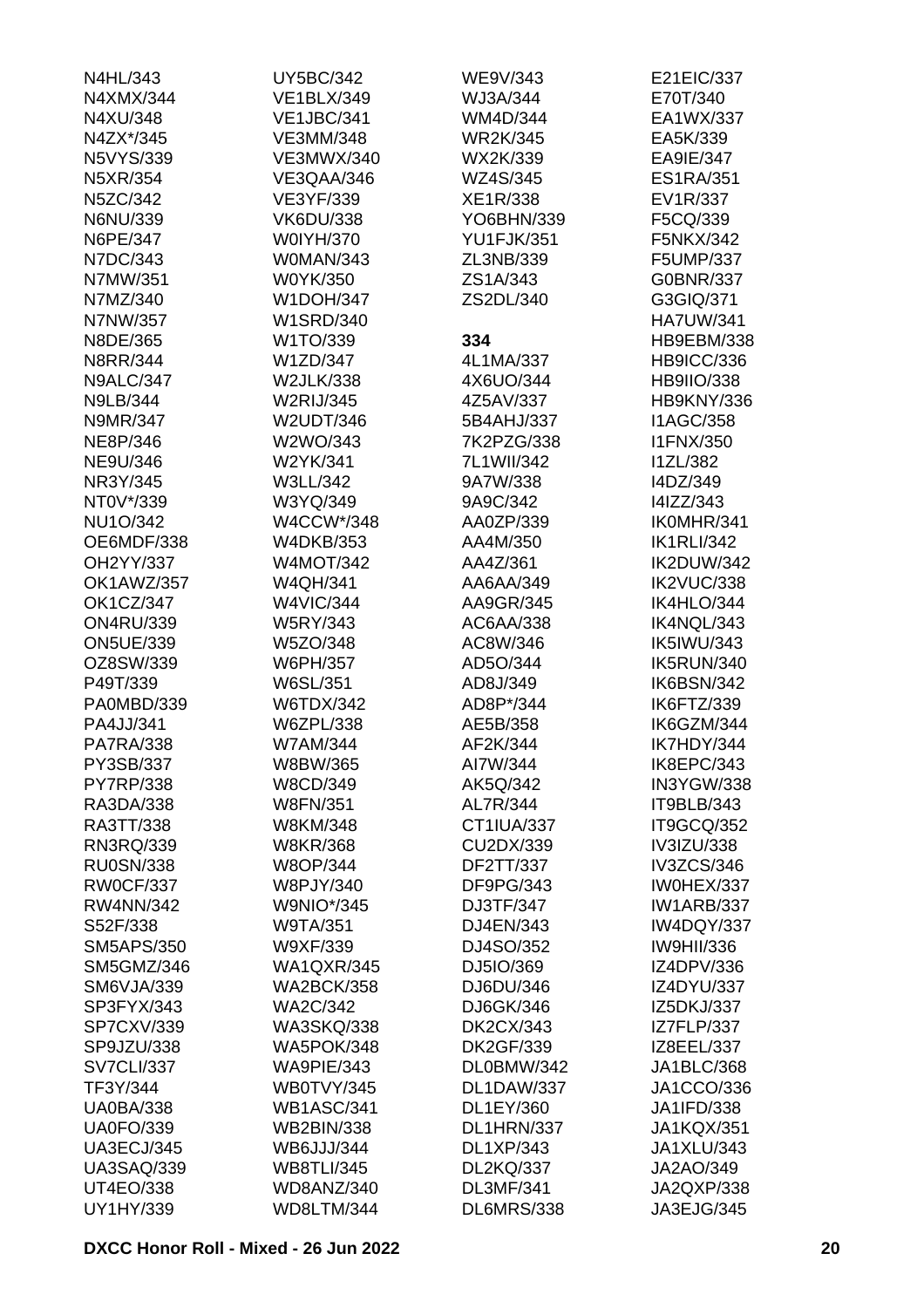| JA3RAZ/338        | K2KQ/372          | KI6Y/342                              | PZ5RA/337         |
|-------------------|-------------------|---------------------------------------|-------------------|
| JA3VQW/341        | K2MK/345          | <b>KK0U/348</b>                       | R2PT/338          |
| <b>JA3WMS/348</b> | K2WT/356          | <b>KK4OW/344</b>                      | R7LP/337          |
| JA6CDC/336        | K2XA/358          | <b>KL7TS/338</b>                      | RA3CQ/337         |
| JA6VU/347         | K3DI*/350         | KR5D/343                              | RD3K/337          |
| JA7AYE/347        | K3SEW/354         | KT8Y/344                              | RJ3AA/339         |
| JA7BMR/347        | K3VAT/338         | KX4DX/349                             | RK2FWA/356        |
| JA7LMZ/345        | K3ZO/354          | LA3TK/345                             | <b>RL3FA/337</b>  |
| <b>JA7OWB/350</b> | K4AVU/349         | LA3WAA/340                            | RN3D/342          |
| JA8BNP/338        | K4DGJ/345         | LA4WJ/344                             | <b>RU3QR/337</b>  |
| <b>JA8EIA/345</b> | K4GK/354          | LA7QI/352                             | S57DX/346         |
| JA8FHM/345        | K4ID/372          | N1BUG/339                             | S58Q/342          |
| <b>JA8GSN/345</b> | K4SXT/354         | N2WB/344                              | SM0KV*/385        |
| JA9ESZ/352        | K4TXL/350         | N3KV/341                              | SM2OAN/341        |
| <b>JE7ETY/338</b> | K4VIG/338         | N3VS/341                              | SM4ARQ*/364       |
| JF1EGO/337        | K5JP/344          | N4GE/351                              | SM4AZQ/344        |
| JF4EQJ/343        | K5TT/345          | N4NW/353                              | SM5BMB/352        |
|                   |                   |                                       |                   |
| <b>JG1OWV/340</b> | K5VV/344          | N4OL/346                              | SM7HCW/349        |
| JG3LGD/340        | K6DW/343          | N4PGL*/347                            | SP2JKC*/346       |
| JH0INE/336        | K6EL/345          | N4VB/349                              | SP2JLR/337        |
| JH0NEC/338        | K6LD/343          | N5WI/346                              | SP4K/338          |
| <b>JH1OGT/344</b> | K6MW/343          | N6ATD/339                             | SP6QM/339         |
| <b>JH3VNC/349</b> | K6PJ/342          | N6JN/347                              | SP7AAK*/347       |
| JH3VWN/339        | <b>K6RN/378</b>   | N6NO/348                              | SP8HKT/342        |
| <b>JH5OTE/343</b> | K6TAR/346         | N6VS/340                              | SV1BTK/338        |
| JH8CZB/341        | <b>K7MH/341</b>   | N7TC/339                              | <b>SV1ELF/337</b> |
| JH8KFE/337        | K7NO/357          | N7WO/338                              | <b>UA3DK/337</b>  |
| JI4WAO/336        | <b>K7UA/348</b>   | <b>N9EN/344</b>                       | <b>UA6JW/364</b>  |
| JI5TRJ/344        | K8AEX/344         | <b>N9ISN/341</b>                      | <b>UA9NN/351</b>  |
| JJ1BMB/345        | K8BKM/346         | <b>ND6S/341</b>                       | <b>UR5ZEL/334</b> |
| <b>JJ1PLS/341</b> | K8CMO/354         | NI0C/350                              | <b>UR7GG/338</b>  |
| JJ2QWN/338        | K8CW/361          | NM5Z/343                              | <b>US7MM/339</b>  |
| <b>JK1DVX/343</b> | K8EUR/340         | NO2R/348                              | <b>US8UA/341</b>  |
| <b>JL1ARF/344</b> | K8FH/337          | NO9E/338                              | UT5MD/349         |
| JL1BLW/347        | <b>K8NKQ/341</b>  | <b>NU4N/345</b>                       | UT7UJ/339         |
| <b>JM1GYQ/343</b> | <b>K8NWD/348</b>  | NW4V/339                              | <b>UY0MM/345</b>  |
| <b>JN1GTG/337</b> | K8RF/352          | NW8U/338                              | <b>VE2OV/342</b>  |
| <b>JR1ARK/350</b> | K8ST/360          | OE2EGL/368                            | <b>VE6RST/336</b> |
| <b>JR1FSX/344</b> | K9CJM/340         | OE3OLW/348                            | <b>VE7DP/353</b>  |
| <b>JR1TNE/356</b> | K9DMV/341         | OE3SGU/341                            | <b>VE7XT/341</b>  |
| <b>JR2PAU/343</b> | <b>K9HMB/353</b>  | OE4PWW/345                            | <b>VK4LC/378</b>  |
| <b>JR6IKD/339</b> | K9PPY/363         | OE8SPW/349                            | <b>VK9NL/344</b>  |
| <b>JS1OKS/338</b> | KA2MGE/340        | <b>OH1TM/342</b>                      | VO1HP/349         |
| <b>JS2LHI/342</b> | KB4ET/346         | OH6NIO/341                            | <b>W0AAA/342</b>  |
| K0GSV*/359        | <b>KB4RM/337</b>  | OH8SR/361                             | <b>W0CK/338</b>   |
| <b>K0RWL/348</b>  | <b>KB5GL/348</b>  | OH9OM/355                             | W0CZE/341         |
| K0VXU/348         | KB5IY/343         | <b>OK1AD/338</b>                      | <b>W0ELM/341</b>  |
| K0YV/341          | KB5MDD/342        | OK1FED/337                            | W0EWM*/337        |
|                   |                   |                                       | W0IZ/341          |
| K1CP/341          | <b>KB8FA/340</b>  | <b>OK1KT/344</b><br><b>OK1KTI/366</b> |                   |
| K1JU/344          | <b>KB8GWL/342</b> |                                       | <b>WONV/344</b>   |
| K1KNJ/342         | KB9LIE/338        | <b>ON4DM/386</b>                      | <b>W0VHF/343</b>  |
| K1KNQ/360         | KC0DA/344         | PA1CC/338                             | <b>W1CYB/353</b>  |
| K1KZ/342          | <b>KC0SB/343</b>  | PB9FN/338                             | W1EBI/343         |
| K1RI/337          | KE3A/348          | PP1CZ/341                             | W1GG/369          |
| K2CO/348          | KE3D/346          | PT7YV/337                             | W1MO/346          |
| K2DC/340          | <b>KE5TF/345</b>  | PY2MC/343                             | W1PR/349          |
| K2JL/344          | KH6HH/359         | PY4OD/381                             | <b>W1RG/340</b>   |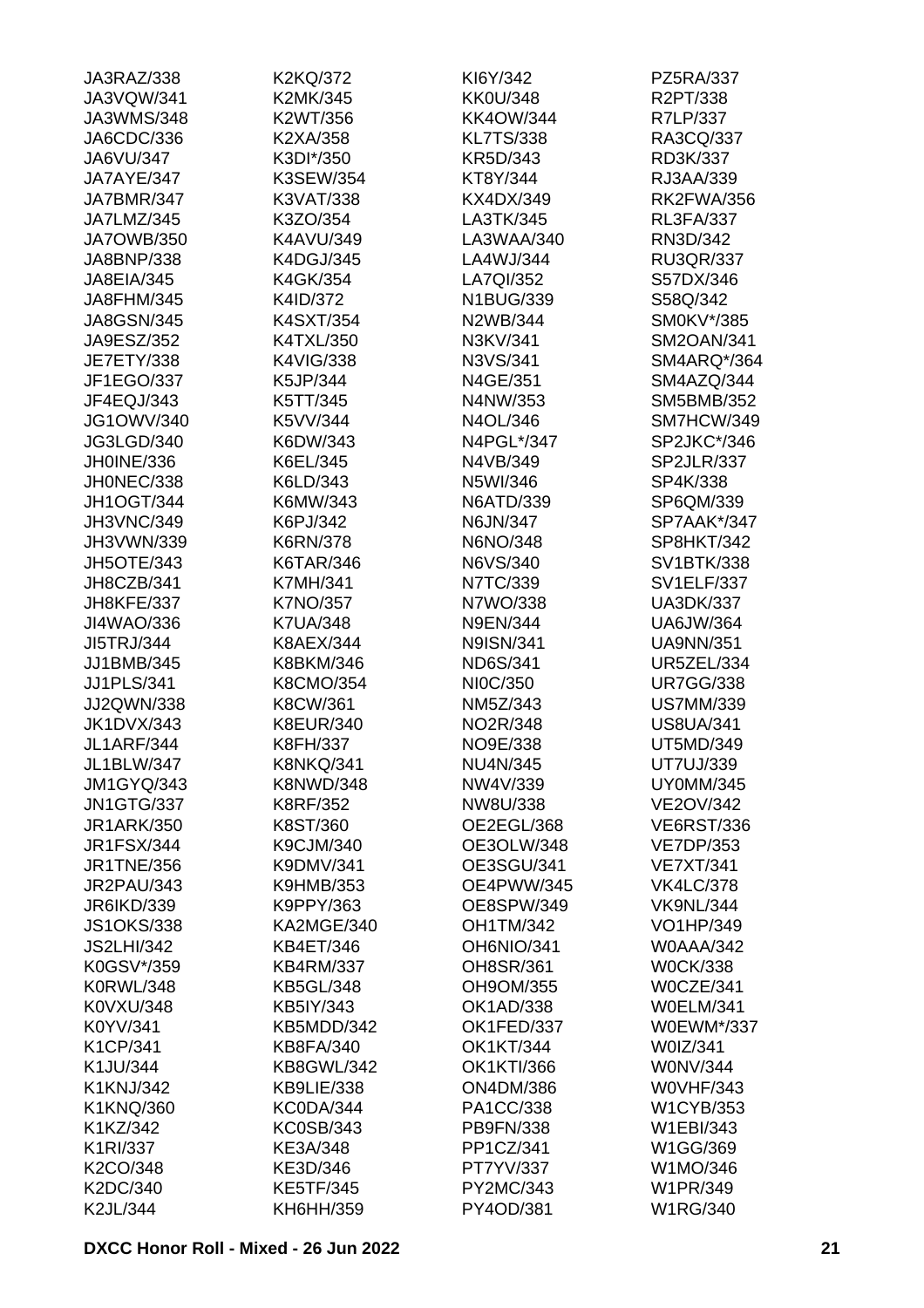| <b>W1TRC/354</b>  | WB0TEV/337        | HB9MEJ/336        | JA6WW/351         |
|-------------------|-------------------|-------------------|-------------------|
| W2EJG/344         | <b>WB2TPS/345</b> | <b>HB9RE/350</b>  | JA7BME/336        |
| <b>W2FLA/365</b>  | <b>WC4B/348</b>   | <b>HB9SLO/335</b> | <b>JA7GBS/354</b> |
| <b>W2KA/357</b>   | <b>WF5W/341</b>   | <b>HL1XP/343</b>  | JA7MKB/336        |
| W2NJ/349          | WJ2D/344          | <b>IOAMU/387</b>  | <b>JA7ND/347</b>  |
| W2OB/357          | <b>WM5DX/343</b>  | I0GOD/340         | <b>JA7QFU/343</b> |
| W2PS/338          | WO3Z/340          | <b>I1CRA/342</b>  | <b>JA7QVI/344</b> |
| W2RD/343          | <b>WO7R/343</b>   | <b>I4FGG/345</b>  | <b>JA7SFD/341</b> |
| <b>W2SON/345</b>  | XE1V/347          | <b>I5JFG/345</b>  | <b>JA8AWR/344</b> |
| W2WC/346          | <b>XE1ZLW/343</b> | <b>I7LGM/338</b>  | JA8DKJ/334        |
| W2XT/346          | ZL4AS/340         | I8DPP/341         | JA8HH/351         |
| W2YJ/337          | ZL4TT/337         | <b>I8JOQ/343</b>  | <b>JA8JTH/337</b> |
| W3AP/363          |                   | <b>I8LWL/337</b>  | JA9FR/338         |
| W3BBO/355         | 333               | IK0ADY/342        | JE1CPB/339        |
| <b>W3BZN/351</b>  | 9A2OM*/344        | IK0CNA/339        | JE1GMM/352        |
| W3KT/350          | 9A5F/338          | IK0IOL/343        | JE1IBI/338        |
| W3OOU/346         | AA4NJ/344         | IK0PHY/336        | JE1VTZ/344        |
|                   | AA4S*/360         | IK0PRG/339        |                   |
| <b>W3UA/337</b>   |                   | IK0XBX/336        | JF1SQC/343        |
| W4DN/339          | AB4UF/342         |                   | <b>JF2WGN/336</b> |
| <b>W4EJG/338</b>  | AG4M/344          | IK2LEY/342        | JF3PNQ/338        |
| <b>W4FDE/346</b>  | AG4W/343          | IK2RGT/336        | <b>JG1GGU/340</b> |
| <b>W4GF/371</b>   | AG5X/345          | IK2SGB/335        | <b>JG1MUY/337</b> |
| W4MA/342          | AI1K/344          | IN3NJB/339        | <b>JG1TCB/339</b> |
| W4QG/339          | <b>BA4TB/336</b>  | IN3RZY/347        | <b>JG2NLN/336</b> |
| <b>W4TE/340</b>   | CT4GO/339         | IN3XAI/347        | JH0MHR/337        |
| W4TV/348          | DJ4KW/341         | IT9AF/358         | JH1AQN/337        |
| <b>W4UAT/343</b>  | DJ7KJ/336         | <b>IV3FFI/337</b> | <b>JH1JNR/342</b> |
| <b>W4UFO/342</b>  | <b>DK4MX/337</b>  | IV3GOW/341        | <b>JH1OBS/341</b> |
| W4WG/364          | <b>DK9IP/344</b>  | <b>IV3JWR/343</b> | <b>JH3MHI/342</b> |
| W4WX/339          | DL1KUR/336        | IZ4GWE/336        | JH4EIY/342        |
| <b>W5CWQ/354</b>  | DL1VDL/337        | IZ8DFO/336        | JH8DEH/340        |
| W5EW/346          | DL2QB/348         | JA0SC/353         | JH8GEU/337        |
| <b>W5FPT/343</b>  | DL3EA/341         | JA1AML/339        | JH8OCV/333        |
| W6EL/376          | DL3JPN/337        | JA1BFF/353        | JI1UHZ/342        |
| W6FW/376          | DL3ZA/368         | JA1CJO/344        | <b>JL1EDB/337</b> |
| W6HT/358          | <b>DL4SZB/338</b> | JA1JQY/348        | <b>JO1CRA/343</b> |
| W6PBI*/373        | <b>DL5CF/337</b>  | <b>JA1KYY/337</b> | JO1GUZ/338        |
| W6TC/360          | DL5XL/341         | <b>JA1MCU/364</b> | JR1GJP/342        |
| <b>W7KQ/354</b>   | <b>DL6AB/346</b>  | <b>JA1PCY/353</b> | JR1JGA/345        |
| <b>W7SAA/343</b>  | DL8FBD/343        | JA1PTJ/344        | JR3QHQ/339        |
| W8AXI/346         | <b>DL8FM/348</b>  | <b>JA1QXY/357</b> | JR3TOE/340        |
| W8EVZ/372         | DL8LE/341         | <b>JA1RWI/351</b> | <b>JR4VMS/342</b> |
| <b>W8LWU/352</b>  | DL8ZBA/338        | JA1VN/354         | JR6BU/352         |
| <b>W9LA/364</b>   | DL9TJ/368         | JA1VYW/337        | JR6EXN/343        |
| <b>W9MDP/348</b>  | EA8LS/340         | JA2BUR/350        | K0AXU/356         |
| W9XX*/349         | EA9AM/343         | JA2EWE/345        | K0GW/337          |
| W9ZT/338          | F5OKK/337         | JA2HO/362         | K0JN/360          |
| WA2HMM/344        | F6CKH/357         | <b>JA3ART/362</b> | K0PC/337          |
| <b>WA2UXC/351</b> | F6GNZ/335         | JA3DY*/377        | K0RW/344          |
| WA3C/342          | G3JAG/365         | JA3GM/358         | K1FK/347          |
|                   | G4ZWY/337         |                   |                   |
| WA3DCG/341        |                   | <b>JA3NTE/354</b> | K1IT/341          |
| WA4DOU/346        | GM4UZY/338        | <b>JA4ESR/345</b> | K1KM/347          |
| WA5NOM/349        | HA3NU/345         | JA4JBZ/347        | K1LI/342          |
| <b>WA5OMD/338</b> | HB9ARC/344        | JA4MRL/343        | K1VSK/353         |
| <b>WA5YNB/337</b> | HB9BHW/339        | JA4UQY/346        | K1XV/339          |
| <b>WA6YEE/337</b> | HB9CIP/344        | JA4XH/351         | K1ZN/337          |
| <b>WA8NMN/354</b> | HB9DLE/342        | JA4XZR/343        | K2GBH/345         |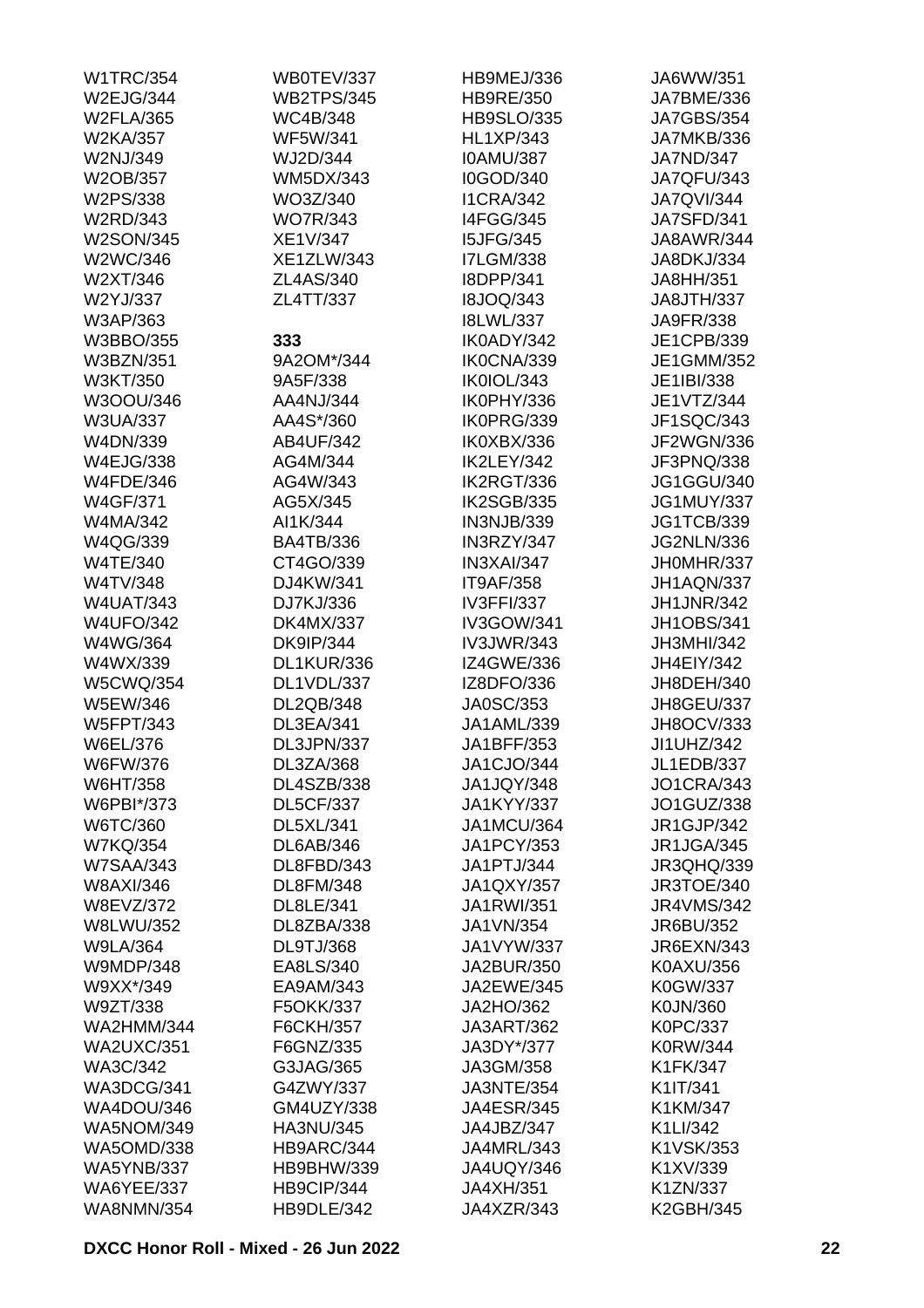| K2KA/343         | N4CID/344         | SP7FRO/333        | <b>W6NK/342</b>    |
|------------------|-------------------|-------------------|--------------------|
| K3II/382         | N4DT/340          | SV3DCX/336        | W6OM/347           |
| K3RA/338         | N4GU/340          | SV3KH/336         | W6ZZ/365           |
| K4HMB/336        | N4KZ/348          | SV9AHZ/341        | W7BQ/341           |
| K4ST/337         | N4SC/347          | <b>UA3DPM/338</b> | W7DQM/366          |
| <b>K4VNM/344</b> | N4ZR/344          | UA4HAU/343        | <b>W7HPW/336</b>   |
| K4XF/350         | <b>N5HB/347</b>   | <b>UA6YW/338</b>  | <b>W7KSK/344</b>   |
| K4XH/360         | N6CR/351          | <b>UA9OR/338</b>  | <b>W7QC/350</b>    |
| <b>K5ADI/338</b> | N6PF/342          | <b>US0MS/338</b>  | W7QDM/343          |
| <b>K5CQT/337</b> | N6PSE/335         | <b>US5CCO/334</b> | <b>W7SLB/342</b>   |
| K5FA/360         | N6YEU/340         | UT4EK/336         | <b>W8ELL/362</b>   |
| K5JW/363         | N7OJ/340          | <b>UU2JQ/341</b>  | W8HW/336           |
| K5KA/345         | N7VZU/337         | <b>UX1AA/336</b>  | <b>W8JCC/351</b>   |
| <b>K5RH/346</b>  | <b>N9RS/347</b>   | <b>UX7UN/343</b>  | <b>W8JRK/340</b>   |
| K6EXO/370        | ND6G/343          | VA3XQ/337         | <b>W8LRL/344</b>   |
| <b>K6RQ/380</b>  | <b>NH7A/347</b>   | VA7DXX/337        | W8WM/341           |
| <b>K7ANT/343</b> | NI4H/345          | <b>VA7RY/337</b>  | W9BB/347           |
| <b>K7AWB/341</b> | NI5G/346          | <b>VE1ACU/340</b> | W9FI/340           |
| <b>K7HC/355</b>  | <b>NN2L/342</b>   | <b>VE2BWL/339</b> | W9WU/352           |
| <b>K7HP/335</b>  | NR9J/336          | VE2TZT/336        | W9XQ*/344          |
| K7QBO/339        | <b>NS4DX/337</b>  | <b>VE3GNF/338</b> | <b>WA2MBP/348</b>  |
| K8AO/340         | NZ9R/342          | VE3UW/343         | <b>WA2UBK/339</b>  |
| <b>K8RC/343</b>  | OE1DWC/336        | <b>VE4SN/350</b>  | <b>WA4FLZ*/342</b> |
| K8ZZO/347        | <b>OE5FIN/338</b> | <b>VE7AGC/350</b> | <b>WA4VA/342</b>   |
| K9ADJ/345        | <b>OH1NX/337</b>  | <b>VE7IU/342</b>  | <b>WA9GON/341</b>  |
| K9FD/KH6/336     | OH2BMP/340        | <b>VE7SMP/337</b> | <b>WB2HJV/342</b>  |
| KA5CQJ/347       | OH4OJ/343         | VK3DYL/343        | WB4YDL/339         |
| KA9WON/343       | OK2ZI/337         | W0BW/391          | WB8IZM/343         |
| <b>KB1MY/342</b> | <b>ON5FU/351</b>  | <b>W0GAX/352</b>  | WB9WHQ/343         |
| KB1W/344         | <b>ON7EM/347</b>  | <b>W0PSH/343</b>  | WG9L/342           |
| <b>KB5GT/341</b> | OZ5NJ/339         | W0YG/358          | WI7N/343           |
| KC2Q/344         | OZ6MI/364         | W1AW/367          | <b>WN7S/339</b>    |
| KC6H/344         | PA3FFJ/343        | W1GDQ/360         | XE1EK/356          |
| <b>KD0Q/347</b>  | PA5A/343          | W1GY/346          | <b>XE1RCS/341</b>  |
| KD0S/340         | PP5AVM/344        | W1HH/380          | XE1VIC/344         |
| KD6FW/342        | PT7BZ/343         | W1OG/365          | YO4PX/342          |
| KD8F/338         | RA4WE/336         | <b>W1UC/354</b>   | YO4WZ/336          |
| <b>KE4UW/341</b> | RC9F/340          | W1WW/362          | ZL1ARY/369         |
| <b>KE7UL/343</b> | RW3XZ/336         | W2OW/339          | ZS2EZ/336          |
| KF2DT/339        | RX4HZ/339         | W2ZK/346          |                    |
| KF2X/343         | RZ3DJ/337         | W3FJ/339          | 332                |
| <b>KF4MH/340</b> | RZ3FW/337         | W3MPN*/346        | 4X1VF/341          |
| <b>KG5EG/343</b> | S51EC/346         | W3OU/341          | 7L3LNF/336         |
| <b>KN2L/342</b>  | S52FW/341         | W4DZZ/350         | 7N2KRX/343         |
| KN6H/340         | S58U/345          | W4EP/343          | 9A3MN/341          |
| KP2A/347         | <b>SK4BX/345</b>  | <b>W4MPY/346</b>  | 9A4SS/336          |
| KP4JRS/337       | SM4OLL/344        | W4OGG/348         | 9Y4VU/354          |
| LA4HC/340        | SM5BCO/376        | <b>W4REX/342</b>  | A45XR/336          |
| LA7WCA/338       | <b>SM6AOU/373</b> | <b>W4UR/341</b>   | AA6K/335           |
| LA8HGA/341       | SM7BIP/360        | <b>W5KNE/345</b>  | AI3Y/344           |
| LU5OM/337        | SP3V/338          | W5NA/359          | AK5X/338           |
| N1BY/336         | SP5ES/345         | <b>W5NF/348</b>   | <b>BA7IO/334</b>   |
| N1JP/337         | <b>SP5LXR/340</b> | W5OV/345          | CE3FZ/341          |
| <b>N2EDF/341</b> | <b>SP6CES/338</b> | <b>W5XG/347</b>   | CT1BXT/339         |
| N2LM/336         | SP6CZ/344         | <b>W6CN/349</b>   | CT1DKS/334         |
| N3ND/342         | SP6DVP/342        | W6DE/343          | CT1EWX/333         |
| N3OC/336         | SP6EIY/341        | W6HF/349          | CT1ILT/335         |
|                  |                   |                   |                    |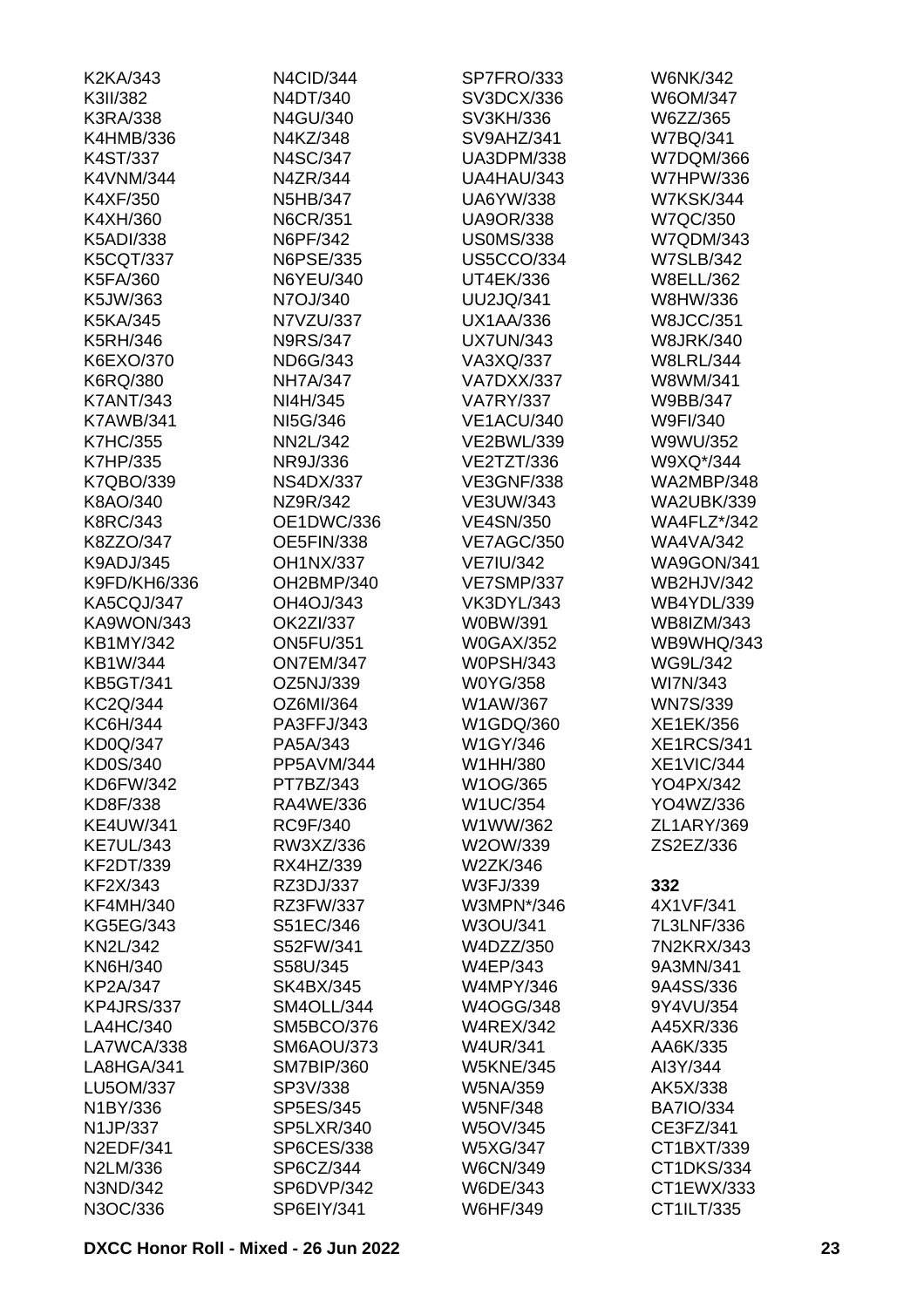| DF4TD/344         | JA1XPQ/350        | <b>KB1CQ/341</b> | RW4CY/337         |
|-------------------|-------------------|------------------|-------------------|
| <b>DF7NX/342</b>  | <b>JA2OZI/342</b> | KB1JZU/334       | RW9LL/333         |
| DJ6KH/356         | JA7AKH/336        | KE9S/336         | RX3AGD/337        |
| DJ6OZ/350         | JA7HMZ/347        | KH2L/342         | RY6M/336          |
| DJ9BX/335         | <b>JA8DIV/345</b> | KI4DLS/339       | S57J/342          |
| DJ9UM/350         | JA8FFM/342        | KI4TZ/340        | S57XX/336         |
| DL2AYK/351        | JE1FQV/338        | KJ6P/336         | SM2HWG/336        |
| DL5KUR/336        | JE2JMV/338        | <b>KK4OK/342</b> | SM7CQY/340        |
| <b>DL6OCM/335</b> | JE7JZT/342        | KM2L/338         | SP1DSZ/338        |
| <b>DL7BA/335</b>  | <b>JE7LHT/342</b> | <b>KM7DX/340</b> | SP5CCC/340        |
| DM2DXA/335        | JF1EQA/341        | KP4DKE/337       | SP6AXW/336        |
| DS5FNE/334        | JF1IRW/342        | KQ4I/337         | SP7HOV/339        |
| EA1QF/348         | JF1MYH/341        | <b>KR4DA/340</b> | SP7TF/336         |
| EA7OH/350         | JF7DZA/342        | LA2PGA/341       | <b>SP7XK/337</b>  |
| EW4M/339          | JH1ACA/338        | LA7FD/352        | <b>SQ7FPD/335</b> |
| F5EOT/335         | JH1FDP/349        | LB6KC/335        | SV3FUP/333        |
| F5PSI/335         | <b>JH5RXS/341</b> | LU1HLH/335       | <b>TK5EP/342</b>  |
|                   |                   |                  |                   |
| F5RQQ/335         | JH6WMJ/341        | M0OXO/335        | <b>UA1OMS/337</b> |
| F6CLH/343         | JH7QXJ/342        | N0ABE/343        | <b>US0KW/336</b>  |
| G3LUW/345         | JH8CMZ/340        | N0IN/348         | UT4ZX/335         |
| G3MIR/346         | <b>JK1KRS/342</b> | <b>N0UN/334</b>  | <b>UT7UV/335</b>  |
| G3MPB/351         | <b>JL1OEC/334</b> | N1IX/337         | <b>VA3IC/339</b>  |
| G3TTJ/338         | <b>JL3JRY/335</b> | N1WON/336        | <b>VE1JF/335</b>  |
| G3VPW/338         | <b>JM2QWQ/342</b> | N2JD/350         | <b>VE3GFN/349</b> |
| G4WFQ/337         | <b>JN4FNZ/336</b> | N2KA/352         | <b>VE3HO/350</b>  |
| <b>HA5HS/340</b>  | JP1HDK/338        | N2KX/337         | VE3ZZ/340         |
| <b>HA5MA/337</b>  | JR0AMD/339        | <b>N2MUN/337</b> | <b>VE6BMX/341</b> |
| HB9AJL/344        | K0OK/334          | N2YBB/336        | <b>VE7YC/350</b>  |
| HB9AZZ/338        | K1BG/346          | N3CZ/334         | <b>VK6LC/338</b>  |
| <b>HB9CXZ/339</b> | K1DX/346          | N3DV/336         | <b>VK8NSB/332</b> |
| HS0ZEE/335        | K1RV/341          | N3RC/344         | <b>W0ANZ/347</b>  |
| <b>I4GAD/335</b>  | K1WY/335          | N4IG/364         | <b>W0KCJ/343</b>  |
| I4KDJ/339         | K1ZM/340          | N5DM/346         | W0KW/342          |
| <b>I8PND/349</b>  | K2CBI/334         | N5KO/346         | <b>WOLS/336</b>   |
| IF9ZWA/335        | K2DI/345          | N5NA/339         | W1FQ/333          |
| <b>IK1QHB/335</b> | K2DP/352          | N6SJ/344         | W1GX/366          |
| IK2AFF/342        | K2IXQ/337         | N6XT/339         | <b>W1IRW/345</b>  |
| IK2WAN/337        | <b>K2QE/347</b>   | N8EHW/339        | W2QL/348          |
| <b>IK3ITX/336</b> | K2RR/349          | <b>N8NB/334</b>  | W2RMM/343         |
| <b>IK6SNS/336</b> | K2SY/344          | <b>N9GKE/336</b> | W4MV/347          |
| IK7FJR/337        | <b>K3NEM/335</b>  | NE6I/339         | <b>W4SVO/355</b>  |
| IK8FUN/343        | <b>K3QIA/346</b>  | NF4L/336         | W4VV/343          |
| IT9XTP/334        | K4FX/337          | <b>NF7E/337</b>  | W4XB/346          |
| <b>IV3DXW/342</b> | K4LQ/344          | NO1I/343         | W6DXO/335         |
| IV3HYD/335        | K4NNX/335         | OH1HM/338        | <b>W6GRV/341</b>  |
| <b>IV3RJT/335</b> | <b>K5QR/342</b>   | OM5FM/336        | <b>W6HIB/341</b>  |
| IZ5EBL/335        | <b>K5RKS/337</b>  | <b>ON4FU/378</b> | W6IHG/334         |
| IZ8EFD/335        | K6FW/341          | OZ4AAL/339       |                   |
|                   |                   |                  | W6MZQ/341         |
| JA0AZE/356        | K6MM/341          | OZ7FOC/336       | <b>W6OES/352</b>  |
| JA0CIU/340        | K6RG/336          | PA3APW/342       | <b>W6RT/385</b>   |
| JA1BN/374         | K7CMZ/339         | PH7A/335         | W6SZG/338         |
| JA1CPZ/339        | K7JH/343          | PP2RON/336       | W7DO/335          |
| JA1DCO/343        | K7WJB/341         | R1NL/332         | <b>W7FN/340</b>   |
| JA1DXA/339        | K8HU/345          | R8CT/335         | W7YW/336          |
| JA1EMK/342        | KA0NNF/341        | RA3SS/335        | W7ZMD*/356        |
| JA1NQU/336        | <b>KA9FOX/339</b> | RA9CMO/335       | W8LO/340          |
| JA1TD/353         | <b>KA9OKH/338</b> | RT3M/335         | <b>W8RV/351</b>   |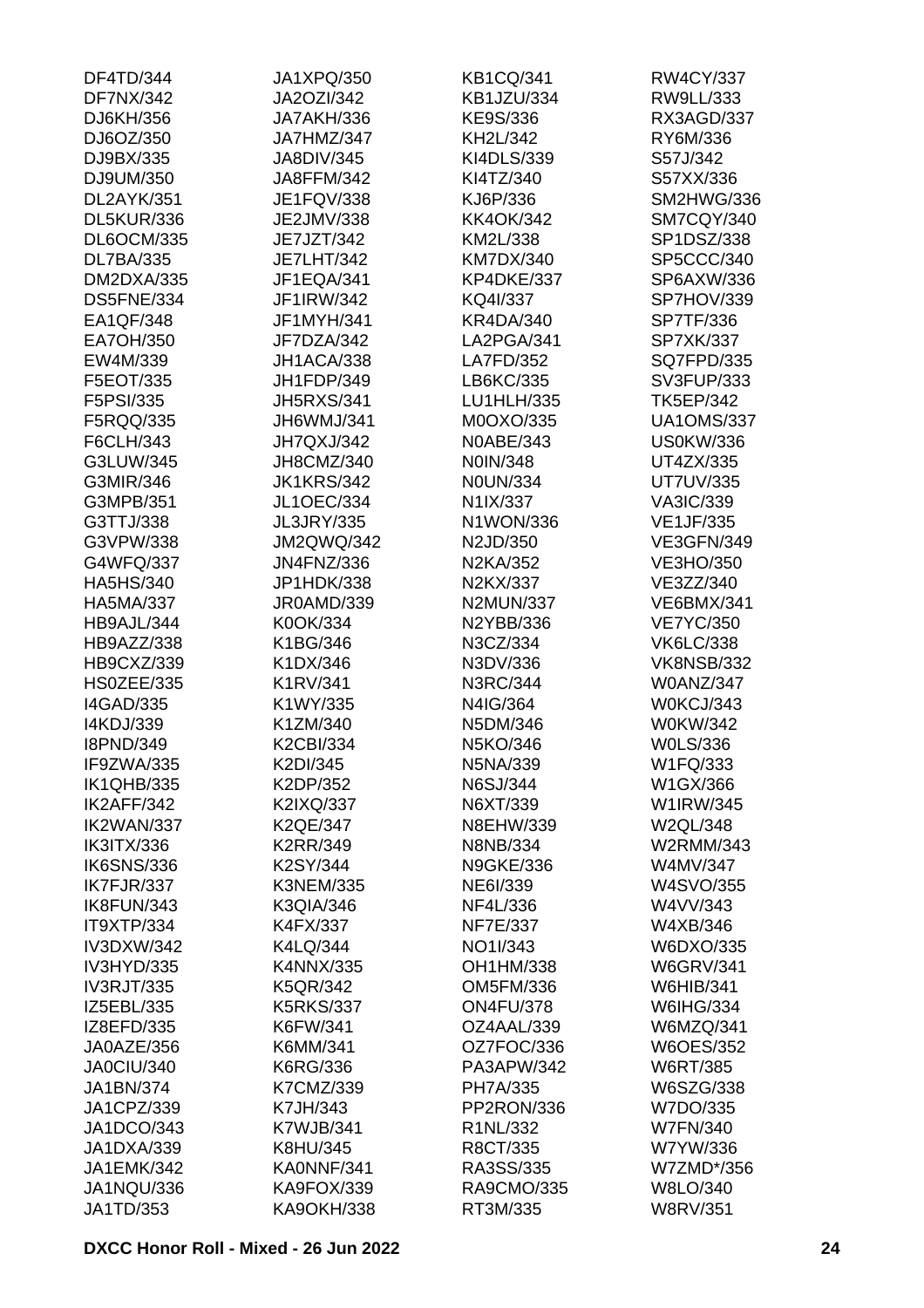| W8ZR/357          | <b>DK6NP/349</b>  | HL4CBX/334        | JF2KWD/340        |
|-------------------|-------------------|-------------------|-------------------|
| W9DY*/380         | <b>DK6WL/348</b>  | I3BLF/360         | JF2PZH/340        |
| <b>W9GE/337</b>   | DK8MCT/334        | I4MNY/335         | JF3SUL/332        |
| W9GQW/336         | <b>DK8NG/349</b>  | <b>I5REA/345</b>  | JG3RWX/334        |
| <b>W9GXR/347</b>  | <b>DK9HN/339</b>  | IK1NEG/337        | JH1ADY/338        |
| W9MJ/339          | DK9NA/341         | IK2FIQ/341        | <b>JH1IZR/337</b> |
| W9TX/349          | <b>DL1TC/335</b>  | IK2IQD/341        | <b>JH1KKT/339</b> |
| W9WI/341          | <b>DL4CW/334</b>  | <b>IK2OHG/340</b> | JH1OWW/341        |
| WA0GUD*/344       | DL4LAM/337        | IK3SWB/334        | JH2AYB/340        |
| WA0KDS/337        | DL5MBY/341        | IK3XJP/334        | JH2KXN/341        |
| <b>WB8RVK/340</b> | <b>DL5MHQ/335</b> | IK4DCS/340        | JH3AWX/342        |
| WB9M/336          | <b>DL6NW/346</b>  | IK6BOB/341        | JH3HTD/340        |
| <b>WC0W/337</b>   | <b>DL7SY/348</b>  | IT9FTP/339        | JH3QFY/338        |
| <b>WD4LBR/335</b> | DL7UCW/340        | IT9RYJ/338        | JH4FEB/348        |
| <b>WE2N/339</b>   | DL7WL/346         | IT9SFT/334        | <b>JH4RLY/343</b> |
| WN1M/343          | DL8UP/353         | IV3BSU/335        | JH4UVU/342        |
| <b>WW7M/334</b>   | DL9YC/354         | IV3MUC/344        | JI1PGO/343        |
| XQ2CC/370         | DM9EE/334         | <b>IZ1LBG/332</b> | JI2EMF/341        |
|                   | <b>DS4NPL/335</b> |                   |                   |
| <b>YB1UUN/333</b> |                   | <b>IZ2EWR/333</b> | JI3CJP/334        |
| YO2BS/340         | EA1FD/362         | IZ6AAW/335        | JJ0NCC/349        |
| <b>YO3AIS/338</b> | EA2CJA/335        | IZ8GGF/334        | <b>JJ3AFV/341</b> |
| <b>YO4ATW/335</b> | EA3NP/334         | <b>JA0BYS/345</b> | JL1VWL/334        |
| YO8WW/335         | EA4EER/337        | JA0ED/342         | JL3JTD/340        |
| YP3A/337          | EA4KT/337         | JA1CHN/346        | JL3VWI/342        |
| YT1Q/332          | EA4M/334          | JA1FHK/364        | <b>JO1LAQ/338</b> |
| YT7T/335          | EA6AJ/334         | JA1JMF/340        | JO1MOS/340        |
| <b>YU1XX/335</b>  | EI2GS/340         | JA1JYZ/342        | <b>JQ1BNA/341</b> |
|                   | ER1LW/335         | <b>JA1KJK/338</b> | <b>JR1MVA/341</b> |
| 331               | ER5DX/336         | JA1MVK/350        | <b>JR1VAY/341</b> |
| 4Z1TL/335         | EU1M/337          | <b>JA1PMN/347</b> | <b>JR6LDE/342</b> |
| 9A2QW/338         | EU4A/338          | JA1PUK/347        | <b>JR7GBL/332</b> |
| 9A2TD/333         | EW1BA/343         | JA1XJA/343        | <b>JR7MAZ/333</b> |
| 9A9L*/337         | EX8O/333          | JA2DHF/339        | <b>JS6SVV/336</b> |
| AA3LX/335         | F1NGP/334         | JA2FMW/343        | K0QB/339          |
| AA6XX/339         | F3IV/342          | JA2QCX/344        | K0YW/344          |
| AA7AV/340         | F5BDT/335         | JA2XW/367         | K1IB/336          |
| AA7V/335          | F5LEN/334         | JA3AUQ/351        | K1JD/345          |
| AB0CT/339         | F5LVL/335         | JA3BQE/358        | K1MY/345          |
| AB6L/335          | F5RXL/338         | <b>JA3KNN/335</b> | K1VW*/339         |
| AB6Z/338          | F6ELE/341         | JA3KWZ/347        | K2AX/335          |
| AE0P/339          | F8DHE/333         | JA3MNP/354        | K2FB/375          |
| AH7G/335          | G0HIO/337         | JA4RED/344        | <b>K2OWE/346</b>  |
| AJ4A/335          | G0VDE/335         | JA5BLB/348        | K2WE/343          |
| CP5NU/339         | G3EKJ/337         | <b>JA5WNH/334</b> | K3AB/358          |
| CT1ETE/336        | G3HCT/379         | JA6VA/359         | K3FGO/356         |
| DF1JM/340         | G3IFB/367         | JA7ACM/333        | K3KY/346          |
| DF2IS/341         | G3MXJ/360         | JA7ARD/353        | K3OX/349          |
| <b>DF5AU/336</b>  | G4AZN/345         | <b>JA7FS/359</b>  | K4BI/338          |
| DH8GV/334         | G4CUS/336         | JA8ALB/346        | K4JJW/340         |
| DJ2MX/336         | G4WSE/336         | JA8DRK/350        | <b>K4RDU/348</b>  |
|                   |                   |                   |                   |
| DJ5DA/369         | <b>HA5CW/338</b>  | JA8GTA/347        | <b>K4RG/334</b>   |
| DJ7RD/341         | <b>HA5EA/340</b>  | JA8HYB/340        | <b>K4WGW/334</b>  |
| DJ9KH/352         | HB9DHG/334        | JA8XJF/352        | <b>K4ZIN/344</b>  |
| <b>DK1EI/345</b>  | HB9DVZ/333        | JA9JFO/349        | K5FO/334          |
| <b>DK1IP/341</b>  | HB9JOE/334        | <b>JE2VLQ/342</b> | K5KR*/350         |
| DK3WW/335         | <b>HB9TMW/333</b> | JE6DOI/333        | K5LC/342          |
| <b>DK6CQ/336</b>  | HB9TTX/333        | JF1TEU/338        | K5SSZ/351         |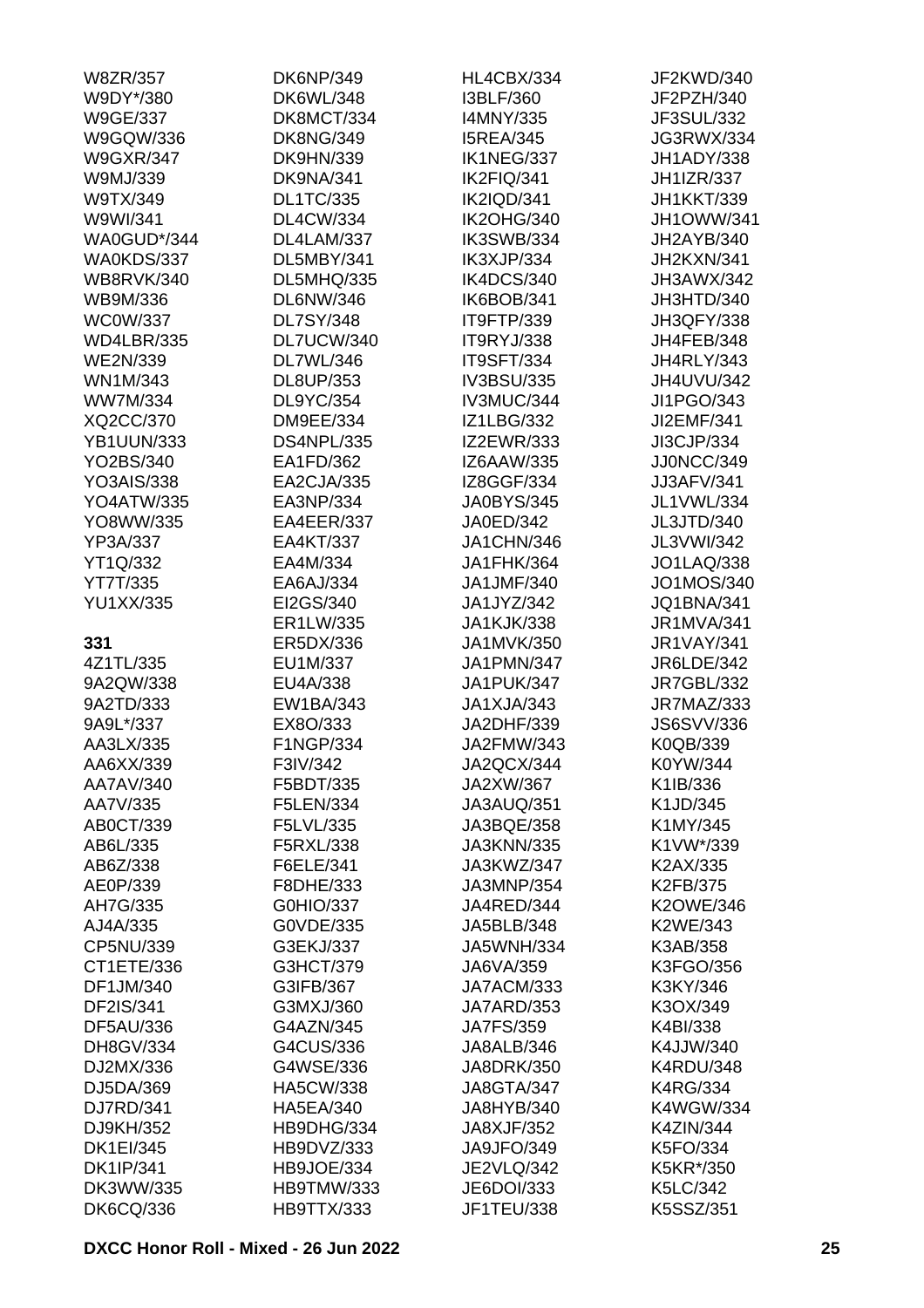| K5TC/337          | N5FF/336          | S53X/341          | W4SW/344           |
|-------------------|-------------------|-------------------|--------------------|
| <b>K5YCM/337</b>  | N5TW/335          | SM4BNZ/354        | W4YA/360           |
| K6CU/340          | N5UW/335          | SM5BNK/341        | W5BK/339           |
| K6DJ/337          | N6KJ/336          | <b>SM5ENX/341</b> | <b>W5DNT/336</b>   |
| K6LY/338          | N6MXU/335         | <b>SM5OJH/338</b> | <b>W5GML/344</b>   |
| K6TIM/342         | N6RC/343          | <b>SM6CLU/353</b> | <b>W5KN/336</b>    |
| K6VWE/335         | <b>N6UK/338</b>   | SP6CDK/342        | W5VY/335           |
| <b>K7DRN/365</b>  | <b>N7NR/354</b>   | SP9MAV/337        | W5XYL/353          |
| K7KB/338          | <b>N8WRL/335</b>  | SV2DCD/334        | W6DN/357           |
| K7OSE/354         | N9GK/348          | SV9GPV/334        | W6EJ/346           |
| K8BZ/338          | N9RE/336          | <b>UA0FZ/340</b>  | <b>W6EJJ/364</b>   |
| <b>K8NVR/333</b>  | N9TF/338          | <b>UA0SR/337</b>  | <b>W6KFV/368</b>   |
| K9FD/348          | N9TK/338          | <b>UA1AIR/335</b> | <b>W6KTE/370</b>   |
| K9GWH/344         | NF4C/340          | <b>UA3CT/376</b>  | <b>W6LQC/358</b>   |
| <b>K9RF/346</b>   | <b>NN7X/341</b>   | <b>UA4PO/343</b>  | W6MI/367           |
| KA1J/340          | NQ6N*/341         | <b>UA4RZ/351</b>  | <b>W6MUS/346</b>   |
| <b>KA2CYN/343</b> | NQ6X/343          | <b>UA6LQ/345</b>  | W6NO/340           |
| <b>KA2ELW/342</b> | <b>NS2N/344</b>   | <b>UA9LM/341</b>  | W6NP/341           |
| KA6BIM/338        | NT2A/335          | UN2E/335          | W6SW/339           |
| KB0IKW/335        | NW4C/344          | <b>UR3EO/334</b>  | W6WL/338           |
| <b>KB1EFS/334</b> | NY2NY/343         | <b>UR5LCV/343</b> | W6YQ/351           |
| <b>KB4CL/343</b>  | NZ3O/337          | <b>UR5WBQ/336</b> | <b>W7CG/383</b>    |
| <b>KB4SSS/341</b> |                   | <b>UR9IDX/334</b> |                    |
|                   | OE4AAC/333        |                   | <b>W7CU/348</b>    |
| KB8VAO/333        | OE7FMH/334        | <b>US5CB/334</b>  | <b>W7IUV/347</b>   |
| <b>KC4GL/336</b>  | OE7XMH/341        | <b>US6EX/334</b>  | W7JW/335           |
| KD1F/341          | OH3SG/349         | <b>UU1JA/341</b>  | W7JX/335           |
| <b>KD2UF/341</b>  | OH3UO/377         | <b>UX7VA/333</b>  | W7JY/337           |
| KD5ZD/340         | OH5LP/341         | <b>UY0IM/340</b>  | <b>W7LY/342</b>    |
| <b>KE0A/339</b>   | <b>OH6RA/368</b>  | <b>VA7DJ/338</b>  | <b>W7NP/337</b>    |
| <b>KG5VK/337</b>  | OH9RJ/348         | <b>VE2PS/334</b>  | <b>W8AKS/339</b>   |
| KG6B/351          | OK1ABB/353        | VE3EK/333         | <b>W8BLA/340</b>   |
| KH6WU/367         | OK1AOZ/335        | VE3EY/335         | W8IW/333           |
| KI6X/340          | OK1AY/336         | <b>VE6PL/346</b>  | <b>W8LGJ/341</b>   |
| <b>KK5OQ/334</b>  | <b>OK2AF/334</b>  | <b>VP8NO/332</b>  | <b>W8LIQ/341</b>   |
| <b>KK9H/334</b>   | <b>ON5WQ/342</b>  | <b>W0FF/355</b>   | W8LTX/349          |
| <b>KK9R/335</b>   | <b>ON6AK/336</b>  | <b>W0QC/343</b>   | <b>W9CLA/335</b>   |
| <b>KN5G/350</b>   | <b>ON6CW/340</b>  | W0QL/338          | <b>WA2NHA/341</b>  |
| KN9P/336          | OZ7O/341          | <b>W0ROB/335</b>  | <b>WA2UUK/343</b>  |
| KQ4DO/336         | <b>PA0JSE/335</b> | W1AX*/389         | <b>WA2VUY/346</b>  |
| KQ9W/341          | <b>PT7AA/342</b>  | W1CSM/335         | <b>WA3HUP*/362</b> |
| LA2IJ/342         | <b>PT7VB/341</b>  | <b>W1ECS/340</b>  | WA3I/339           |
| LA8LGA/335        | PY2GG/336         | W1MLG*/354        | WA4AFE/342         |
| LU5FF/334         | R3QX/336          | W1PV/343          | WA4CBF/341         |
| <b>N0ABA/339</b>  | R5DU/334          | W1QU/338          | <b>WA4LOX/336</b>  |
| N0YY/339          | <b>RA0BA/335</b>  | <b>W1WTG/343</b>  | <b>WA4WIP*/367</b> |
| <b>N2WKS/336</b>  | RA1OD/334         | W1ZC/339          | <b>WA5CMI*/342</b> |
| <b>N2WLG/335</b>  | RA3LO/334         | W2JU/342          | <b>WA5KBH/341</b>  |
| N3AE/340          | RA3XDX/333        | W2TB/340          | WA6DON/340         |
| N3UA/334          | RA4FEA/335        | W3GE/338          | <b>WA6OGW/351</b>  |
| N3UN/349          | <b>RA4HT/335</b>  | <b>W3RFQ/334</b>  | <b>WB1S/338</b>    |
| <b>N4ENE/340</b>  | RA6AF/340         | <b>W4ATL/334</b>  | <b>WB4DNL/339</b>  |
| N4HB/341          | RD3BD/334         | <b>W4FDA/363</b>  | <b>WB5UFR/344</b>  |
| N4RI/337          | RO1B/334          | W4GJ/336          | WB6MBF/343         |
| N4TX/347          | RT5A/334          | W4HZ/335          | WC4H/336           |
| N4UOZ/336         | RZ3EM/334         | W4IBI/340         | <b>WC5E/341</b>    |
| N5BO/334          | RZ6FA/339         | W4ITD/365         | WD8MGQ/346         |
| N5DC/355          | S50B/338          | <b>W4LLX/338</b>  | <b>WG6P/341</b>    |
|                   |                   |                   |                    |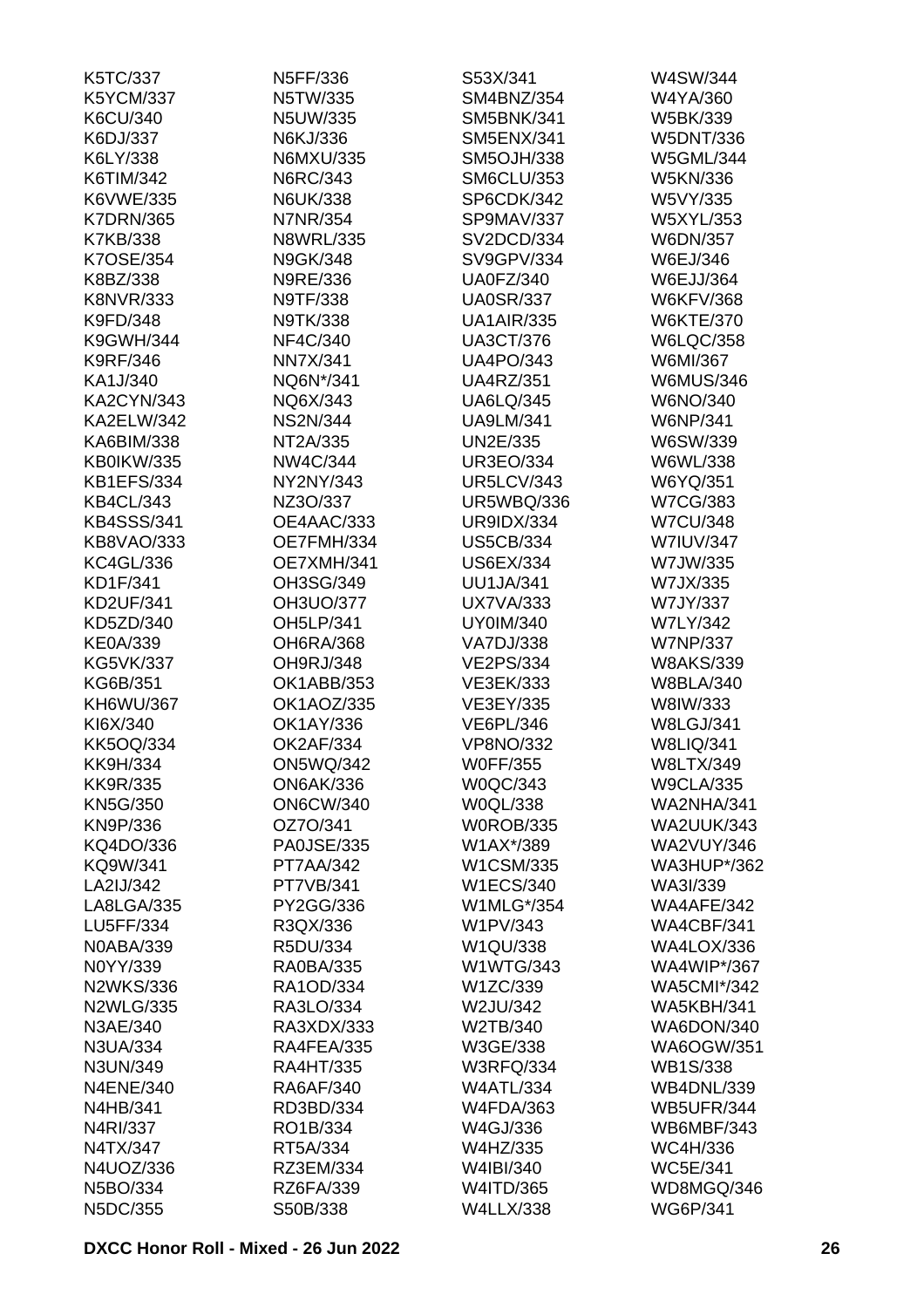WP4EJH/332 WS1L/336 WW5L/340 WW8W/341 WY0V/339 YB0COU/332 YL2KF/336 YL3DQ/334 YO2DFA/340 YO8OU/332 YU1NA/346 YU5B/335 YV4BCD/334 YV5IV/341 ZL1BQD/344 ZL1BYZ/334 ZL1HY/346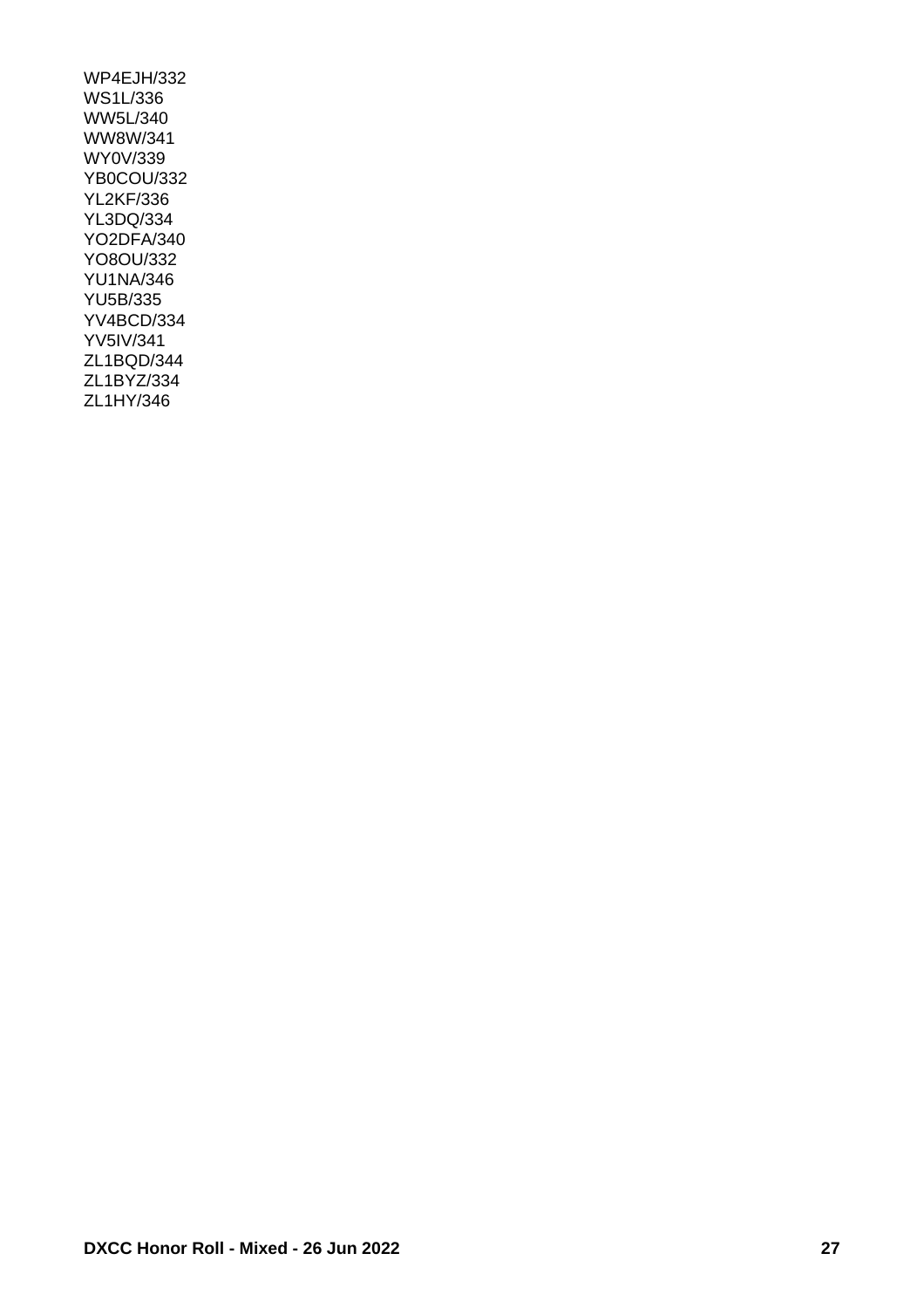See the [ARRL DXCC FAQ](http://www.arrl.org/dxcc-faq/) for details.

| <b>Phone</b>     | DK6IP/356        | G0OIL/345         | <b>I5JHW/354</b>  |
|------------------|------------------|-------------------|-------------------|
| 340              | DK8DB/352        | G3KMA/369         | I5KG/346          |
| 4X4DK/395        | <b>DK9KX/360</b> | G3LQP/369         | <b>I5KKW/355</b>  |
| 5B4MF/349        | DL1RWN/348       | G3SNN/353         | I5SDG/361         |
| 9A2AA/345        | DL4MCF/350       | G3UML/375         | I5ZGQ/355         |
| 9A2EU/350        | DL4MDO/350       | G3VKW/359         | <b>I6FLD/384</b>  |
| 9A7V/349         | DL6QW/363        | G3XTT/353         | I6NNJ/348         |
| 9A8A/348         | DL7AFS/350       | G4BWP/353         | I6NO/369          |
| 9K2GS/347        | <b>DL7HU/383</b> | G4IUF/352         | <b>I6ONE/351</b>  |
| AA1ON/348        | DL7VEE/354       | G4NXG/350         | I7DFV/348         |
| AA1V/357         | DL8DSL/344       | G4OBK/349         | I8DVJ/350         |
| AA4V/363         | DL9ZAL/350       | G4PTJ/350         | <b>I8IHG/353</b>  |
| AA5AT/350        | EA1DFP/346       | GM3WIL/353        | IK0AZG/350        |
| AA6YQ/349        | EA1RT/352        | GM3YTS/346        | IK0DWN/350        |
| AA7A/356         | EA1YO/347        | HA0DU/359         | IK0FVC/349        |
| AA8BN/348        | EA2IA/348        | <b>HB0CC/345</b>  | IK0HFO/348        |
| AB4IQ/349        | EA3JL/344        | HB9AAA/371        | <b>IK1GPG/350</b> |
| AB6QM/345        | EA3LX/349        |                   | <b>IK1WGX/345</b> |
| AD8RL/350        |                  | HB9AZO/353        | IK1YDA/344        |
|                  | EA3XP/346        | <b>HB9BGV/350</b> |                   |
| AG9S/354         | EA4DO/373        | HB9BZA/351        | IK1YED/344        |
| AH6HY/349        | EA4DX/350        | HB9CEX/348        | <b>IK2ANI/350</b> |
| CT1APE/346       | EA4KD/350        | HB9DDZ/347        | IK2CHZ/346        |
| CT1BH/372        | EA5AD/351        | HB9DHK/348        | IK3VBB/344        |
| CT1BOH/350       | EA5BM/348        | <b>HL3IUA/349</b> | IK4BHO/350        |
| CT1CJJ/344       | EA5BRE/344       | <b>HS1NGR/344</b> | IK4DRR/348        |
| CT1EEB/349       | EA5BY/349        | I0DJV*/358        | <b>IK4DRY/350</b> |
| CT1EKY/346       | EA5GPQ/344       | I0JX/369          | IK4EWM/344        |
| CT1ELC/343       | EA5RM/348        | <b>IOMWI/358</b>  | IK4GME/349        |
| CT1FJK/344       | EA6NB/350        | <b>I0WDX/362</b>  | IK4HLU/348        |
| CT1ZW*/363       | EA7LQ/356        | I1APQ/366         | IK4HPU/350        |
| <b>DF2NS/352</b> | EA8AK/379        | <b>I1JQJ/350</b>  | IK4MGP/348        |
| DF3CB/350        | EA8AKN/350       | I1WXY/354         | IK4THK/346        |
| DF3GY/352        | EA8RR/347        | I2AOX/353         | <b>IK5BAF/350</b> |
| DF4PL/351        | EY8MM/348        | <b>I2AT/374</b>   | IK5EKB/349        |
| <b>DF7NM/352</b> | F2VX/365         | <b>I2KMG/375</b>  | IK5HHA/350        |
| DJ2BW/386        | F3SG/355         | I2MOV/355         | IK5PWQ/346        |
| DJ2RB/357        | F5BZB/344        | I2PEI/357         | IK6DLK/350        |
| DJ2YA/378        | F5II/372         | <b>I2YBC/361</b>  | IK6GPZ/349        |
| DJ4GJ/351        | F5NBU/350        | I2YDX/364         | IK6GRT/349        |
| DJ4PT/369        | F5NTV/350        | I2ZGC/359         | IK6QOP/344        |
| DJ5AV/352        | F5OZF/350        | <b>I4AVG/353</b>  | <b>IK6SNR/345</b> |
| DJ5JH/358        | F5XL/350         | I4EAT*/357        | <b>IK7FPV/350</b> |
| DJ6VM/368        | F6AJA/366        | I4EWH/350         | IK8BQE/351        |
| DJ7ZG/378        | F6ANA/350        | <b>I4GAS/358</b>  | <b>IK8CNT/350</b> |
| DJ8NK/367        | F6AOI/368        | I4IKW/350         | IK8HCG/349        |
| DJ9KG/353        | F6AOJ/355        | <b>I4LCK/369</b>  | IK8HJC/346        |
| DJ9ZB/366        | F6EXV/355        | I4LX/366          | IK8JVG/348        |
| <b>DK0EE/350</b> | F6FWW/350        | <b>I4MFA/353</b>  | IK8OZZ/349        |
| <b>DK1FW/367</b> | F6FXU/349        | <b>I4MKN/370</b>  | IT9FXY/349        |
| <b>DK1RV/352</b> | G0DBE/349        | I4WZT/350         | IT9HLR/350        |
| <b>DK3SF/360</b> | G0DQS/350        | <b>I5HOR/352</b>  | IT9PKO/347        |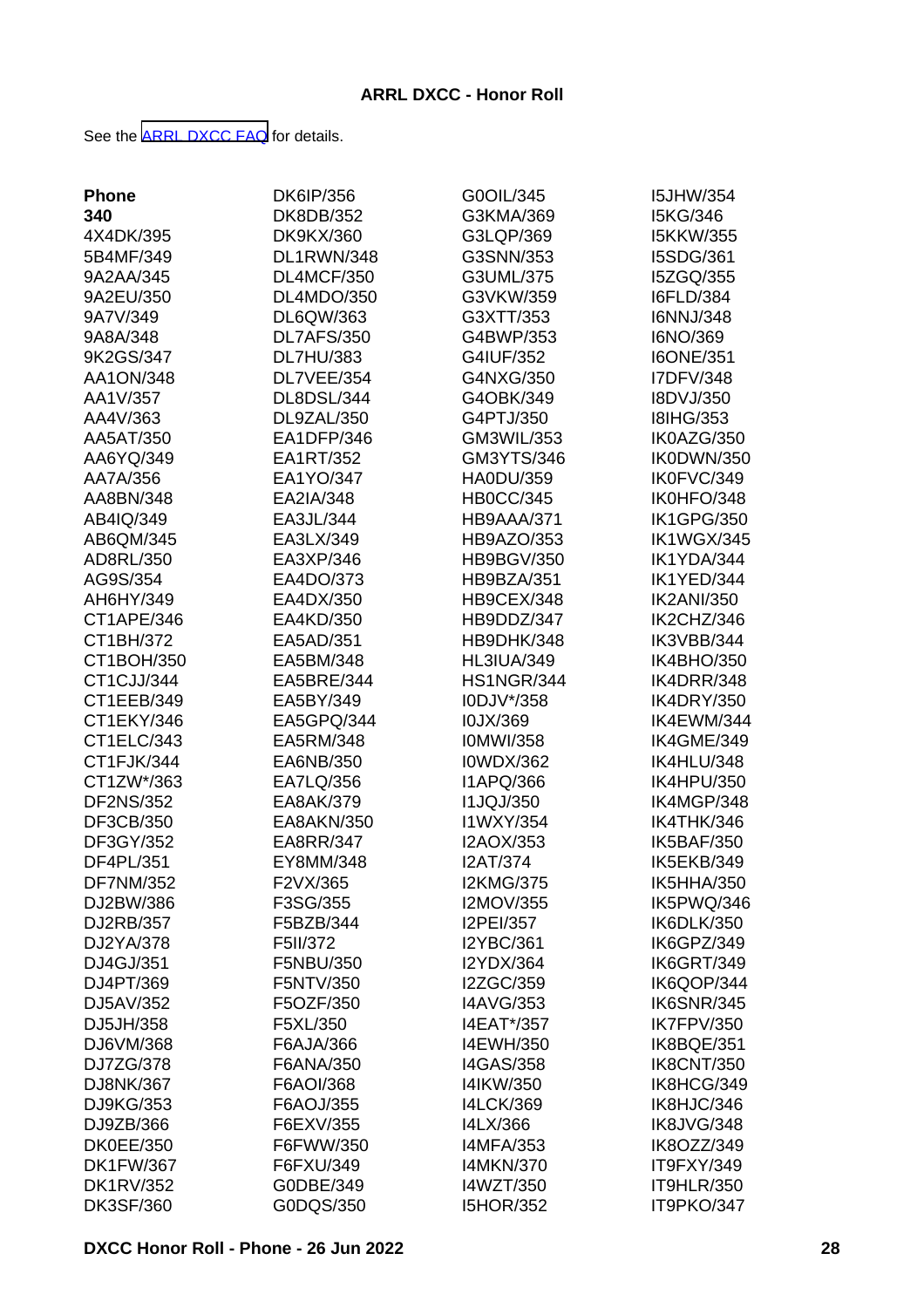| <b>IT9SVJ/350</b> | JA2VMU/349        | <b>JH1GZE/363</b> | K2HK/370         |
|-------------------|-------------------|-------------------|------------------|
| IV3JVJ/349        | <b>JA2VPO/355</b> | JH1HGC/360        | K2JMY/378        |
| IV3YIB/351        | <b>JA2WYN/351</b> | <b>JH1IFS/365</b> | K2PLF*/354       |
| <b>IZ1ANU/343</b> | <b>JA2XYO/359</b> | <b>JH1LPF/356</b> | K2RW/356         |
| IZ6CST/344        | JA2ZL/347         | <b>JH1RFR/354</b> | K2SGH/356        |
| JA0CGJ/345        | JA3APL/371        | JH1ROJ/348        | <b>K2TQC/365</b> |
| <b>JA0CRG/350</b> | JA3FYC/352        | <b>JH1SJN/350</b> | K3BEQ/356        |
| JA0DWY/358        | JA3LDH/350        | JH1TWT/351        | K3JGJ/352        |
| <b>JA0EKI/351</b> | JA3MZB/344        | JH2FXK/347        | K3PL/363         |
| <b>JA0GCI/353</b> | <b>JA4AFT/368</b> | <b>JH2SON/350</b> | K3RV/351         |
| JA0GJJ/354        | JA4DND/361        | JH2UVL/352        | K3SWZ/356        |
| <b>JA0GRF/361</b> | JA4ZA/376         | <b>JH4GJR/352</b> | K3UA/358         |
| JA0HXV/345        | <b>JA5AQC/355</b> | <b>JH4IFF/354</b> | <b>K4CIA/365</b> |
| JA0NPQ/356        | <b>JA5AUC/356</b> | <b>JH4UYB/350</b> | K4CN/353         |
| <b>JA0UH/351</b>  | JA5BEN/351        | JH5BHP/349        | K4DX/355         |
| JA0UUA/349        | JA5EXW/358        | JH5FTY/350        | K4DY/368         |
| JA1ADT/353        | JA5FDJ/357        | JI1FXS/346        | K4EM/349         |
| JA1BK/382         | JA5IU/361         | JI2KXK/349        | K4FJ/372         |
| JA1BNL/353        | JA6BZI/362        | <b>JI4POR/348</b> | K4IQJ/351        |
| JA1BOQ/350        | JA6CBG/350        | JI8DGO/344        | <b>K4JLD/354</b> |
| <b>JA1BRK/379</b> | <b>JA7EPO/354</b> | <b>JJ1DWT/355</b> | <b>K4JRB/379</b> |
|                   | <b>JA7FWR/351</b> | JJ2LPV/348        | K4MK/349         |
| JA1ELY/362        |                   |                   |                  |
| JA1EOD/371        | <b>JA7IC/345</b>  | <b>JJ2RCJ/350</b> | <b>K4MQG/376</b> |
| <b>JA1FQI/345</b> | <b>JA7JWF/357</b> | JJ3PRT/359        | K4MS/363         |
| JA1FVE/353        | <b>JA7MA/371</b>  | <b>JK1UVP/349</b> | K4MZU/366        |
| <b>JA1GHR/354</b> | <b>JA7MSQ/350</b> | <b>JL1SAM/351</b> | K4PI/360         |
| JA1GKA/341        | JA7ZF/364         | <b>JM1VRW/349</b> | K4QL/351         |
| JA1GV/365         | JA7ZP/355         | <b>JN7FAH/351</b> | K4SV/344         |
| JA1HEE/351        | JA8ADQ/371        | JP1IOF/349        | K4WS/360         |
| JA1HGY/361        | <b>JA8DNV/362</b> | JR1BLX/358        | K4XP/357         |
| JA1IFP/363        | JA8EKU/350        | <b>JR1CBC/352</b> | K4YYL/375        |
| JA1IOA/353        | <b>JA8EOT/354</b> | <b>JR1DUP/354</b> | K5AC/349         |
| JA1JAN/367        | <b>JA8NFV/355</b> | <b>JR1FYS/356</b> | K5DU/350         |
| JA1QXC/350        | JA8RJE/350        | <b>JR1KAG/354</b> | K5GH/365         |
| JA1SJV/358        | JA9BFN/350        | JR1XIS/351        | K5GS/353         |
| JA1TRL/360        | JA9CGW/355        | <b>JR2KDN/350</b> | K5GZ/357         |
| JA1UQP/369        | <b>JA9FPI/357</b> | JR3GWZ/351        | K5IH/353         |
| <b>JA1VLK/354</b> | <b>JA9LJS/352</b> | <b>JR5VHU/349</b> | K5JZ/355         |
| <b>JA1WPX/355</b> | JA9LSZ/344        | <b>JR7TEQ/359</b> | <b>K5KLA/359</b> |
| <b>JA1WSX/361</b> | JA9RRH/344        | JR7VHZ/348        | K5KT/353         |
| JA1XEC/353        | JE1HPM/350        | JR9LKE/347        | K5NA/369         |
| JA2BAY/360        | <b>JE1LFX/347</b> | <b>K0BS/368</b>   | K5OVC/369        |
| <b>JA2CXH/355</b> | JE1PNX/349        | <b>K0CA/348</b>   | K5RT/350         |
| JA2DLM/355        | <b>JE1SYN/349</b> | K0DEQ/354         | <b>K5UR/368</b>  |
| JA2DPC/344        | <b>JE2LUN/352</b> | K0EU/356          | K5YY/373         |
| JA2FBY/350        | <b>JE2URF/350</b> | K0GT/353          | K6FG/354         |
| JA2FCZ/352        | JE7JDL/349        | K0GY/344          | K6JAD/362        |
| JA2FGL/349        | JE8BKW/349        | <b>K0IEA/359</b>  | K6KLY/349        |
| JA2FJP/350        | JF1KKV/351        | <b>K0JGH/345</b>  | K6LGF/385        |
| <b>JA2FWS/349</b> | JF1PUW/352        | K0KX/363          | K6XJ/364         |
| JA2IVK/359        | JF1UVJ/351        | K0QC/350          | <b>K6YRA/377</b> |
| JA2JNA/351        | JG3QZN/351        | K0QQ/365          | K6YUI/365        |
| JA2JW/377         | JH1AFD/352        | K0SR/354          | <b>K7ABV/359</b> |
| JA2KVD/359        | <b>JH1AGU/358</b> | K0XN/359          | K7EG/356         |
| <b>JA2LCP/350</b> | JH1AJT*/369       | K1NY/358          | K7LZJ/349        |
| JA2QPY/351        | JH1BZJ/357        | K1UO/358          | K7NN/367         |
| <b>JA2TBS/351</b> | JH1CML/351        | K2FF/349          | K7SP/359         |
|                   |                   |                   |                  |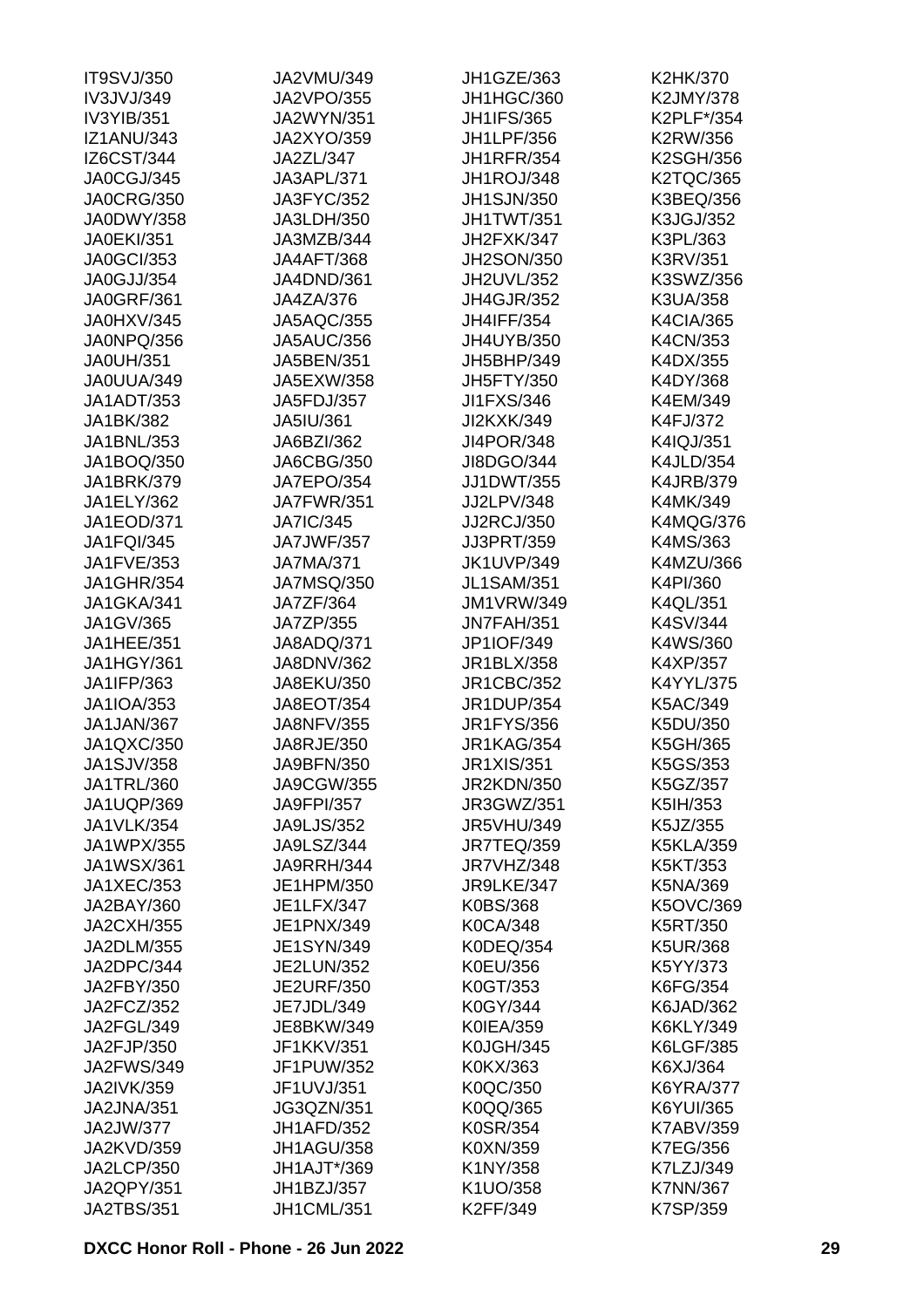| K7VV/357          | LZ2CC/355         | <b>OE8HIK/348</b> | SM3NRY/349        |
|-------------------|-------------------|-------------------|-------------------|
| K7XB/362          | LZ2DF/355         | <b>OE8RT/371</b>  | SM4CTT/357        |
| K7ZV/349          | N0TB/363          | <b>OH1MA/358</b>  | <b>SM4DHF/362</b> |
| <b>K8DR/375</b>   | <b>N1API/351</b>  | OH1TX/363         | <b>SM4EMO/358</b> |
| K8LJG/363         | N1DG/359          | OH1XX/357         | <b>SM5BMD/354</b> |
| K8LN/351          | N2BJ/354          | OH2BAD/368        | SM5CZQ/366        |
| <b>K8MFO/365</b>  | N2QT/350          | OH2BU/363         | SM5DJZ*/357       |
| K8ND/346          | N2TU/350          | OH2BV/349         | SM5FQQ/355        |
| <b>K8NK/347</b>   | N2WK/349          | OH2DW/350         | <b>SM5KNV/350</b> |
| K8PT/359          | N3SL/347          | OH2VZ/356         | <b>SM6CKS/373</b> |
| K8PYD/366         | N3US/356          | OH3SR/370         | <b>SM6CVX/368</b> |
| <b>K8SIX/354</b>  | N3XX/350          | OH9MDV/346        | SM6DHU/367        |
| K8WWA/350         | N4CC/363          | OK1ADM/377        | SP2FAX/349        |
| K8YSE/350         | N4CH/351          | <b>OK1CF/348</b>  | SP3E/350          |
| K8ZTT/350         | N4MM/370          | OK1MP/376         | SP3EPK/350        |
| K9EL/350          | N4NX/358          | <b>OK3GU/347</b>  | SP5CJQ/349        |
| K9EU/354          | N4PQX/347         | OM3JW/357         | SP5EAQ/354        |
|                   |                   |                   |                   |
| K9IR/350          | N4WW/369          | ON4ADN/350        | <b>SP5EWY/353</b> |
| K9JF/365          | N4XM/357          | ON4ANN/344        | SP6HEQ/349        |
| K9KA/369          | N4XP/364          | <b>ON4EB/353</b>  | SP6IXF/350        |
| K9MM/370          | N5ET/351          | <b>ON4ON/347</b>  | SP7GAQ/349        |
| <b>K9NU/348</b>   | N5JR/354          | <b>ON4UN*/373</b> | SP8AJK/364        |
| K9OW/359          | N5LZ/351          | <b>ON5FP/350</b>  | SP8NR/350         |
| <b>K9QVB/367</b>  | N5TY/357          | <b>ON7DR/349</b>  | SP9AI/360         |
| K9SM/375          | N5ZM/352          | <b>ON7TK/350</b>  | SP9FKQ*/350       |
| <b>K9VAL/355</b>  | N6AR/375          | <b>ON8AW/368</b>  | SP9ODY/348        |
| K9ZO/358          | <b>N6HC/348</b>   | OZ1CTK/346        | SV1FJA/344        |
| <b>KA1PM/354</b>  | N6JV/356          | OZ1HPS/350        | SV1JG/353         |
| KB8NW/350         | N6OC/354          | OZ1LO/369         | SV1LK/350         |
| KC6AWX*/349       | N7BK/350          | OZ2Y/349          | SV1RK/346         |
| KD3CQ/349         | N7EF/355          | OZ5EV/360         | T77C/354          |
| KD4OS/349         | N7RO/367          | <b>PA0WRS/350</b> | <b>UA0CW/352</b>  |
| KD5M/350          | <b>N7US/361</b>   | PA0ZH/351         | <b>UA3AB/345</b>  |
| KD6WW/350         | N8BJQ/351         | PA3EWP/349        | <b>UA3AKO/349</b> |
| <b>KE4YD/350</b>  | N8DJX/353         | PA3FQA/349        | <b>UA3AP/346</b>  |
| <b>KE9ET/349</b>  | N8DX/366          | PA8A/352          | <b>UA4CC/351</b>  |
| <b>KF0QR/347</b>  | N8JV/350          | PE5T/353          | <b>UA4HBW/355</b> |
| KF2O/361          | N8PR/349          | PT7BI/349         | <b>UA9YE/357</b>  |
| KG9N/352          | N8TR/352          | <b>PT7WA/358</b>  | <b>US5WE/365</b>  |
| KK2I/355          | <b>N9FN/347</b>   | PY2YP/354         | UT7WZA/350        |
| KM2P/368          | N9JV/346          | PY4OY/350         | UY5ZZ/346         |
| KM3J/346          | NA2X/348          | PY5CC/350         | VA3DX/355         |
| KN4F/352          | NA5C/351          | PY5EG/356         | VE1YX/358         |
| KT9T/361          | NN2Q/350          | PY7ZZ/359         | <b>VE2EBK/350</b> |
| <b>KU0A/349</b>   | NQ1K/351          | R4GM/348          | VE3BW/354         |
| KW4MM/349         | NR1R/361          | R5AJ/344          | VE3EJ/355         |
| KW9A/352          | <b>NS6C/361</b>   | R7LV/348          | <b>VE3LDT/350</b> |
| KY7M/349          | NU8Z/349          | RA4CC/349         | <b>VE3XN/371</b>  |
| KZ2I/361          | NY0V/355          | <b>RM0F/344</b>   | <b>VE7JO/347</b>  |
| KZ2P/353          | OE1AZS/344        | S58T/351          | VE7QCR/344        |
|                   |                   |                   |                   |
| LA2PC/355         | OE1WHC/348        | SL0ZG/350         | <b>W0AWL/352</b>  |
| LA5XGA/350        | <b>OE2SCM/350</b> | SM0AJU/380        | <b>W0BV/357</b>   |
| LA9SN/351         | OE2VEL/356        | SM0CCM/352        | W0DJC/346         |
| LU2NI/349         | OE3EVA/358        | <b>SM2EJE/355</b> | W1AIM/350         |
| LU3MCJ/352        | OE3GCU/344        | <b>SM2EKM/366</b> | W1GD/358          |
| LU8EEM/344        | OE3WWB/367        | <b>SM3DMP/353</b> | <b>W1JR/381</b>   |
| <b>LU8EKC/352</b> | OE7SEL/351        | <b>SM3GSK/347</b> | W1NG/363          |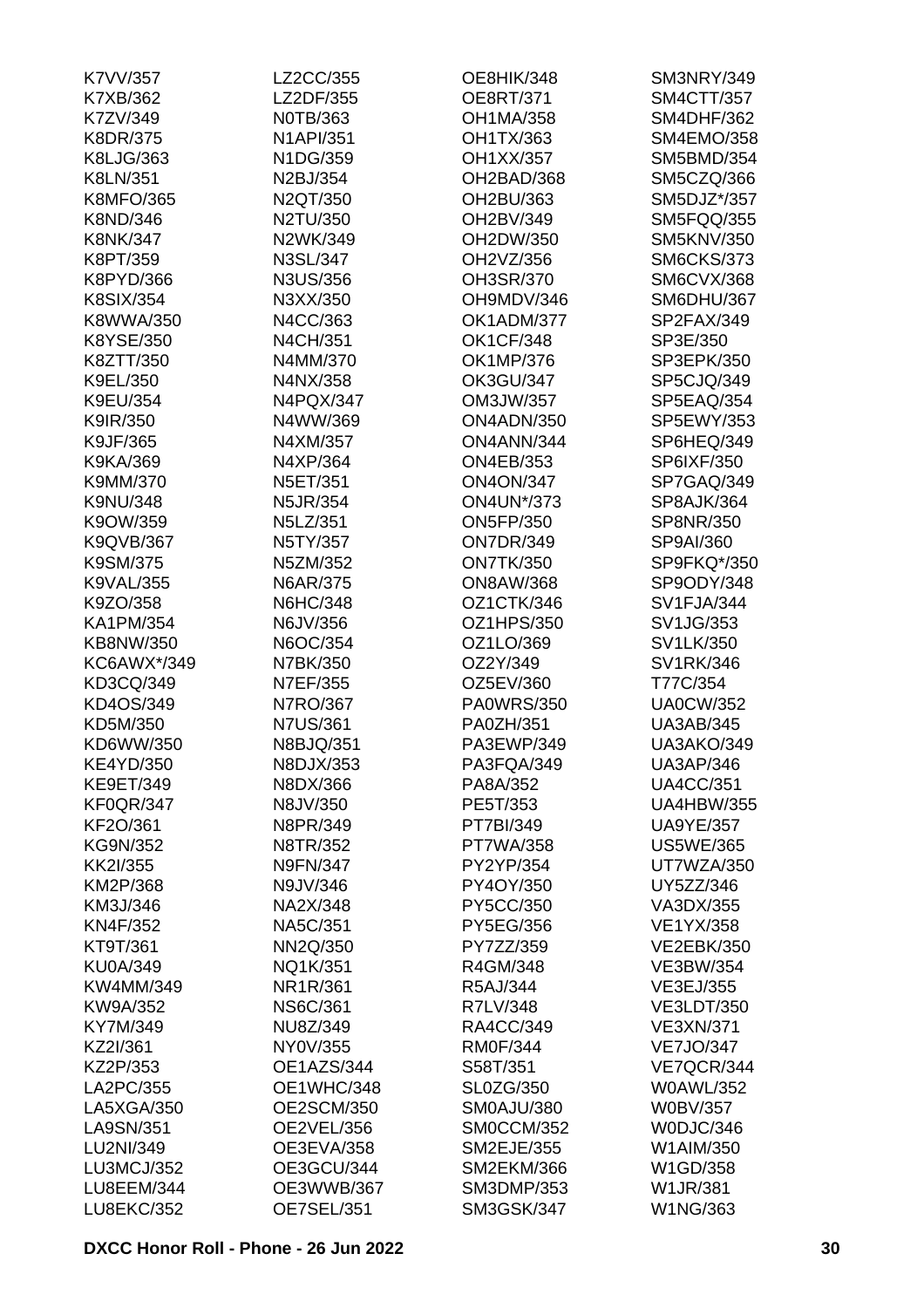| W1YY/364         | W9ZR/367          | CX3CE/348         | HA8IE/349         |
|------------------|-------------------|-------------------|-------------------|
| W2AY/353         | WA1S/349          | <b>DF2RG/352</b>  | HB9AQW/363        |
| <b>W2MPK/370</b> | <b>WA6F/354</b>   | DF2UU/349         | <b>HB9BIN/346</b> |
| W2SM/359         | <b>WA6SZE/351</b> | DJ5FI/350         | <b>HB9RG/358</b>  |
| W2VO/365         | <b>WA6TLA/352</b> | DJ6NI/367         | <b>HK3JJH/349</b> |
| W3GG/366         | WA8WV/347         | DJ8CG/350         | <b>I0EKY/350</b>  |
| W3JJ/358         | WA9IVU/350        | DJ9HX/351         | I0JBL/353         |
| <b>W3LPL/364</b> | <b>WB4OSS/369</b> | DJ9RQ/360         | <b>IOMPF/358</b>  |
| W3NO/361         | <b>WB6RSE/354</b> | DK3HL/360         | <b>IOOLK/369</b>  |
| W3UM/356         | <b>WB8ZRL/353</b> | DK5WL/361         | <b>IOTCA/353</b>  |
| <b>W3UR/350</b>  | WB9Z/346          | <b>DK6XR/357</b>  | <b>I1EEW/351</b>  |
| W3YX/354         | WD5COV/349        | <b>DK8UH/348</b>  | <b>I2LPA/365</b>  |
| W4ABW/370        | <b>WD5DBV/355</b> | DL1YD/360         | I2MQP*/356        |
| <b>W4AVY/373</b> | <b>WK3N/348</b>   | DL2FAG/349        | <b>I2VGW/343</b>  |
| <b>W4CK/352</b>  | WO2N/349          | DL2GAG/349        | I3ADI/364         |
| W4DK/358         | WQ3X/350          | DL6JGN/355        | <b>I3EVK/372</b>  |
| W4DR/388         | WS9V/350          | <b>DL6KR/348</b>  | <b>I4ACO/352</b>  |
|                  |                   |                   | <b>I5FLN/367</b>  |
| W4DXX/363        | WX5L/343          | DL7AFV/349        |                   |
| W4MBD/358        | WZ8P/352          | DL7MAE/349        | I5NPH/353         |
| W4TO/352         | <b>XE1AE/385</b>  | DL7OD/364         | I6CXD/354         |
| W4WM/359         | XE1J/365          | DL8FAJ/344        | <b>I8ACB/357</b>  |
| W5BOS/353        | XE1ZW/351         | DL8FBC/343        | <b>I8KNT/356</b>  |
| W5BPT/356        | <b>YL2MU/357</b>  | DL8NU/369         | <b>I8XTX/353</b>  |
| <b>W5CIA/350</b> | <b>YS1RR/364</b>  | <b>DU9RG/350</b>  | <b>I8XVP/349</b>  |
| W5MQ/370         | <b>YU1FW/357</b>  | EA1AUS/349        | IK0LNN/348        |
| <b>W5ZE/358</b>  | <b>YU3AA/349</b>  | EA1DLU/343        | IK0PRP/345        |
| <b>W5ZPA/355</b> | <b>YV5JBI/349</b> | EA3BT/348         | IK2BLA/349        |
| W6DPD/354        | Z32ZM/347         | EA3ESZ/343        | IK4AUY/347        |
| <b>W6EKR/349</b> | ZL3GS/370         | EA3GHZ/343        | IK4GRO/349        |
| <b>W6RFL/348</b> | ZL3JT/346         | EA3WL/344         | IK5ACO/349        |
| <b>W6RGG/374</b> | ZS1AU/360         | EA4MY/349         | IK8BIZ/343        |
| <b>W6RLL/344</b> | ZS1J/350          | EA5AT/349         | <b>IN3TJV/355</b> |
| W6VX/349         | ZS4TX/349         | EA5OX/344         | IT9GNG/349        |
| W6WI/344         | ZS6EZ/349         | EA6BH/358         | <b>IT9YHR/350</b> |
| W6YI/361         |                   | FA71 /348         | <b>IV3DSH/344</b> |
| <b>W7GN/382</b>  | 339               | EA8BYR/347        | <b>IV3ODE/343</b> |
| <b>W7KNT/353</b> | 4X4JU/386         | <b>ES1AR/377</b>  | IV3TQE/352        |
| W7KW/349         | 4X6KA/349         | EU7A/345          | IV3ZIZ/354        |
| W7OM/370         | 9A2NA/348         | F2JD/349          | IZ8EFB/342        |
| <b>W7REE/356</b> | AA1QD/343         | F5BEG/348         | JA0AXV/360        |
| <b>W7UT/354</b>  | AA4HP/343         | F5HNQ/348         | <b>JA0CRI/348</b> |
| W7VY/350         | AA4R/359          | F5IL/349          | <b>JA0DAI/343</b> |
| <b>W8CZN/351</b> | AA8LL/343         | F5PAC/344         | <b>JA0EOK/351</b> |
| W8GC/364         | AC6HY/343         | F5VU/365          | JA0GZZ/359        |
| <b>W8HC/350</b>  | AC8G/354          | F6BFH/362         | JA0LXP/357        |
| <b>W8LRO/349</b> | AD1C/352          | F6DZU/353         | JA0NZR/342        |
| W8OM/355         | AD5A/348          | F6FHO/351         | <b>JA1ADN/375</b> |
| <b>W8TWA/357</b> | AF2C/352          | F9GL/379          | JA1CLW/350        |
|                  |                   |                   |                   |
| W8UVZ/357        | AI3Q/353          | G0CGL/349         | <b>JA1CNM/354</b> |
| <b>W9BEA/345</b> | <b>BX5AA/343</b>  | G0WRE/343         | JA1DIO/357        |
| W9BF/351         | CP6XE/345         | G3NDC/362         | JA1DJO/346        |
| W9DC/371         | CT1BWW/347        | G3NLY/375         | <b>JA1DOF/349</b> |
| W9DX/355         | CT1DYV/342        | G3SJX/352         | JA1FNA/362        |
| W9JA/362         | CT1FMX/343        | G3TXF/360         | <b>JA1HSF/350</b> |
| W9MU/353         | CT3BM*/352        | G4SQA/348         | <b>JA1LSP/356</b> |
| W9OP/348         | CT3DL/349         | <b>HA5AGS/347</b> | JA1NWD/349        |
| W9VG/350         | CT4NH/352         | HA5WA/349         | <b>JA1OCA/367</b> |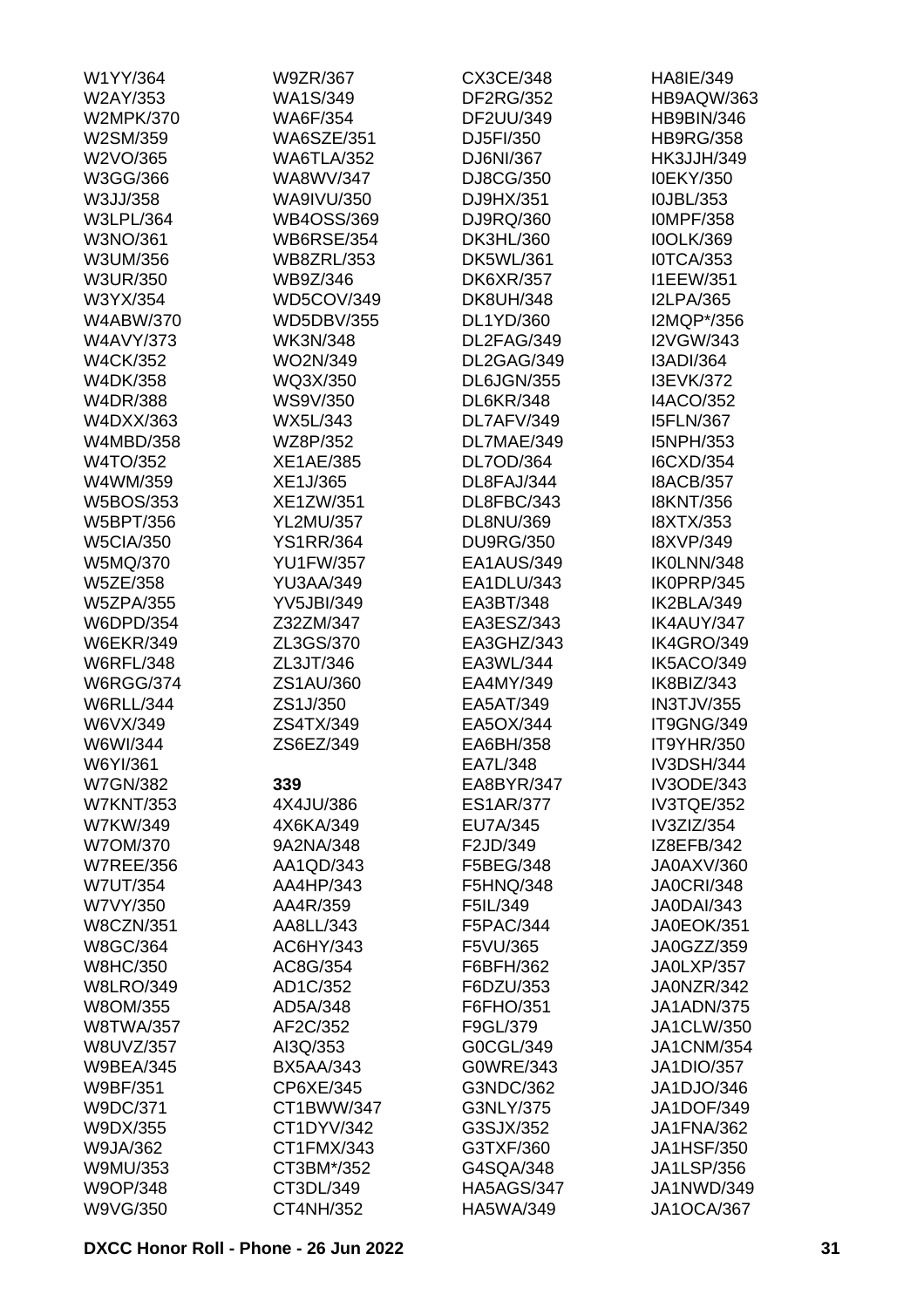| <b>JA1OND/358</b> | <b>JO1WKO/348</b> | K6TA/368          | <b>N0ACH/352</b> |
|-------------------|-------------------|-------------------|------------------|
| <b>JA1SHE/348</b> | JP1NWZ/350        | K6UFO/346         | <b>N0AT/356</b>  |
| <b>JA1SVP/358</b> | JQ3DUE/344        | K6XN/354          | N0AV/355         |
| JA1XRA/345        | <b>JR1AIB/357</b> | K7GEX/359         | N0XA/354         |
| <b>JA2AH/367</b>  | JR1MLU/355        | <b>K7LAY/357</b>  | N1DCM/349        |
| JA2BDR/351        | <b>JR2WCX/346</b> | <b>K7MC/350</b>   | N1GC/345         |
| JA2BL/356         | <b>JR3IIR/357</b> | K7OH/349          | N2LT/353         |
| <b>JA2DSY/364</b> | <b>JS3CTQ/348</b> | K7OM/353          | <b>N2RR/354</b>  |
| JA2LMA/351        | <b>K0EPE/372</b>  | K7ZBV/353         | N2TK/353         |
| <b>JA2XCR/349</b> | <b>K0KG/352</b>   | K8AV/348          | N3HBX/346        |
| JA3AZD/370        | K0MN*/358         | K8CX/356          | N3MN/349         |
| JA3CSZ/355        | K0WK/354          | K8DYZ/376         | N3ZOM/343        |
| JA3EMU/359        | K1AJ/357          | K8GG/355          | N4AVV/353        |
| JA4DLP/363        | K1BD/355          | K8MG/353          | N4DB/349         |
| <b>JA4LKB/350</b> | K1DG/350          | K8NA/358          | N4GN/349         |
| JA4OK/362         | K1HTV/356         | K8QM/344          | N4JF/341         |
| JA5MHD/348        | K1LD/347          | K8SL/348          | N4KG*/360        |
| JA5WIZ/343        | K1OA/344          | <b>K8TMK/355</b>  | N4RA/366         |
| JA6BEE/365        | K1QS/355          | <b>K8VFV/351</b>  | N4TL/350         |
| JA6BZA/346        |                   | K8ZZU/352         |                  |
|                   | K1ST/356          |                   | N4ZC/367         |
| <b>JA6IVR/347</b> | K2AJY/348         | K9AJ/353          | N5FG/358         |
| JA6LCJ/352        | K2BA/346          | K9BWQ/362         | N5GH/344         |
| JA6WJL/348        | K2CL/363          | K9GA/354          | <b>N5ORT/348</b> |
| JA7AQR/360        | K2EWB/358         | <b>K9HQM/358</b>  | <b>N5PHT/348</b> |
| JA7BSD/357        | K2FL*/382         | K9KU/359          | <b>N5UR/360</b>  |
| JA7BWT/344        | <b>K2UFM/364</b>  | <b>K9MIE/354</b>  | N5XZ/356         |
| JA7GDU/360        | K2UO/356          | <b>K9MUF/351</b>  | N6ED/346         |
| JA7MYQ/349        | K2VV/363          | K9NW/348          | N6ET/367         |
| JA7XBG/351        | K3HP/352          | K9RR/353          | N7GR/346         |
| JA8EAT/361        | K3KO*/344         | KA1ERL/349        | N7HN/353         |
| JA8ZO/367         | K3LC/345          | <b>KA9CFD/350</b> | N7RT/354         |
| <b>JA9APS/357</b> | K3SGE/367         | <b>KB2XP/349</b>  | N8JX/354         |
| <b>JA9GPG/354</b> | K3WC/370          | <b>KC2NB/348</b>  | <b>N8KOL/347</b> |
| <b>JA9NLE/351</b> | K4AU/349          | KC5P/349          | <b>N9AF/371</b>  |
| JA9TWN/352        | <b>K4CMS/351</b>  | KC8CY/354         | <b>N9CHN/349</b> |
| JE2HCJ/350        | K4DXA/351         | KE9L/348          | N9IW/349         |
| <b>JE2KUC/351</b> | K4SBH/360         | <b>KF0LA/350</b>  | N9OY/347         |
| <b>JE2OVG/352</b> | K4SO/350          | KG4W/354          | N9RD/348         |
| <b>JE4WOK/348</b> | K4SSU/348         | KJ9I/349          | <b>N9US/351</b>  |
| JE8LWZ/343        | <b>K4TAG/359</b>  | <b>KL0S/347</b>   | NA0Y/380         |
| <b>JE8TGI/348</b> | <b>K4UEE/356</b>  | <b>KN6KI/344</b>  | NA4M/363         |
| <b>JF1SEK/352</b> | K4UTE/366         | <b>KN9C/349</b>   | <b>NA5AR/363</b> |
| JF2MBF/348        | K4XO/367          | KO4DI/346         | NA9Q/355         |
| <b>JG1SRB/343</b> | K4ZYU/362         | KP4P/355          | <b>NE3F/349</b>  |
| <b>JG1ULJ/349</b> | K5AT/349          | <b>KR4OJ/355</b>  | NI0G/350         |
| <b>JH1BAM/346</b> | <b>K5CON/349</b>  | KX4R/355          | NI6T/349         |
| JH1NYM/349        | <b>K5CR/343</b>   | KZ4V/349          | NJ3H/349         |
| JH1QAX/353        | K5DV/346          | LA5HE/385         | NJ6P/343         |
| JH2MYN/359        | <b>K5KC/352</b>   | LA5LJA/343        | <b>NK5K/351</b>  |
| JH3AEF/350        | K5MT/348          | LA7JO/359         | NM4O/353         |
| JH6PFY/348        | K5XX/351          | LU1BR/363         | <b>NN4T/354</b>  |
| JH8BOE/348        | K6AM/349          | LU1DK/343         | OE2DYL/349       |
| JH8UQJ/347        | K6DT/362          | LU1JDL/350        | OE6CLD/348       |
| JI1DHY/345        | K6ESL/346         | LU2DSL/353        | OE6IMD/347       |
| JJ2PIK/348        | K6GXO/354         | LU3CQ/357         | OH2BCK/343       |
| <b>JL1XMN/348</b> | K6KO/343          | <b>LU6ETB/349</b> | OH2LU/355        |
| JM1FHL/343        | K6ND/347          | LU8ADX/344        | OH3BU/347        |
|                   |                   |                   |                  |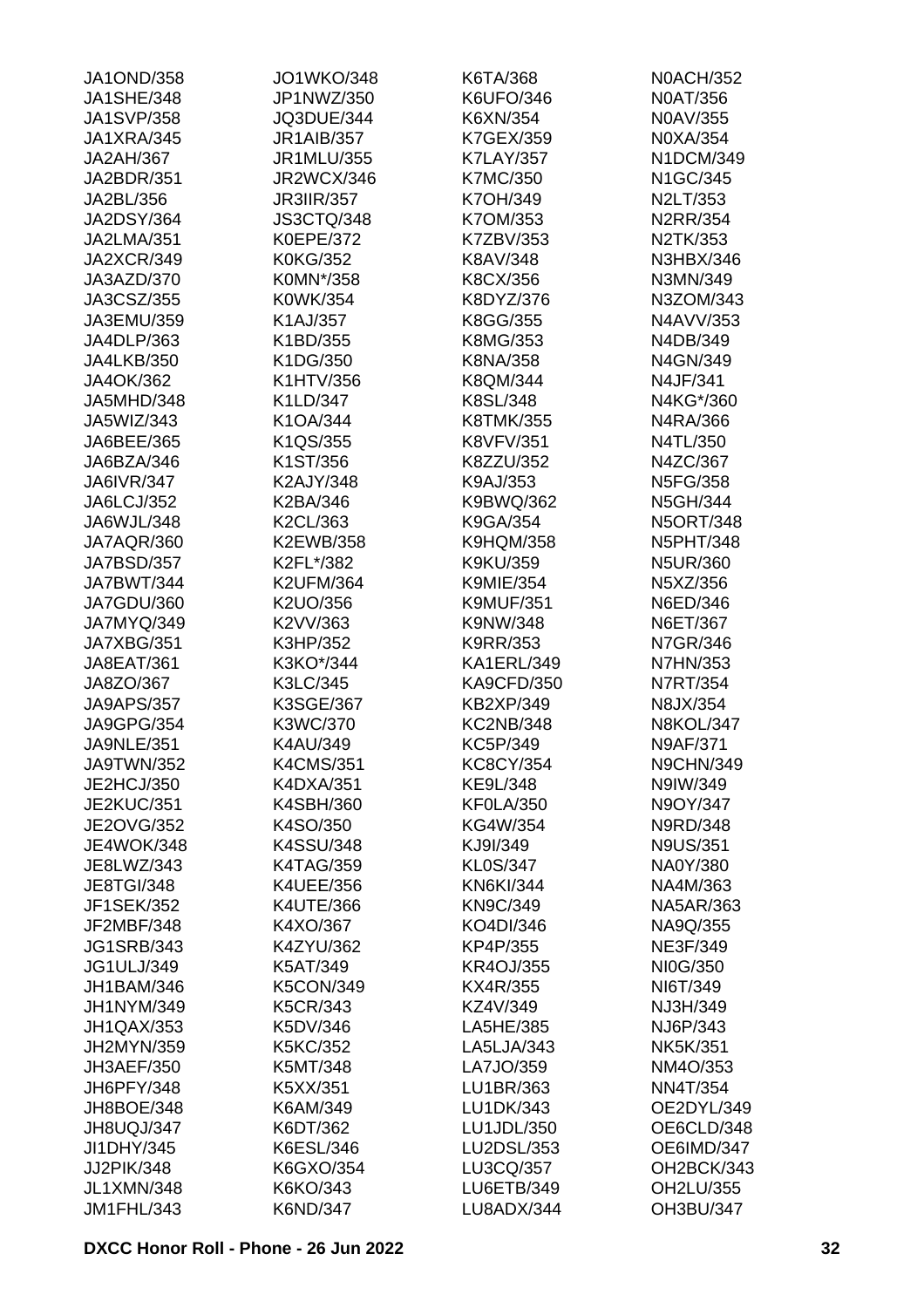| OH3YI/367         | TI2CC/362         | W4DC/352         | W9RN/362          |
|-------------------|-------------------|------------------|-------------------|
| OK2SW/352         | <b>UA3AGW/349</b> | <b>W4DKS/365</b> | <b>W9RPM/343</b>  |
| <b>ON4AOI/348</b> | <b>UA4SKW/346</b> | <b>W4ETN/351</b> | W9SS/364          |
| ON4ATW/348        | <b>UA6A/344</b>   | <b>W4FQT/346</b> | W9WJ/349          |
| <b>ON4CD/344</b>  | <b>UT3UA/347</b>  | W4GIW/363        | W9XX/343          |
| <b>ON5GQ/344</b>  | UT5UGR/346        | W4JR/348         | W9YSX/388         |
| <b>ON5NT/363</b>  | <b>UT7QF/347</b>  | W4JS/351         | WA0MHJ/358        |
| OZ1ACB/349        | <b>UX0UN/362</b>  | W4QN/376         | <b>WA1JMP/356</b> |
| OZ1BTE/349        | VE2GHZ/348        | <b>W4RBO/350</b> | <b>WA2F/350</b>   |
| OZ3PZ/364         | <b>VE3FF/348</b>  | W4UM/353         | <b>WA2WSX/351</b> |
| OZ3SK/382         | VE3FRR/347        | W4VQ/363         | <b>WA4FFW/363</b> |
| OZ4O/349          | <b>VE3LYC/343</b> | <b>W4ZCB/357</b> | <b>WA4TII/346</b> |
| OZ5KG/373         | <b>VE3MR/377</b>  | <b>W5AJ/353</b>  | <b>WA5VGI/346</b> |
| OZ7DN/348         | <b>VE3MRS/354</b> | W5EU/366         | WA6APQ/346        |
| OZ8BZ/368         | <b>VE3VHB/354</b> | <b>W5FKX/349</b> | <b>WA6JA/343</b>  |
| PA0GMM/363        | VE3XO*/349        | W5GO/350         | WA6WZO/357        |
| PA0LOU/367        | <b>VE6WQ/354</b>  | <b>W5PJR/351</b> | <b>WA9CVK/353</b> |
| PA3FWV/344        | <b>VE7AHA/353</b> | <b>W5TCX/346</b> | <b>WB4UBD/353</b> |
| PT2BW/364         | VE7IG*/369        | W5WT/346         | <b>WB6JXJ/347</b> |
| PT2TF/355         | <b>VE7VF/346</b>  | W5XC/346         | <b>WB7B/348</b>   |
| PT7AZ/349         | VK3AKK*/346       | <b>W6AN/352</b>  | WB9CIF/344        |
| PY2BW/361         | <b>VK3OT/354</b>  | <b>W6BCQ/365</b> | <b>WB9EEE/345</b> |
| PY2XB/348         | <b>VK3QI/356</b>  | <b>W6CUA/353</b> | <b>WD6FF/349</b>  |
| PY3VB/343         | <b>VK6LK/366</b>  | W6DX/345         | WD8E/348          |
| PY5IP/343         | W0GJ/354          |                  | WF5T*/349         |
|                   |                   | W6GR/371         |                   |
| R3OK/342          | <b>W0GLG/348</b>  | W6HXW/362        | <b>WK7E/351</b>   |
| R3VA/343          | <b>W0SHL/347</b>  | W6IEG/356        | <b>WP4U/348</b>   |
| R7DX/343          | W0SR/360          | W6IS/348         | WQ7B/348          |
| R9FM/348          | W1AO/349          | W6OD/344         | WT8C/352          |
| <b>RU3FM/347</b>  | W1CU/353          | <b>W6SR/358</b>  | YB5QZ/348         |
| RW2A/352          | W1DGJ*/380        | <b>W6UA/347</b>  | <b>YV5NWG/343</b> |
| RY9C/344          | <b>W1DIG/348</b>  | W6UB/346         | ZL2AFT/359        |
| <b>SK7AX/347</b>  | W1FJ/369          | W6XA/349         | ZP5YW/351         |
| SM2GCQ/349        | <b>W1HEO/357</b>  | W6XK/343         |                   |
| SM3BIZ/391        | W1JK/348          | W6YOO/349        | 338               |
| SM3VAC/343        | W1JZ/366          | <b>W7ACD/382</b> | 4Z4DX/355         |
| SM5AQD/354        | W1KSZ/353         | <b>W7AL/348</b>  | 9A2NO/347         |
| <b>SM5CAK/365</b> | <b>W1MAG/354</b>  | <b>W7BJN/349</b> | AA5O/352          |
| <b>SM5CEU/350</b> | W1MI/359          | <b>W7CL/349</b>  | AA9AA/347         |
| SM6BZV/353        | <b>W1PNR/363</b>  | W7DQ/361         | AB5C/350          |
| SM6CTQ/360        | <b>W1SKU/348</b>  | <b>W7LFA/369</b> | AC4G/348          |
| SM6LIF/349        | W1WN/352          | W7MO/353         | AD4AM/347         |
| <b>SM6VR/370</b>  | <b>W1YRC/367</b>  | <b>W7NGR/343</b> | AJ3K/349          |
| <b>SM7BYP/355</b> | W1ZA/374          | <b>W7UPF/372</b> | CT1EGW/342        |
| <b>SM7CRW/362</b> | <b>W2FKF/353</b>  | <b>W8DCH/360</b> | CT3BX/348         |
| SP5AUB/343        | W2HTI*/390        | W8DX/352         | CU3EJ/342         |
| SP6CIK/345        | <b>W2KKZ/351</b>  | <b>W8ILC/370</b> | <b>DF2UH/347</b>  |
| SP6M/345          | W2SY/367          | <b>W8QBG/367</b> | DF3UB/348         |
| <b>SP7VC/343</b>  | W2ZR/349          | W8TE/357         | DJ2TI/358         |
| SP9QMP*/343       | W3CC/361          | W8UV/353         | <b>DK6WA/351</b>  |
| <b>SV1AER/343</b> | W3DF/354          | W8VI/347         | DL4FW/350         |
| <b>SV1BRL/347</b> | W3GH*/384         | <b>W8WFN/347</b> | DL8FL/365         |
| <b>SV1CNS/343</b> | W3KHZ/349         | <b>W8WRP/365</b> | DL9RCF/342        |
| SV1IW/355         | W3OZ/349          | W9DMH/356        | EA3DW/342         |
| <b>SV2CXI/343</b> | W3TC/350          | W9IXX/345        | EA3EQT/348        |
| SV8AQY/348        | <b>W4AXL/363</b>  | <b>W9KQD/360</b> | EA4AQQ/342        |
| TG9NX/355         | W4BUW/355         | <b>W9NGA/362</b> | EA4GZ/363         |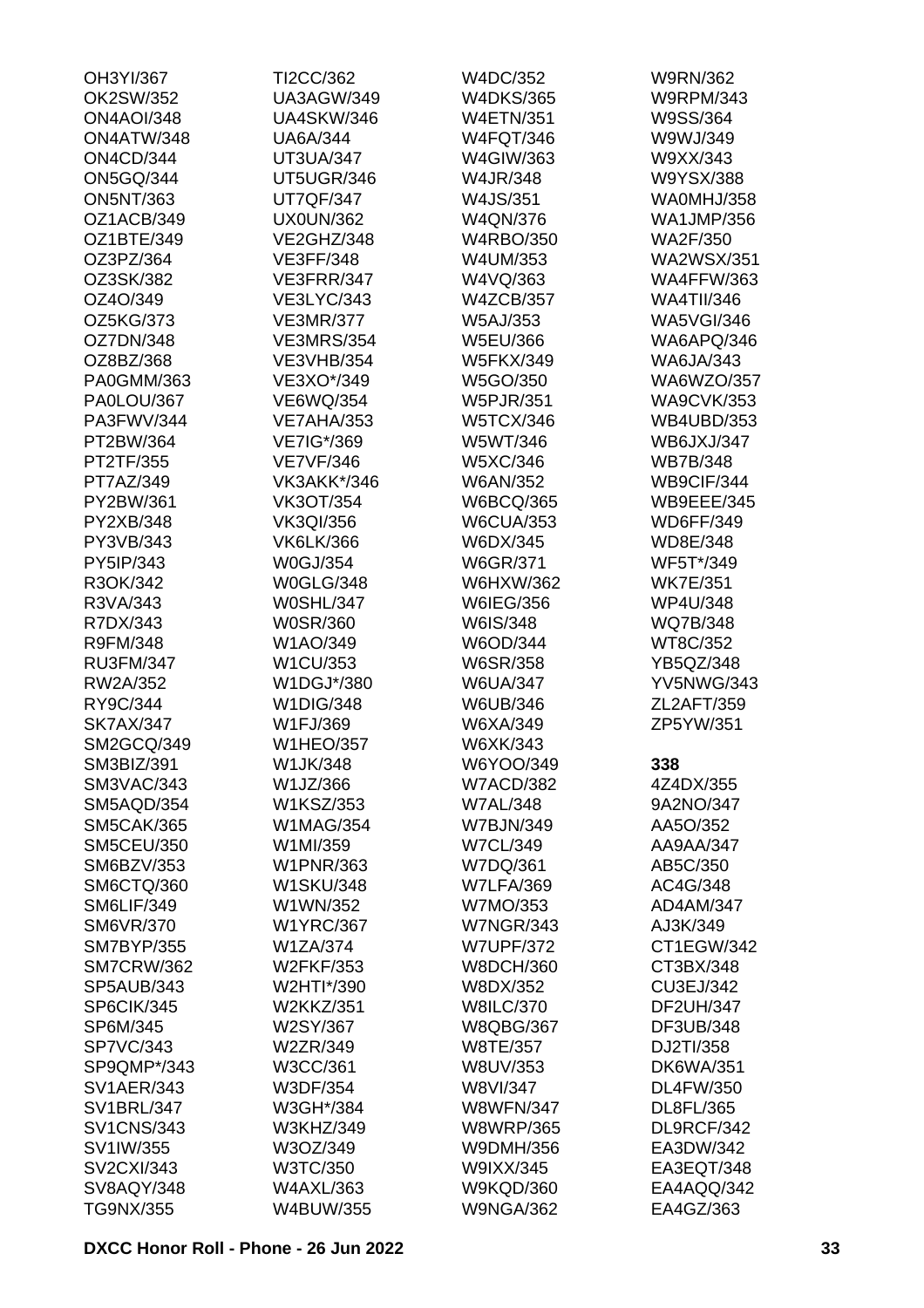| EA7TV/349         | JA2NDQ/356        | <b>K9RHY/350</b>        | SM0SMK/347        |
|-------------------|-------------------|-------------------------|-------------------|
| EA8AM/346         | JA3MHA/346        | K9US/349                | <b>SM3NXS/343</b> |
| EI7BA/344         | JA4FHE/360        | K9ZM/344                | <b>SM4CTI/351</b> |
| EI8EM/347         | <b>JA4ITW/342</b> | KA5V/353                | <b>SM5ARL/363</b> |
| F2BS/375          | JA5XAE/344        | KB7YX/350               | SM6GZ/360         |
| F2LZ/369          | JA6CDA/352        | <b>KC7V/348</b>         | SP3RBG*/343       |
| F5KOK/353         | JA6VQA/351        | <b>KC8KE/348</b>        | <b>SP7ITB/348</b> |
| F5SOF/341         | JA7BEW/353        | KC9ARR/340              | <b>SV1CQR/342</b> |
| F5TJC/342         | JA7JH/365         | KD9HL/345               | <b>SV1DPI/341</b> |
| F6BVY/347         | JA7JM/359         | <b>KE9XN/347</b>        | SV8CS/341         |
| F6CTL/347         | JA7PL/356         | <b>KF2TI/345</b>        | UA9FAR/348        |
| F6DLM/353         | <b>JA8AWH/358</b> | <b>KG2KJ/341</b>        | <b>UT7UW/341</b>  |
| F6GUG/347         | JA8BAR/361        | KI7M/346                | <b>VE1DX/347</b>  |
| F6HIZ/348         | <b>JA8FKO/352</b> | <b>KK0M/347</b>         | VE3IQ/352         |
| G0KXL/347         | <b>JA8LRG/347</b> | <b>KK9DX/342</b>        | <b>VE3JV/347</b>  |
| G3PLP/350         | JA9BEK/350        | KM1D/355                | VE3MV/352         |
| G3SJH/360         | <b>JE1MGE/357</b> | KQ3F/351                | <b>VE6AX/345</b>  |
| G3UAS/349         | JF0EHX/343        | KQ8M/349                | VE7EDZ/347        |
| G4GED/348         | JF3KON/347        | KS1J/346                | <b>VE7ON/346</b>  |
| G4PWA/343         | <b>JH4JNG/345</b> |                         |                   |
|                   |                   | KZ9DX/348<br>LA7AFA/346 | <b>VE7WG/346</b>  |
| G4SOZ/342         | JH7RXU/347        |                         | <b>W0CP/350</b>   |
| GM4FDM/344        | JH8RZJ/342        | LU2AH/356               | <b>W0GKE/364</b>  |
| HB9ANK/354        | <b>JL1WQO/342</b> | LU6DU/342               | W0MHK/346         |
| HB9CZR/347        | <b>JM1GAW/343</b> | N0RR/360                | W0ZX/346          |
| HK3W/343          | <b>JM2RUV/342</b> | N1NK/343                | W1LW/351          |
| I0KDF/350         | <b>JR2UBS/349</b> | N2DXJ/345               | W1LY/342          |
| <b>I0KRP/356</b>  | JR7WFC/345        | N2MM/349                | <b>W1TSP/354</b>  |
| <b>I0MOM/350</b>  | K0ALL*/359        | N2TN/347                | W1TYQ/362         |
| I0SSW/361         | <b>K0IUC/358</b>  | N2VW/354                | W1WLW/349         |
| I0SYQ/341         | K0LUZ/356         | N3BNA/347               | <b>W1YIF/345</b>  |
| I2BVG/358         | K0TJ/348          | N3TO/352                | W1YM/347          |
| I2PJA/358         | K1GG/349          | N4AH/358                | W2FP/366          |
| <b>I4ENO/342</b>  | <b>K2MFY/358</b>  | <b>N4AL/347</b>         | W2GW/349          |
| <b>I4FAF/353</b>  | K2XF/350          | N4DW/356                | W2LO/349          |
| <b>I5CRL/356</b>  | K3FN/351          | N4JJ*/354               | W2OKM*/391        |
| IK1ADH/341        | K3GT/348          | N5AW/350                | W2XI/350          |
| <b>IK1AVW/348</b> | K4JP/362          | N6JZ/361                | W2YC/344          |
| <b>IK2OVC/343</b> | <b>K4KC/375</b>   | N6KK/350                | W3AZD*/378        |
| IK2QPR/344        | K4SE/354          | N7TP/362                | W3IIQ/348         |
| IK2ZJN/342        | K4TQ/348          | N8MZ/348                | W3OA/348          |
| IK4ADE/343        | K4XI/359          | N8RF/352                | W4BP/342          |
| IK8PGC/346        | K5AQ/367          | <b>NE0DX/342</b>        | <b>W4EB/347</b>   |
| IK8TWV/351        | K5EJ/358          | NE1B/347                | <b>W4FC/360</b>   |
| IK8UHA/342        | <b>K5GKC/351</b>  | NM6V/347                | <b>W4NKI/372</b>  |
| IK8YTA/341        | K5JB/366          | NO8D/346                | W4OX/349          |
| IT9DAA/342        | K5PC/350          | NQ3A/347                | <b>W4RFZ/355</b>  |
| IT9TQH/350        | K5XI/350          | NW6S/350                | <b>W4UNP/353</b>  |
| IV3TDM/344        | K6BTT/363         | OE2LCM/348              | <b>W4UW/377</b>   |
| <b>IV3VER/357</b> | K6CF/348          | OE6DK/354               | <b>W4YCH/354</b>  |
| IV3YYK/348        | K6LM/355          | OH2BLD/349              | <b>W5BC/352</b>   |
| <b>IZ4AIB/342</b> | K6VMN/348         | OZ1HX/349               | W5FI/353          |
| JA1ALT/353        | K6YP/341          | PT2CSM/342              | <b>W5NUT/370</b>  |
| <b>JA1GRM/347</b> | <b>K7ACZ/342</b>  | PY2NQ/342               | <b>W5WP/347</b>   |
| <b>JA1NAQ/351</b> | K8TL/363          | PY5HOT/345              | <b>W6AEA/341</b>  |
| JA2AHH/343        | K8VJG/346         | RA3DX/346               | <b>W6BSY/384</b>  |
| JA2DDN/356        | K8WK/346          | RU3EQ/342               | W6FF/357          |
| JA2JRG/348        | K9IL*/359         | S55SL/341               | <b>W6RS/345</b>   |
|                   |                   |                         |                   |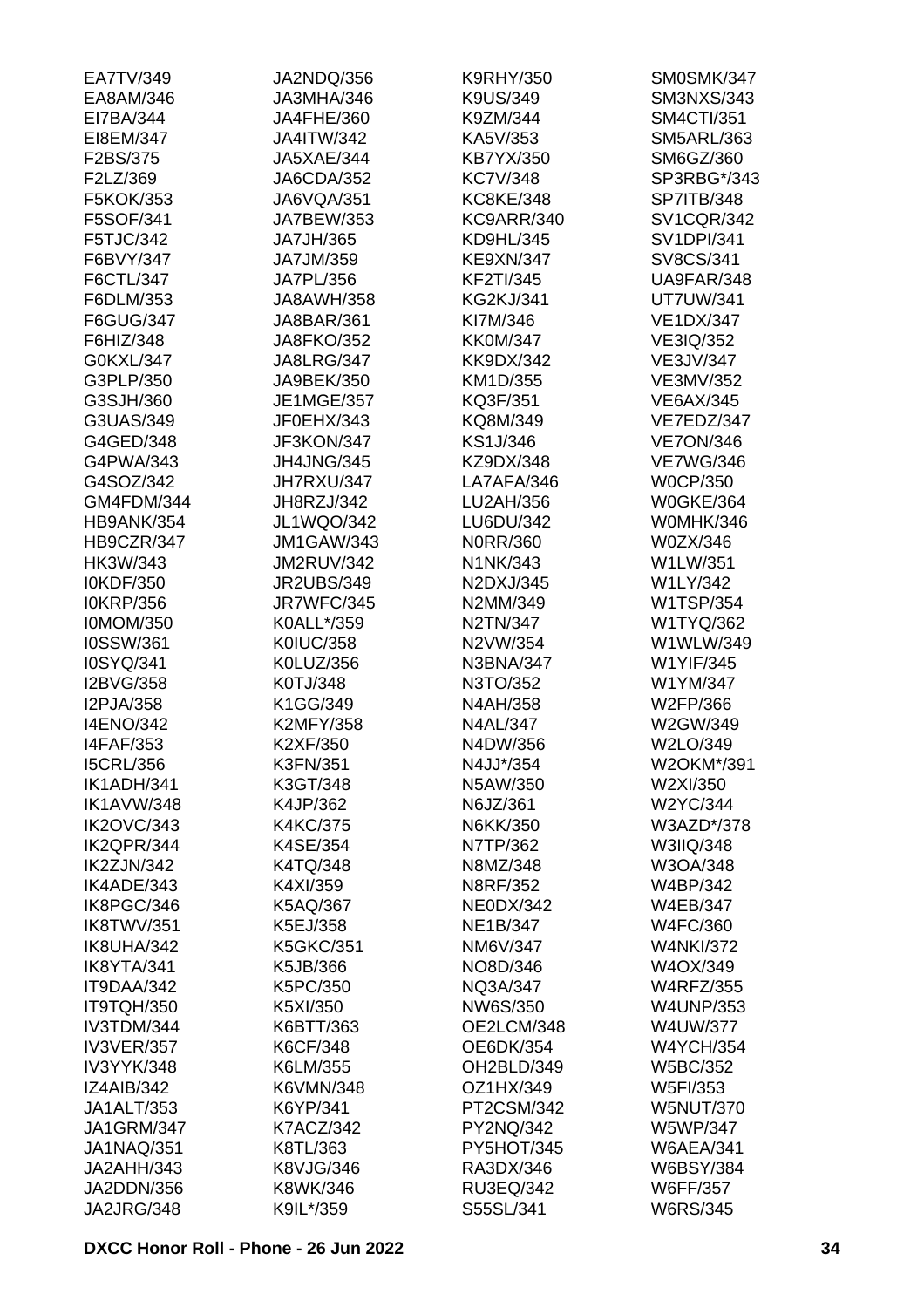| <b>W7CP/352</b>                | F6HUJ/347         | <b>JH1IED/347</b> | N3VA/348          |
|--------------------------------|-------------------|-------------------|-------------------|
| <b>W7FP/359</b>                | G3OAG/342         | JH1XUM/343        | <b>N4BAA/345</b>  |
| <b>W8CY/353</b>                | G3SVD/342         | JH8DBJ/345        | <b>N4CFL/349</b>  |
| <b>W8GMH/351</b>               | G3ZAY/361         | JI1WLL/346        | <b>N4HID/344</b>  |
| <b>W8KEN/342</b>               | G4CCZ/348         | JI8PDC/341        | N4NO*/356         |
| <b>W8RHM/348</b>               | G6GA/347          | <b>JJ1SKG/348</b> | N4RJ/353          |
| <b>W8SAX/344</b>               | HA9PP/345         | JJ3HGJ/341        | N4RU/352          |
| <b>W8SET/359</b>               | <b>HB9BOI/348</b> | <b>JM1TWR/350</b> | N4TJ/355          |
| W9IL/349                       | <b>HC1HC/350</b>  | JQ1ALQ/346        | N5OK/343          |
| W9VA/350                       | <b>HL3ERJ/342</b> | <b>JR4LNG/346</b> | N5PR/349          |
| W9XY/350                       | I1EIS/339         | JR7COH/347        | <b>N6AWD/348</b>  |
| <b>WA0JH/345</b>               | <b>I2JSB/351</b>  | K1HT/341          | N6HK/347          |
| <b>WA2IKL/349</b>              | I2PQW/349         | <b>K1WER/345</b>  | <b>N7KA/345</b>   |
| <b>WA4OEJ/355</b>              | <b>I2TZK/348</b>  | K1YR/352          | N7UT/352          |
| WA6EZV/348                     | <b>I5FCK/357</b>  | K2GPL/362         | N7XR/344          |
| <b>WA8LOW/347</b>              | <b>I5GKS/353</b>  | K2LS/347          | <b>N8PCN/341</b>  |
| WB3D/348                       | <b>I5XFD/343</b>  | K2TK/351          | NA8W/345          |
|                                | <b>I8IGS/349</b>  |                   |                   |
| <b>WB5XX/348</b><br>WB6AXD/342 |                   | K2TV/350          | NA9A/343          |
|                                | IK0OZD/344        | K3OTY/363         | <b>NC4RB/340</b>  |
| <b>WB8FIW/352</b>              | IK4EWN/347        | K3SW/346          | NW7O/350          |
| <b>WD5K/358</b>                | IK4MSV/342        | <b>K4HGX/342</b>  | <b>OE1WEU/345</b> |
| <b>WD8PKF/353</b>              | IK5MEN/345        | K4ZO/351          | <b>OH1TV/344</b>  |
| WI8A/346                       | IK7MXB/347        | K5EK/349          | OH2BEN/344        |
| WJ4T*/348                      | IK8CVZ/343        | K5RE/353          | OH2RI/354         |
| <b>WL7E/346</b>                | IN3ASW/347        | K5RJ/363          | <b>ON4IQ/345</b>  |
| WX4G/370                       | <b>IV3ARJ/342</b> | K5UO/352          | <b>ON4VT/345</b>  |
| YO3APJ/347                     | <b>IV3BBR/349</b> | K5ZK/350          | <b>ON7WW/346</b>  |
| YO9HP/348                      | <b>IV3TMV/342</b> | K6EID/359         | PY4BL/346         |
| <b>YV5AJK*/381</b>             | IZ2BVL/341        | K6SMF/359         | PY5WD/352         |
| <b>YV5ANF/380</b>              | IZ5ASZ/341        | <b>K8BCK/352</b>  | <b>RW4NH/358</b>  |
| <b>YV5EED/352</b>              | IZ6CLZ/341        | K8BL/348          | SM6CCO/348        |
| ZS5NK*/353                     | <b>JA0FSB/350</b> | K8FF/363          | SM7DXQ/347        |
|                                | JA0JTO/354        | K8FL/344          | SP3IBS/350        |
| 337                            | <b>JA1BWA/367</b> | K8IFF/367         | SP8FHM/342        |
| 9A4W/345                       | JA1KPH/341        | K8OK/347          | SV1VS/347         |
| 9A5CY/341                      | <b>JA1MOH/352</b> | <b>K9ALP/357</b>  | <b>UA6JD/361</b>  |
| AA0BS/346                      | JA1PAH/342        | <b>K9EMG/354</b>  | <b>UY5XE/350</b>  |
| AA4MM/369                      | <b>JA1SKE/353</b> | K9FN/360          | VA3LX/345         |
| AA9CN*/346                     | JA1WTI/359        | K9XD/343          | <b>VE3EXY/341</b> |
| AB0X/351                       | <b>JA2JSF/357</b> | <b>KB3KV/348</b>  | <b>VE6BI/346</b>  |
| AD6P/361                       | <b>JA2LHG/358</b> | KC9G/346          | <b>VK5WO/374</b>  |
| AE1Q/346                       | <b>JA3ALY/355</b> | <b>KE0RR/346</b>  | <b>W0FK/353</b>   |
| AE5E/342                       | JA3MF/359         | KE9U/351          | W0VM/351          |
| AK1N/350                       | JA3RAR/346        | <b>KG7H/347</b>   | W0VX/351          |
| CU3AD/343                      | <b>JA5SUD/344</b> | KG8P/344          | <b>W0ZU/347</b>   |
| D44BS/364                      | <b>JA6GXP/357</b> | KG9Z/348          | W1OW/342          |
| DF1IC/343                      | JA6HQT/343        | KR4W/348          | <b>W1RY/347</b>   |
| DJ2MM/363                      | JA7BAL/350        | KT1J/350          | <b>W1URV/351</b>  |
| DJ3AS/349                      | <b>JA7BJS/355</b> | <b>KU8X/347</b>   | W2CC/361          |
| DJ4XA/355                      | JA7CVL/341        | KV1J/346          | W2PSU/361         |
| <b>DK4KL/361</b>               | <b>JA7KY/342</b>  | KV2S/349          | W3IG/350          |
| DL1AMQ/345                     | JA8EJO/345        | KV4FZ*/363        | W4YO*/374         |
| DL5AN/349                      | JF1WPB/343        | LA2PA/341         | <b>W5RQ/344</b>   |
| DL6XK/347                      | <b>JG4AKL/352</b> | <b>LX1CW/347</b>  | <b>W5ZN/348</b>   |
| EA5RD/342                      | <b>JH1EIG/365</b> | <b>N0RB/351</b>   | W6BJH/343         |
| EI7CC/352                      | JH1HHC/343        | N1RK/346          | <b>W6IRD/354</b>  |
| F6HMJ/341                      | <b>JH1IAQ/346</b> | <b>N2ERN/346</b>  | <b>W7JNC/369</b>  |
|                                |                   |                   |                   |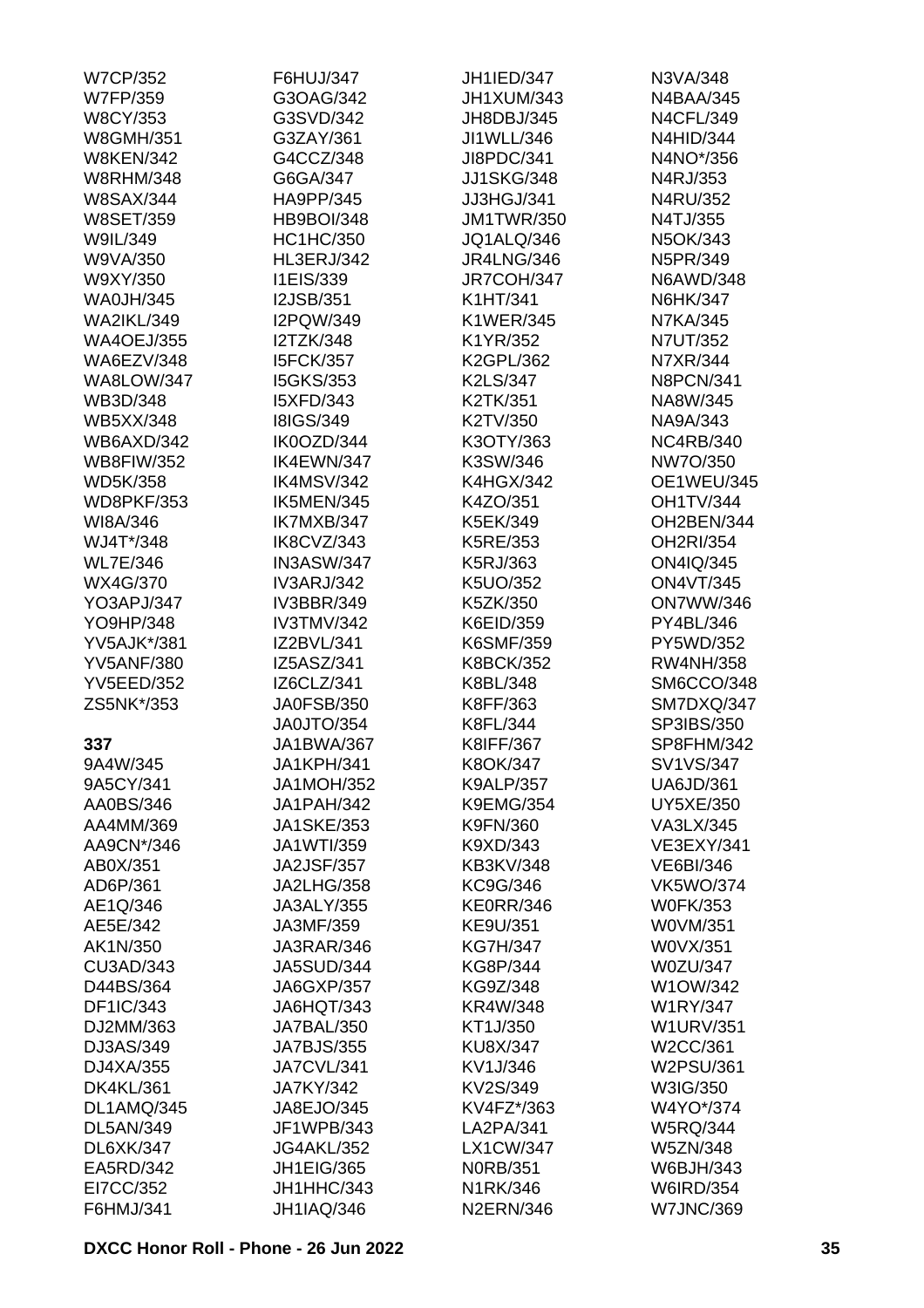| W8EMI/350         | <b>IK4IYC/345</b> | <b>K9LCR/348</b>  | W4PV/349          |
|-------------------|-------------------|-------------------|-------------------|
| <b>W8KL/343</b>   | IK5DNF/346        | K9LJN/346         | <b>W4VHF/351</b>  |
| W8OI/345          | <b>IK5SRF/338</b> | K9RX/351          | <b>W5GVP/349</b>  |
| W8TN/355          | IK6EIW/340        | K9YY/346          | W5SJ/365          |
| <b>W8VKW/349</b>  | IK6ZKJ/340        | KC6X/347          | <b>W6IGK/345</b>  |
| <b>W8WOJ/359</b>  | IT9CML/345        | KE6FV/343         | <b>W6RKC/350</b>  |
| W9DS/349          | IT9CMU/343        | <b>KF8UN/345</b>  | W6ZQ/351          |
| <b>WA2NPD/354</b> | <b>IT9CVO/339</b> | KI6CG/343         | <b>W7EYE/345</b>  |
| <b>WA4BIM/351</b> | IT9JOF/346        | KJ3L/349          | W7IAN*/340        |
| <b>WA4FHQ/351</b> | IV3KFB/340        | KV7K/344          | <b>W7LEB/363</b>  |
| <b>WA7NB/341</b>  | IZ2DPX/340        | KY5I/345          | <b>W8KTH/345</b>  |
| <b>WB7VNY/347</b> | IZ5EKV/339        | LA5LT/345         | W8UN/362          |
| WD0DAN/343        | JA0BKX/348        | N1SV/339          | WA6MHZ/347        |
| WD4NGB/345        | JA1BWT/361        | N1UR/343          | <b>WA8ZDL/351</b> |
| <b>XE1ILI/345</b> | JA1MZM/347        | N3CDA/344         | <b>WB6PSY/349</b> |
| <b>XE1RBV/341</b> | <b>JA1QWT/344</b> | N4FN/346          | <b>WB8ZRV/349</b> |
| <b>YO2RR/345</b>  |                   | <b>N4RFN/346</b>  |                   |
|                   | <b>JA1SFL/345</b> |                   | <b>WE9R/347</b>   |
| ZL2RR/351         | <b>JA1WSK/357</b> | N5JB/344          | <b>WF5E/372</b>   |
|                   | <b>JA2CXF/346</b> | N5KM/348          | WT4Q/340          |
| 336               | JA3AYU/352        | N5YY/356          | <b>XE1MEX/341</b> |
| 4X4PG/344         | JA4DHN/343        | N6DX/369          | <b>XE2CQ/343</b>  |
| 4X6ZK/345         | JA6OXT/339        | <b>N6UC/365</b>   | <b>YS1GMV/355</b> |
| 9H1SP/339         | JA7DYJ/347        | <b>N7HK/347</b>   | YV1DIG/341        |
| AA1AC/348         | JF2WXS/345        | N8BEE/345         | <b>YV5AM/350</b>  |
| AC0A/348          | <b>JG3SKK/341</b> | <b>NC9T/341</b>   | ZL4QJ/344         |
| AC7DX/344         | JH0INP/341        | NE9Z/346          | ZS1FJ/344         |
| AE6Y/345          | JH1BSJ/350        | NK1K/345          |                   |
| CT1ELF/339        | JH1EEB/345        | <b>NK7L/346</b>   | 335               |
| CT3DZ/343         | JH1OCC/344        | NO0C/345          | 9A2X/339          |
| DL2OE/342         | <b>JH1ORA/350</b> | <b>NS4C/339</b>   | AA8EY/362         |
| EA1ACP/340        | JH1VHU/341        | NX0I/347          | AC0X/344          |
| EA1EAU/345        | <b>JH1XFR/340</b> | <b>OH1LA/354</b>  | AF0F/346          |
| EA3GP/342         | <b>JH2AQI/340</b> | OH2ZZ/343         | AI9L/342          |
| EA5AL/345         | JH7DFZ/341        | OZ1ADL/344        | CP6UA/341         |
| EA5HH/343         | JH7XRG/344        | PA1CW/344         | CT3CD/339         |
| EA5RU/344         | JM1LPN/342        | PA3EVY/346        | <b>DF8KF/344</b>  |
| EA6LP/340         | <b>JR3OEH/343</b> | PY2KP/341         | <b>DK2WH/348</b>  |
| EI6S/354          | JR6FC/349         | <b>PY5CA/348</b>  | <b>DK3PO/364</b>  |
| F6CQU/346         | <b>JR6SVM/343</b> | R3BM/344          | DL6ATM/348        |
| F6FYD/344         | K0FF/354          | RA3ZH/342         | DL6GV/340         |
| <b>FK8CP/346</b>  | <b>K0HQW/347</b>  | SM5FWW/344        | EA1JG/344         |
| G3LAS*/341        | K0JS/360          | SM6CKU/364        | EA1JO/346         |
| G4DYO/354         | K0LU/342          | <b>SP1JRF/345</b> | EA1T/340          |
| GM0AXY/347        | K1AR/343          | <b>UA0ZC/340</b>  | EA5B/344          |
| GM4YMM/345        | K1EFI/352         | <b>UT5URW/342</b> | EA5XV/339         |
| <b>HA1RW/343</b>  | K1KO/346          | UT9FJ/340         | F6ITD/345         |
| <b>HA5KG/341</b>  | K3PT/343          | VA3DXA/342        | HB9BYQ/343        |
| <b>HB9AMO/359</b> | K4BVQ/374         | <b>VE3CFK/343</b> | HB9DQD/338        |
|                   |                   |                   |                   |
| <b>HB9BGN/350</b> | <b>K4CKS/350</b>  | W0CD/363          | <b>HC4L/343</b>   |
| HB9DDM/346        | K4HB/340          | <b>W0HBH/358</b>  | <b>HK6DOS/345</b> |
| HB9DDO/341        | K5WK/357          | W1RM/349          | <b>I1MRH/347</b>  |
| HB9LCW/340        | K6IPM/339         | W1YW/356          | <b>I1POR/353</b>  |
| HK4SAN/341        | K7WP/342          | W2IRT/339         | 14JBJ/350         |
| <b>HL3DE/345</b>  | <b>K8AJK/364</b>  | W2LK/346          | I5OYY/339         |
| I3DSE/360         | K8DJC/350         | W3TN/356          | I5YSZ/341         |
| IK0OER/342        | K8ME/347          | <b>W4LIA/340</b>  | IK0PEA/341        |
| IK2YCW/339        | K9CT/353          | W4OWY/350         | <b>IK4LAI/343</b> |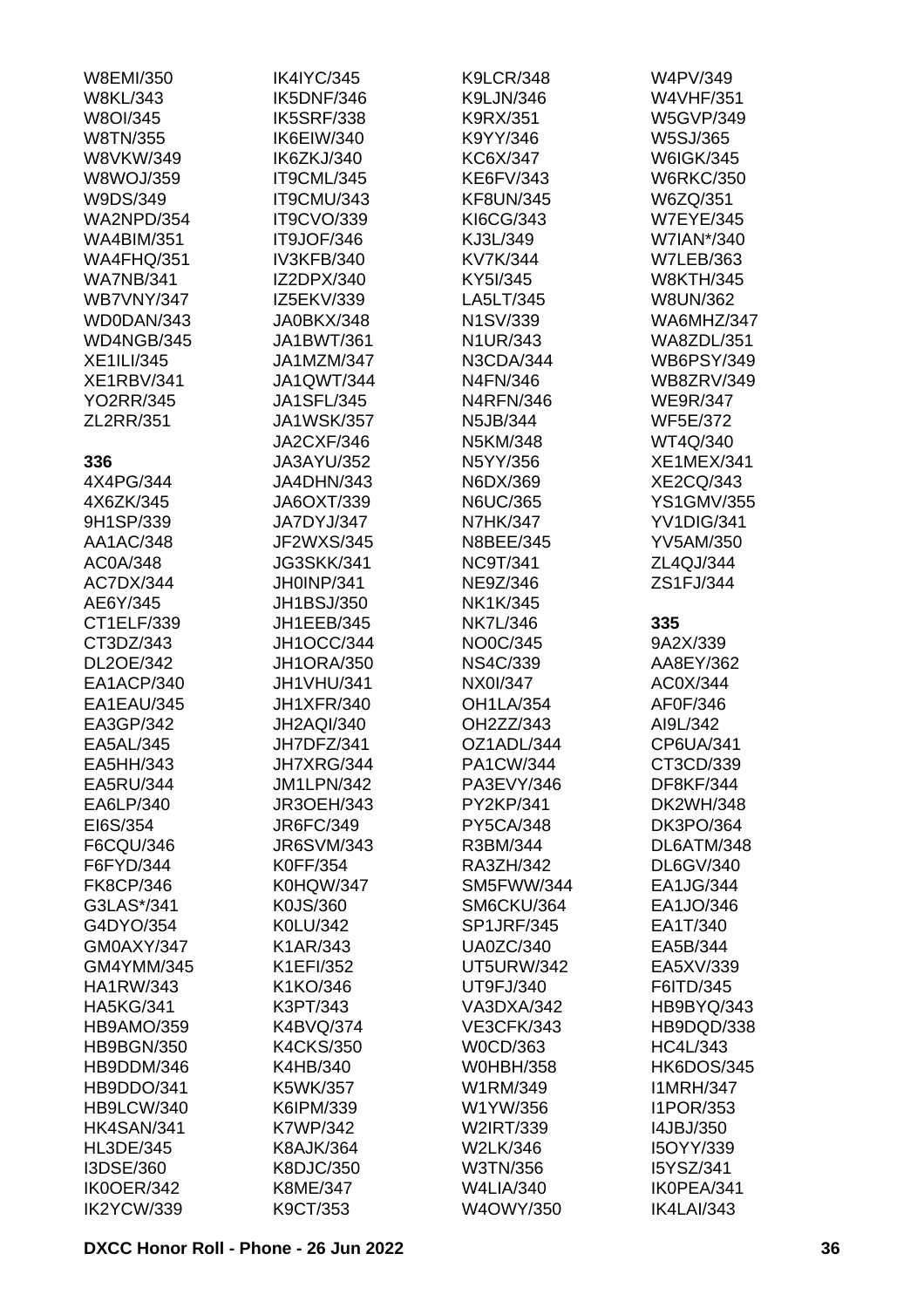| IK5PWN/340        | N4JT/345          | ZS1A/343          | JF1LZQ/336        |
|-------------------|-------------------|-------------------|-------------------|
| IK6PTH/340        | N6KZ/340          |                   | JH1BUO/353        |
| IK6WEZ/337        | N7VPN/339         | 334               | JH1LAH/338        |
| IV3NDI/343        | N8AA/350          | 4X6UO/344         | <b>JH3VNC/347</b> |
| IZ8FWN/337        | <b>N8SHZ/341</b>  | AA6AA/349         | JH8GWW/347        |
| JA0DIN/340        | NA2R/344          | AD6W/341          | <b>JH8SLS/341</b> |
| <b>JA1ANR/339</b> | OD5NH/339         | AL7R/344          | <b>JK1KSB/343</b> |
| JA1DM/374         | OH1HB/349         | CT1AHU/344        | <b>JL1ARF/344</b> |
| <b>JA1HRQ/355</b> | OH2FT/344         | <b>CU2CE/347</b>  | JM1HJG/342        |
| <b>JA1KTB/346</b> | OZ1AXG/344        | DJ3ND/345         | JR2UJT/343        |
| JA1MLV/354        | PT7DX/342         | DK2JX/343         | <b>JS2LHI/341</b> |
| JA2BQX/339        | <b>RA4CA/344</b>  | DL1EY/359         | K0GSV*/354        |
| JA3RQ/359         | RW3RN/343         | DL5IC/338         | K1CBK/344         |
| JA7BVH/347        | <b>SM6AEK/367</b> | DL8OH/356         | K2CJ/345          |
| JE1CCD/347        | <b>SM6BGG/352</b> | EA1DR/336         | <b>K2MHE/342</b>  |
| JE3EDJ/348        | <b>SM6CMU/357</b> | EA9IE/347         | <b>K2RD/341</b>   |
| JH1CHU/344        | SQ9ANT/338        | EI6FR/342         | K2ZZ/346          |
|                   |                   |                   |                   |
| JH1HLQ/355        | <b>SV1ACK/340</b> | F5JQI/343         | <b>K4MWB/337</b>  |
| <b>JH1WJR/345</b> | SV3AQR/342        | G0LRJ/343         | K4QVK/354         |
| JH4GNE/344        | <b>UA4CR/340</b>  | G3KYF/357         | K4XR/338          |
| <b>JK1EXO/340</b> | <b>UR0MC/337</b>  | G3SBP/338         | K5TT/345          |
| K1PL/340          | VE3YF/339         | G3VAO/342         | <b>K6SIK/341</b>  |
| K2AM/338          | <b>VE7SZ/345</b>  | G4OWT/340         | <b>K7BG/341</b>   |
| <b>K2PWG/347</b>  | W0MAN/343         | <b>HA7TM/338</b>  | K7DS/350          |
| K2SHZ/366         | W0SD/339          | <b>HB9ICC/336</b> | K7LJ/346          |
| K2UU/357          | <b>W1DNZ/361</b>  | <b>HL5NBM/339</b> | K7XM*/344         |
| K3PA/345          | <b>W1DOH/347</b>  | <b>I1AGC/358</b>  | <b>K8DFC/344</b>  |
| K4DJ/362          | W1ZD/347          | <b>I1CAW/356</b>  | <b>K8JRM/347</b>  |
| <b>K4LRX/356</b>  | W1ZK/356          | <b>I1CMA/353</b>  | <b>K8UE/341</b>   |
| <b>K5ALQ/343</b>  | W2PK/348          | <b>I1FNX/350</b>  | K9DT/354          |
| K5HW/344          | <b>W2RQ/345</b>   | <b>I1GEA/359</b>  | <b>K9HMB/351</b>  |
| K5OA/356          | W3BW/342          | <b>I2EOW/345</b>  | <b>KB4RM/337</b>  |
| K5TN/347          | <b>W3KHQ/353</b>  | IK0AGU/344        | <b>KB5GL/348</b>  |
| K6IPV/358         | W3LL/342          | IK1JJB/342        | <b>KB8GWL/342</b> |
| K6RO/344          | <b>W3NC/345</b>   | IK2VUC/338        | KH6HH/359         |
| K6WRF*/342        | W3SB/349          | IK4NQL/343        | KI0KB/344         |
| K8BN/348          | <b>W4HK/343</b>   | IK7XLU/338        | KJ0M/346          |
| K9MK/346          | <b>W4QH/341</b>   | IK7YZG/338        | LA5IIA/339        |
| K9SG/341          | <b>W5PF/348</b>   | <b>IN3ZNR/340</b> | LA5YJ/355         |
| <b>KA4IWG/344</b> | W7AM/344          | IT9UCS/344        | LA5ZN/338         |
| KA8ZPE/344        | <b>W7AO/354</b>   | <b>IV3ZCS/346</b> | LU4DXU/342        |
| <b>KC2KU/346</b>  | W8HB/344          | <b>IW9HII/336</b> | LZ2JE/345         |
| <b>KC5LK/341</b>  | <b>W8KA/339</b>   | <b>IZ0CKJ/338</b> | N0OK/342          |
| <b>KE4FW/345</b>  | <b>W9BGX/358</b>  | IZ8EJB/337        | N1KC/340          |
| <b>KE4SCY/339</b> | <b>W9LNQ/358</b>  | JA0BOV/338        | N1LN/338          |
| KF4NEF/339        | W9MMZ/368         | <b>JA1AAT/365</b> | N2WB/344          |
| <b>KF8PD/344</b>  | W9OA/362          | JA1HOU/338        | N4VB/349          |
| KL7D/353          | WA0ROI/342        | JA1KQX/346        | <b>N5UD/357</b>   |
| <b>KS3F/345</b>   | <b>WA4WTG/360</b> | JA1XCZ/343        | <b>N6ATD/339</b>  |
| KU4BP/339         | <b>WA5BBR/347</b> | <b>JA2FSM/345</b> | N6OJ/352          |
|                   |                   |                   |                   |
| KW4V/346          | <b>WA5IPS/344</b> | JA4AYU/347        | N6TA/346          |
| MM0SJH/338        | <b>WB5IUU/345</b> | JA5ALE/346        | N7TT/357          |
| N0AMI/349         | WD8ANZ/340        | JA7LMZ/344        | <b>N8SNM/338</b>  |
| <b>N0JR/344</b>   | WD8LTM/344        | JA8DBU/337        | N9LB/343          |
| N1IBM/343         | <b>WF2S/344</b>   | <b>JA8GSN/341</b> | OE2EGL/367        |
| N1RR/345          | WI9H/345          | <b>JA9CHI/339</b> | ON4AAC/344        |
| <b>N2NS/339</b>   | YO7LCB/344        | JD1AMA/341        | PA3ABH/344        |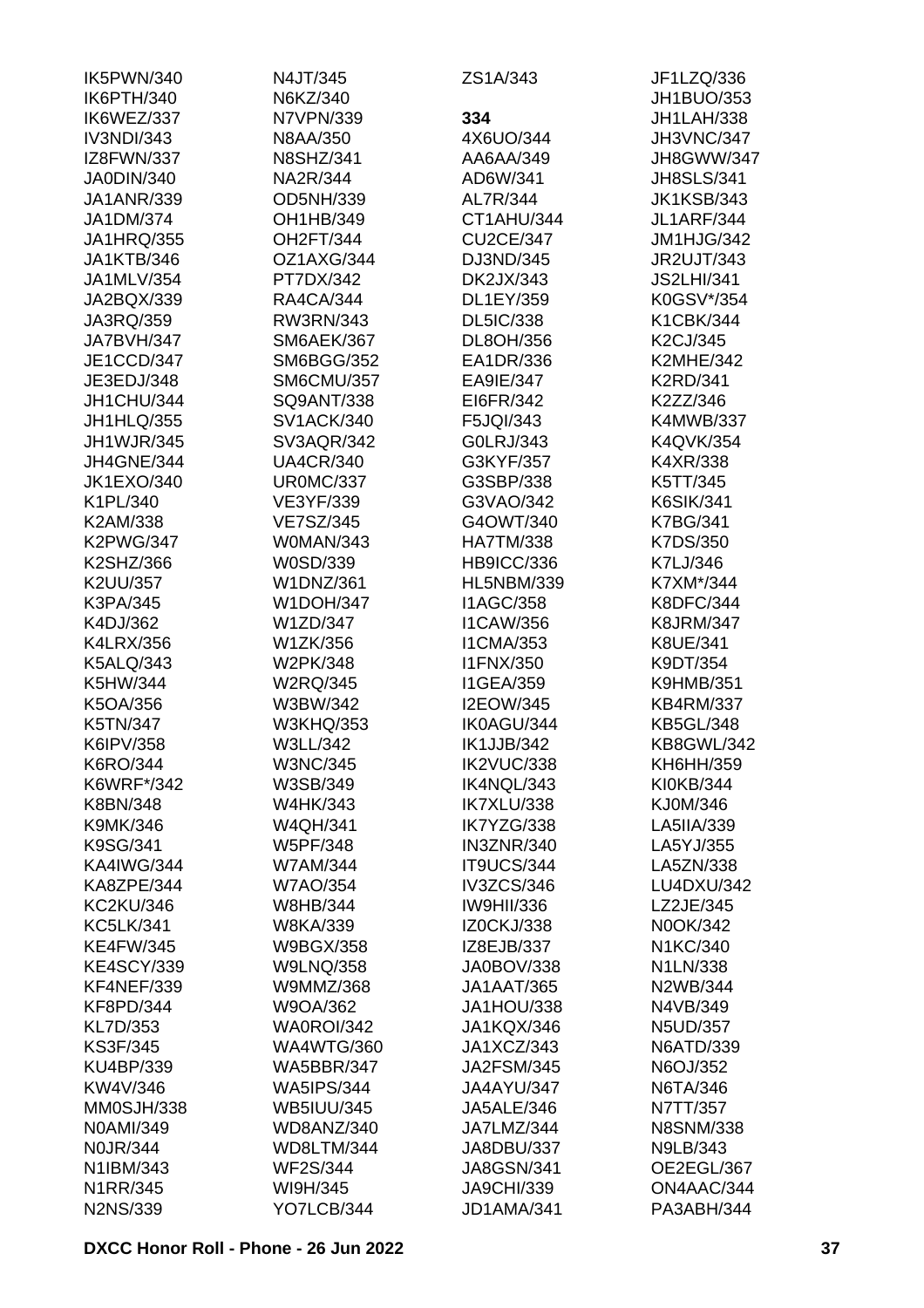| PB9FN/338                     | 333                                  | <b>JA3NTE/352</b>    | N0KV/339                        |
|-------------------------------|--------------------------------------|----------------------|---------------------------------|
| PP5SZ/348                     | 7L1WII/341                           | <b>JA4UQY/346</b>    | N1GS/345                        |
| PT7YV/337                     | 9A3SM/337                            | <b>JA5BGA/345</b>    | N4QQ/349                        |
| R7FK*/336                     | AA4S*/357                            | JA6WW/351            | N6CR/351                        |
| RA3CQ/337                     | AA8R/340                             | <b>JA7LGE/335</b>    | N6JN/346                        |
| RN3QN/340                     | AG4M/344                             | JA8DSO/345           | N7VZU/337                       |
| S57AT/337                     | CT1IUA/336                           | <b>JA9FAI/344</b>    | N7WR/345                        |
| <b>SM0XBI/338</b>             | CU2DX/338                            | JF2XGF/343           | N7WS/344                        |
| <b>SM5BRW/353</b>             | DJ9ON/346                            | JH2IEE/343           | N8BM/348                        |
| SM5CZK/341                    | DK3PZ/357                            | JH4BTI/336           | N8DE/353                        |
| SM7HCW/348                    | <b>DK5AD/351</b>                     | JH7IAJ/340           | N9EN/343                        |
| SP3CGK/337                    | DL3NM/337                            | JH7MQD/347           | N9ISN/340                       |
| SQ6SZ*/342                    | DL5ZBB/343                           | JH8MXH/345           | <b>N9RS/346</b>                 |
| SV8RX/342                     | DL6CNG/337                           | JL1IHE/339           | <b>NA4MM/337</b>                |
| <b>UA4LY/337</b>              | DL9BM/343                            | <b>JL1UXH/339</b>    | NI4H/345                        |
| <b>UA9CBO/355</b>             | DS5USH/337                           | <b>JO7WXN/338</b>    | NK4L/343                        |
| UA9FGR/342                    | EA3GJW/339                           | JR1PIZ/337           | NQ7R/343                        |
| <b>UR5EDX/339</b>             | EA3KB/342                            | <b>JR4VMS/342</b>    | <b>NW7E/339</b>                 |
| <b>UY5AA/343</b>              | EA5K/338                             | K0BX*/344            | NX9T/341                        |
| <b>VK4LC/378</b>              | EA7DUD/343                           | K0GX/337             | OE6MDF/336                      |
| <b>VK9NL/344</b>              | EA9AM/343                            | K0JN/359             | <b>ON4DM/385</b>                |
| <b>WONB/350</b>               | EW2A/337                             | <b>K0UBR/335</b>     | <b>ON5FU/351</b>                |
| W0YK/347                      | F2WU/351                             | K1JIU/344            | <b>ON5PO/341</b>                |
| <b>W1CYB/351</b>              | F5NBX/342                            | K1NU/342             | <b>ON6YH/341</b>                |
| W1GG/348                      | F5OKK/337                            | K1RY/348             | <b>ON7EM/346</b>                |
| <b>W1RPC/349</b>              | F6CKH/356                            | K1SF/347             | PT7BZ/343                       |
| <b>W1TRC/354</b>              | F8DVD/336                            | <b>K2CIB/343</b>     | PT7NK/343                       |
| W2GG/349                      | GM3POI/338                           | K3WW/344             | PY4OD/359                       |
| W2XT/345                      | HA5BSW/339                           | K4HL/343             | PY5PS/349                       |
| W2YR/345                      | <b>HB9AUS/341</b>                    | K4MV/344             | RA3QK/338                       |
| W3AP/356                      | HB9DLE/342                           | K4TY/338             | RV3LO/337                       |
| <b>W3HNK/359</b><br>W4EJG/338 | <b>HP2AT/340</b><br><b>IOAMU/387</b> | K5BG/335             | SM2OAN/340<br><b>SM5BCO/376</b> |
| <b>W4UFO/342</b>              | I0ZYA/342                            | K5JW/363<br>K6ED/354 | <b>SV1BTK/337</b>               |
| W4WX/339                      | <b>I5AFC/355</b>                     | K6GFJ/351            | SV2DGH/336                      |
| W5AP/346                      | I5BG/344                             | K6LD/340             | <b>UA6JW/359</b>                |
| W5IF/339                      | <b>I5IGQ/344</b>                     | K6RN/366             | <b>UA6MF/337</b>                |
| W6EL/374                      | <b>18JIT/336</b>                     | K6UM/342             | <b>VE1JS/343</b>                |
| <b>W7BG/352</b>               | <b>I8JJB/352</b>                     | K6VVA/362            | VE3DZ/337                       |
| <b>W7KQ/353</b>               | <b>I8SAT/354</b>                     | K7BTW/338            | <b>VE3EFX/353</b>               |
| <b>W7NN/345</b>               | <b>IK1IYU/342</b>                    | <b>K7NO/348</b>      | <b>VE3GNF/338</b>               |
| <b>W7TSQ/344</b>              | <b>IK1RLI/341</b>                    | <b>K8JRK/343</b>     | <b>VE3GQR/336</b>               |
| W8AXI/346                     | IK2LOL/342                           | K8SMC*/349           | VE3UZ/339                       |
| W8JV/339                      | IK5RUN/338                           | K8ZZO/347            | <b>VE7IU/342</b>                |
| <b>W9LA/364</b>               | IK8HJM/342                           | K9PPY/358            | <b>VK3DYL/343</b>               |
| <b>W9MDP/348</b>              | IT9GAI/366                           | KA9WON/343           | W0BW/384                        |
| W9TA/350                      | IW0HEX/336                           | <b>KB4GYT/340</b>    | <b>W0PSH/343</b>                |
| W9XX*/349                     | IZ8EDJ/336                           | KD6FW/342            | <b>W0UVC/340</b>                |
| <b>WA2UXC/350</b>             | IZ8EEL/336                           | KE3A/347             | <b>W0YG/354</b>                 |
| <b>WA3AFS/346</b>             | <b>JA1DFK/342</b>                    | <b>KF4MH/340</b>     | W1TC/350                        |
| WA3DCG/341                    | <b>JA1PCY/351</b>                    | <b>KP3AH/342</b>     | W3FJ/339                        |
| WB0TVY/343                    | <b>JA1RWI/347</b>                    | <b>KQ4AV/339</b>     | W4CCW*/346                      |
| WB6L/353                      | <b>JA1SGU/347</b>                    | KQ8D/342             | W4HY/337                        |
| <b>WC4B/344</b>               | JA2EWE/344                           | KT8X/339             | W4JVN/351                       |
| WO2T/343                      | JA2HQZ/345                           | LA1K/366             | W4KS/350                        |
| XE1ZLW/343                    | JA3DY*/357                           | LX1DA/340            | <b>W4QNW/349</b>                |
| <b>YO5BRZ/344</b>             | JA3GN/338                            | LZ1HA/343            | W5GZ/339                        |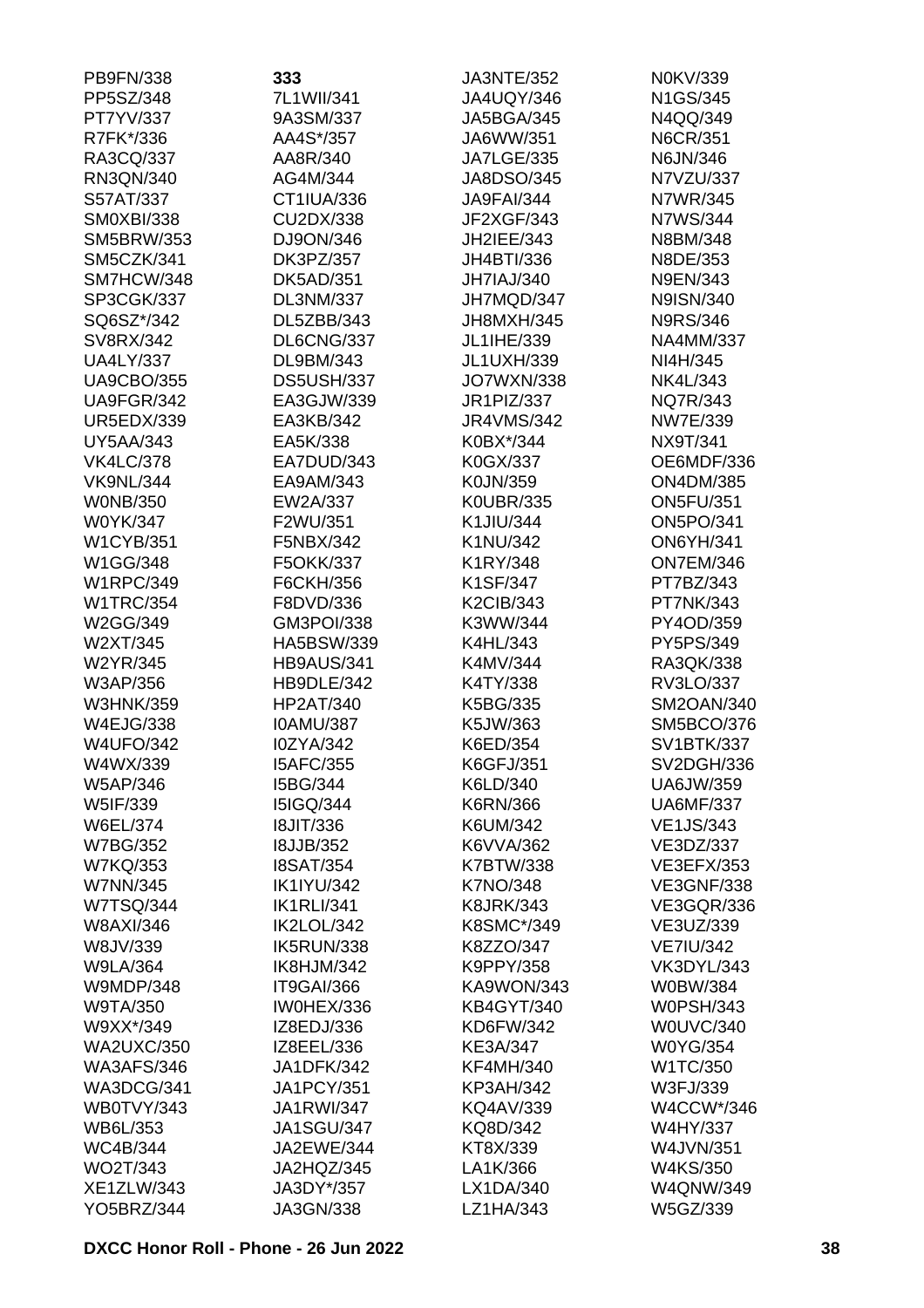| <b>W6CN/349</b>   | <b>HA5AAS/341</b> | K5LJ/336          | XQ2CC/370         |
|-------------------|-------------------|-------------------|-------------------|
| <b>W6DCK/343</b>  | HB9CIP/341        | K6FM/349          | ZL2AL/339         |
| W6GM/347          | <b>HL2IFR/336</b> | K8CW/357          |                   |
| <b>W7CT/337</b>   | <b>HL2WA/336</b>  | K8YYY/339         | 331               |
| <b>W7HUY/337</b>  | <b>HL5FBT/341</b> | KA0NNF/341        | 9A2OM*/342        |
| <b>W7QHE/341</b>  | I0YR/355          | KA3SHN/339        | 9A4SS/335         |
| <b>W7SLB/342</b>  | <b>I5ICY/343</b>  | KB1MY/340         | AA1VX/334         |
| W7ZJ/338          | I8DPP/340         | KB5GT/340         | AA4A/356          |
| W7ZK/346          | <b>I8LWL/336</b>  | KB9AIT/341        | AA8CH/340         |
| <b>W8AF/342</b>   | <b>I8OCA/341</b>  | KC6H/343          | AB0CT/339         |
| W8WVM/345         | IK2AHR/342        | <b>KF9AF/341</b>  | AD5W/335          |
| W9WU/349          | IK2WAL/336        | KM4A/341          | AG2B/344          |
| <b>WA4JQS/348</b> | IK3GID/340        | KM6HB/339         | AH7G/335          |
| WA4MME/344        | IK6CGO/341        | KP4DKE/337        | CP5NU/339         |
| <b>WA4VA/342</b>  | <b>IK6SNS/336</b> | <b>KR2Q/358</b>   | CT1DIZ/340        |
| <b>WA8CDU/342</b> | IK7FJR/337        | KR8V/345          | CT1RM/353         |
| <b>WA8NMN/353</b> | IK7HDY/341        | LA2PGA/341        | DF2IS/341         |
| WB1EAZ/344        | IK8EPC/341        | LA8CJ/347         | DJ4ZB/350         |
| WB2AQC/351        | IK8WEJ/337        | LA9AJA/335        | <b>DK6NP/349</b>  |
| <b>WB3LHD/338</b> | IN3YGW/336        | LA9VFA/339        | <b>DL2CHN/335</b> |
| <b>WB5ZAM/341</b> | <b>IT9KSS/336</b> | LU1HLH/335        | DL5WW/335         |
|                   |                   | LU4FPZ/336        |                   |
| <b>WC0Y/340</b>   | IV3IZU/336        |                   | <b>DU1KT/341</b>  |
| WD9DZV/340        | IV3VBM/337        | N2AJ/339          | E72A/334          |
| <b>WE7K/341</b>   | IZ0AEG/336        | <b>N4CID/342</b>  | EA3GHQ/338        |
| <b>WE9A/340</b>   | <b>IZ7FLP/335</b> | N4HL/336          | EA4EER/337        |
| XE1KK/340         | <b>JA1ASO/342</b> | N4NW/349          | EA4GT/344         |
| <b>XE1VIC/343</b> | <b>JA1HOM/342</b> | N7MQ/339          | EA8PP/345         |
| ZL1ARY/364        | JA2CEJ/341        | N9AW/343          | F5CQ/335          |
| ZS6WB/343         | JA2FBC/335        | <b>N9ER/345</b>   | F6ELE/341         |
|                   | <b>JA4JSV/344</b> | <b>N9GKE/336</b>  | F6EWK/346         |
| 332               | <b>JA5NLN/336</b> | OH3NHF/338        | GM4UZY/336        |
| 7K2PZG/336        | <b>JA6CNL/350</b> | OH5VT/353         | <b>HB9DKV/339</b> |
| 9Y4VU/354         | JA7HMZ/346        | OZ1BUR/341        | <b>HL1XP/340</b>  |
| AA5AU/341         | JA7MOL/341        | RJ3AA/337         | HL4CBX/334        |
| AA8OY/336         | <b>JA7QFU/342</b> | S50R/348          | <b>I1CRA/339</b>  |
| AC6AA/336         | JA9AGN/338        | S57AC/355         | I1FY/350          |
| AD6KQ/336         | JA9GLW/339        | <b>SM5CSS/348</b> | <b>I2IAU/342</b>  |
| AE5B/356          | JF0CSK/336        | SM5HPB/346        | <b>I2WNO/343</b>  |
| AG4W/342          | JF1UBU/336        | SP8FB/339         | <b>I4CSP/355</b>  |
| AJ9C/339          | JF7XKY/340        | <b>UA1MU/358</b>  | <b>I5ENL/343</b>  |
| CT1BOL/339        | JH1BXH/340        | <b>UA9YF/341</b>  | <b>I8LEL/353</b>  |
| CT3HF/336         | <b>JH1VUO/339</b> | <b>VE7BV/338</b>  | IK0IOL/341        |
| CT4GO/338         | JH2AJY/336        | <b>W0KEU/342</b>  | IK6BOB/341        |
| DJ5IH/353         | JH4CBM/336        | <b>W1MGP/348</b>  | IN3XAI/343        |
| DJ9FK/340         | JJ6DGP/341        | W2CG/342          | IT9GCQ/349        |
| DJ9UM/350         | <b>JN1BMX/341</b> | W2NO/341          | <b>IV3RJT/334</b> |
| DL3EA/340         | <b>K0KVR/335</b>  | W3MPN*/345        | <b>IV3ZOF/349</b> |
| DL3KZA/335        | K0SD/348          | W3OOU/341         | <b>IW1ARB/333</b> |
| <b>DL5CW/340</b>  | K0YV/339          | W4CZ/340          | IZ4DPV/333        |
| EA1QF/348         | K1EY/342          | <b>W4RDX/341</b>  | <b>JA0IXW/333</b> |
| EA7BMZ/342        | K1XV/337          | W5AQ/368          | JA0PE/336         |
| F2NH/340          | K2OGD/339         | W6FW/373          | JA1BPA/333        |
| F5INJ/336         | <b>K2RSK/340</b>  | W6ND/336          | <b>JA1CHN/345</b> |
| F5USK/336         | K2SY/344          | W8EVZ/369         | <b>JA1ETN/344</b> |
| G0BLB/336         | <b>K4CSB/337</b>  | W9NIO*/342        | JA1PUK/347        |
| G3LZQ/347         | K4TT/349          | W9TX/346          | JA1XPQ/348        |
| G4GIR/343         | K5JF*/348         | WB2OSM/336        | <b>JA2ATE/339</b> |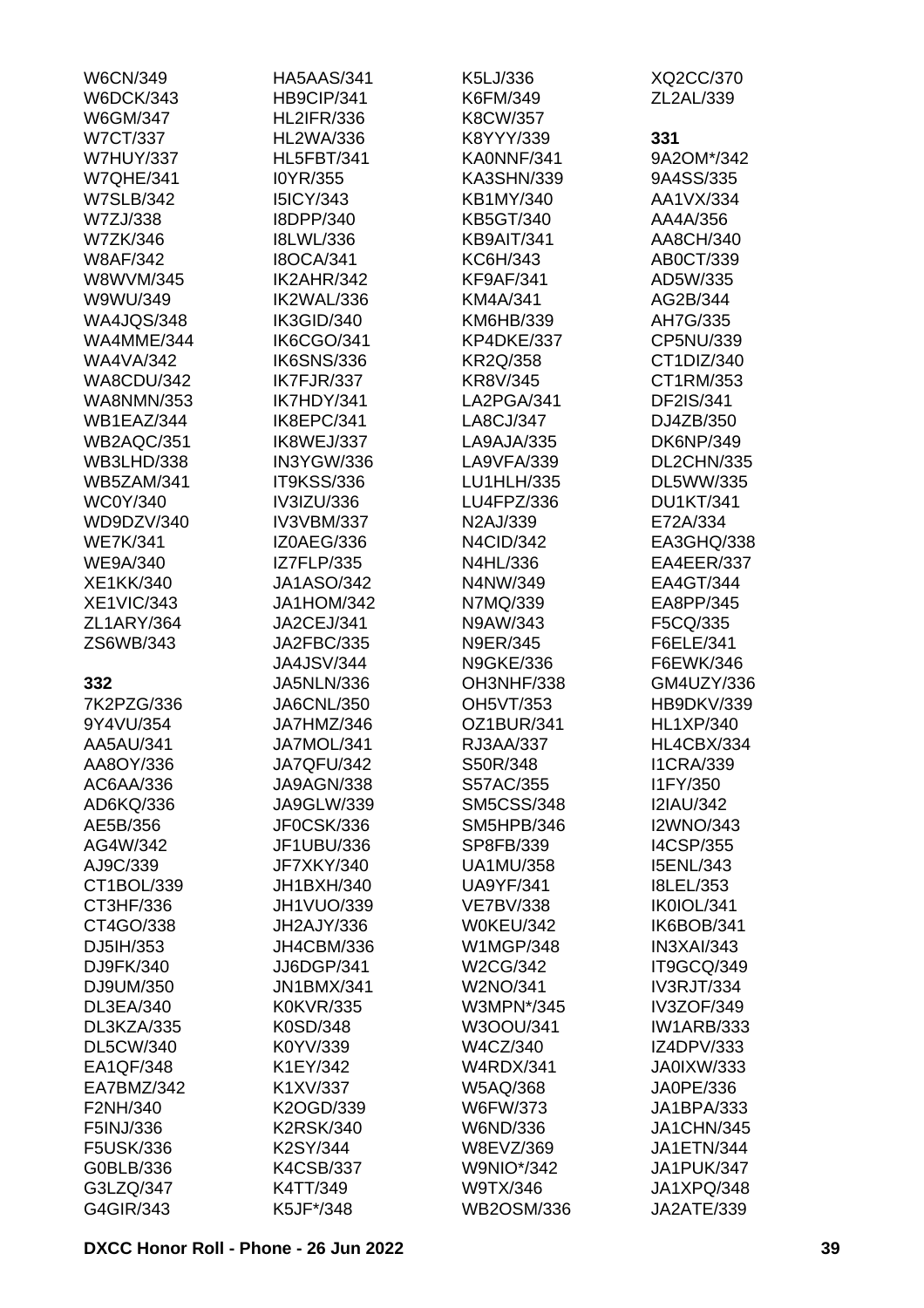| JA2DXD/342        | KR9A/343          |
|-------------------|-------------------|
| JA2QCX/344        | <b>KS7C/356</b>   |
| JA2XW/361         | LB8DC/337         |
| JA3BQE/356        | <b>LU5FCI/340</b> |
| JA3GM/352         | N4BYU/344         |
| JA3MNP/354        | N4JQQ/337         |
| JA5BLB/348        | N4PJ/335          |
| JA7ARD/353        | N4QV/343          |
| <b>JA7FS/348</b>  | N4XMX/340         |
| JA7OUV/338        | <b>N5VYS/335</b>  |
| JA8ALB/346        | N6DUR/339         |
| JA8DRK/349        | N6RV/344          |
| JA8GTA/346        | N7ZA/342          |
| JA8XJF/352        | N8RR/337          |
| JA9AA/357         | N9BX/341          |
| JE6TSP/336        | NN6K/339          |
|                   |                   |
| JF3LGC/342        | NQ6X/341          |
| JH1UBK/339        | NT5V/339          |
| JH2AYB/340        | <b>OE7GB/345</b>  |
| <b>JH3SIF/335</b> | OE7XMH/341        |
| JH4FEB/345        | OH8SR/357         |
| <b>JH4RLY/343</b> | OK2RZ/355         |
| JH6WMJ/340        | <b>ON5WQ/342</b>  |
| JI1PGO/343        | <b>ON6MY/346</b>  |
| JI2EMF/340        | OZ5YL/340         |
| JI3BFC/337        | R9TO/337          |
| <b>JL1RUC/335</b> | RA3DNC/336        |
| JR1NHD/336        | <b>SM5SWA/340</b> |
| JT1BV/337         | SV1GYG/334        |
| K0AZ/335          | <b>UA3CT/359</b>  |
| K0KT/353          | <b>UR5WBQ/336</b> |
| K1KOB/340         | <b>UX1UA/337</b>  |
| K1SG/342          | UX5UO/339         |
| K2EZK/343         | VA6JV/338         |
| K3AB/358          | <b>VE3HO/349</b>  |
| K3WA/334          | <b>VE7SMP/335</b> |
| K4AV/340          | <b>VE7TK/334</b>  |
| K5DC/340          | VK1TX/335         |
| K6TIM/341         | <b>VK3SX/341</b>  |
| K6UNR/336         | W0ANZ/345         |
| <b>K7DRN/365</b>  | <b>W0CK/335</b>   |
| K7RI/350          | <b>W0GAX/342</b>  |
| K7ZD/337          | <b>W0ROB/335</b>  |
| K8OZ/344          | W0TT/337          |
| K8YTO/333         | W1BR/359          |
| <b>KA2CYN/341</b> | W2/F2YS/348       |
| <b>KA2ELW/342</b> | W2RMM/341         |
| KA8DZT/341        | W4EP/341          |
|                   | <b>W4GKR/349</b>  |
| <b>KB1JZU/333</b> |                   |
| <b>KB4CL/343</b>  | W4SK/338          |
| KC2Q/342          | W4VV/342          |
| KE9I/342          | W5ODD/343         |
| <b>KF2DT/337</b>  | W6DN/345          |
| KG6B/346          | <b>W6KTE/369</b>  |
| KH6FKG/343        | <b>W6LQC/358</b>  |
| KH6WU/354         | <b>W6OUL/342</b>  |
| KQ4DO/336         | W7DQM/363         |

W7HR/348 W7KSK/340 W7RXO/344 W7ZB/338 W7ZR/348 W8LIQ/341 WA2NHA/341 WA2VUY/345 WA2VYA/343 WA4USA/338 WA4WIP\*/367 WC5Q/342 WG6P/341 XE1EK/351 XE1MW/333 YV5IV/341 ZL1HY/346 ZL3NS/367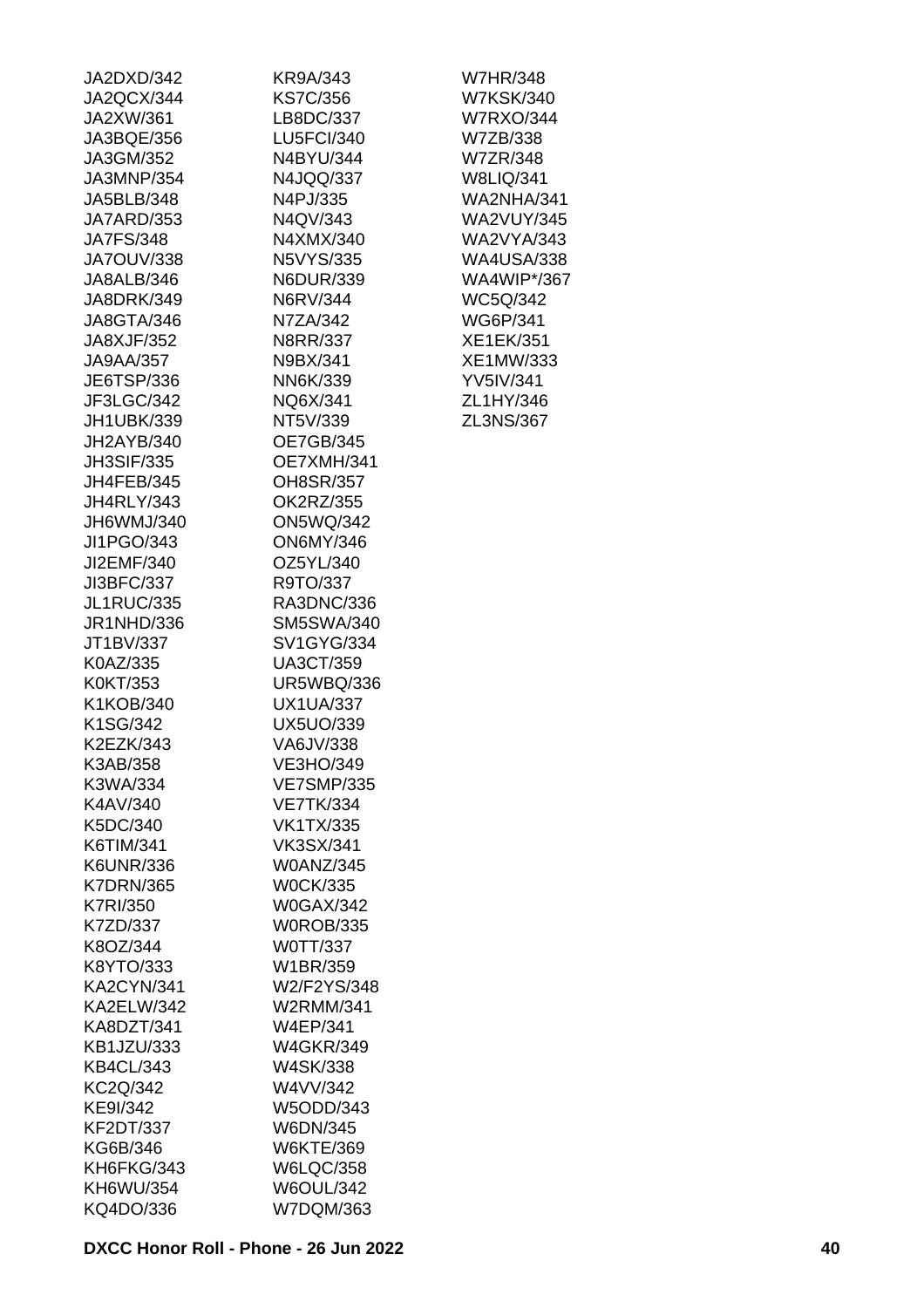See the [ARRL DXCC FAQ](http://www.arrl.org/dxcc-faq/) for details.

| <b>CW</b>         | DL9ZAL/347        | IK4BHO/348        | JA9CWJ/350        |
|-------------------|-------------------|-------------------|-------------------|
| 340               | EA2IA/348         | IK4CIE/349        | JA9FPI/349        |
| JA1BK/354         | EA3XP/344         | IK4DCT/349        | JA9LSZ/343        |
| <b>JA1UQP/356</b> | EA4MY/354         | IK4DRY/349        | JA9NLE/347        |
| <b>JA2VPO/351</b> | EA5BM/348         | IK4GME/349        | JE1DXC/349        |
| JH5BHP/350        | EA6NB/349         | IK4MGP/344        | JE1GWO/351        |
| <b>OH2EA/352</b>  | EA7LQ/350         | IK4WMA/343        | <b>JE2LUN/347</b> |
|                   | EA8AK/357         | IT9AXZ/349        | <b>JE2URF/349</b> |
| 339               | F5II/355          | IT9VDQ/350        | JE7JDL/349        |
| 4X4DK/350         | F5NTV/349         | <b>JA0CRG/349</b> | JE8BKW/349        |
| 9A2AJ/350         | F6AJA/349         | <b>JA0DAI/349</b> | JF1KKV/354        |
| AA1K/354          | F6BEE/350         | JA0DWY/349        | JF1PUW/351        |
| AA1V/349          | F6BLP/349         | <b>JA0GJJ/352</b> | JF1UVJ/348        |
| AA4V/352          | F6CEL/347         | JA0HXV/345        | JF2OWA/349        |
| AA5AT/348         | F6DAY/349         | JA0UUA/349        | JF2UPM/347        |
|                   | F6EXV/351         | <b>JA1ANR/343</b> | JF3KON/349        |
| AA5AU/350         |                   |                   |                   |
| AA5BT/349         | F6GCP/349         | JA1BWA/356        | <b>JF7XKY/355</b> |
| AA5C/351          | G0DBE/346         | JA1ELY/356        | JH1BUO/349        |
| AA6YQ/347         | G3KMA/354         | JA1EOD/354        | <b>JH1EIG/354</b> |
| AA7A/353          | G3RTE/349         | <b>JA1FGB/351</b> | JH1GZE/351        |
| AB0X/353          | G3SNN/351         | <b>JA1HGY/351</b> | <b>JH1IFS/352</b> |
| AB9V/351          | G3VKW/346         | JA1IFP/353        | <b>JH1RFR/345</b> |
| AD5Q/350          | G3VXJ/349         | <b>JA1IOA/352</b> | <b>JH1SJN/347</b> |
| AG9S/349          | G3XTT/350         | JA1JAN/354        | JH1TWT/349        |
| CT1BOH/349        | G4BWP/351         | <b>JA1SVP/352</b> | JH2FXK/348        |
| CT1FJK/343        | G4EDG/350         | <b>JA1XEC/352</b> | <b>JH2SON/347</b> |
| <b>DF2NS/351</b>  | G4ELZ/350         | <b>JA2JNA/350</b> | <b>JH4IFF/351</b> |
| DF2PI/351         | GM3YTS/350        | <b>JA2JRG/349</b> | JH4UYB/348        |
| <b>DF2RG/349</b>  | <b>HA0DU/354</b>  | JA2JW/353         | JH6CDI/349        |
| DF3CB/350         | HA5WA/349         | JA2LCP/345        | JH8JYV/351        |
| DJ2BW/357         | HB9ALO/355        | JA3FYC/356        | JI2KXK/347        |
| DJ2YA/350         | HB9AQW/351        | <b>JA3PIS/351</b> | JI4POR/346        |
| DJ4GJ/349         | <b>HB9BIN/345</b> | <b>JA4DND/351</b> | JJ2LPV/348        |
| DJ5JH/353         | HB9BZA/349        | JA4LKB/351        | <b>JJ2RCJ/349</b> |
| DJ8NK/349         | HB9CGA/349        | <b>JA4LXY/354</b> | <b>JL1SAM/348</b> |
| DJ9HX/349         | <b>I1EEW/349</b>  | JA5AQC/348        | <b>JM1VRW/349</b> |
| DJ9KG/349         | <b>I1JQJ/349</b>  | <b>JA5AUC/354</b> | <b>JM3GXU/345</b> |
| <b>DK0EE/349</b>  | <b>I2KMG/351</b>  | JA5EXW/349        | JN7FAH/345        |
| <b>DK1RV/349</b>  | I2MOV/349         | JA5IU/350         | JP1NWZ/349        |
| <b>DK2GZ/348</b>  | I2OGV/350         | JA6BZI/352        | JR1BLX/350        |
| <b>DK2JX/348</b>  | <b>I2XIP/352</b>  | <b>JA6LCJ/352</b> | <b>JR1CBC/349</b> |
| <b>DK5AD/354</b>  | I2YDX/346         | <b>JA7FWR/350</b> | <b>JR1DUP/346</b> |
| <b>DK6ED/351</b>  | I4EAT*/349        | <b>JA7IC/351</b>  | <b>JR1FYS/353</b> |
| <b>DK9KX/349</b>  | I4IKW/349         | JA7MSQ/348        | <b>JR1XIS/349</b> |
| DL1RWN/346        | <b>I4LCK/348</b>  | JA7PL/353         | JR3GWZ/349        |
| DL4MCF/349        | <b>I5GJK/349</b>  | JA8DNV/356        | JR6EZE/349        |
| DL4MDO/347        | <b>I5KKW/344</b>  | <b>JA8EAT/355</b> | JR7TEQ/354        |
| DL5KAT/349        | IK0HBN/347        | JA8EOT/349        | K0CA/349          |
| DL6QW/349         | IK1GPG/348        | <b>JA8FKO/354</b> | K0DEQ/354         |
| <b>DL7HU/343</b>  | IK2DFZ/349        | JA8RJE/349        | K0EU/349          |
| DL7VEE/352        | <b>IK2ILH/348</b> | JA9CGW/348        | <b>K0IEA/351</b>  |
|                   |                   |                   |                   |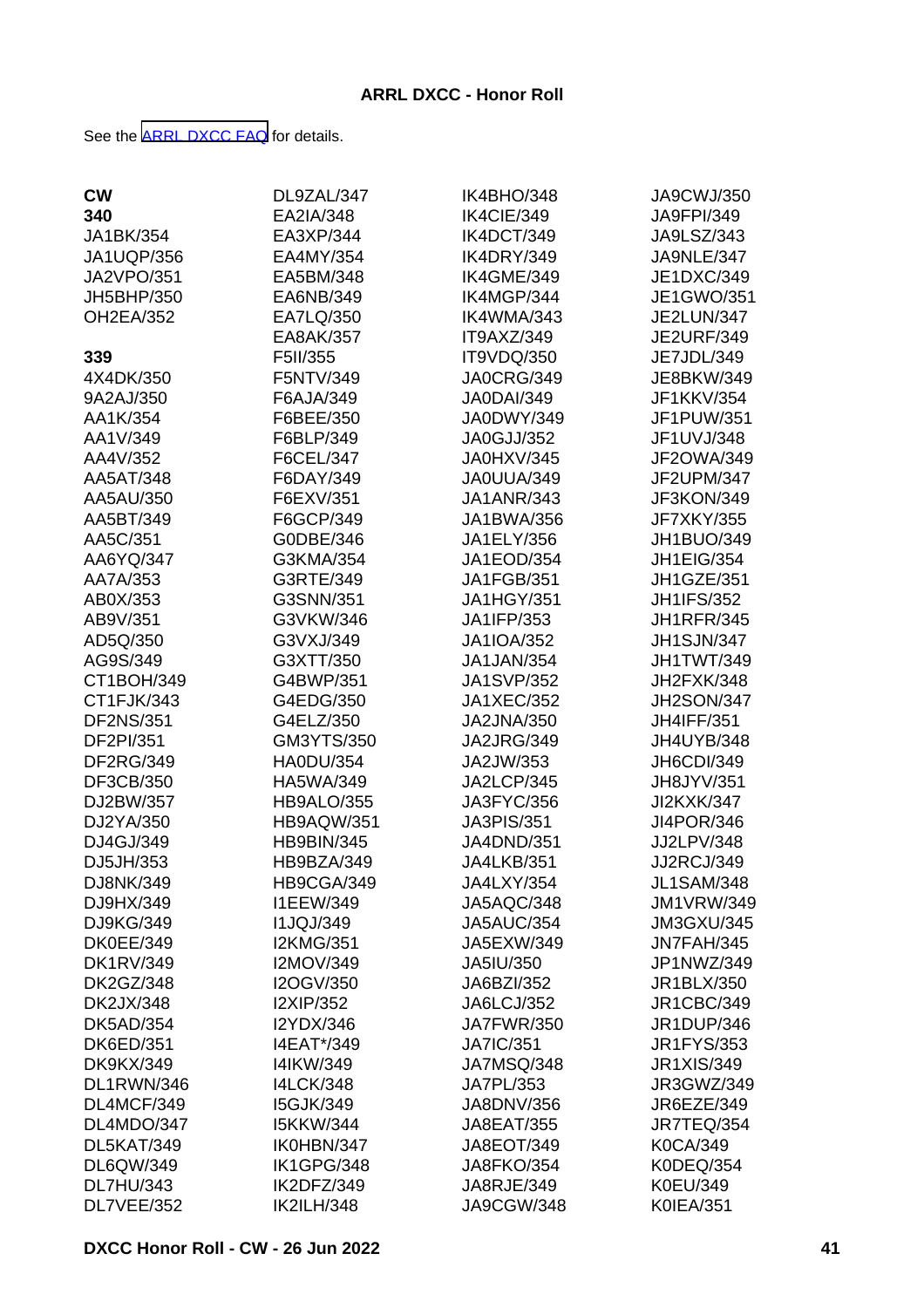| <b>K0JGH/345</b> | K8PYD/353        | N7RO/350          | SM0CCM/354            |
|------------------|------------------|-------------------|-----------------------|
| <b>K0JUH/349</b> | K8YSE/348        | <b>N7US/351</b>   | <b>SM2EKM/349</b>     |
| K0QC/349         | K9CW/351         | N7UT/354          | SM2GCQ/349            |
| K0QQ/350         | K9EL/349         | N8JV/349          | <b>SM3EVR/355</b>     |
| <b>K0RS/348</b>  | K9EU/349         | N8JX/349          | <b>SM3GSK/350</b>     |
| K0SR/351         | K9IL*/352        | N8PR/348          | <b>SM4CTI/350</b>     |
| K1AJ/350         | K9MM/355         | N9AU/350          | <b>SM4CTT/351</b>     |
| K1AR/349         | K9NU/348         | N9RD/347          | <b>SM4DHF/352</b>     |
| K1HTV/350        | K9OW/347         | NI0G/349          | SM4EMO/349            |
| K1LD/351         | K9QVB/354        | NN4T/349          | <b>SM4OTI/349</b>     |
| <b>K1NTR/349</b> | <b>K9RHY/351</b> | NQ1K/349          | SM5AQD/353            |
| K1ST/351         | K9RS/345         | NR1R/353          | <b>SM5BFJ/352</b>     |
| K2FL*/355        | K9VAL/349        | <b>NS6C/352</b>   | SM5CZQ/353            |
| <b>K2RW/351</b>  | K9ZO/353         | NX0I/349          | SM5DJZ*/352           |
| <b>K2TQC/355</b> | KA6A/349         | NY0V/348          | SM6CCO/349            |
| K2TWI/349        | <b>KC7V/349</b>  | OE1ZL/349         | <b>SM6CTQ/352</b>     |
| K2VV/354         | KF2O/352         | OE2DYL/348        | <b>SM6CVX/355</b>     |
| K3JGJ/350        | KF9D/351         | OE2VEL/351        | <b>SM6DHU/352</b>     |
|                  |                  |                   |                       |
| K3KO*/347        | KG9N/349         | OE3EVA/351        | SM7NDX/347            |
| K3UA/354         | KJ9I/349         | OE5NNN/349        | SP2BMX/351            |
| K3UL/349         | KK2I/350         | OE6IMD/349        | SP2FAX/347            |
| <b>K4CIA/351</b> | KN4F/349         | OH1MA/350         | SP3E/350              |
| K4CN/349         | KP4P/353         | OH1XX/353         | SP5EWY/355            |
| K4DX/352         | KX4R/350         | OH2BAD/353        | <b>SP8AJK/351</b>     |
| K4DY/351         | KY7M/350         | OH2BU/356         | T77C/346              |
| K4FJ/352         | LA5XGA/348       | OH2DW/349         | <b>UA0ZC/345</b>      |
| K4IQJ/349        | LA7AFA/349       | OH2FT/348         | <b>UA4CC/350</b>      |
| <b>K4MQG/353</b> | LA7JO/350        | OH3SR/349         | <b>UA4HBW/351</b>     |
| K4NA/349         | LZ2CC/352        | OK1ADM/354        | <b>UA9YE/347</b>      |
| K4PI/356         | LZ2DF/352        | OK1MP/352         | <b>UR5WA/352</b>      |
| K4TEA/349        | <b>N0AT/350</b>  | OM3JW/355         | <b>US5WE/353</b>      |
| K4UEE/353        | N0TB/349         | ON4IQ/346         | UT5UGR/346            |
| K4WS/352         | N1DG/348         | <b>ON4ON/347</b>  | UT7WZA/352            |
| K4XI/352         | N1NK/347         | <b>ON4UN*/352</b> | VA3DX/353             |
| K5AC/353         | N2MM/349         | OZ1CTK/353        | VE3BW/351             |
| K5BG/349         | N2QT/346         | OZ1LO/356         | VE3EJ/349             |
| <b>K5ESW/345</b> | N2TU/349         | OZ2JI/349         | <b>VE3LDT/350</b>     |
| K5JZ/345         | N3BNA/349        | OZ4O/351          | <b>VE3XN/350</b>      |
| K5KC/346         | N3SL/351         | OZ7GI/350         | VE6WQ/352             |
| <b>K5KLA/354</b> | N3XX/350         | OZ7YY/354         | <b>W0BV/348</b>       |
| K5NA/352         | N4CC/352         | OZ9PP/351         | W0MHK/348             |
| K5RT/348         | <b>N4CH/347</b>  | <b>PA0WRS/351</b> | W0VTT/349             |
| K5UR/355         | N4MM/354         | PA3FQA/346        | W1CU/353              |
| K5YY/353         | N4NX/353         | PA5TT/349         | W1FJ/350              |
| K6FG/348         | N4RJ/356         | PE5T/351          | W1GL/353              |
| K6KII/353        | N4WW/358         | PT7WA/349         | W1JR/353              |
| <b>K7ABV/352</b> | N4XM/350         | PY2BW/350         | W1KSZ/353             |
| <b>K7EG/352</b>  | N5AW/353         | PY2RO/349         | W1MK/349              |
| <b>K7NN/352</b>  | N5ET/351         | PY2XB/349         | W1MU/349              |
| K7PI/349         | N5JR/351         | PY2YP/350         | W1NG/353              |
| K7SP/351         | N5ZM/344         | PY7ZZ/352         | W1TC/354              |
| <b>K7XB/347</b>  | N6AR/353         | RA3DX/349         |                       |
|                  |                  | <b>RU3FM/348</b>  | W1YY/354<br>W2KKZ/348 |
| <b>K7ZA/352</b>  | N6JV/353         |                   |                       |
| K7ZD/347         | N6OC/349         | S58T/348          | W2SM/353              |
| K8EJ/353         | N6VR/353         | <b>SK7AX/349</b>  | W3GG/352              |
| K8LJG/353        | N7EF/352         | SL0ZG/349         | <b>W3LPL/352</b>      |
| <b>K8MFO/354</b> | N7GR/345         | SM0AJU/356        | W3NO/349              |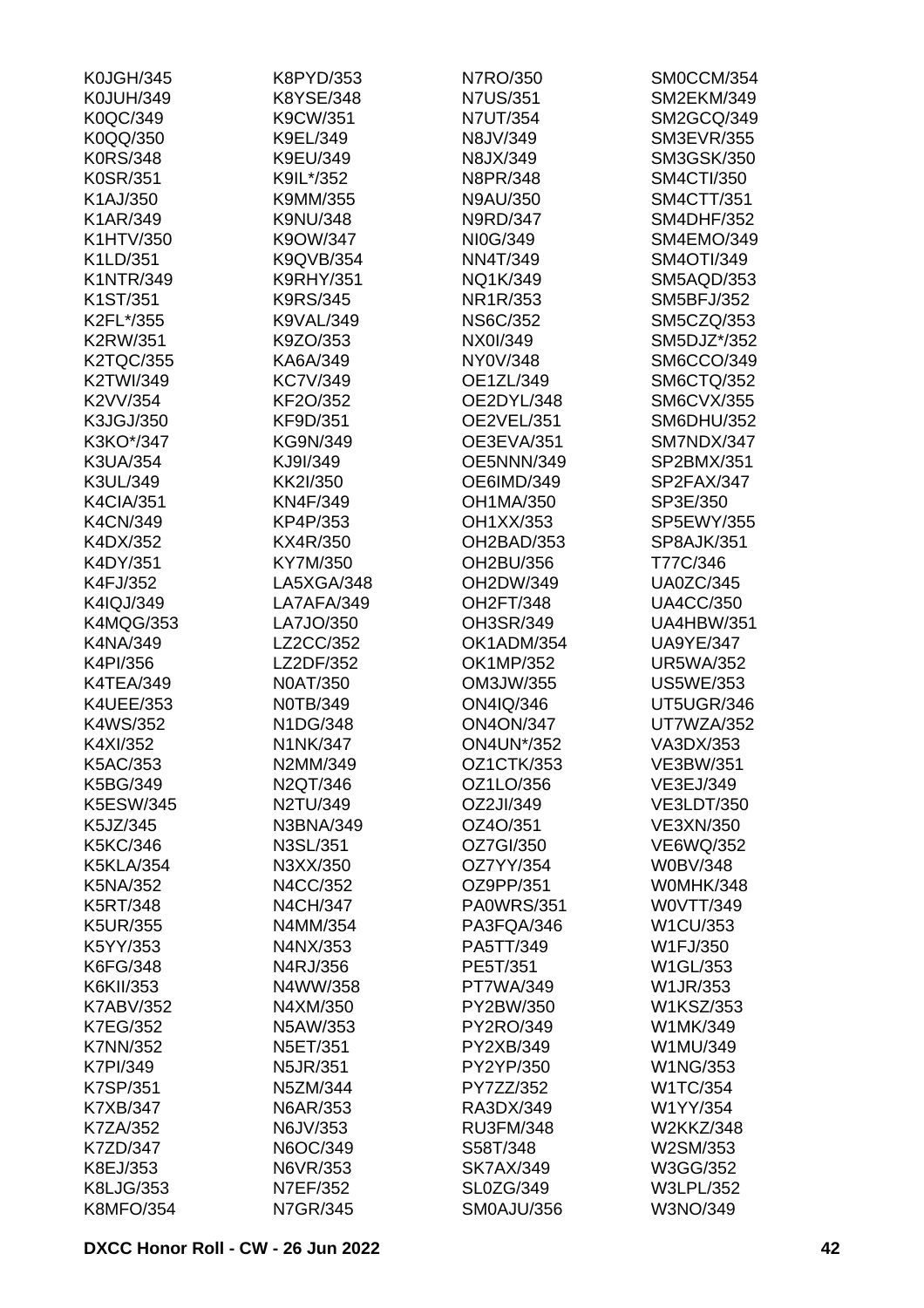| W3UM/351          | ZS6EZ/349        | HL3DE/346         | <b>JF1SEK/351</b> |
|-------------------|------------------|-------------------|-------------------|
| <b>W3UR/350</b>   |                  | <b>HL3IUA/345</b> | JF1WPB/344        |
| W3YX/349          | 338              | I1WXY/348         | JF2MBF/347        |
| <b>W4CK/350</b>   | 9A5CY/342        | <b>I2AOX/344</b>  | JF4VZT/348        |
| <b>W4CZU/352</b>  | AA1ON/346        | <b>I2ZGC/347</b>  | <b>JG1WSC/348</b> |
| <b>W4DKS/354</b>  | AA3B/344         | I3VJW/349         | JG3QZN/346        |
| <b>W4DR/355</b>   | AA4R/346         | <b>I4AVG/345</b>  | JH2UVL/352        |
| W4DXX/353         | AC4G/348         | <b>I4MKN/344</b>  | JH4JNG/348        |
| <b>W4FC/352</b>   | AD1C/351         | IK1WGX/342        | JH9AUB/348        |
| W4GD/351          | AD5A/345         | IK2BLA/346        | JI1FXS/346        |
| W4OX/349          | AI0O/350         | IK6DLK/348        | <b>JL1XMN/344</b> |
| <b>W4PK/344</b>   | AI3Q/352         | IT9TQH/350        | JP1IOF/348        |
| W4TO/347          | CT1EEB/343       | IT9UCS/347        | <b>JR1AIB/351</b> |
| W4UM/353          | DF2UU/348        | JA0BKX/350        | JR1MLU/350        |
| W4VQ/354          | DF3GY/343        | <b>JA0UH/351</b>  | <b>JR2KDN/343</b> |
| <b>W5BOS/349</b>  | DF9ZW/346        | <b>JA1ADN/351</b> | <b>JR3IIR/349</b> |
| <b>W5BPT/347</b>  | DJ2RB/343        | JA1ADT/344        | <b>JR5VHU/346</b> |
| <b>W5EC/346</b>   | DJ2TI/352        | <b>JA1FNA/351</b> | JR9LKE/344        |
| <b>W5FKX/347</b>  |                  |                   |                   |
|                   | DJ3IW/349        | JA1GV/352         | K0KX/350          |
| <b>W5TCX/346</b>  | DJ4XA/350        | <b>JA1JAT/344</b> | K0XN/348          |
| <b>W5ZPA/352</b>  | DJ5AV/347        | <b>JA1MOH/352</b> | K1DG/348          |
| W6BJH/353         | DJ9RR/347        | <b>JA1OND/349</b> | <b>K1EFI/348</b>  |
| <b>W6ENZ/349</b>  | DJ9ZB/346        | <b>JA1SFL/347</b> | K1TL/348          |
| W6TMD/350         | <b>DK5PR/351</b> | <b>JA1SHE/346</b> | K1ZZ/350          |
| <b>W7LR/355</b>   | DL1YD/352        | <b>JA1VLK/348</b> | K2AU/348          |
| W7OM/350          | DL2FAG/347       | JA1WSX/346        | K2CL/350          |
| <b>W7UT/354</b>   | <b>DL3NM/342</b> | JA2AHH/346        | K2LS/349          |
| W8AV/349          | DL6JGN/348       | JA2BDR/345        | <b>K2MFY/352</b>  |
| W8DX/349          | DL6KVA/348       | <b>JA2DSY/351</b> | K2PLF*/351        |
| W8TE/352          | DL7AFV/348       | JA2FBY/346        | K2SHZ/353         |
| W8UVZ/353         | DL7MAE/348       | <b>JA2IVK/353</b> | K2TE/348          |
| W8XD/349          | DL9DRA/342       | JA2KVD/353        | K2TK/348          |
| W9BF/348          | DL9YX/351        | <b>JA2OLJ/345</b> | <b>K2UFM/352</b>  |
| W9DC/353          | EA4KD/343        | <b>JA2TBS/345</b> | K2UO/352          |
| W9IXX/349         | EA7BJ/347        | JA3CSZ/351        | K2XF/348          |
| <b>W9KNI/359</b>  | EI6FR/344        | JA3EMU/352        | K3FN/354          |
| <b>W9MU/347</b>   | EU1DX/348        | JA3GN/348         | K3IE/351          |
| W9XY/352          | F3AT/354         | JA3UCO/345        | <b>K4HGX/346</b>  |
| W9YSX/349         | F3TH/348         | JA4DEN/349        | K4JLD/350         |
| W9ZR/353          | F6DZO/349        | JA4IYL/348        | <b>K4QL/348</b>   |
| <b>WA2HZO/349</b> | G0OIL/342        | JA5BEN/348        | K4SE/353          |
| <b>WA2WSX/351</b> | G3NDC/344        | JA5PWW/348        | K4SO/345          |
| WA6TLA/354        | G3PLP/344        | JA6BZA/347        | K4UTE/350         |
| <b>WB4TDH/353</b> | G3SJX/348        | JA6CBG/348        | K4XO/355          |
| <b>WB6RSE/354</b> | G3TXF/352        | JA6TMU/347        | K4XU/352          |
| <b>WB7B/348</b>   | G3VMW/349        | JA7JI/349         | K4ZW/352          |
| <b>WB8ZRL/352</b> | G3WPF/349        | JA7MYQ/348        | K4ZYU/352         |
| WB9Z/349          | G4BUE/352        | JA7ZP/346         | K5AQ/352          |
| <b>WD5DBV/349</b> | G4OBK/347        | JA8EJO/348        | K5DU/347          |
| WI8A/349          | G5LP/346         | JA8JL/354         | K5PC/348          |
| <b>WK3N/345</b>   | GM3PPE/349       | JA8ZO/353         | K5WE/350          |
|                   |                  |                   |                   |
| WO2N/349          | GM3YOR/349       | JA9APS/350        | K6AM/348          |
| WQ3X/347          | HA8IE/348        | JE1LFX/344        | K6DT/353          |
| <b>WS9V/349</b>   | HB9BGV/347       | JE1PNX/347        | K6EID/348         |
| WX4G/353          | HB9CZR/345       | <b>JE1SYN/347</b> | K6GXO/348         |
| <b>YO3APJ/354</b> | HB9DDZ/348       | JE2OVG/350        | K6JAD/346         |
| ZS4TX/348         | HB9DHK/342       | JF1NZW/347        | K6TA/352          |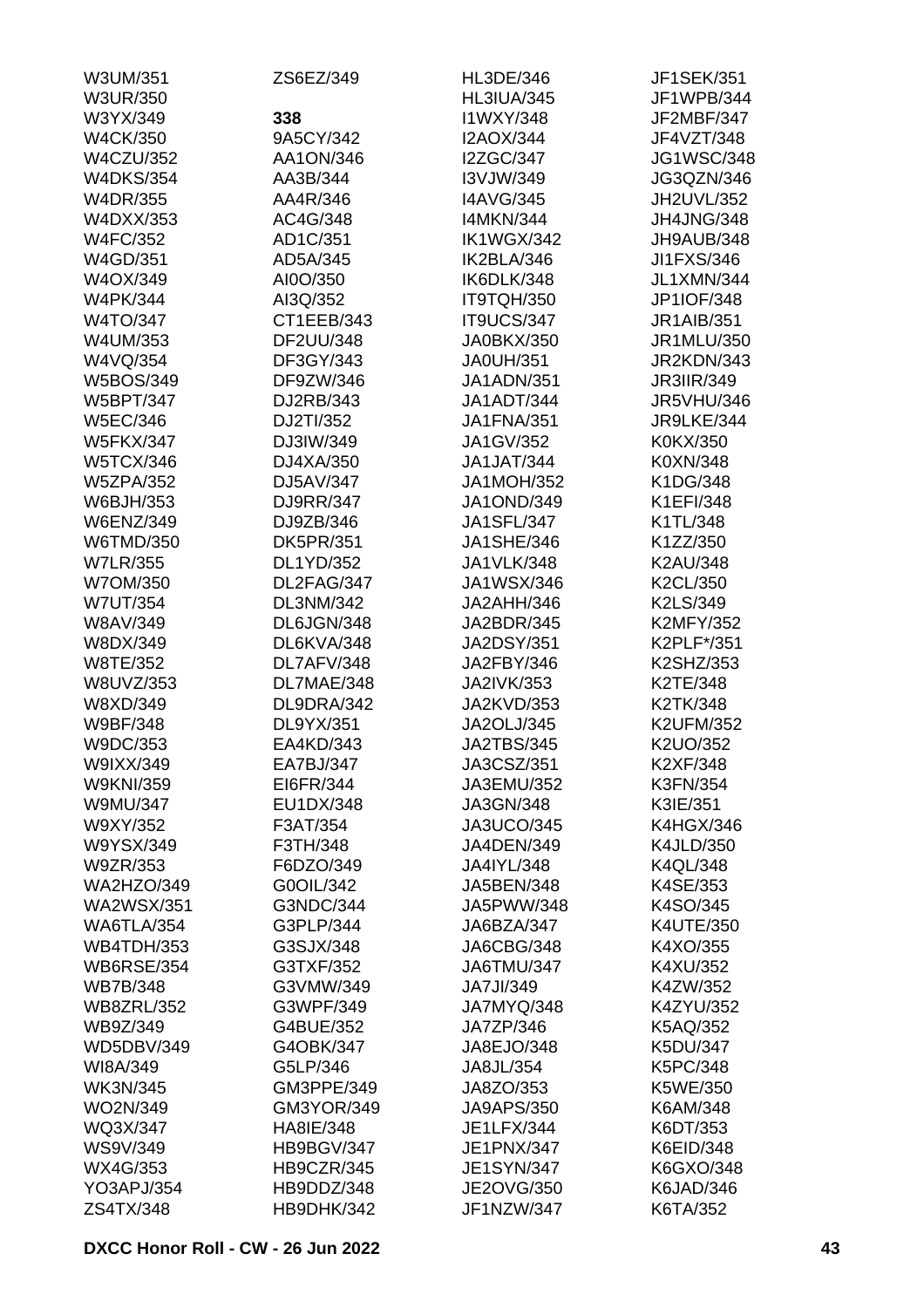| K6YUI/343        | N7FU/351          | SP9FKQ*/347       | YB5QZ/346         |
|------------------|-------------------|-------------------|-------------------|
| <b>K7BG/346</b>  | N7IR/348          | SV1JG/353         | YO3CD/346         |
| K7LJ/348         | N7RT/352          | <b>TG9NX/351</b>  | ZL3JT/342         |
| K7SO/347         | <b>N8AA/352</b>   | <b>UA3AB/344</b>  |                   |
| K7ZBV/350        | N8BJQ/349         | <b>UA6MF/344</b>  | 337               |
| K7ZV/342         | N8DX/350          | UT2UB/345         | 9A2EU/343         |
| K8CX/352         | N8MZ/351          | <b>UX0UN/351</b>  | 9A3SM/347         |
| K8DYZ/351        | N9IW/349          | <b>VE3LYC/342</b> | AA1QD/341         |
| K8IFF/349        | <b>N9US/352</b>   | VE3XO*/347        | AA8LL/341         |
| K8NA/351         | NA0Y/347          | VE7AHA/348        | AA8OY/344         |
| K8SIX/349        | NI6T/347          | <b>VK3QI/350</b>  | AJ9C/349          |
| K8ZH/352         | <b>NK4L/348</b>   | VY2OX/348         | DF1SD/346         |
| K8ZTT/344        | <b>NM7G/347</b>   | <b>W0SR/353</b>   | <b>DK5WL/348</b>  |
| K9AJ/353         | NU8Z/344          | W0UY/346          | DL1AMQ/348        |
| K9BWQ/350        | OE2LCM/342        | <b>W0WP/352</b>   | <b>DL1DA/343</b>  |
| K9GA/350         | OH2BCK/342        | W1AO/347          | DL2OE/342         |
|                  |                   | <b>W1ECT/348</b>  | DL2VPO/343        |
| K9IR/347         | OH2BF/348         |                   |                   |
| <b>KA7T/347</b>  | OH2LU/349         | W1JZ/352          | DL6ATM/349        |
| KD5M/349         | OH2ZZ/348         | W1OX/348          | <b>DL6KR/341</b>  |
| <b>KE7X/347</b>  | OH3WS/348         | W1TYQ/346         | DL9RCF/341        |
| <b>KG7H/348</b>  | OH3YI/354         | W1WLW/352         | <b>DS5USH/341</b> |
| KM3V/348         | <b>OH5VT/348</b>  | W1YM/348          | EU7A/346          |
| KQ8M/350         | <b>OK1CF/346</b>  | W2FP/353          | EY8MM/345         |
| <b>KR4F/350</b>  | <b>OK3GU/344</b>  | W2GW/348          | F5QF/348          |
| KR8V/348         | <b>ON4GG/344</b>  | W2LO/345          | F6HKA/343         |
| KS1J/348         | <b>ON4VT/346</b>  | W2RS*/352         | F9XL/350          |
| <b>KU0A/346</b>  | <b>ON5NT/354</b>  | W2YC/346          | G0JHC/343         |
| KW4V/349         | ON7PQ/348         | W3GH*/347         | G4GIR/347         |
| KW9A/348         | OZ1BTE/348        | <b>W4AG/344</b>   | GM3POI/343        |
| LA7SI/349        | OZ1HX/350         | W4WJ/353          | HA3OU/345         |
| LA9XG/348        | OZ8BZ/349         | W4ZYT/346         | <b>HA5AGS/346</b> |
| N0AV/349         | PA0LOU/351        | W5FI/351          | <b>HA5KG/342</b>  |
| <b>NORR/353</b>  | PA1CW/347         | <b>W5FK/348</b>   | HB9AMO/350        |
| N0XA/352         | PT2BW/350         | W6JTI/347         | HB9CRV/347        |
| N1DCM/348        | PY2NQ/347         | <b>W6RLL/345</b>  | HB9LCW/341        |
| N2LT/351         | PY2SP/347         | <b>W6SR/347</b>   | <b>I4FTU/349</b>  |
| N2MF/351         | R7LV/347          | W6VX/347          | <b>I4YCE/345</b>  |
| N2RR/346         | R9TO/344          | W6XA/348          | <b>I5JRR/347</b>  |
| N2TK/349         | RW3PZ*/348        | <b>W7KCN/344</b>  | <b>I5RFD/348</b>  |
| N3AF/342         | <b>RW3RN/347</b>  | W7MO/348          | IK2IQC/341        |
| N4DB/344         | RY9C/346          | <b>W8CY/350</b>   | IK4PLW/344        |
| N4DW/352         | SM3NRY/347        | <b>W8CZN/346</b>  | IK5HHA/345        |
| N4GN/348         | SM4BZH/352        | <b>W8DCH/352</b>  | IK5PWQ/343        |
| N4IR/352         | SM4DDE/347        | <b>W8TWA/346</b>  | IK8BIZ/342        |
| N4JF/343         | <b>SM5CAK/351</b> | <b>W9KQD/351</b>  | IK8HJC/341        |
| N4JJ*/352        | <b>SM5CCE/352</b> | <b>WA2HZR/351</b> | IV3JVJ/341        |
| N4KG*/351        | SM5FUG/348        | <b>WA2IKL/346</b> | <b>JA0GCI/349</b> |
| <b>N4MHQ/349</b> | <b>SM6AHS/348</b> | <b>WA4FFW/349</b> | JA0NPQ/342        |
| N4NO*/353        | <b>SM6CMU/352</b> | <b>WB4OSS/348</b> | JA0NZR/339        |
|                  |                   | WB4UBD/348        |                   |
| N4TJ/348         | SM6CUK/348        |                   | JA1BOQ/344        |
| N4XP/341         | SM7BYP/349        | WB9CIF/347        | <b>JA1CLW/344</b> |
| N5FG/349         | SP5CJQ/348        | <b>WB9EEE/349</b> | <b>JA1CZI/350</b> |
| N5LZ/349         | SP6RT/352         | WD5COV/347        | JA1DOF/346        |
| <b>N5UR/352</b>  | SP7GAQ/347        | WF5T*/351         | <b>JA1DUH/349</b> |
| N6ET/351         | SP8FNA/348        | WJ4T*/348         | <b>JA1GRM/346</b> |
| N6KK/347         | <b>SP8NR/348</b>  | WT8C/348          | <b>JA1LSP/348</b> |
| N6MZ/346         | SP9DWT/348        | WX5L/342          | JA1MRM/349        |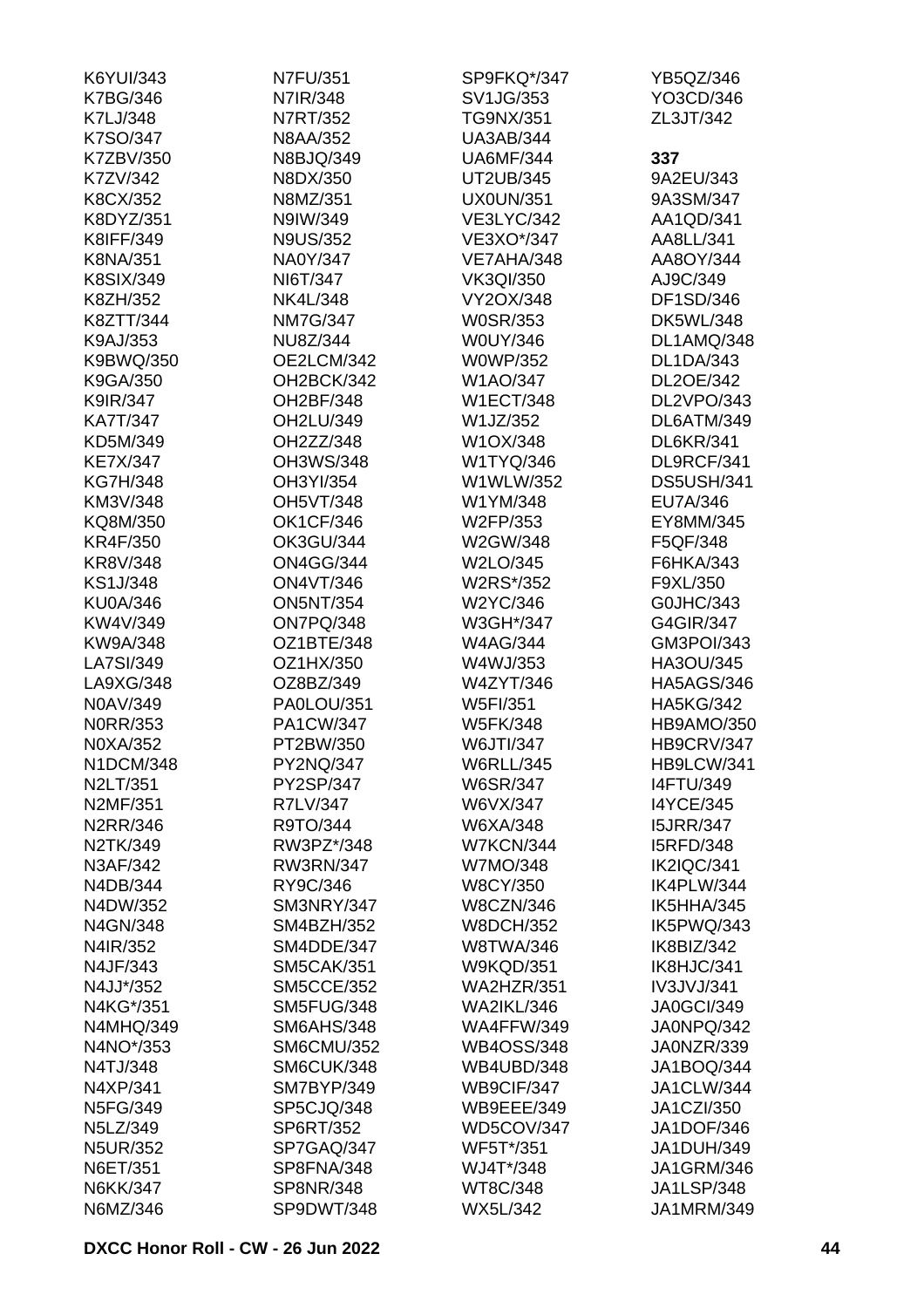| JA1XCZ/345        | K5ZK/349         | <b>ON4ZD/346</b>  | <b>WA2VYA/347</b> |
|-------------------|------------------|-------------------|-------------------|
| JA2ADY/349        | <b>K6LRN/344</b> | OZ3PZ/341         | <b>WA5VGI/345</b> |
| JA2BL/352         | K6UFO/344        | PY2KP/346         | <b>WA9YYY/345</b> |
| JA2DPC/341        | K6XT/350         | PY4OY/345         | WB4W/348          |
| JA2FGL/347        | <b>K7LAY/346</b> | PY5WD/353         | <b>WB4ZBI/347</b> |
| JA2FJP/347        | <b>K7WP/341</b>  | R3OK/342          | <b>WB8FIW/342</b> |
| <b>JA2XYO/349</b> | K8AV/344         | R5AJ/341          | <b>WD5K/347</b>   |
| JA3AAW/349        | <b>K8BCK/350</b> | R9FM/344          | WD8PKF/349        |
| JA4FKX/343        | K8BL/347         | SM0NJO/346        | <b>WL7E/346</b>   |
| JA4ZA/346         | K8GG/348         | SM2EJE/343        | <b>YU3AA/341</b>  |
| JA5MHD/347        | K8LN/346         | SM3CBR/346        | Z32ZM/346         |
| JA5WIZ/341        | K8MW/347         | SM3DXC/350        | ZS6KR/347         |
| JA6VQA/345        | K8PT/351         | <b>SM5BRW/351</b> |                   |
| JA7BWT/342        | K8SW/350         | <b>SM5CEU/343</b> | 336               |
| JA7JWF/347        | K8TL/349         | SM5KNV/345        | 9A2JK/343         |
| JA8AZN/346        | <b>K9ALP/347</b> | SM6CNN/347        | 9A2NA/346         |
| JA8BAR/347        | K9KU/351         | SM6VR/349         | 9A6W*/345         |
| JA9AA/348         | K9LJN/347        | SP3EPK/345        | 9A7V/346          |
| <b>JA9FAI/347</b> | K9NW/347         | SP3FAR/344        | 9A8A/345          |
| JE8LWZ/341        | KA3S/344         | SP6CIK/343        | AA1AC/346         |
| <b>JE8TGI/346</b> | KD6WW/348        | SV1IW/350         | AA9AA/344         |
| <b>JG1ULJ/344</b> | <b>KE4YD/345</b> | UA3AGW/347        | AD6W/345          |
| <b>JG3SKK/344</b> | <b>KF0QR/342</b> | <b>UA3LAR/345</b> | AE5E/343          |
| JH1BAM/346        | KF8N*/347        | <b>UA4CR/343</b>  | AF2C/348          |
| JH1CHU/343        | KG4W/351         | UT3UA/346         | DF2UH/340         |
| JH1ORA/347        | <b>KK0M/346</b>  | <b>UT5JAJ/342</b> | DJ0MDR/341        |
| JH2RMU/347        | KQ3F/346         |                   | DJ5FI/345         |
|                   |                  | <b>UT7QF/344</b>  |                   |
| JH8BOE/348        | KZ4V/347         | <b>VE3FF/347</b>  | DJ6TK/346         |
| <b>JH8SLS/347</b> | LA2QM/347        | W0DJC/344         | DJ9ON/346         |
| JI8DGO/341        | LA5HE/346        | <b>W0FLS/344</b>  | DL3IAC/341        |
| <b>JJ1DWT/347</b> | LA5LT/347        | WOJLC/351         | <b>DL5CW/342</b>  |
| <b>JJ1SKG/341</b> | <b>NORB/347</b>  | W1GJ/342          | DL6XK/340         |
| <b>JJ1TEA/345</b> | <b>N0RN/347</b>  | <b>W2NRA/350</b>  | <b>DL7KL/345</b>  |
| JJ2PIK/346        | <b>N1UR/344</b>  | <b>W2RA/345</b>   | E72A/340          |
| <b>JK1BSM/345</b> | N2UN/350         | W2TX/347          | EA1AUS/342        |
| <b>JK1OPL/345</b> | N2WK/345         | W2XI/349          | EA1DFP/340        |
| <b>JO1WKO/345</b> | N3NT/341         | W3NA/344          | EA1JO/347         |
| <b>JQ3DUE/341</b> | N4AH/346         | W3SB/351          | EA3LX/343         |
| <b>JR2BNF/346</b> | N4AL/343         | <b>W4AVY/341</b>  | F3SG/344          |
| <b>JR3OEH/343</b> | N4CW/352         | W4OEL*/347        | F6AOJ/344         |
| JR7VHZ/341        | N4TL/342         | W5ODD/350         | G0EHO/342         |
| JS3CTQ/344        | N5KD/341         | W5WT/344          | G3OAG/341         |
| K1JO/350          | N5PO/347         | W5XC/345          | GM0GAV/342        |
| K1KO/347          | N5TY/344         | <b>W5ZN/345</b>   | GM4FDM/341        |
| K1UO/349          | N8DJX/343        | <b>W6CUA/349</b>  | <b>HA1RW/343</b>  |
| K2PK/351          | <b>N9CK/345</b>  | W6PJ/342          | HA3HP/344         |
| <b>K2QMF/345</b>  | NA2M/349         | <b>W7GA/345</b>   | HA9PP/344         |
| K2SX/351          | NF9V/346         | W7KW/343          | HB9DDO/340        |
| K3WW/348          | NW8F/347         | W9HM/347          | HB9HFN/340        |
| <b>K4CL/351</b>   | OE1TKW/346       | <b>W9LNQ/349</b>  | I2ZBX/348         |
| K4SV/341          | OE5BWN/346       | <b>W9NGA/347</b>  | <b>I4EWH/341</b>  |
| K4XP/348          | OE6DK/341        | W9OP/345          | IK2QPR/339        |
| <b>K5CON/343</b>  | OH2BEN/343       | <b>W9RPM/341</b>  | IK4DRR/340        |
| <b>K5GKC/348</b>  | OH2BLD/350       | W9VA/346          | IK5CBE/344        |
| <b>K5JUC/341</b>  | OH2BV/343        | W9XX/341          | IK5GQM/345        |
| K5MC/346          | OH3BU/345        | <b>WA1FCN/350</b> | IK6FWJ/340        |
| K5UO/351          | OH3JR/346        | <b>WA1S/346</b>   | IT9DAA/340        |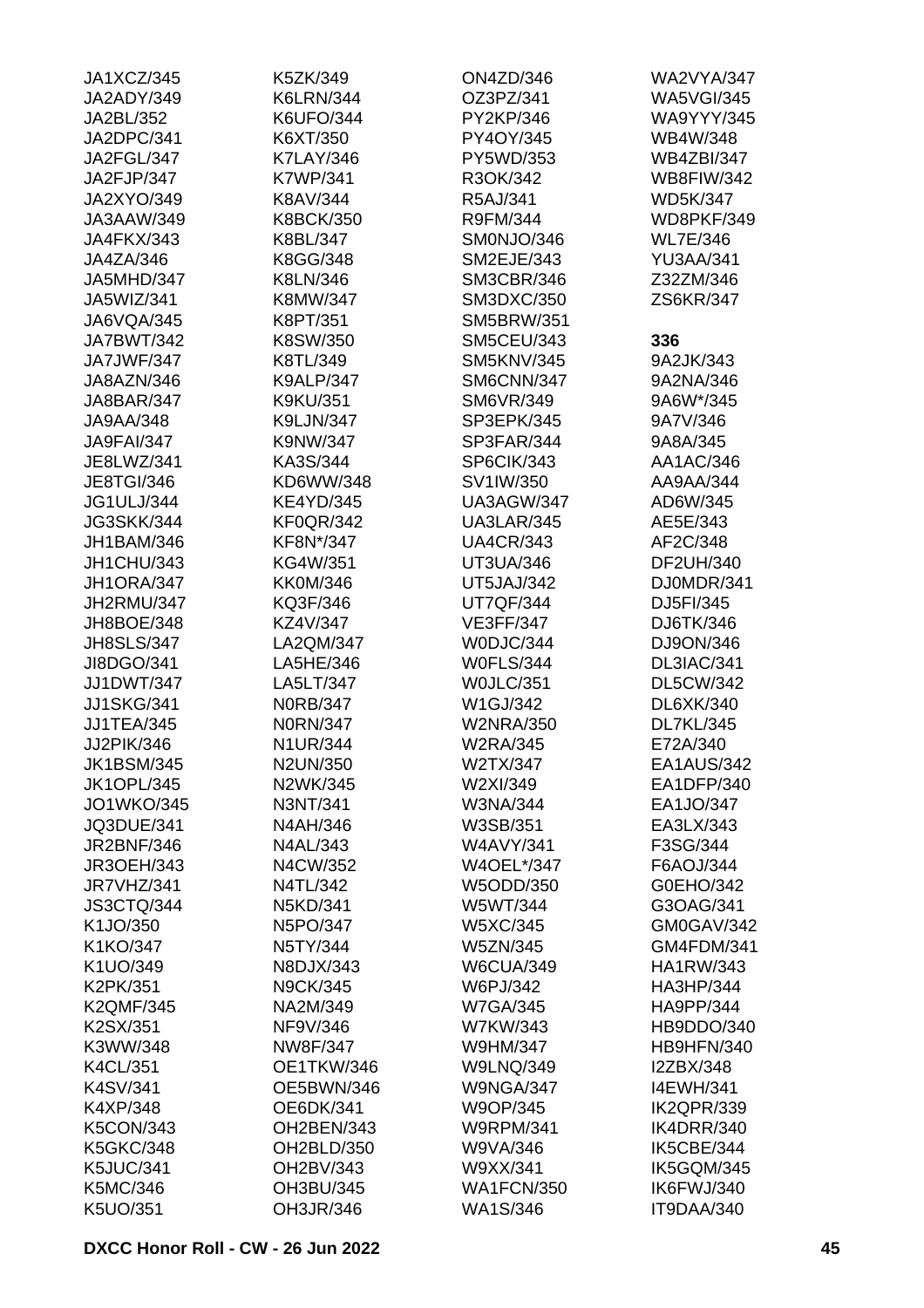| IZ5EKV/339        | K5KV/348          | <b>SM3NXS/342</b> | WB8B/345          |
|-------------------|-------------------|-------------------|-------------------|
| JA0CGJ/345        | <b>K6CTA/344</b>  | SM5API*/344       | <b>WB8YJF/345</b> |
| JA0DBQ/345        | K6LM/348          | SM6BGG/346        | WS1F/343          |
| <b>JA0EKI/340</b> | K8AC/343          | SP1S/343          | WS6X/344          |
| JA0FSB/347        | K8BN/346          | SP5DIR/341        | XE1ZW/339         |
| <b>JA0IXW/341</b> | K8ND/345          | SP5GH/348         |                   |
| JA1BNL/340        | <b>K8RYU/341</b>  | SP6HEQ/341        | 335               |
| JA1BNW/345        | K9JF/342          | SP6M/342          | 4K9W/342          |
| <b>JA1DM/347</b>  | KA8ZPE/346        | <b>SP7ITB/342</b> | 4Z4DX/342         |
| JA1DOT/341        | KE9U/348          | SP8FHM/340        | 5B4AGN/338        |
| <b>JA1SJV/347</b> | KJ0M/347          | SP9AI/351         | 9A1CAL/341        |
| <b>JA1SYY/342</b> | KM1D/348          | <b>UA6A/340</b>   | 9A2F/340          |
| JA1WPX/347        | <b>KN4T/347</b>   | UA9FAR/344        | AA1M/348          |
| JA2DXD/342        | <b>KS0M/346</b>   | <b>UN6T/345</b>   | AA4HP/339         |
| <b>JA2FWS/343</b> | KT8X/342          | <b>UT7UW/340</b>  | AI9L/341          |
| JA2LMA/345        | KT9T/347          | <b>UX1UA/344</b>  | <b>DK2NG/340</b>  |
| JA2NDQ/348        | KZ2I/348          | <b>UY5AA/344</b>  | <b>DK5QK/347</b>  |
| <b>JA5CEX/341</b> | LA8PT/348         | UY5ZZ/342         | DL1DTL/342        |
| <b>JA5NLN/343</b> | LA9FFA/345        | <b>VE1DX/344</b>  | DL2VFR/340        |
|                   | LB1GB/346         |                   |                   |
| JA6BEE/349        |                   | VE3EXY/340        | DL3SZ/346         |
| JA6BJV/346        | LU3CQ/339         | <b>VE3VHB/343</b> | <b>DL4CF/344</b>  |
| JA6WJL/341        | LX1DA/343         | VE7IG*/346        | DL7UCX/338        |
| JA7KY/340         | N2BJ/341          | <b>VK5WO/345</b>  | <b>DM5EE/344</b>  |
| <b>JA7OUV/345</b> | <b>N2NL/345</b>   | W0TT/342          | EA3DW/339         |
| JA9LJS/346        | N2TN/343          | W0UO/340          | EA3GP/339         |
| <b>JA9RRH/340</b> | N4TB/350          | W0VX/350          | EI7BA/340         |
| JE2EHP/339        | N4ZH/340          | W1AH/346          | F6DLM/344         |
| JE2HCJ/340        | N5KM/342          | W1TSP/350         | F6FHO/342         |
| JE3EDJ/348        | N5OK/343          | W1YIF/343         | G3LZQ/341         |
| JE8CLT/339        | <b>N5PHT/339</b>  | W2FV/346          | G4IRN/338         |
| JH1HGC/348        | N5XZ/344          | <b>W2LK/345</b>   | G4PTJ/338         |
| JH1XUM/343        | N6KZ/342          | <b>W2RQ/347</b>   | G4PWA/340         |
| JH7CFX/346        | <b>N7KA/345</b>   | W3DF/348          | HB9BMY/344        |
| JH8RZJ/341        | <b>N7NG/342</b>   | W4AXO/346         | HB9BXE/341        |
| <b>JR1BAS/343</b> | N8BM/347          | W4BP/340          | IK0DWN/339        |
| <b>JR4LNG/340</b> | N9BX/339          | <b>W4FQT/341</b>  | IK1ADH/342        |
| JR6FC/347         | NA2X/346          | <b>W4JTL/349</b>  | <b>IK1SOW/340</b> |
| K0GY/340          | <b>NA5C/345</b>   | <b>W4SK/342</b>   | IK7NXM/340        |
| <b>K0KG/343</b>   | <b>NC9T/343</b>   | <b>W5OZI/342</b>  | IV3TQE/340        |
| K0LUZ/348         | NE9Z/344          | <b>W5RQ/349</b>   | JA0DIN/343        |
| <b>K0MF/345</b>   | NJ6P/340          | <b>W6NWS/345</b>  | JA0EOK/342        |
| K0MN*/343         | NO8D/344          | <b>W6OUL/348</b>  | JA0GZZ/347        |
| K1BD/339          | <b>NQ7R/346</b>   | W6UB/340          | <b>JA1BPA/337</b> |
| K1HJC/343         | NW6S/346          | <b>W7CA/344</b>   | JA1HRQ/339        |
| K1HT/344          | OE2SNL/346        | <b>W7CT/340</b>   | <b>JA1IRH/346</b> |
| K1OA/344          | OH2TA/342         | <b>W7KNT/341</b>  | JA1NWD/345        |
| K2FF/342          | OH3RF/346         | <b>W7YAQ/344</b>  | <b>JA1OVF/346</b> |
| K2NV/340          | <b>OK1DH/348</b>  | <b>W8GMH/347</b>  | JA1QOW/342        |
| <b>K2RSK/342</b>  | ON4ATW/341        | W8OI/341          | JA2AH/342         |
| K2UU/343          | <b>ON4CD/340</b>  | <b>W9HB/347</b>   | <b>JA2KVB/345</b> |
| <b>K4CMS/345</b>  | ON7TK/346         | W9OA/349          | JA2VQF/339        |
| <b>K4MF/348</b>   | PF5X/345          | <b>W9RN/345</b>   | <b>JA7BVH/342</b> |
| K4PB/346          | R3VA/340          | WA0MHJ/346        | JA7ZF/344         |
| K4UU/345          | R4GM/343          | <b>WA1JMP/348</b> | JA8DJY/341        |
| K5EJ/343          | RA7A/340          | WA2NPD/344        | <b>JA9CHI/340</b> |
|                   |                   |                   |                   |
| <b>K5EK/347</b>   | S57A/344          | WA8WV/342         | JA9TWN/342        |
| <b>K5FNQ/350</b>  | <b>SM3LGO/345</b> | <b>WB2GAI/343</b> | <b>JE4WOK/339</b> |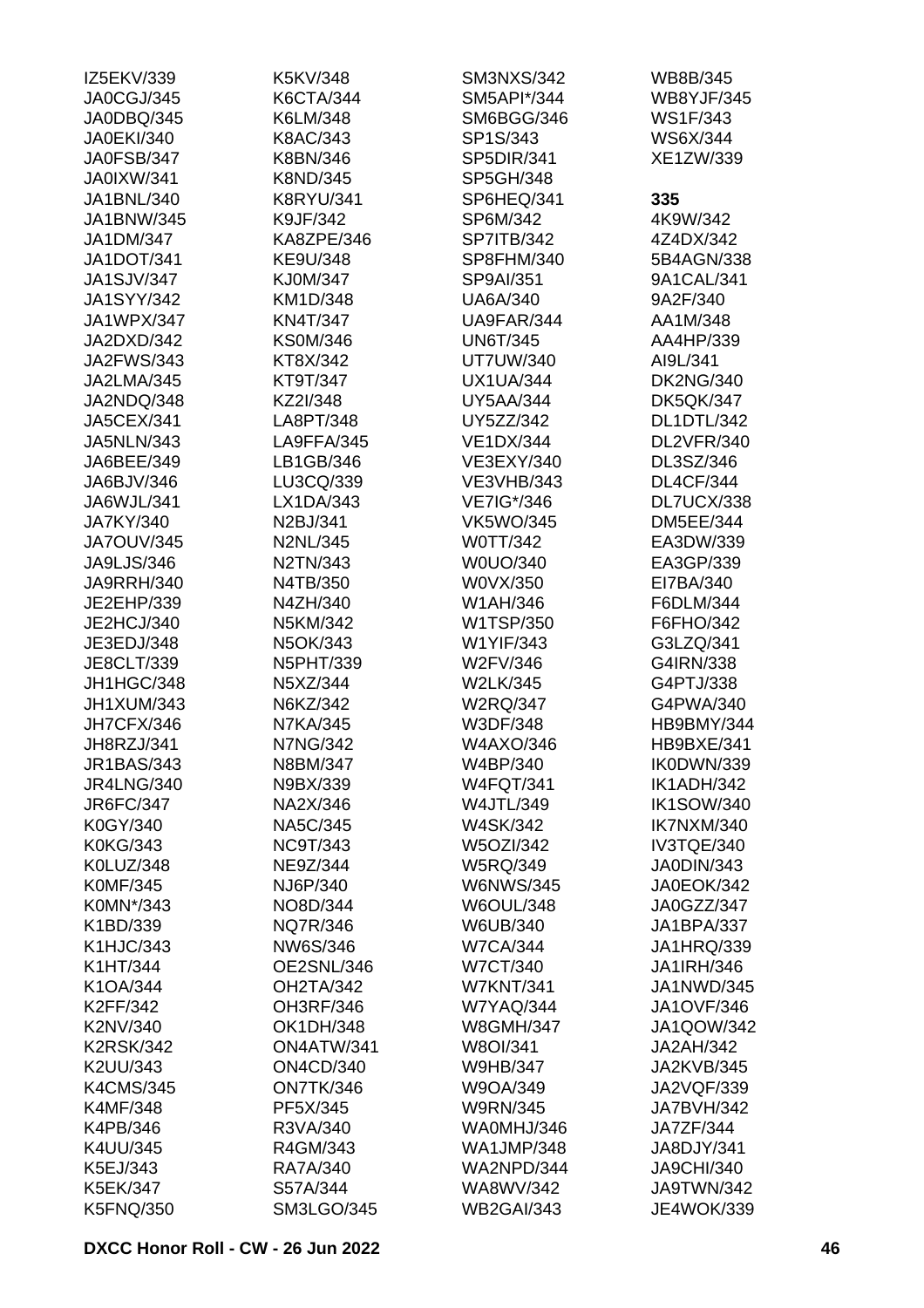| JF3LOP/345        | N6ED/340          | <b>W8CD/347</b>   | JA6OXT/338        |
|-------------------|-------------------|-------------------|-------------------|
| JF6DSZ/345        | N6IC/346          | W8GC/338          | JA7MA/338         |
| JH1BZJ/345        | N8LJ/342          | W8KM/345          | JA7XBG/343        |
| <b>JH1OCC/343</b> | N9KW/349          | W8OM/339          | JA8BNP/338        |
| JH1VHU/338        | NA4D/345          | <b>W9BEA/339</b>  | <b>JA9IFF/342</b> |
| JH8DBJ/342        | NA9A/339          | <b>W9ILY/342</b>  | <b>JE2KUC/342</b> |
| JI1DHY/344        | NJ0U/342          | W9PZT/343         | <b>JE2LPC/345</b> |
| JJ3PRT/339        | NM6V/344          | <b>W9VNE/346</b>  | JF2WXS/339        |
| <b>JK1EXO/344</b> | <b>NN4SS/344</b>  | WA8CDU/342        | JF2XGF/341        |
| <b>JL1RUC/338</b> | NT9L/345          | WC1M/343          | JH0INP/341        |
| <b>JM1CYJ/345</b> | <b>NX7U/344</b>   | <b>WC5N/343</b>   | JH1EEB/338        |
| <b>JM2RUV/339</b> | <b>OH1TV/341</b>  | YO5BRZ/340        | JH1NYM/342        |
| <b>JN1BMX/343</b> | OH3NHF/343        | <b>YT2AA/339</b>  | JH3KAI/344        |
| <b>JO7WXN/342</b> | OK1CZ/346         |                   | <b>JH3SIF/338</b> |
| <b>JR2UBS/343</b> | OK6DJ/340         | 334               | JH4ADV/337        |
| K0DEW/345         | ON4ADN/339        | 9A2NO/340         | JH6QFJ/337        |
| K0WK/346          | <b>ON4RU/339</b>  | AB5C/340          | JH8UQJ/343        |
| K2TV/347          | <b>ON6YH/343</b>  | AD7L/342          | <b>JI7NUF/338</b> |
| K3JT/340          | OZ8SW/339         | AI6Z/343          | JI8PDC/338        |
| K3PA/348          | <b>PR7FB/342</b>  | CT1APE/337        | JJ3HGJ/338        |
| K4MWB/338         | PY5EG/338         | CT1EKY/337        | <b>JK1LUY/340</b> |
| K4SI/345          | R6AF/346          | DJ1OJ/342         | JM1HJG/342        |
| K4TT/343          | R7DX/339          | DJ5IH/343         | <b>JM1JIV/343</b> |
| K5GH/338          | <b>RM0F/341</b>   | <b>DK6WA/340</b>  | JR1NHD/339        |
| K5QX/343          | RV3LO/339         | DL2CHN/338        | <b>JR6LLN/341</b> |
| K7BTW/339         | S55ZZ/341         | DL5WW/338         | JR7WFC/338        |
| <b>K7NTW/342</b>  | SL0ZZI/345        | DL8SCG/344        | K0KT/345          |
| K7VV/343          | <b>SM3VAC/339</b> | E73Y/337          | K1NY/343          |
| K7XM*/347         | <b>SM5APS/346</b> | EA5BY/341         | K3GGN/341         |
| K8DID/342         | <b>SM5CLE/341</b> | EA5RM/338         | <b>K3NK/341</b>   |
| K8ER/346          | <b>SM5SWA/343</b> | F2JD/339          | K3SWZ/341         |
| K8IU/345          | SM6BZV/340        | F5HPY/342         | K4WA/338          |
| K8ME/344          | SV2BOH/339        | F5IL/340          | K5LJ/338          |
| K8QM/339          | SV8CS/338         | G3KYF/345         | K5OT/341          |
| K8WK/341          | <b>UA3AP/341</b>  | G4IUF/342         | <b>K5WAF/337</b>  |
| K9CT/343          | <b>UN5J/341</b>   | G4SOZ/338         | K5XX/341          |
| K9OT/344          | <b>UT5URW/339</b> | HB9AAQ/338        | K6KO/338          |
| <b>K9RR/344</b>   | UT9FJ/340         | HB9AGH/347        | K6UM/343          |
| K9US/343          | VE3QAA/340        | HB9CEX/340        | K6YK/348          |
| K9WA/348          | VE6KC/343         | <b>I1EIS/337</b>  | K8AJS/340         |
| KC3X/345          | <b>VE7VF/341</b>  | <b>I2RFJ/344</b>  | <b>K8NK/338</b>   |
| KC5P/345          | <b>W0CP/343</b>   | I3EVK/340         | K9CC/340          |
| KC6X/345          | <b>W0HBH/347</b>  | IK0MHR/339        | <b>KB4GYT/343</b> |
| <b>KC9ARR/338</b> | W1DF/349          | IK3VBB/338        | KC6AWX*/338       |
| KF7PG/341         | W1ITU/345         | IK5SRF/337        | KE9I/345          |
| <b>KG2KJ/338</b>  | W1LW/342          | IK6EIW/338        | LA2PA/338         |
| KJ9C/340          | W1RM/342          | IK8CNT/341        | LA5LJA/338        |
| KK9DX/339         | W1ZT/342          | <b>IZ1ANU/337</b> | LA8CJ/347         |
| KM4H/339          | W4IR/349          | <b>JA1SKE/347</b> | LU1BR/337         |
| KV7K/343          | <b>W4RFZ/339</b>  | JA2HQZ/343        | LU8EKC/338        |
| LU8QT/339         | W5AJ/343          | JA2KTP/341        | N0FX/343          |
| N2JJ/348          | W5JMW/345         | <b>JA2WYN/337</b> | N0IW/342          |
| N4GG/347          | <b>W5LT/341</b>   | <b>JA2XCR/340</b> | <b>N0JR/344</b>   |
| N4JQQ/344         | W5TO/344          | JA3EOP/345        | N1LN/338          |
| N4PQX/338         | W6XK/339          | JA4DLP/338        | N4AA*/341         |
| N4QS/342          | <b>W7AO/345</b>   | JA4ITW/338        | N4BAA/340         |
| N5GH/340          | W7IIT/344         | JA5ALE/346        | N4PJ/341          |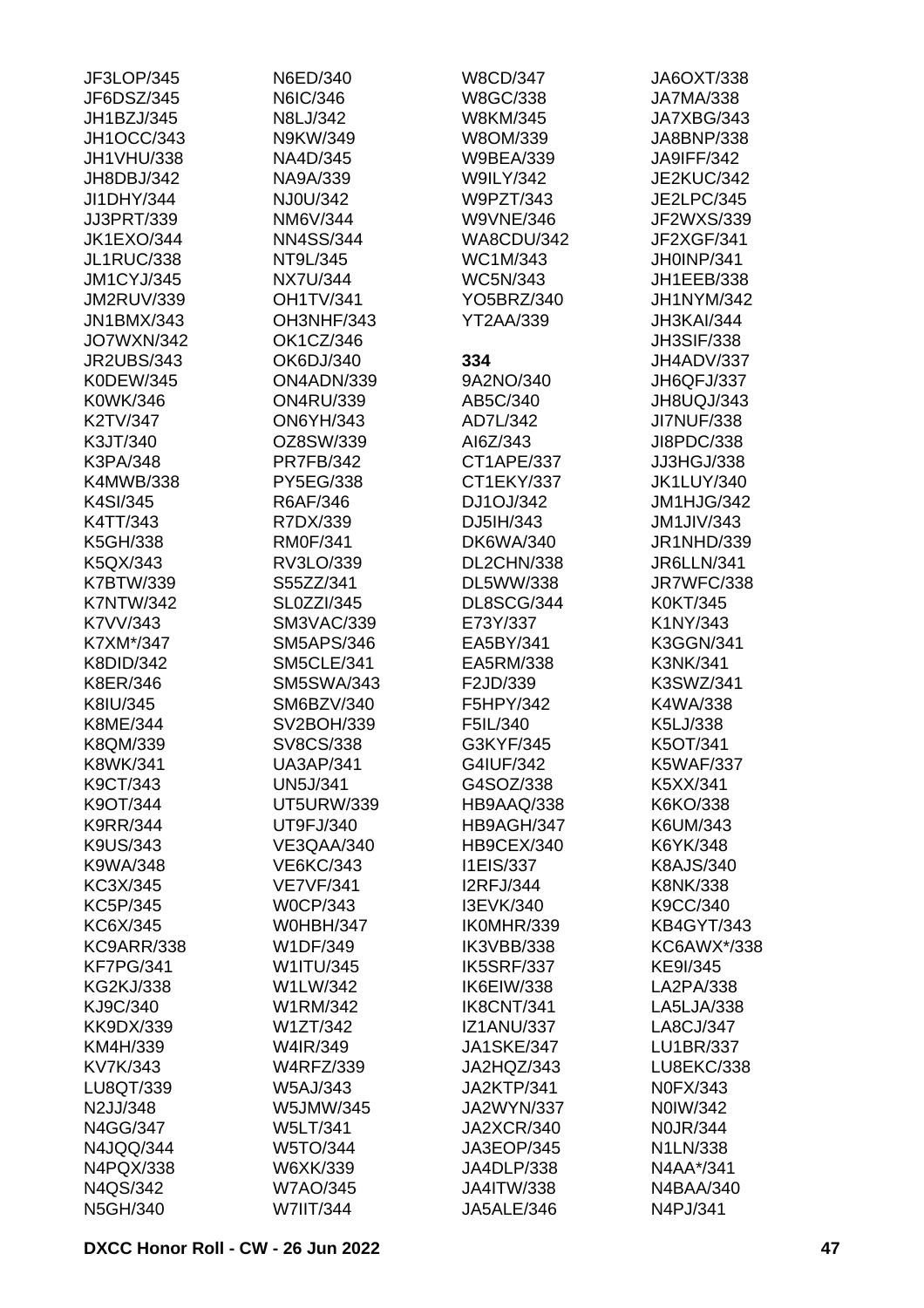| N4QV/342          | 333               | <b>JL1UXH/337</b> | SM7HCW/344        |
|-------------------|-------------------|-------------------|-------------------|
| N5UD/345          | 4L1MA/336         | <b>JM1FHL/337</b> | <b>SP7VC/336</b>  |
| <b>N8KOL/339</b>  | 9A2TN/340         | <b>JN3SAC/342</b> | SP9ODY/338        |
| N8RR/343          | 9A2X/336          | <b>JR1TNE/347</b> | SP9UPH/336        |
| NI0C/342          | 9A4W/340          | <b>JR2UJT/341</b> | <b>UA9FGR/339</b> |
| <b>NS9I/337</b>   | AB5EB/340         | <b>JR8BRK/338</b> | <b>UR0MC/338</b>  |
| <b>NW7E/341</b>   | AF9H/340          | K0JY/342          | <b>UT7UJ/338</b>  |
| OE3GCU/337        | CT1IUA/336        | K0RW/342          | <b>VE1BLX/347</b> |
| OE7SEL/340        | DF3UB/341         | K1CP/338          | <b>VE7BV/342</b>  |
| OK2SW/346         | DF6PB/336         | K1FK/347          | <b>VK9NL/342</b>  |
| OZ2J/343          | DJ2SL/337         | K1NU/339          | <b>W0GAX/346</b>  |
| PA3EVY/340        | DJ3XG/337         | K1RO/338          | <b>WONB/345</b>   |
| PA7F/343          | DJ5DT/337         | K2BA/340          | W1EBI/336         |
| PP2FN/340         | DJ5IO/343         | K2CJ/346          | <b>W1GG/347</b>   |
| R7FK*/337         | <b>DK3DG/338</b>  | K3WA/337          | W2CQ/343          |
| R7NW/339          | <b>DL1SVI/336</b> | K4RO/340          | W2GG/337          |
| R9SG/340          | DL1VDL/337        | K4UX/342          | W2LE/341          |
| <b>RA0FF/339</b>  | DL9TJ/347         | K5TN/341          | W2NO/340          |
| RN3QN/341         | EA1WX/336         | K6EGW/341         | W3AP/348          |
| S52F/337          | EA7TG/342         | K6SRZ/337         | W3ODJ/344         |
| S53MJ/340         | F5PBM/340         | K8CW/346          | W3YQ/346          |
| S55SL/338         | F6HMJ/342         | K8FL/337          | <b>W4HG/342</b>   |
| SM3PZG/342        | G3GIQ/346         | K9SM/345          | W5PF/339          |
| <b>SM5ARL/343</b> | G3KMQ/347         | <b>K9UQN/340</b>  | <b>W6AN/342</b>   |
| SM5JE*/343        | G3LHJ/341         | KA1ERL/343        | W6SZN/343         |
| <b>SP1JRF/338</b> | G4CCZ/339         | KA9CFD/338        | W6YI/338          |
| SP3IBS/341        | G4OWT/338         | KG6I/340          | <b>W8KA/338</b>   |
| SP8HXN/343        | GM0AXY/342        | KL0S/338          | W8MJ/340          |
| SP9RPW/337        | <b>HA1RB/340</b>  | KX2A/337          | W9XX*/347         |
| <b>UX5UO/342</b>  | <b>HB9RG/336</b>  | LA5IIA/338        | <b>WA1PMA/340</b> |
| <b>UY5BC/341</b>  | <b>I2EOW/342</b>  | N1RR/343          | <b>WA9CVK/340</b> |
| <b>VE3MWX/339</b> | I3FIY/341         | N4QQ/344          | <b>WC0Y/343</b>   |
| <b>VE6LB/341</b>  | 14JEE/341         | N5JB/339          | WC4B/343          |
| <b>W0RX/342</b>   | IK4HLO/343        | N5PG/341          | WD9DZV/339        |
| <b>WOTRF/339</b>  | IT9ELD/337        | N6NO/340          | WO2T/340          |
| W0VM/347          | <b>JA1DIO/341</b> | N6PE/343          | <b>YU1TR/342</b>  |
| W1DIG/338         | JA1QXC/338        | N8MR/337          |                   |
| W1ZK/343          | <b>JA1UPT/337</b> | <b>N8SNM/337</b>  | 332               |
| W2PK/342          | <b>JA1WTI/344</b> | N8TR/338          | 4F2KWT/336        |
| W2WG/338          | <b>JA2CXF/336</b> | NM3V/342          | AB4H/344          |
| W3BW/338          | JA3DAY/343        | <b>OE1WEU/337</b> | AB6QM/336         |
| <b>W3DRY/338</b>  | JA4MRL/343        | OH1EB/339         | AE6Y/342          |
| W3GQ/339          | JA6CNL/347        | <b>OK1AD/337</b>  | AK5X/338          |
| W3TN/343          | JA6VU/344         | <b>OK2QA/338</b>  | AL7R/341          |
| <b>W4RBO/337</b>  | JA7LMZ/343        | <b>OM7CA/336</b>  | CT1BWW/335        |
| <b>W5GAI/340</b>  | JA7MOL/340        | <b>ON4AOI/340</b> | DJ4EN/337         |
| <b>W5SL/342</b>   | <b>JA8LRG/340</b> | OZ1AXG/342        | DJ6OI/336         |
| W7SX/342          | JA9GLW/337        | PA3EWP/341        | <b>DL1FU/340</b>  |
| W7WM/343          | JE6TSP/339        | PP5AVM/344        | DL3ZA/343         |
| <b>WA7NB/339</b>  | JF0CSK/337        | R7AA/337          | DL4FDM/336        |
| <b>YL2MU/345</b>  | JF1LZQ/338        | RA3QK/337         | DL4SZB/337        |
| YO7LCB/340        | <b>JG6NGS/341</b> | <b>RN3CT/338</b>  | DL5ZB/336         |
| YO9HP/344         | <b>JH1RFM/347</b> | S53R/343          | <b>DL8NU/337</b>  |
| <b>YV1DIG/340</b> | JH3CUL/340        | S58Q/341          | DL8ZBA/337        |
| <b>YV5NWG/338</b> | JH7BDS/347        | <b>SM3DMP/341</b> | EA1EAU/336        |
|                   | <b>JK1KSB/336</b> | <b>SM5CSS/344</b> | <b>EA7OH/345</b>  |
|                   | <b>JL1ARF/343</b> | <b>SM7BHH/338</b> | EW2A/336          |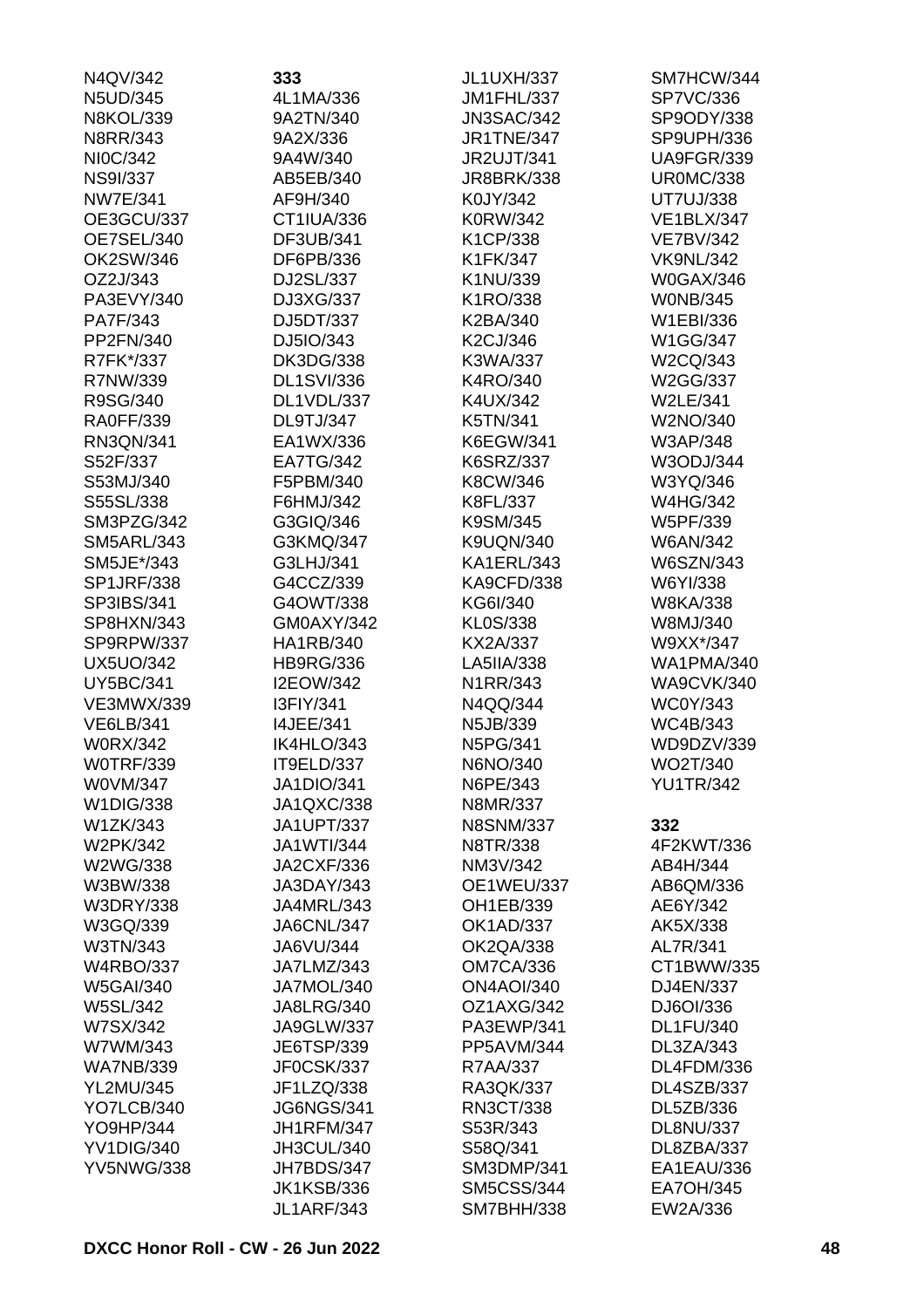| F5OVQ/335         | K2IXQ/337         | <b>VE1YX/341</b>  | IK6MNB/334        |
|-------------------|-------------------|-------------------|-------------------|
| F6FXU/335         | K2RD/337          | VE3DZ/336         | IT9AF/346         |
| G3KWK/336         | K2ZZ/344          | <b>VE3HO/345</b>  | JA0DET/340        |
| G3MPB/341         | K3SW/339          | VE3MV/336         | JA1JQY/340        |
| G3SWH/341         | K4HB/335          | <b>VE3UW/338</b>  | JA1MZL/337        |
| <b>HA3NU/342</b>  | K4XR/339          | VE3UZ/335         | JA1PPW/343        |
| <b>HA5BSW/338</b> | K5DF/343          | W0BW/347          | JA1QOQ/339        |
| <b>HA7TM/338</b>  | K5SM/338          | <b>W0CD/344</b>   | JA1RWI/343        |
| HB9AUS/337        | K6ND/336          | W0JX/341          | JA2BQX/335        |
| <b>HB9BOS/342</b> | K6XN/344          | W0KCJ/338         | JA2EPW/335        |
| HB9DDM/341        | K6ZZ/341          | <b>W0YG/342</b>   | <b>JA2FSM/337</b> |
| <b>HL2IFR/335</b> | K8VFV/336         | W2ZK/337          | JA3FGJ/334        |
| <b>IOMWI/339</b>  | K9FZ*/336         | <b>W4MPY/345</b>  | JA3RQ/337         |
| IK0FUX/341        | K9KA/341          | <b>W6HIB/341</b>  | JA5JGV/340        |
| IK0OZD/337        | <b>K9MIE/336</b>  | <b>W6RKC/344</b>  | JA6CDA/342        |
| IK2DJV/341        | KA2D/337          | W6SL/339          | JA8AWH/340        |
| IK2ECC/340        | KF8UN/340         | W6TC/348          | JA8GSN/340        |
| IK2EGL/339        | KG9Z/337          | W6YOO/339         | JA8JTH/335        |
| IK5DNF/337        | LA4WJ/341         | <b>W8HC/340</b>   | <b>JE7RIT/335</b> |
| <b>IK6CGO/342</b> | LZ1XZ/332         | W8IQ/343          | JH1HHC/333        |
| IN3RZY/344        | LZ2JE/342         | W8OP/337          | <b>JH1IAQ/334</b> |
| <b>JA0CRI/334</b> | N0KV/336          | W9AJ/340          | <b>JH1IZR/337</b> |
| JA1BFF/340        | N2VW/336          | <b>W9RC/342</b>   | JH1RGG/337        |
| JA1IZZ/336        | N4OGW/340         | W9TX/342          | JH4GJR/337        |
| JA1KQX/346        | N6IG/341          | WA3C/336          | <b>JM1GAW/341</b> |
| JA1MZM/342        | N6OJ/343          | <b>WA5POK/341</b> | <b>JM1TWR/335</b> |
| <b>JA1SGU/345</b> | N6QQ/338          | <b>WB8FSV/336</b> | JR0EQQ/335        |
| JA1VN/347         |                   |                   | JR9OPJ/335        |
|                   | N6RV/339          | <b>WF2S/338</b>   |                   |
| JA2QXP/336        | N7WO/336          | WO3Z/337          | K0GUG/343         |
| <b>JA2VHO/337</b> | N9AW/343          |                   | <b>K0RWL/343</b>  |
| JA3DY*/348        | NI4H/344          | 331               | K0XX/337          |
| JA3GM/347         | NK1K/339          | 5B4AHJ/334        | K2DI/341          |
| JA3NTE/346        | NN4ZZ/334         | 9Y4VU/341         | K3GT/342          |
| JA5BGA/339        | <b>NU7J/337</b>   | AA6AA/343         | K3MSB/336         |
| JA7HMZ/345        | OH4OJ/342         | AA6XX/339         | K4VIG/335         |
| JA7LGE/336        | <b>ON7EM/343</b>  | CT1CJJ/335        | K4YMQ/336         |
| JA8CJY/340        | PP1CZ/339         | DJ7ZG/334         | K5FO/334          |
| <b>JA8KSF/341</b> | R0FA/337          | <b>DK7CX/336</b>  | K5VWW/341         |
| JA9AGN/336        | R8TX/336          | DL1DUO/336        | K5ZQ/334          |
| JG3LGD/338        | <b>RU3QR/335</b>  | DL2HYH/337        | K6CU/340          |
| <b>JG4AKL/335</b> | RW7M/337          | DL2ZN/338         | <b>K7NO/343</b>   |
| <b>JH1DSF/339</b> | S51U/338          | EA6SX/335         | K8EUR/333         |
| JH3VNC/344        | SM4OLL/342        | EC3A/335          | K8YC/334          |
| JH4ADF/334        | <b>SM6AOU/346</b> | EV1R/334          | K8YTO/335         |
| <b>JH4CBM/338</b> | <b>SP1MGM/337</b> | F5CQ/336          | <b>K9MUF/335</b>  |
| <b>JH7IAJ/339</b> | SP2JKC*/344       | G0DQS/340         | KP2A/343          |
| JH8GEU/336        | SP3CGK/335        | G3MIR/341         | <b>KS3F/341</b>   |
| JH8NBJ/339        | <b>SP6CES/335</b> | G3ZSS/334         | LA5YJ/339         |
| JI3BFC/340        | SP6EQZ/338        | G4IIY/334         | LA9SN/340         |
| <b>JR1KAG/336</b> | SP6T/340          | <b>GM0VRP/335</b> | LB8DC/335         |
| <b>JR2SCJ/339</b> | <b>SV1DPI/335</b> | <b>HA5FA/336</b>  | LU4FPZ/334        |
| K0BJ/340          | <b>SV1FJA/334</b> | <b>HA7UW/338</b>  | LZ1PM/337         |
| K0PC/336          | SV1RK/335         | <b>HB9IIO/335</b> | <b>N1BUG/336</b>  |
| K0VXU/339         | <b>UA0BA/335</b>  | I2MQP*/337        | <b>N2NS/334</b>   |
| K1ESE/339         | UA4HAU/341        | I5OYY/335         | N3RW/339          |
| K1JIU/342         | <b>UR5FEO/339</b> | IK4AUY/335        | N4RI/337          |
| K2AZ/343          | <b>US8UA/339</b>  | IK4NQL/335        | <b>N4UA/344</b>   |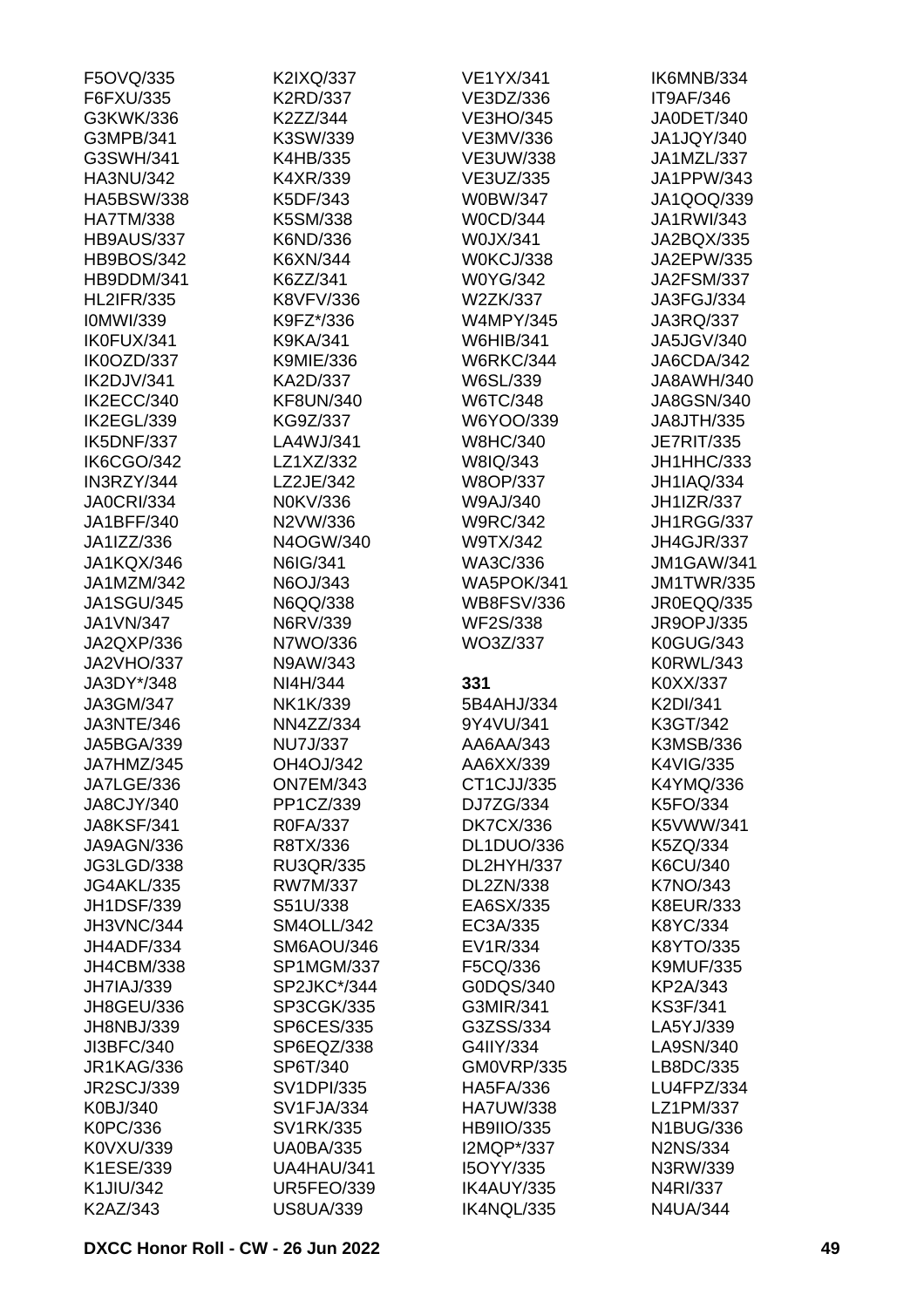| N4VA/344          |
|-------------------|
| N6DX/343          |
| N6HC/338          |
| N6HY/336          |
| N7MQ/335          |
| N8NN/335          |
| N8PW/335          |
|                   |
| N9EN/341          |
| ND6G/340          |
| NO3N/344          |
| OE4PWW/337        |
| OE5FIN/336        |
| OE8SPW/340        |
| OH8SR/345         |
| OK1DWC/337        |
| ON4CAS/334        |
| <b>ON5UE/335</b>  |
| <b>ON6CW/340</b>  |
| OZ2Y/338          |
| PA3ABH/341        |
|                   |
| RA3CQ/334         |
| RK3QY/341         |
| RZ3FW/335         |
| <b>SM5CZK/338</b> |
| <b>SM5ENX/340</b> |
| SM5GMZ/336        |
| <b>SM5OJH/338</b> |
| <b>SM7GIB/336</b> |
| SP2JLR/334        |
| SP3FHV/335        |
| <b>SP5IWA/335</b> |
| SP7XK/336         |
| <b>SV1CQN/333</b> |
|                   |
| <b>UA1ACG/335</b> |
| UA3DPM/336        |
| <b>UA3ECJ/340</b> |
| <b>UA9CBO/339</b> |
| <b>UR5EDX/337</b> |
| UT5UIA/337        |
| UY5XE/339         |
| <b>VE2TZT/334</b> |
| <b>VE7UF/338</b>  |
| VO1NA/340         |
| W0GG/336          |
| <b>W0RT/337</b>   |
| <b>W0TM/337</b>   |
|                   |
| W0YK/343          |
| <b>W1HEO/338</b>  |
| W1MLG*/345        |
| W2IRT/334         |
| W3CC/335          |
| W3UA/334          |
| W3YY/342          |
| W4TV/343          |
| <b>W6AEA/334</b>  |
| <b>W6QUV/337</b>  |
| W7DO/334          |
|                   |

W7QDM/338 W8FN/341 W8HW/334 W8RV/337 W9WU/346 WA0I/337 WA4DOU/339 WB5JID/335 WF5E/340 WG5G/339 YO2RR/337 YT1Q/331 ZL3NB/335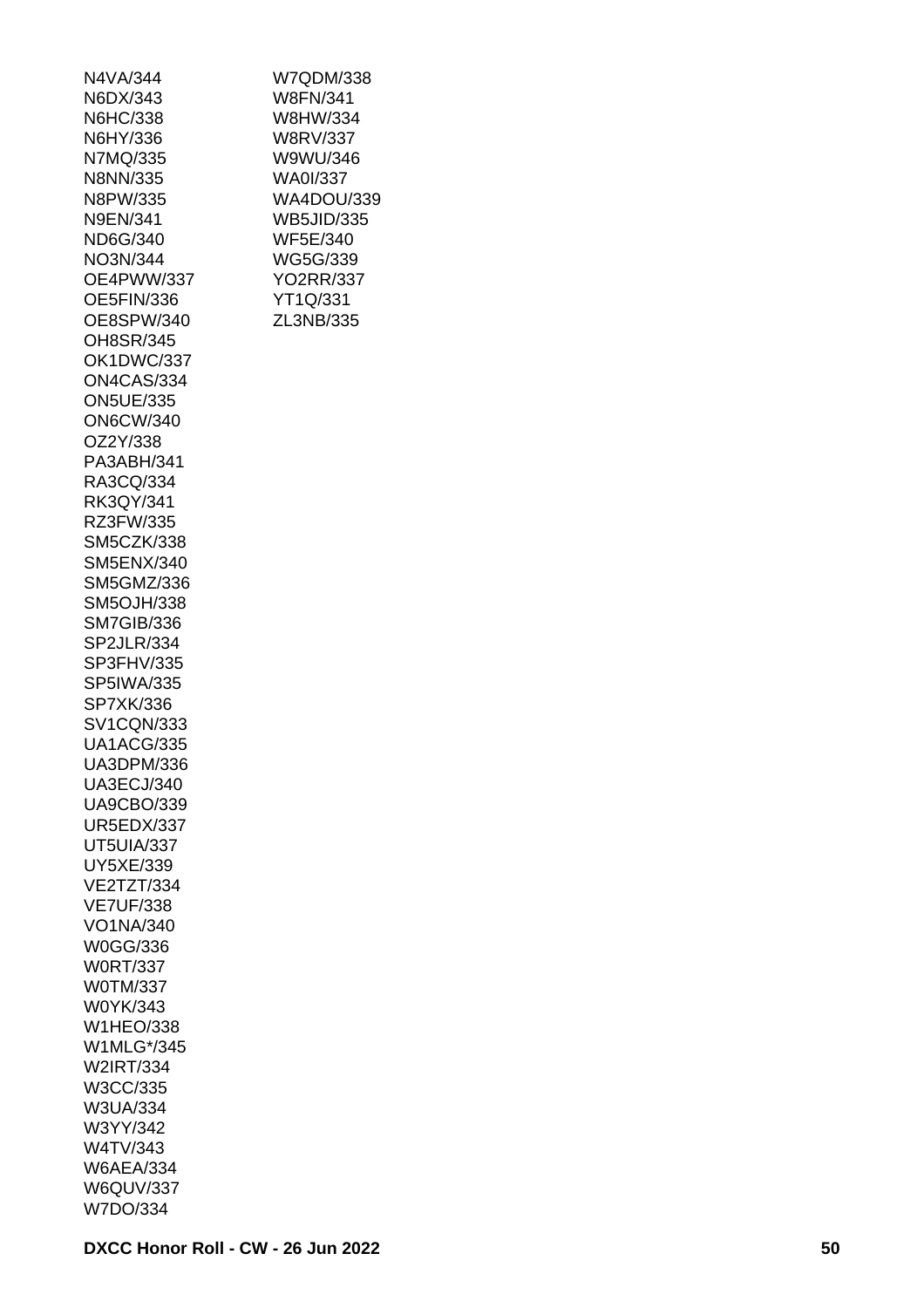See the [ARRL DXCC FAQ](http://www.arrl.org/dxcc-faq/) for details.

|                   | VA3DX/342         | K9QVB/339         | 334               |
|-------------------|-------------------|-------------------|-------------------|
| <b>Digital</b>    | <b>W4PK/348</b>   |                   | AA7A/341          |
| 340               |                   | KP4BJD/348        |                   |
| <b>JA1JAN/350</b> | <b>WD5DBV/348</b> | N4XM/343          | DJ3IW/339         |
|                   | <b>WK3N/343</b>   | N8DX/340          | F5II/340          |
| 339               |                   | <b>OK1MP/347</b>  | <b>IK1WGX/338</b> |
| AA5AU/349         | 337               | <b>PA0WRS/340</b> | IK8HJC/336        |
| DJ2BW/350         | DF3CB/346         | PY2XB/340         | JA3EMU/343        |
| I4MKN/350         | EA6NB/344         | SP3BGD/344        | JA8RJE/340        |
| I5KG/349          | F6BTR/342         | SP9FKQ*/340       | K0BX*/342         |
| JA2VPO/348        | F6HUJ/346         | VE3XO*/344        | K0QC/344          |
| JA4LKB/342        | <b>HA0DU/342</b>  | <b>W0BV/342</b>   | K3SWZ/342         |
| <b>JH4IFF/344</b> | IK1GPG/341        | W1JR/340          | K4NA/339          |
| JR2KDN/345        | <b>JA0DAI/346</b> | W3UR/339          | K4QL/337          |
| K4FJ/349          | JA1BWA/347        | W4DR/339          | <b>K6YUI/344</b>  |
| N2QT/345          | JA1EOD/345        | W5FI/340          | <b>K8SIX/339</b>  |
| N2TU/349          | JA3DLE/346        | W5PJR/346         | <b>N0AT/337</b>   |
| <b>N3SL/347</b>   | <b>JA8EAT/347</b> | <b>W7UT/340</b>   | N1DG/341          |
| OH3SR/349         | JI8DGO/341        | <b>W8DCH/342</b>  | N2BJ/338          |
| SM0AJU/349        | JJ2LPV/341        |                   | N2WK/340          |
| <b>SM6CVX/349</b> | <b>K3UA/347</b>   | 335               | N3XX/337          |
| SP4KM/349         | <b>K7PI/345</b>   | DF3GY/338         | <b>N5JR/338</b>   |
| W2UP/349          | <b>K8MFO/344</b>  | DJ5JK/341         | SM3NRY/337        |
| W3YX/346          | K8PYD/341         | DJ9KG/339         | SP3RBG*/337       |
| <b>W5ZPA/349</b>  | N5ZM/341          | <b>DK0EE/338</b>  | SP9PT/337         |
| <b>WX5L/347</b>   | OH2DW/345         | DL7VEE/339        | <b>SV1RK/337</b>  |
|                   | OZ7GI/346         | F6BKI/339         | W4VQ/343          |
| 338               | PY7ZZ/340         | F6GCP/339         | W9IXX/337         |
| DJ2YA/347         | S58T/341          | <b>JA1ANR/339</b> | <b>W9RPM/337</b>  |
| <b>DK1BX/348</b>  | <b>UA4HBW/345</b> | <b>JA1IQV/342</b> | <b>WB8YJF/341</b> |
| <b>DK3CU/354</b>  | <b>W4DKS/341</b>  | JA1SJV/339        |                   |
| DL5KAT/346        | <b>W5BPT/341</b>  | JA2KVD/340        | 333               |
| F5NBU/346         | <b>W5FKX/341</b>  | JA3EOP/344        | AG9S/340          |
| <b>I1JQJ/348</b>  | WB4UBD/347        | JE8LWZ/339        | IK5HHA/336        |
| <b>I5FLN/352</b>  |                   | <b>JR3IIR/340</b> | JA2FBY/336        |
| <b>I5KKW/346</b>  | 336               | K1ST/343          | JA2XYO/337        |
| IK8CNT/347        | AA6YQ/340         | K4SV/338          | JA3CSZ/342        |
| JA1HGY/346        | DL4MCF/343        | K9NU/339          | JI4POR/337        |
| <b>JA1WSK/342</b> | F6AOJ/345         | N2LT/345          | JQ3DUE/337        |
| JF2MBF/344        | G4BWP/344         | N8PR/340          | <b>JR1BAS/337</b> |
| JH4UYB/343        | JA0UUA/340        | OK3GU/340         | K5AC/336          |
| K3WC/352          | <b>JA1FQI/340</b> | PA3FQA/339        | <b>K5RK/336</b>   |
| <b>K7XB/347</b>   | JA2FGL/342        | RY9C/344          | KA5CQJ/343        |
| LA5XGA/344        | JA5EXW/341        | SM4EMO/343        | N6AR/337          |
| N4CC/346          | JA8ADQ/350        | SM5DJZ*/343       | N6JV/337          |
| N4WW/344          | <b>JL1SAM/341</b> | SM5FUG/344        | SM4DHF/340        |
| <b>N5FG/344</b>   | <b>JR6EZE/340</b> | SP3FAR/339        | UT7QF/337         |
| N8JX/348          | K0EU/342          | <b>UA9YE/340</b>  | W3GH*/337         |
| NA0Y/346          | K2YG/345          | W2YC/338          | <b>W6RLL/342</b>  |
| OH2BU/344         | K3KO*/340         | W9MU/344          | <b>W9NGA/343</b>  |
| OH2LU/348         | K4CN/339          |                   | WA6TLA/337        |
| SL0ZG/344         | <b>K5KLA/346</b>  |                   | <b>WS7I/343</b>   |
|                   |                   |                   |                   |